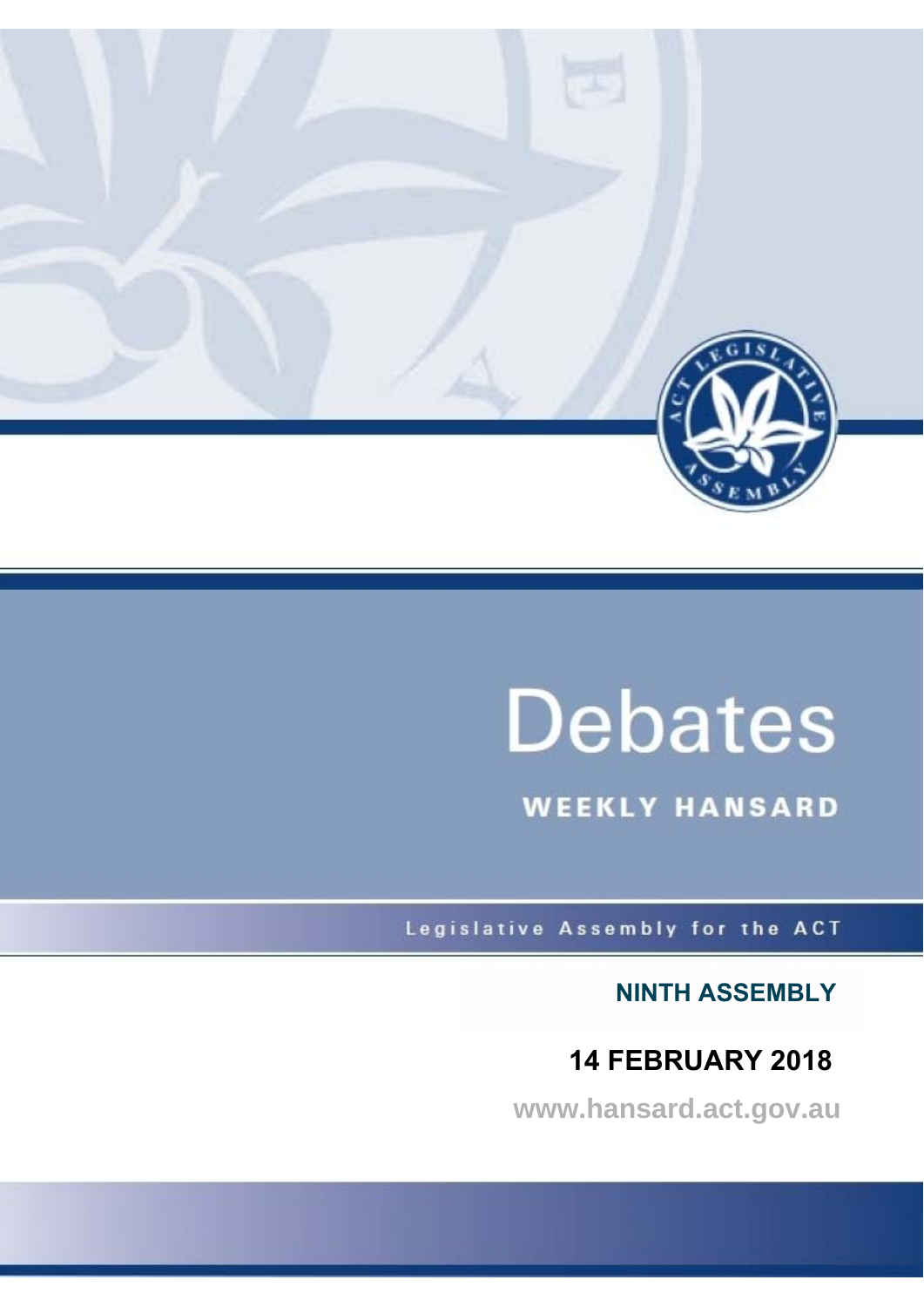## **[Wednesday 14 February 2018](#page-2-0)**

| Petitions:                                                                |  |
|---------------------------------------------------------------------------|--|
|                                                                           |  |
| Mount Taylor access—petitions 18-17 and 27-17 (Ministerial response)  103 |  |
|                                                                           |  |
| Lands Acquisition (Reporting Requirements) Amendment Bill 2018  108       |  |
|                                                                           |  |
|                                                                           |  |
|                                                                           |  |
| Questions without notice:                                                 |  |
|                                                                           |  |
|                                                                           |  |
|                                                                           |  |
|                                                                           |  |
|                                                                           |  |
|                                                                           |  |
|                                                                           |  |
|                                                                           |  |
|                                                                           |  |
|                                                                           |  |
|                                                                           |  |
|                                                                           |  |
|                                                                           |  |
| Aboriginals and Torres Strait Islanders—Ngunnawal Bush Healing Farm  164  |  |
|                                                                           |  |
|                                                                           |  |
|                                                                           |  |
|                                                                           |  |
|                                                                           |  |
| Adjournment:                                                              |  |
|                                                                           |  |
|                                                                           |  |
|                                                                           |  |
|                                                                           |  |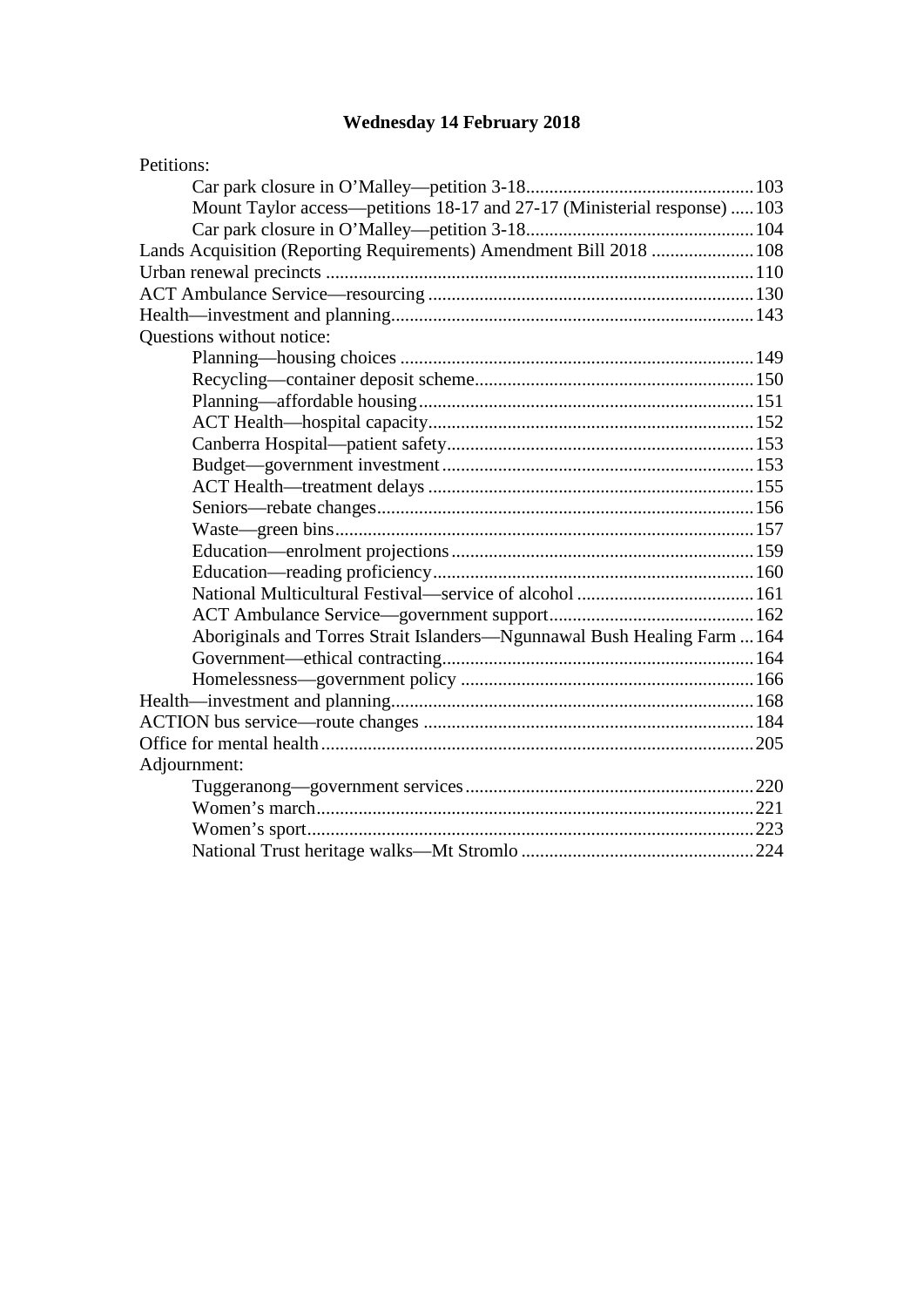## <span id="page-2-0"></span>**Wednesday 14 February 2018**

**MADAM SPEAKER** (Ms J Burch) took the chair at 10 am and asked members to stand in silence and pray or reflect on their responsibilities to the people of the Australian Capital Territory.

## <span id="page-2-1"></span>**Petitions**

*The following petition was lodged for presentation:*

#### <span id="page-2-2"></span>**Car park closure in O'Malley—petition 3-18**

*By* **Mr Hanson**, *from 81 residents*:

#### **To the Speaker and Members of the Legislative Assembly for the Australian Capital Territory**

This petition of certain residents of the Australian Capital Territory draws the attention of the Assembly to the ACT Surveyor-General's notice that the public car park adjacent to blocks 23 and 24 of Section 31 O'Malley is to be closed. These 3 portions now form block 25 which is to be sold under the Indicative Land Release Program.

The residents signed below petition thus:

That the Assembly instruct the Office of Surveyor-General to extend the closing date for lodgement of objections to the closure of the public car park on Pindari Street;

That the Assembly withdraw block 25, Section 31, O'Malley from sale and development under the ACT Government's Indicative Land Release Program on the basis of increased traffic and noise, excessive and dangerous on-street parking on residential streets and the need for preservation of the stand of mature native trees and species seedlings;

That the Environment, Planning and Sustainable Development Directorate undertake genuine public consultation and present its justification for the release for sale and development of this site as a community facility.

*The Clerk having announced that the terms of the petition would be recorded in Hansard and a copy referred to the appropriate minister for response pursuant to standing order 100, the petition was received*.

#### **Ministerial response**

The following response to two petitions has been lodged:

#### <span id="page-2-3"></span>**Mount Taylor access—petitions 18-17 and 27-17**

By **Ms Fitzharris**, Minister for Transport and City Services, received 12 February 2018, in response to petitions lodged by Mr Steel on 28 November 2017 concerning improved access to Mt Taylor.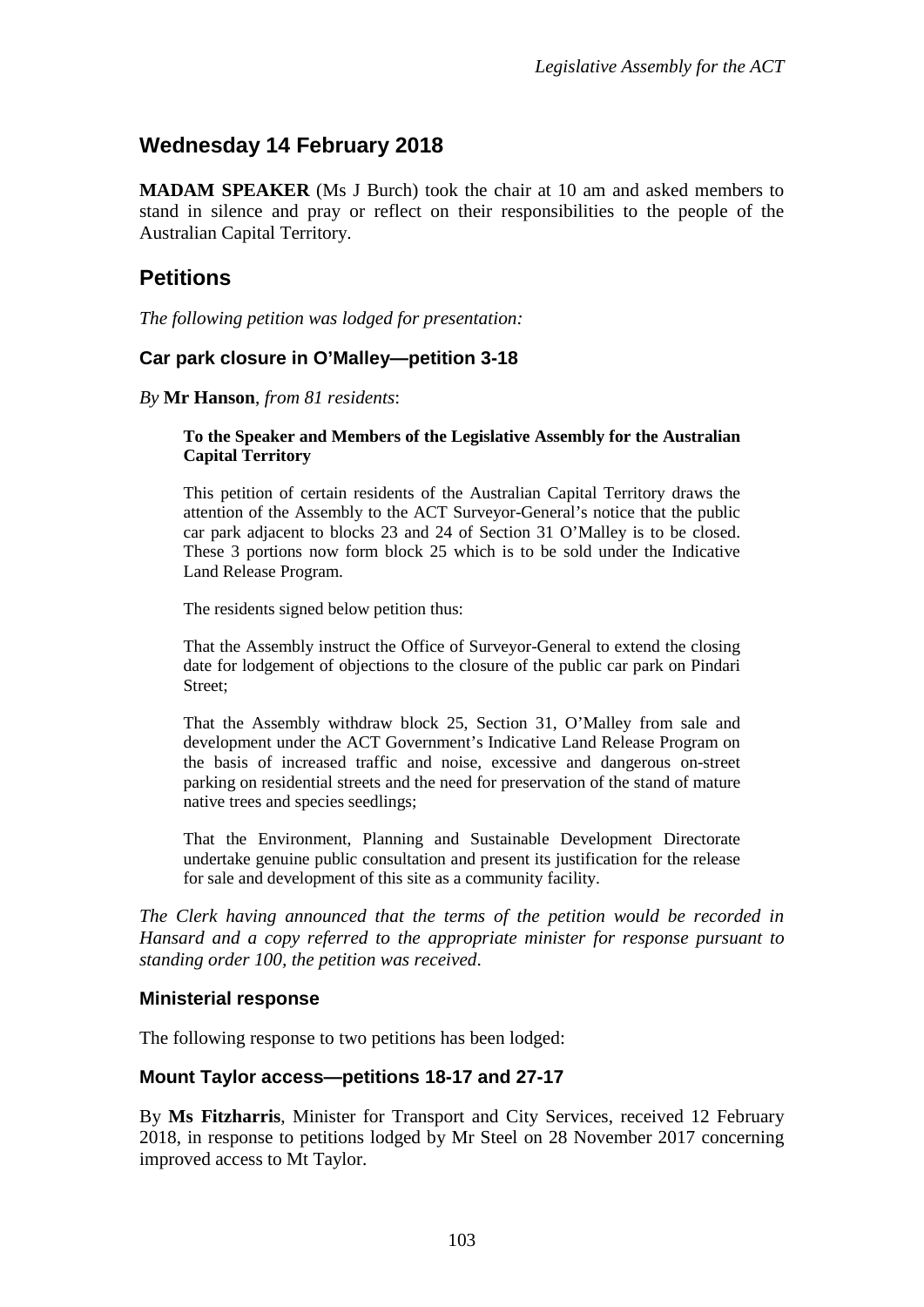*The response read as follows:*

Dear Mr Duncan

Thank you for your letter of 28 November 2017 regarding the petition Nos 18-17 and 27-17 lodged by Mr Chris Steel MLA and received in the Assembly on 28 November 2017, regarding improved motorist, cyclist and pedestrian safety from Sulwood Drive, Kambah to access Mount Taylor.

I am pleased to advise that Transport Canberra and City Services (TCCS) Directorate's forward planning has identified and co-ordinated a cross-directorate initiative for a number of improvements to the parking and access provisions servicing Mount Taylor and these will be considered.

TCCS will also be installing car parking directional signs to direct drivers to the Mount Taylor car park off Athlon Drive. These signs will be installed by the end of March 2018.

Thank you for raising this matter. I trust the information provided is of assistance.

#### <span id="page-3-0"></span>**Car park closure in O'Malley—petition 3-18**

**MR HANSON** (Murrumbidgee) (10.02), by leave: I am very happy to sponsor this petition. This is an issue that my office and Ms Lawder, as the former shadow minister for planning, have been following for some time. We have received numerous representations from members of the O'Malley community. I would like to read specifically what the petition calls for. It states:

That the Assembly instruct the Office of Surveyor-General to extend the closing date for lodgement of objections to the closure of the public car park on Pindari Street;

That the Assembly withdraw block 25, Section 31, O'Malley from sale and development under the ACT Government's Indicative Land Release Program on the basis of increased traffic and noise, excessive and dangerous on-street parking on residential streets and the need for preservation of the stand of mature native trees and species seedlings;

That the Environment, Planning and Sustainable Development Directorate undertake genuine public consultation and present its justification for the release for sale and development of this site as a community facility.

I share the community's concerns about the sale of this site. I will go to some of the specifics, but more generally I am also concerned, as are others, that what we are seeing is a sale of green spaces within our suburbs, regardless of what they are zoned—CFZ in this case. This seems to be more about a cash grab by the government than any rational need for this site to be used as a community facility.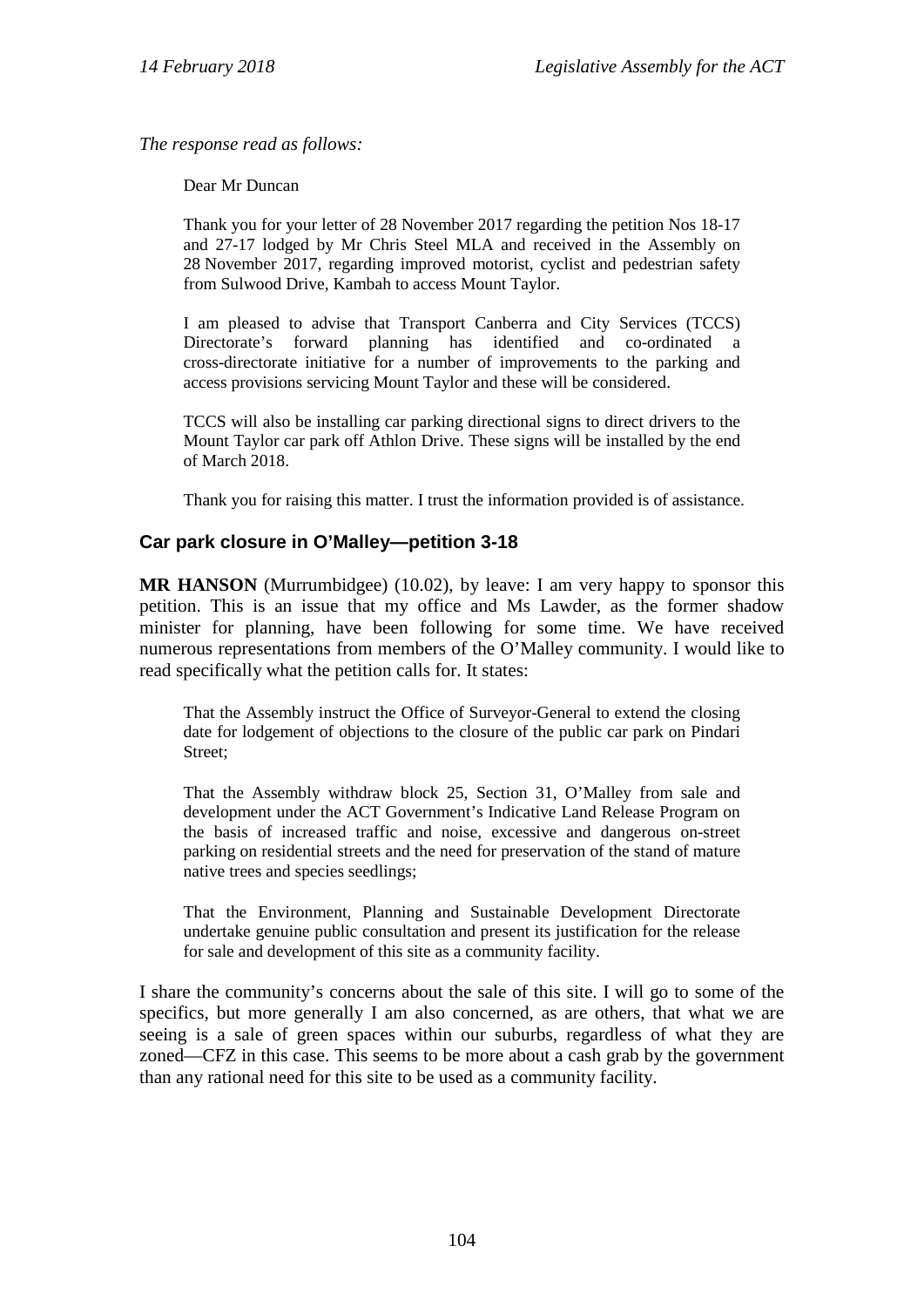I will quote from some of the correspondence that I have received:

A large number of O'Malley residents are very concerned at the ACT government's plan to go ahead with the sale of one of the last neighbourhood green spaces in O'Malley for a community facility. Woden is being turned into a concrete jungle and future ghetto by the actions of the Planning Directorate.

Certainly in the context of some of the concerns raised about the master plan, we are seeing an encroaching development plan in Woden that is going to leave far fewer green spaces for the community.

What the community are asking for is reasonable here. Their specific concerns relate not just to the disappearing green space but also to what the consequence will be of a development on that site. It is unclear what would be proposed. At a briefing at the Woden Valley Community Council recently the directorate suggested that it may be a childcare centre.

Questions are raised from that. Firstly, is there a need for a childcare centre on that site? My understanding is that there are a number within the vicinity, a number that do not have full places. Also, it is an odd site. It is somewhat out of the way there in O'Malley.

But it is already a problematic environment in terms of through traffic and parking. Certainly, the response from the directorate staff about what they would do when they get rid of their car park in O'Malley—that they would just police the place better falls down when you realise that a lot of the people that are parking there in O'Malley have diplomatic plates on their vehicles. The enforcement of that is problematic. Some of the solutions being proposed to mitigate what will be an increase in parking and an increase in traffic are patently unworkable.

Residents are very concerned. Some of those streets in O'Malley are already being used as a rat run by people trying to avoid Hindmarsh Drive. I quote again:

This poorly planned sell-off of community facility sites is symptomatic of the reckless planning and disregard for long-term residents and ratepayers in Woden and other areas.

I said at the beginning of my speech that this is an area my office has been following for some time. I actually wrote to the planning minister on 14 June last year. This is before anything had been notified, but residents had seen surveyors out on that block doing something. I quote from the letter I wrote:

I have received representations from a constituent in relation to open space in the older part of O'Malley. My constituent has raised concerns in regard to the possibility of a development on the corner block bounded by Numeralla and Pindari Crescent and Kareelah Vista in O'Malley. They advise that they recently observed surveyors measuring the corner block, but when asked, the surveyors did not want to comment on what development may be planned.

This reminds me of what happened on the PANDSI site in Holder. Exactly the same thing happened. Surveyors were sighted. Members of the community came to the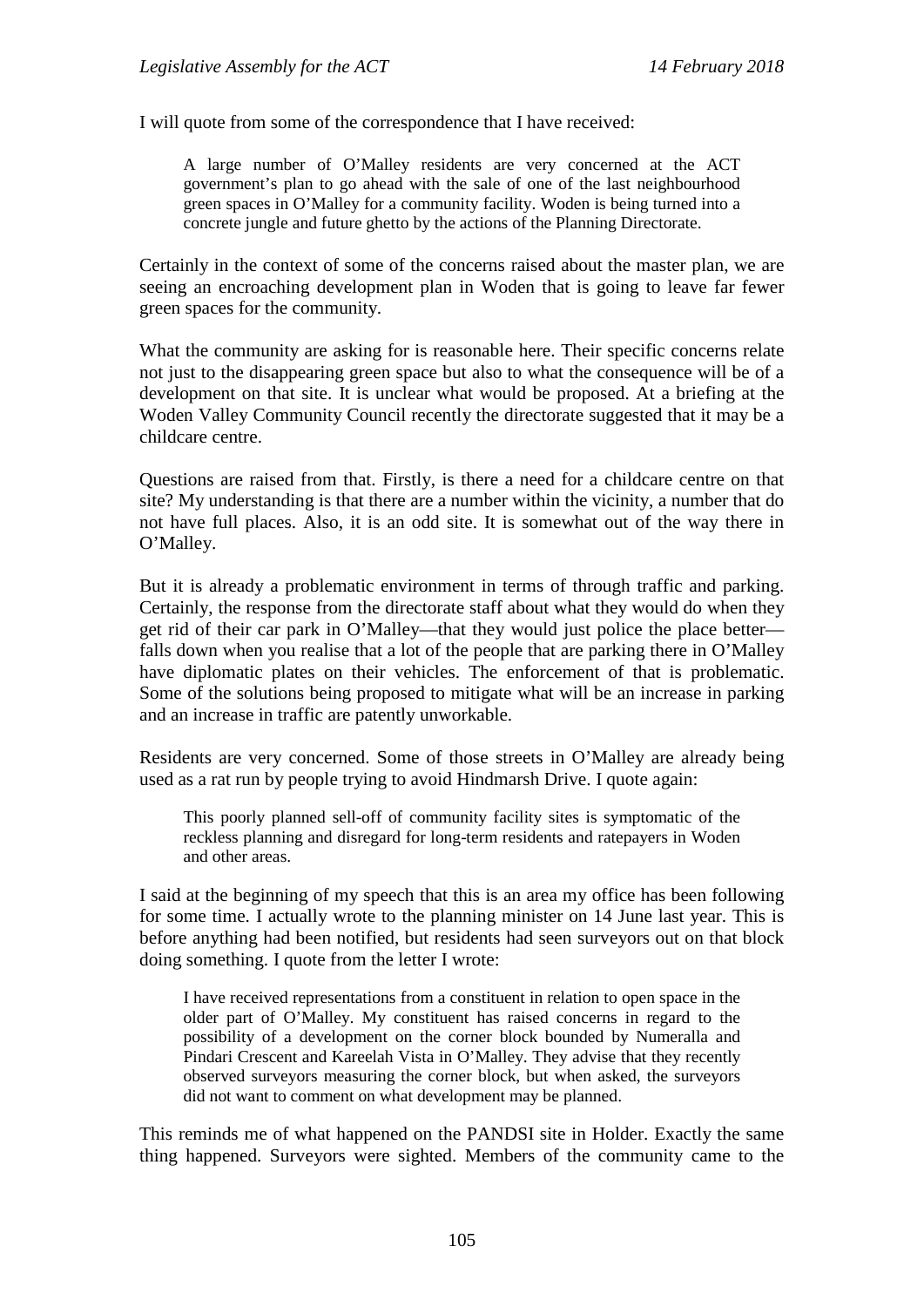opposition and said, "We have seen surveyors. Can you tell us what is going on, please?" Mrs Jones wrote to the Chief Minister asking, "Are there any plans for development on the Holder site?" The Chief Minister wrote back and said, "No." What we found out was that that was not true. What we now know is that a development application has been lodged for public housing on that site.

What Mrs Jones got was a letter from the Chief Minister saying, "No, that is not true." I actually got nothing back from Mr Gentleman. I wrote on 14 June; no response. So I then wrote again on 28 September. I said that I had made representations on 14 June, that 30 business days had passed. In fact, significantly more than 30 business days had passed. I asked, "What is going on?" No response. I then wrote again on 22 November. I said that I wrote on 14 June, that I wrote on 28 September and that there was no response. I asked, "What is going on?" There was nothing from the minister.

In consultation with Ms Lawder, who was then the shadow planning minister, she wrote earlier this year, with a similar representation, asking, "What is going on?" There was no response. There were four letters from the opposition from the period of June last year and still no response from the minister.

We hear from this government about consultation. We talk about open government. What we have here from the planning minister, and from the government more generally, is a pattern of behaviour. When there is a clear plan from the government to develop a suburban site and members of the local community ask, "Can you let us know at least what is going on?" we either get letters from the government that are misleading, that are untrue, or we just get a deliberate silence from the minister so that the community is kept in the dark.

That is a disgraceful way to run a government when what is clearly happening is that either sites are flogged off to make room for public housing, as a result of the sale of the Northbourne sites, or in this case a site is flogged off when there seems to be no clear plan. There may be, but we are just not being told about it.

I am very disappointed. Members of the community are very disappointed not only in the fact that O'Malley is going to lose this site, a piece of green space that is going to cause problems for parking and traffic within O'Malley, but also because of the despicable way that this government is now treating its community by either misleading them or failing to give them information about their own community, about what is happening in their suburb.

I support the position of the O'Malley community to put a pause on this, to stop what is being proposed until we have a very clear consultation process that is open, that addresses all of the issues from the residents or, if it cannot address those issues, this is taken off the table. We hope that the government respond to this petition in a more timely way than they have responded to the four pieces of correspondence from the opposition.

**MS LE COUTEUR** (Murrumbidgee) (10.10), by leave: I find myself in the unusual position of agreeing with an awful lot of what Mr Hanson has said. We both attended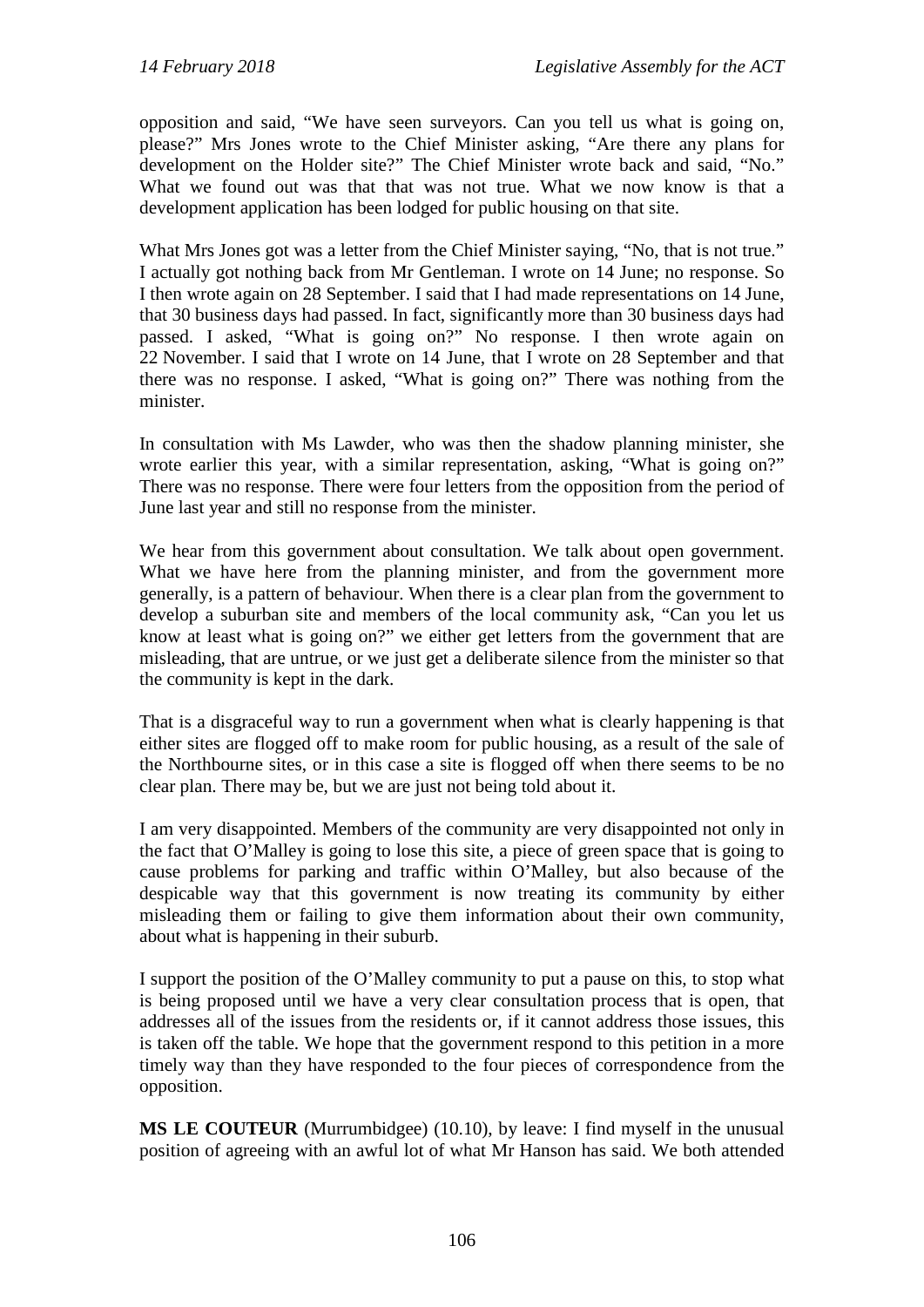the Woden Valley Community Council meeting, which I think was a week ago. The thing that struck me most in that was the government being repeatedly asked, "If there is a demand for community facilities, what do you think is going to be built there?" I was stunned that there was no response to that.

Community facilities planned for Canberra are precious. We all know that. We have had lots of conversations about this in this place. I cannot believe that the government would just say, "We have no idea what should happen to this." I think Mr Hanson's comments about the community consultation, or lack of it, are unfortunately fairly much on the mark this time. I hope that the government listens to the petitioners from O'Malley and the rest of the community and does better on this site.

**MR GENTLEMAN** (Brindabella—Minister for Police and Emergency Services, Minister for the Environment and Heritage, Minister for Planning and Land Management and Minister for Urban Renewal) (10.12), by leave: I thank members for their comments today. I want to read to them what the EPSD's website says about the particular block that is being discussed today. It states:

The site is zoned CFZ and development on the site is restricted to developments permitted under the Territory Plan …

There is a list. It states:

**Permitted** developments on this site … include: Business agency … Child care centre Community activity centre Community theatre Cultural facility Educational establishment … Emergency services facility … Health facility … Hospital Indoor recreation facility … Office … Place of worship Public agency … Religious associated use Residential care accommodation …

Under the precinct code, supportive housing and a retirement village are permitted as well. The website goes on to state:

#### **Response to community feedback**

On Friday 15 December 2017, residents surrounding Block 23 Section 31 O'Malley attended an information session about the release of the site for development.

It then goes on to talk about community engagement updates. In September 2017 there was a letter to the immediate residents notifying of the onsite investigations. In November a letter was sent to surrounding residents notifying of the project and how to stay informed. In November again, there was a project update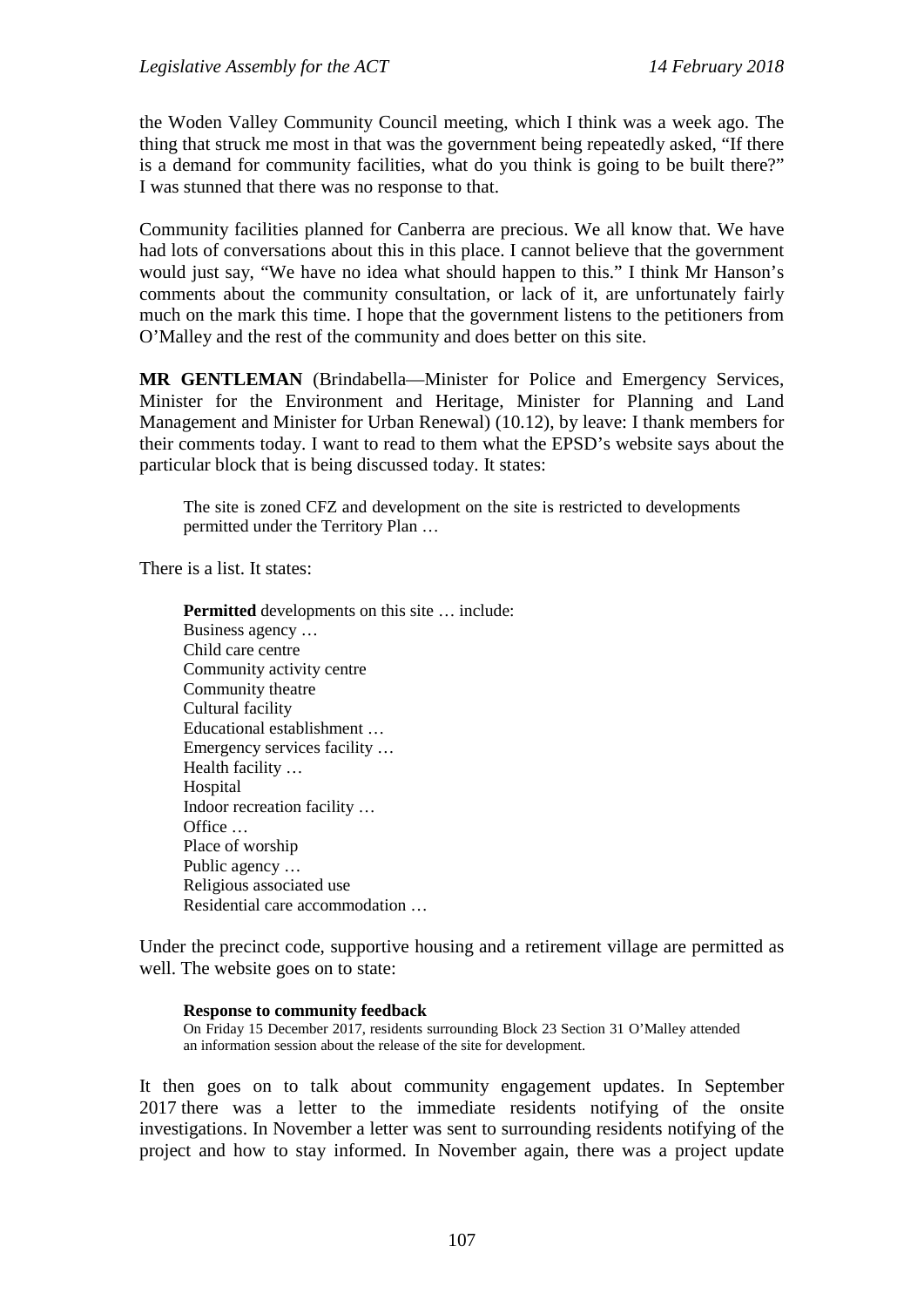email. In December there was an invitation to information sessions. In December again, an information session was held. On 20 December a project update email was sent. On 5 January there was a project update email. On 8 January another project update email was sent. On 25 January this year there was a project update email. On 7 February this year there was a presentation to the Woden Valley Community Council.

It is important that these matters are noted in *Hansard*, Madam Speaker. I think that the engagement from the directorate in the O'Malley area has been quite fulsome. We will certainly be responding to the petition.

## <span id="page-7-0"></span>**Lands Acquisition (Reporting Requirements) Amendment Bill 2018**

**Mr Coe**, pursuant to notice, presented the bill and its explanatory statement.

Title read by Clerk.

**MR COE** (Yerrabi—Leader of the Opposition) (10.14): I move:

That this bill be agreed to in principle.

I am pleased to bring forward the second integrity measure that I foreshadowed last year. The purpose of this bill is to improve integrity in land acquisitions. This integrity measure that I am bringing forward today is necessary because of the repeated failings of this Labor-Greens government to address issues surrounding land acquisitions made by territory entities. The Auditor-General, in her 2016 report into certain Land Development Agency acquisitions, highlighted that acquisitions had been "undertaken without adequate transparency, accountability and rigour". Since the release of this audit, the Auditor-General has undertaken investigations into the purchases of rural land leases and sweetheart land deals between the Labor government and fellow travellers. Canberrans are very familiar with these issues, and it is clear that action is required.

There is substantial public interest in implementing effective mechanisms to ensure that land acquisitions are undertaken with due diligence. It is also reasonable to expect that the information relied upon when making these acquisitions is available for public scrutiny and debate. This bill aims to bring the requisite transparency, accountability and rigour to all land acquisitions made by a territory entity. This is achieved through requiring quarterly reports to be presented to the Assembly, as well as the public accounts committee for additional probity. This two-tier level of scrutiny seeks to eliminate the opaqueness surrounding land acquisitions and ensures that the necessary protocols are followed.

The Lands Acquisition Act is the key piece of legislation that governs land acquisitions by the ACT government. The process for acquisitions by agreement and compulsory acquisitions triggers certain notification procedures. However, a number of acquisitions undertaken by the territory fall within the exception found in section 18(1)(d) that allows for acquisitions to be effected without pre-acquisition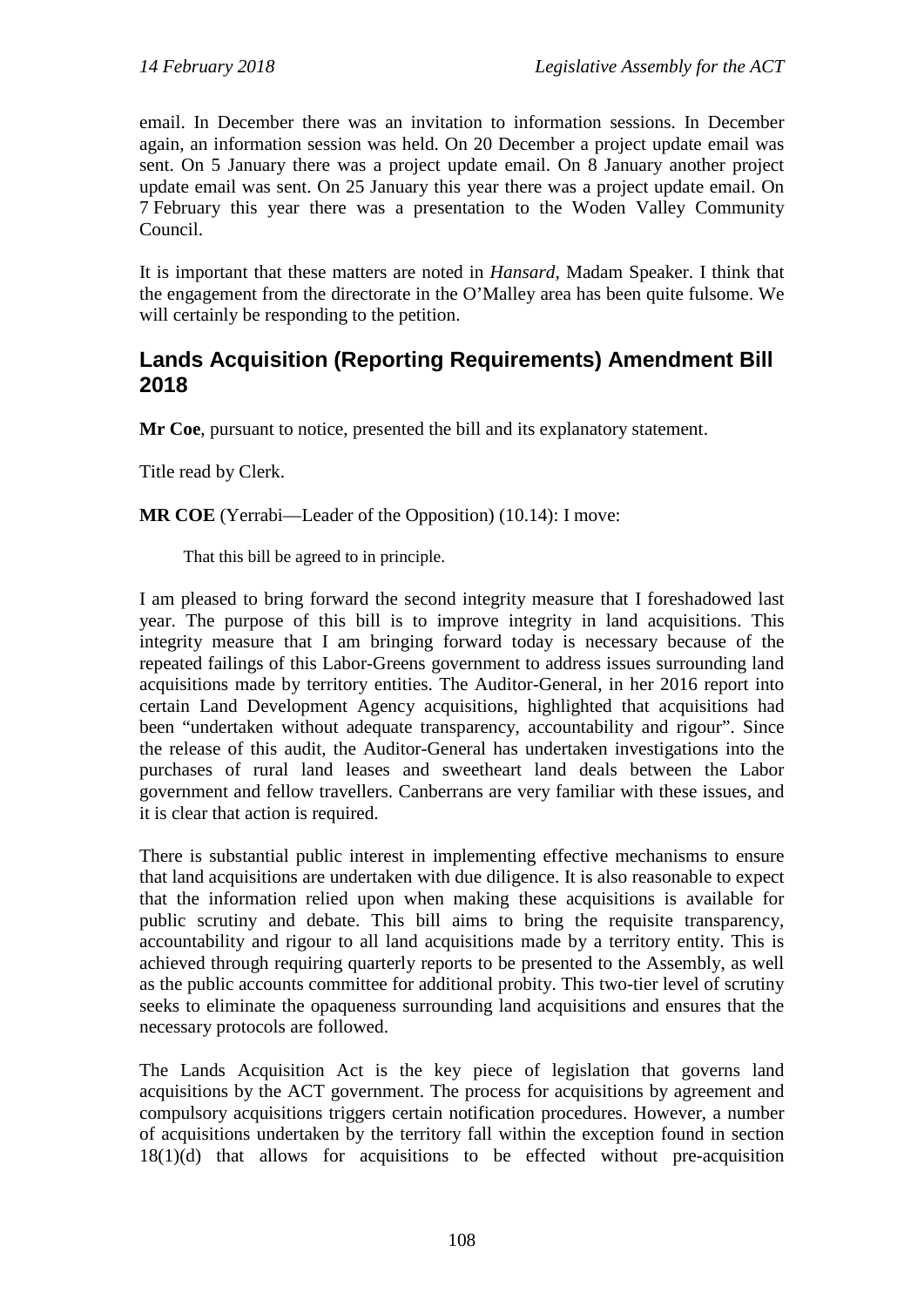declarations or certificates under section 21. There are no stringent legislative reporting or oversight conditions for these types of acquisitions in the current legislation. This must change.

It is important to note that this bill does not impede the government's ability to purchase land using any of the aforementioned methods. This bill is not unreasonable or onerous. This bill simply requires public reporting of the due diligence that should be undertaken prior to any acquisition being made.

While the most substantive part of the bill is the creation of quarterly reports, the bill also makes other minor amendments. Clause 4 amends section 19 to insert two notes referencing relevant sections regarding declarations that land is suitable for acquisition. Clause 5 proposes a change to the number of sitting days the executive has to provide a statement regarding an acquisition entered into by agreement. The current legislation allows the executive 15 sitting days to present a statement. However, with the sitting calendar, this process may be drawn out for many months. The bill proposes a reasonable six sitting days time frame for a statement to be given regarding an acquisition by agreement.

The most significant element of the bill is clause 6. This clause creates part 9B and section 104AE that set out the requirements for the quarterly reports to be laid before the Assembly and the relevant committee. Section 104AE(1) outlines the contents of the quarterly report the minister must present to the Assembly. This report must be submitted within six sitting days after the end of a quarter during which a reportable acquisition is made.

The quarterly report given to the Assembly must set out the interest in the land that was acquired, including the identification of the land and the seller, if it was acquired from a corporation or other body. If the land was acquired for public housing, only the suburb of the acquisition is required. The executive or public sector body that undertook this acquisition must be identified, along with the method of acquisition. The compensation paid for the interest in the land, in addition to any other amount paid in relation to the acquisition, such as consultant fees or commissions, must also be included in the report.

Information considered by the acquirer of the land in relation to determining the compensation and other amounts paid must be published. This will include variations and valuations. The report must also outline how value for money was pursued in accordance with the Government Procurement Act 2001, and particularly section 22A of that act. Further information on evaluation and planning for the site, including the reason for the acquisition, must be included, along with how the acquisition meets the requirements of the Planning and Development Act 2007.

If the acquirer is a territory authority, the report must set out how the acquisition upholds the statement of intent under the Financial Management Act 1996 for the territory authority. If the acquirer is the City Renewal Authority, the report must detail how the acquisition complies with directions made under the City Renewal Authority and Suburban Land Agency Act 2017, the objects and functions of the authority, the statement of expectations and the statement of operational intent. Alternatively, if the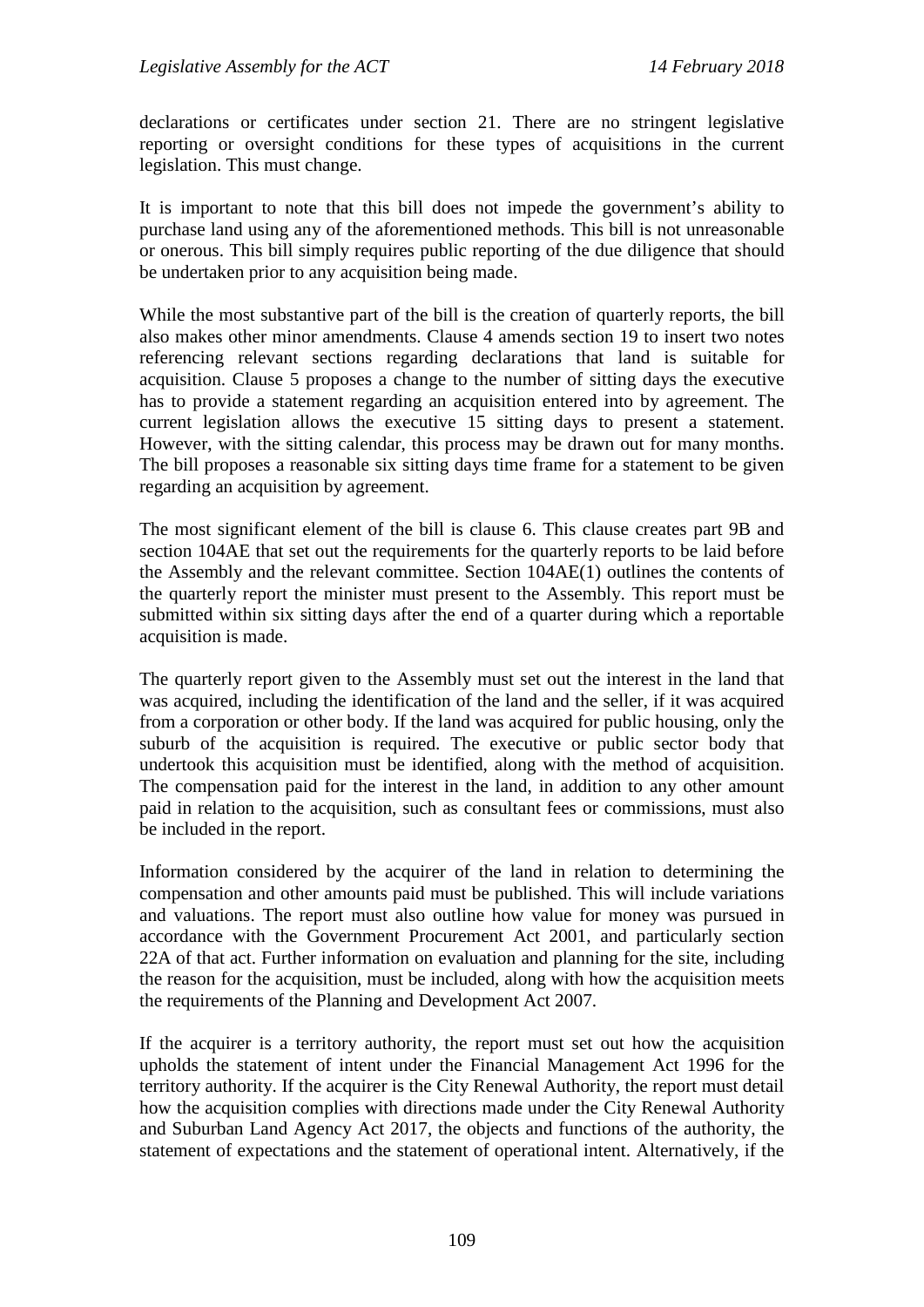acquirer is the Suburban Land Agency, the report must include how the acquisition complies with directions made under the relevant legislation and the objects and functions of the authority.

The report must outline the current and future status of the acquired land under the Territory Plan, including any condition on the crown lease. It must also be demonstrated how the acquisition, including the intended use of land, supports development that is in the public interest and environmentally sustainable. A summary of any information considered by the acquirer, including advice from the Head of Service and directors-general, and any risk assessment, must be included. This quarterly report may be combined with the reports presented to the Assembly by the relevant minister under the City Renewal Authority and Suburban Land Agency Act 2017.

Under section 104AE(3), within 10 working days of presenting the quarterly report to the Assembly the minister must give another copy of the report to the relevant committee, the public accounts committee. This report includes the unpublished identifiers for public housing acquisitions and the names of any private individuals who sold the land to the territory. This information is kept confidential to preserve the privacy of public housing tenants and individual sellers. Section 104AE(4) sets out relevant definitions for the section. Finally, clause 7 inserts terms into note 2 of the dictionary of the existing act.

Whilst this may sound complex, all of this can and should be done at the moment. What we are simply asking is that it is published. I wish to reiterate once again that this bill is not onerous, and I believe Canberrans expect this sort of transparency. The quarterly reports simply require the publication of the due diligence that all Canberrans would expect to be undertaken before hundreds of thousands or millions of dollars are spent on such acquisitions. This is an effective mechanism that allows for multiple levels of scrutiny.

This quarterly report process is an extension of current legislative probity requirements like those in the CRA and SLA act. It is a reasonable response to extend the scrutiny and probity to encompass all land acquisitions made by the territory. This bill is necessary and Canberrans expect it. I commend the bill to the Assembly.

Debate (on motion by **Mr Barr**) adjourned to the next sitting.

## <span id="page-9-0"></span>**Urban renewal precincts**

#### **MS LE COUTEUR** (Murrumbidgee) (10.24): I move:

- (1) notes that:
	- (a) much of Canberra was built between the 1950s and the mid-1980s and Canberra's older Town Centres—Woden, Belconnen and Tuggeranong are recognised as needing urban renewal;
	- (b) urban renewal is more than selling vacant sites and approving very tall buildings—it needs more comprehensive strategic planning and delivery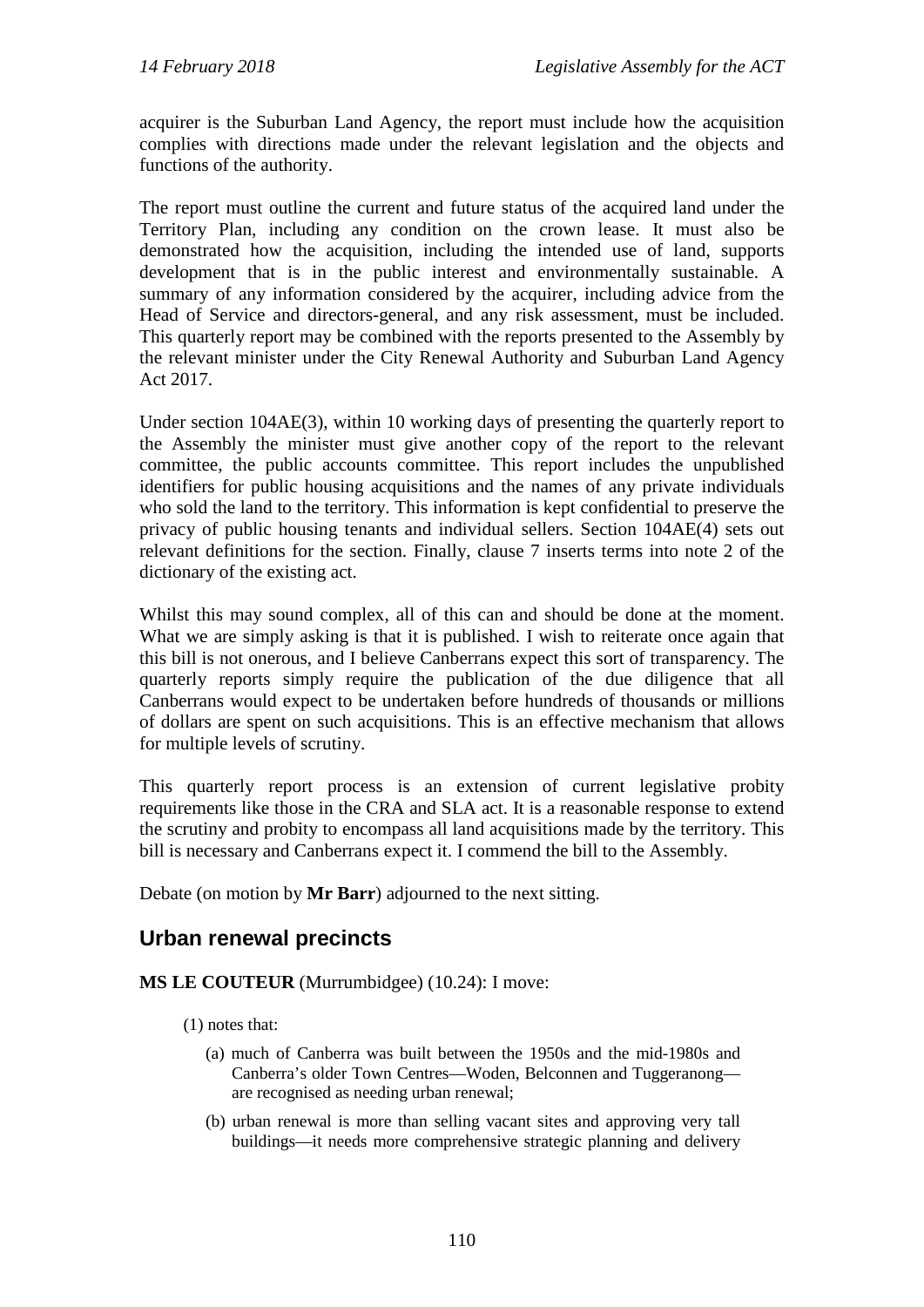approaches that bring together delivery of community facilities, affordable housing, street life, parks, transport upgrades and planning rules;

- (c) urban renewal that is not done well can result in conflict between developers and the community, dormitory centres with low quality of life and missed opportunities on sustainability, affordable housing and active transport;
- (d) while the city and inner areas are booming, Woden, Tuggeranong and Belconnen Town Centres are suffering from a lack of focus;
- (e) the Government established the City Renewal Authority to bring better urban renewal to the city and Northbound Avenue corridor;
- (f) Woden, Tuggeranong and Belconnen Town Centres and the Kingston Arts Precinct are currently managed by the Suburban Land Agency, which is set up to build new suburbs and is not designed to deliver broader urban renewal; and
- (g) Light Rail Stage 2 will have broader impacts on the Woden Town Centre and surrounds; and
- (2) calls on the ACT Government to declare the following areas to be Urban Renewal Precincts for the purposes of section 35 of the City Renewal Authority and Suburban Land Agency Act by the end of June 2018:
	- (a) Woden Town Centre and surrounds;
	- (b) Belconnen Town Centre and surrounds;
	- (c) Tuggeranong Town Centre and surrounds; and
	- (d) Kingston Arts Precinct.

I want to start off by talking first about our three older town centres—Woden, Belconnen and Tuggeranong. Each of these town centres was designed in a different era for the needs of the community decades ago. These needs have changed. Some of the planning ideas built into the town centres, while they seemed like good ideas at the time, have turned out not to be brilliant ideas.

I will start with Woden, the first town centre after the Griffin plan. In our office we have on the wall an image from the 1960s NCDC plan for Woden town centre. It shows a large number of tall office buildings and a shopping mall surrounded by a literal sea of car parks. In the middle is the Woden square. That plan was successfully delivered, but it means that Woden and Weston Creek residents are missing out on a central community facility and recreation precinct, and on-street life—places designed for shopping, walking and cycling.

Tuggeranong town centre was built slightly differently, around a grid of streets, but with the clear intention that people would move from one site to another by driving from Bunnings to the mall, for example. I do not think planners ever thought people were going to walk again, but these are not the expectations and needs of the current community.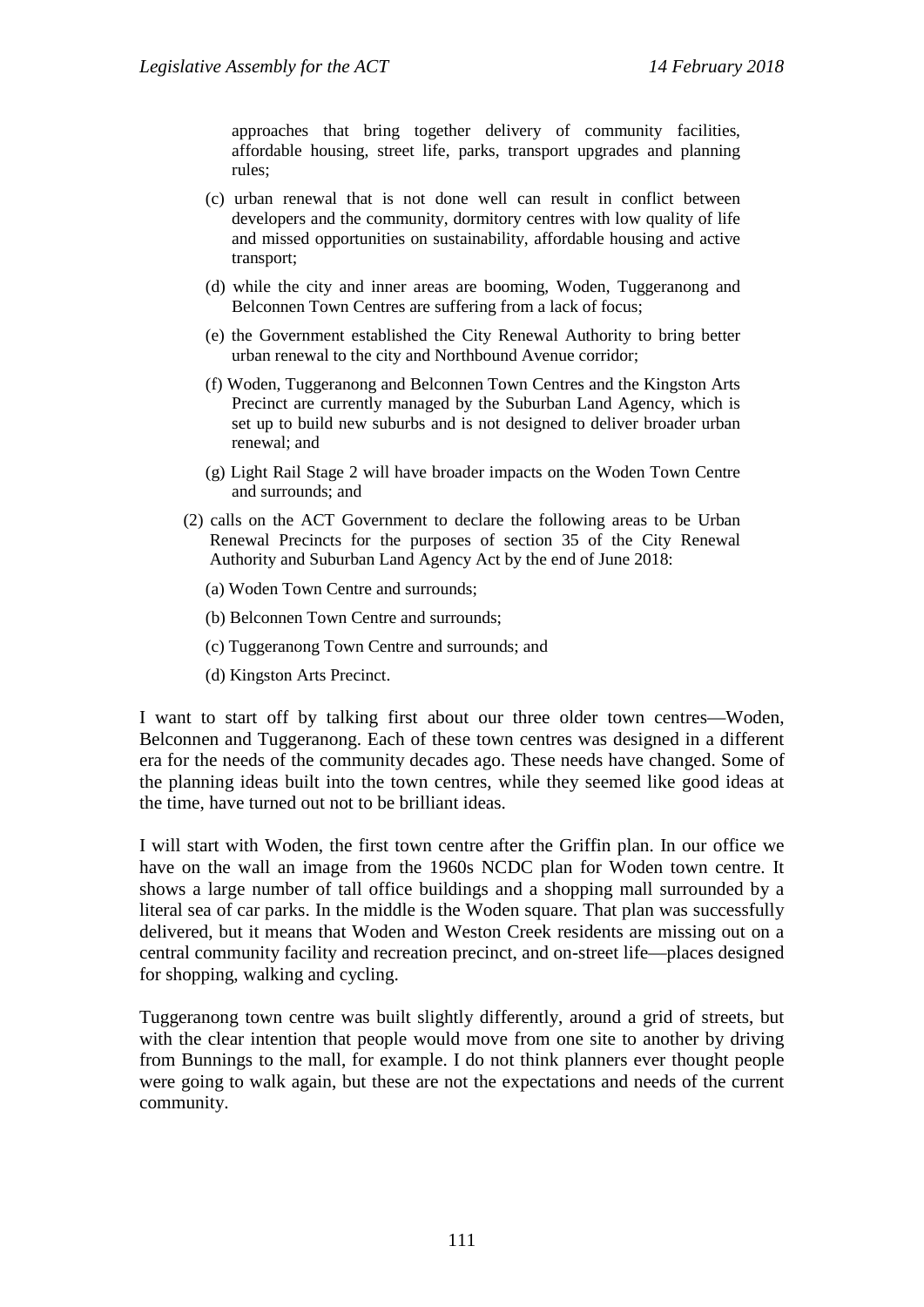The Belconnen town centre sits between the other two in this age, and it shows. It has office buildings in seas of car parks, but it also has a design based on driving from one spot to another. In line with that approach, the restaurant area along the lake was designed for drive in, drive through or drive to fast-food restaurants rather than pedestrian access.

On top of these issues related to the age of the centres and the changing community needs, each town centre also suffers from specific local issues. For example, Woden town centre has had a long-term decline in community and recreation facilities. Most recently, the CIT closed down, with the result that there is very little tertiary education south of Red Hill, with a small outpost in Tuggeranong. Of course, with the changes from the commonwealth government there are not the office workers that used to be there. Another example in Woden is that the pool is very old and is now overlooked by apartments and some users feel uncomfortable about being watched all the time.

In short, all of our town centres are in need of urban renewal, and it is not just me saying this. The local communities feel it and advocate strongly for change. The government has also recognised this with the master plans it has done or, in Belconnen's case, it has underway. But the ACT Greens believe that not only do these urban centres require urban renewal but we need to do urban renewal better. We need to move much faster on becoming a more compact, more sustainable city and we need less conflict between developers and residents.

There is a tendency to see urban renewal as just selling vacant sites or sites owned by the government and approving very tall buildings. As an example, just recently a very tall building was approved at Bowes Street in Woden, and when I say "very tall", I am not exaggerating. It is 13 storeys taller than the master plan allowed for that site—that is, more than double.

Around all of this the government and the developer talk about how great this is for urban renewal. But it is not that great, actually. Woden already has tall buildings—the one previously known as the MLC Building and now Lovett Tower is tall, and Woden demonstrates that tall buildings are not the solution to all problems. Tall buildings can help, but on the other hand they can also lead to streets which seem isolated and unsafe and are dark.

Similarly, over the last few years Belconnen town centre got a number of new tall apartment buildings. This has contributed a bit to renewal, but not as much as I think the people of Belconnen hoped it would. The streets are still dead out of hours. I am told that local residents prefer to drive short distances around Belco rather than walk in the dark. The restaurant area is still mostly drive in or drive through fast food.

Urban renewal that is not done well can result in conflict between developers and the community, dormitory centres with low quality of life and missed opportunities on sustainability, affordable housing and active transport. Real urban renewal needs a comprehensive approach that covers community facilities, affordable housing, street life, parks, transport and planning rules. Canberra residents do not live with their lives neatly divided into boxes like land release, planning approvals and transport. They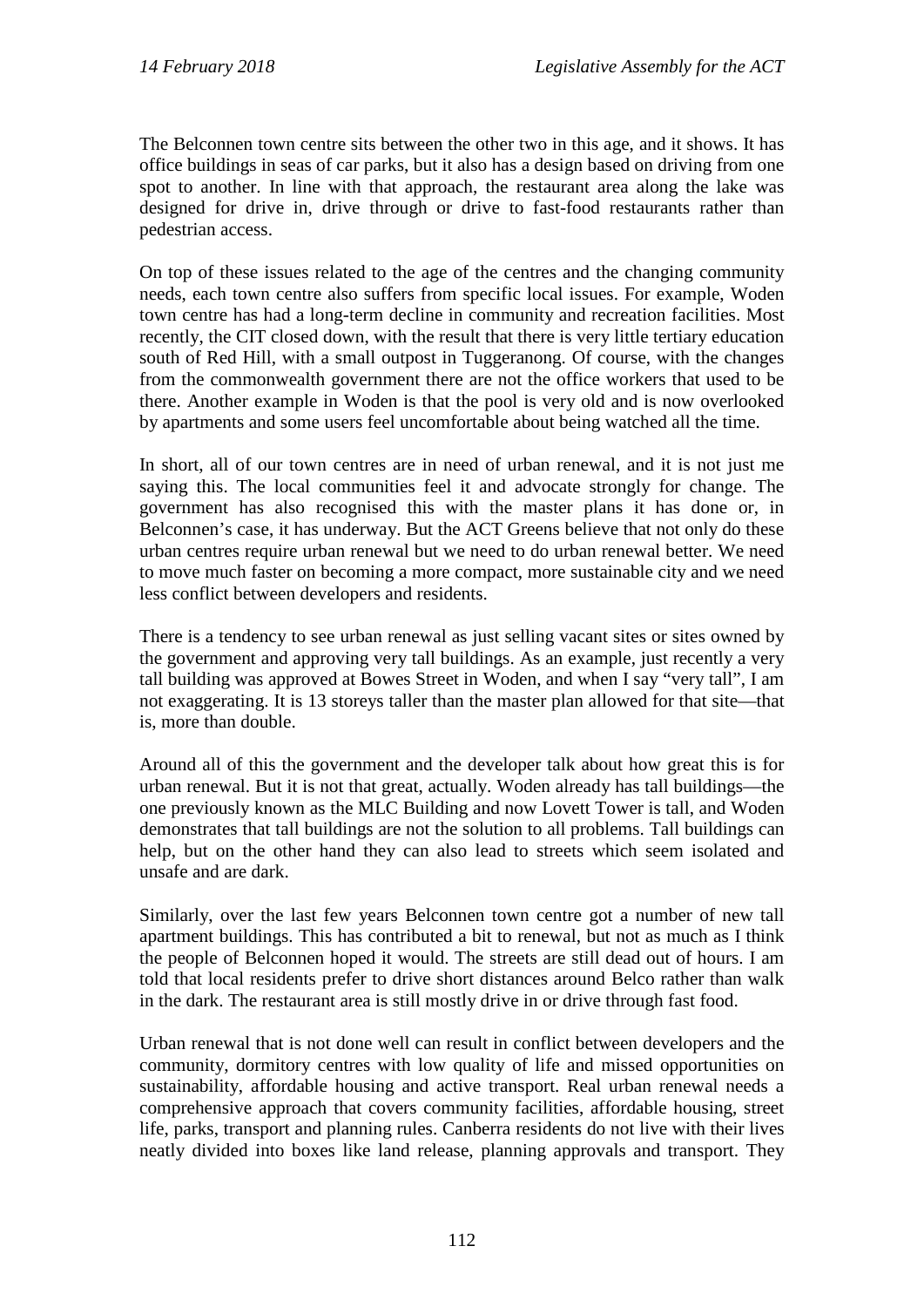live in Phillip or Kambah or Florey or wherever. They go to their local town centre and they are painfully aware of the lack of coordination.

Belconnen residents go to the town centre and they see that the Westfield bus station works well because it was coordinated with the shopping centre, but the Belconnen community bus station is isolated because it is not, at least as yet, integrated with the surrounding development.

Woden residents go to Woden town centre and see a bus interchange desperately in need of renewal. They have been hearing for years that it will be fixed, but very little has changed, apart from the fact that the police station has been bulldozed and has now been left as a patch of gravel. When they hear the news that a huge tower has been approved next to the interchange, they worry that the tower will not be at all coordinated with buses and light rail, that the light rail and buses may not be conveniently coordinated with each other, and that they are going to end up with more mess, more lost opportunities and without sun in the town square.

Affordable housing, of course, is another thing that is not going to happen by accident or just by leaving it all up to the development industry. Often what tall towers include is entirely high-end apartments. These of course are a valid part of our housing supply; I am not arguing against them. But they do not meet the needs of many of those who are struggling to afford a home, whether it be rental or purchase. In particular, the town centres need to provide housing for retail and essential service workers so that they can live close to where they work and not be forced into the fringes, where high transport costs will eat into their wages.

So what needs to be done? For the city and the Northbourne Avenue area, the government has already recognised the need for government processes to deliver more comprehensive urban renewal. It has set up the City Renewal Authority and provided it with a diverse set of skills and responsibilities. For example, in the last few weeks it announced grants to "contribute to the vitality of Canberra's city centre through place-making". That is great; I am absolutely in favour of it. But Woden, Belconnen and Tuggeranong town centres could all use that sort of love as well and they also deserve it.

Woden, Tuggeranong and Belconnen town centres are looked after by the Suburban Land Agency, and this agency has a completely different focus. Its job is to do the engineering and sales work required to deliver land in our new suburbs. This is important work, and we need an organisation that does it and does it well. But the question is: does it have the skills and focus required for our town centres to thrive? I do not believe it does.

The community sees at present that urban renewal is being driven by developers. This is why we need an organisation to push the long-term community needs, and that is the role of government. It is not putting the care and energy into urban renewal, and it appears to the community that that role has been taken over by developers.

Jobs are a great example of the need for a different skill set. Town centres really need jobs to thrive. One of the big problems for Woden town centre over recent years has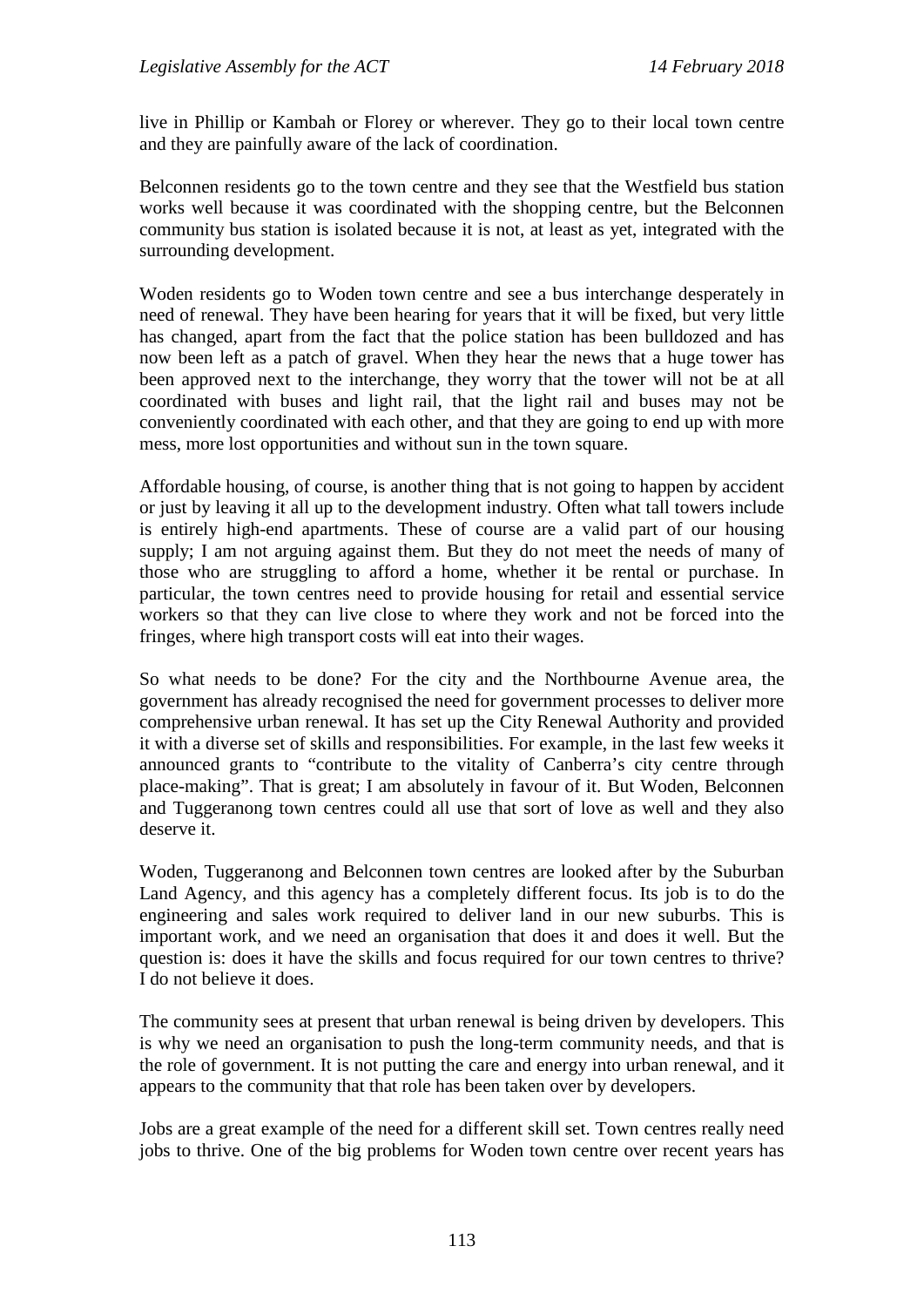been the federal Liberal Party cutting public servants. An organisation like the City Renewal Authority would have the skills to formulate an ACT government response that brought together landowners and government agencies. An organisation focused on land sales rather than renewal is just not skilled to do that sort of work.

Another really striking example is the Kingston arts precinct, and that is why I included it in my motion. The Kingston arts precinct should be an arts precinct—arts led. It should have a focus on getting the right outcome for the arts. Leaving it with the Suburban Land Agency means the focus is going to be on the sales process. I am worried—and I know that many people in the arts in Canberra are worried, as well as many people in the local Kingston community—that what we are going to get is a property development which sells well but does not do much for arts or the local community.

I have seen Mr Barr's amendment, and the government will say that master plans do the coordination required, and they have got a point, but it is only part of a point. Master plans can only do one stage of the coordination required. They do the plan and the vision, and that is great, but they do not do the day-to-day work of making things happen. That requires staffing and an organisation that is clearly responsible. The way the system works now, after the master plan is done, the coordination ends and the gaps really begin.

In conclusion, I will talk about what will probably happen if my motion does not pass today. Firstly, the Chief Minister's city-first focus will see the city get attention and grow. That is great, of course, for those of us who use the city and it is great for our tourism industry, but it is not great for the town centres that have been falling behind and will continue to do so.

Secondly, we will continue to see projects rolled out that are not coordinated planning approvals double the height specified in the master plan, for example; new tall buildings next to narrow, clapped-out footpaths designed for another era, when the idea was that everybody would drive; and missed opportunities to deliver affordable housing for our young people, our service workers and our older people who are no longer in full-time employment.

Thirdly, we will continue to see developers having an undue say in how development happens in Canberra. Developers should not be leading urban renewal. This is why we need the City Renewal Authority to take advantage of its legislation, which enables it to declare precincts and take over Woden, Belconnen and Tuggeranong town centres. That is why, of course, I believe all members should vote for my motion.

**MR STEEL** (Murrumbidgee) (10.36): Any opportunity to talk about the future of Woden is a welcome one. I am relentlessly optimistic about Woden's future. Our government is focused and we are committed to urban regeneration in our town centres, and particularly in Woden. It is really pleasing that we are already seeing the signs of regeneration starting to occur and renewed confidence in Woden town centre. I know that some people like to be pessimistic about Woden. This constant pessimism is not constructive. Talking Woden down does not make our town centre a better place.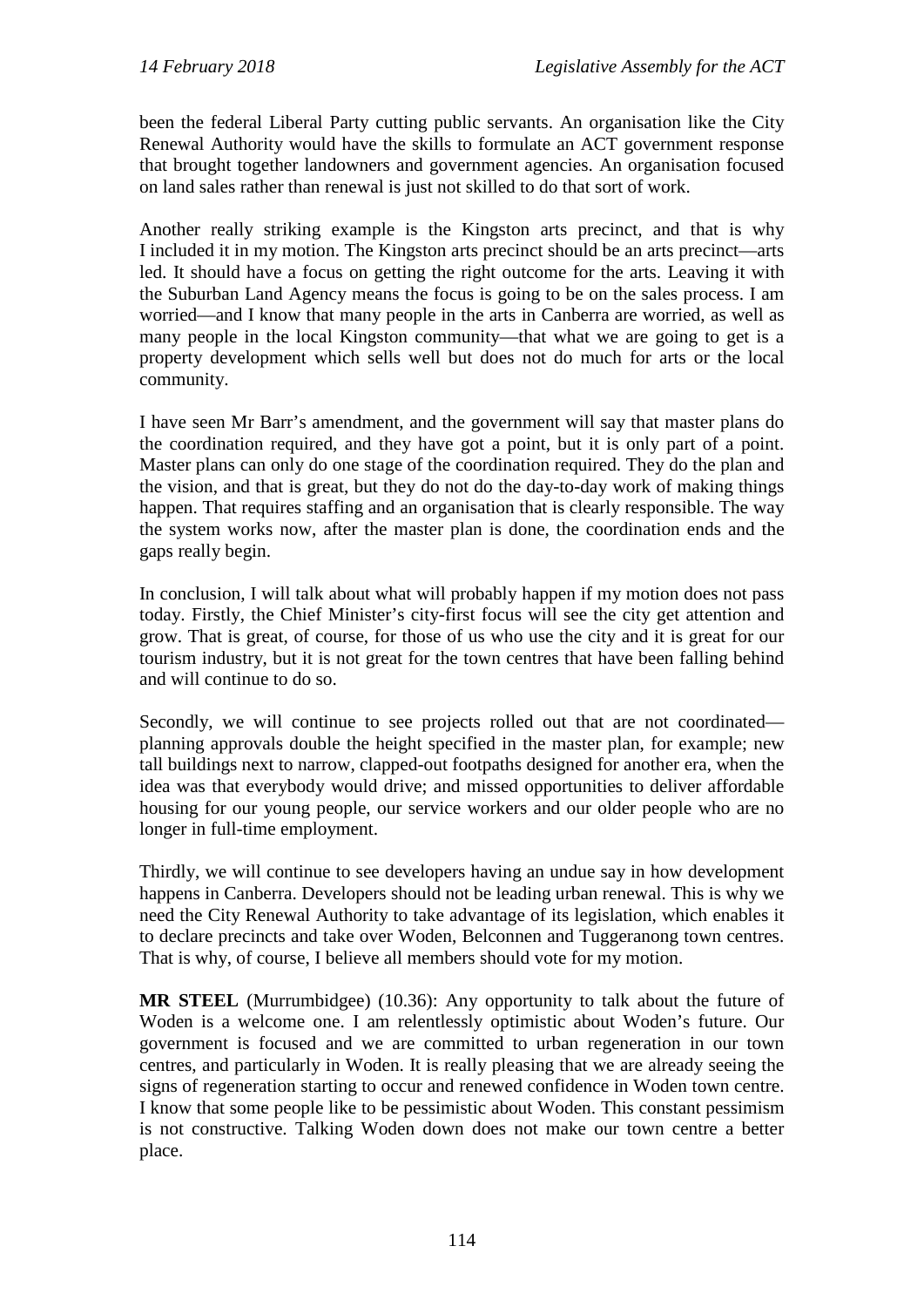There is no doubt that Woden has had a tough five years. As I revealed through my freedom of information request to the federal government, the total public service headcount in Woden reached a high of 6,099 under Labor in 2013 and fell to a low of just 4,771 under the Liberals. That has left many of the buildings in the town centre empty and in need of redevelopment. Despite these setbacks, there is a significant opportunity to make Woden a better place: not just a place for work but a place for people to live and a place for community. This was the focus of discussions last year at the Woden roundtable that we hosted, which has since led to the finalisation of the Woden town centre Territory Plan variation. The vision and implementation of the plan continues to inform our approach and real measures to support regeneration.

There is no doubt that government has a significant role to play in urban regeneration. Our government has a strong track record of investment in Woden: refurbishments to older buildings, including the Health Directorate's building on Bowes Street and Access Canberra in the Cosmopolitan building; relocating 1,000 ACT public servants to the Woden town centre; building the new performing arts centre at Canberra College; building the oval and cricket training centre at Phillip; the investment of \$3.2 million in the budget last year to free up valuable community space on the mezzanine level of Woden Library; building a new bus depot for Woden; improvements to active travel, with cyclepaths and footpaths in the town centre; and investment in public transport, with the new green rapid service and the new purple rapid service due to begin this year. In addition to this, we are investing in the single most significant infrastructure project in Woden's history: light rail stage 2.

Over the past month the government's micro park initiative has also come to Woden. The reimagining and experimentation in the use of public spaces is making an impact in the city. It is great to see the government taking that approach to other locations. It was also great to have arts minister Gordon Ramsay on the south side late last year to kick off a conversation with the community about an arts presence in Woden. This is something that I look forward to working with him on this year, with the local arts community. So the ACT government is working actively to make Woden a more attractive place to live and work, and our work and our investments will continue.

While the ACT government is significantly investing in the future of Woden, it is also pleasing to see new private sector investment, with four major new developments either planned or under construction in the town centre core. The fact that we have seen a flurry of interest in new residential projects for the town centre since the announcement of light rail stage 2 shows the transformative effects the project will have for Woden and also demonstrates the growing confidence in the town centre.

As I engage broadly with the Woden community, I get a very strong message that the redevelopment of buildings in the town centre is a priority. Sixty-nine per cent of people that responded to my Woden renewal survey wanted to see old buildings in the town centre demolished or adaptively reused.

The government is not selling off a lot of land in Woden, as is suggested, because there is not a lot of land in Woden for the government to sell. It is mostly privately owned. Ultimately a large part of Woden is privately owned and private investment is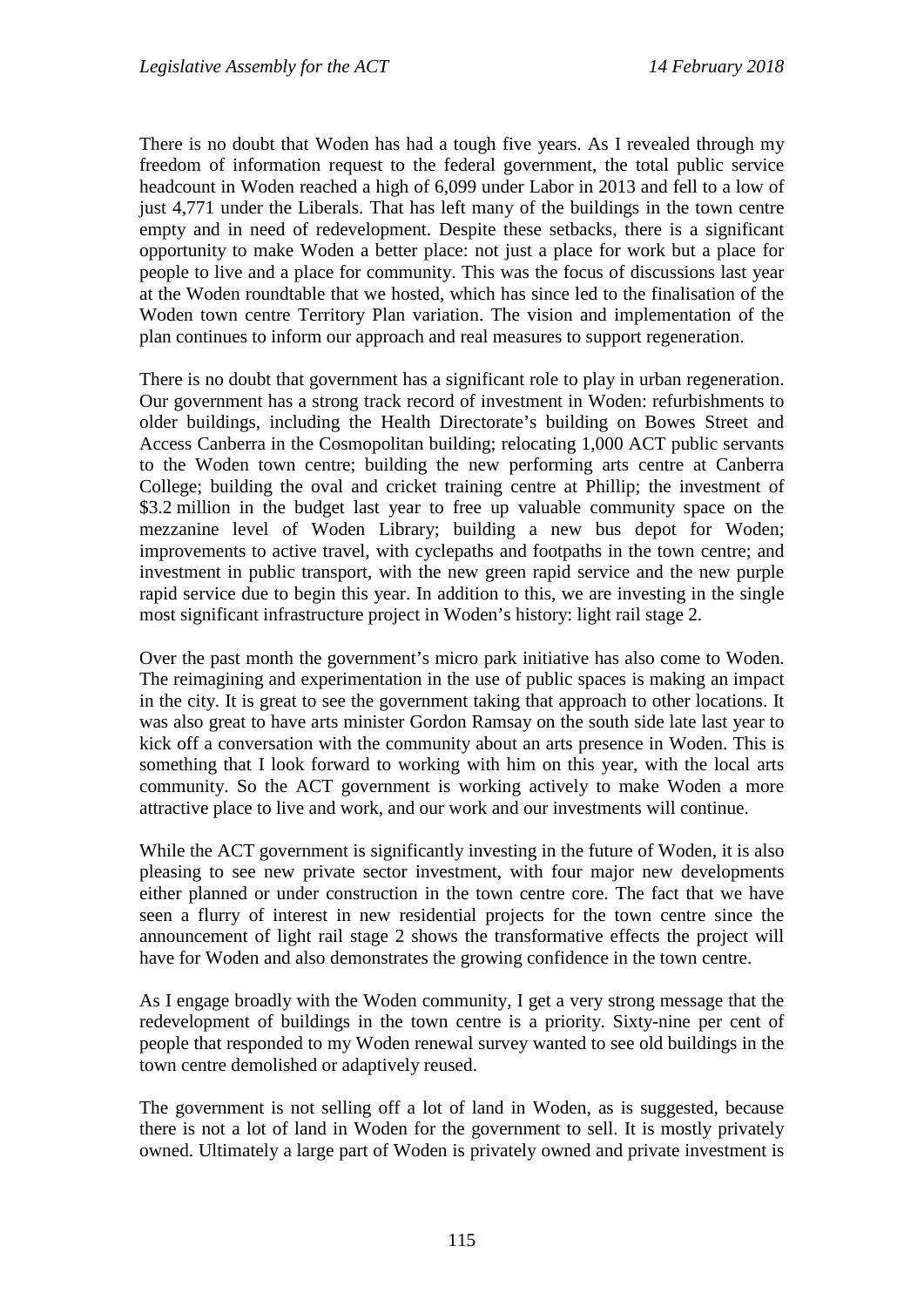needed to revitalise the C and D-grade buildings, many of which have been left empty by the commonwealth. There was certainly a lot of collective joy in the Woden community in response to reports that the Alexander and Albemarle buildings may be repurposed into residential apartments, though of course we await detailed plans to be brought forward.

As our population grows, and it is now at 7,000 people per year, we must have increased density, and urban densification should be focused in our town centres. In Woden's case, having people living in the town centre core will help to revitalise the area, local businesses, cafes and restaurants.

The independent planning and land authority recently approved the transit-oriented residential development at 15 Bowes Street in Phillip. Not only is this one of the first residential developments directly in the town centre core but also it is next to Woden bus interchange and the future site for the light rail stop, providing residents with direct access to public transport. It will see an addition of 700 residents living in the core area, providing increased after-hours activity, surveillance of public spaces and additional retail space fronting on to the bus station, providing demand for existing businesses in the area and improving the general character of the eastern edge of the town centre. And there is huge opportunity, with light rail coming to this site, to see further improvements made to the bus interchange to integrate those services and new developments around it.

More residences will also help to provide a variety of living options for people in Woden: for young people looking for apartment living close to services and transport, and for older residents looking to downsize as well. So private investment in the regeneration of Woden town centre is part of the solution for making the town centre a more vibrant precinct for people to live, work and recreate in.

The government is aware that the territory's tax policies are one of many factors that impact on the decisions to develop or redevelop precincts like Woden. Along with the issues like zoning and planning rules, construction costs and market demand, tax settings, such as those in relation to the lease variation charge, do play a part in determining the development mix in Canberra.

In a market as complex and significant as the property market, it is very important to ensure our policy settings are properly calibrated and working in the same direction as the government's and community's broader objectives. If we are keen to accelerate urban renewal in Canberra's town centres then we need to make sure that there are not unreasonable hurdles in front of development.

The government has been talking to industry and other stakeholders about how the ACT's current policy mix interacts with development decisions. Both the Chief Minister and the minister for planning have previously indicated being open to some reform of LVC, and this was certainly part of the discussions that we had at the Woden roundtable that we hosted last year.

The government has been very clear that it supports the principle of the lease variation charge, that the community should have a share in the windfall gains associated with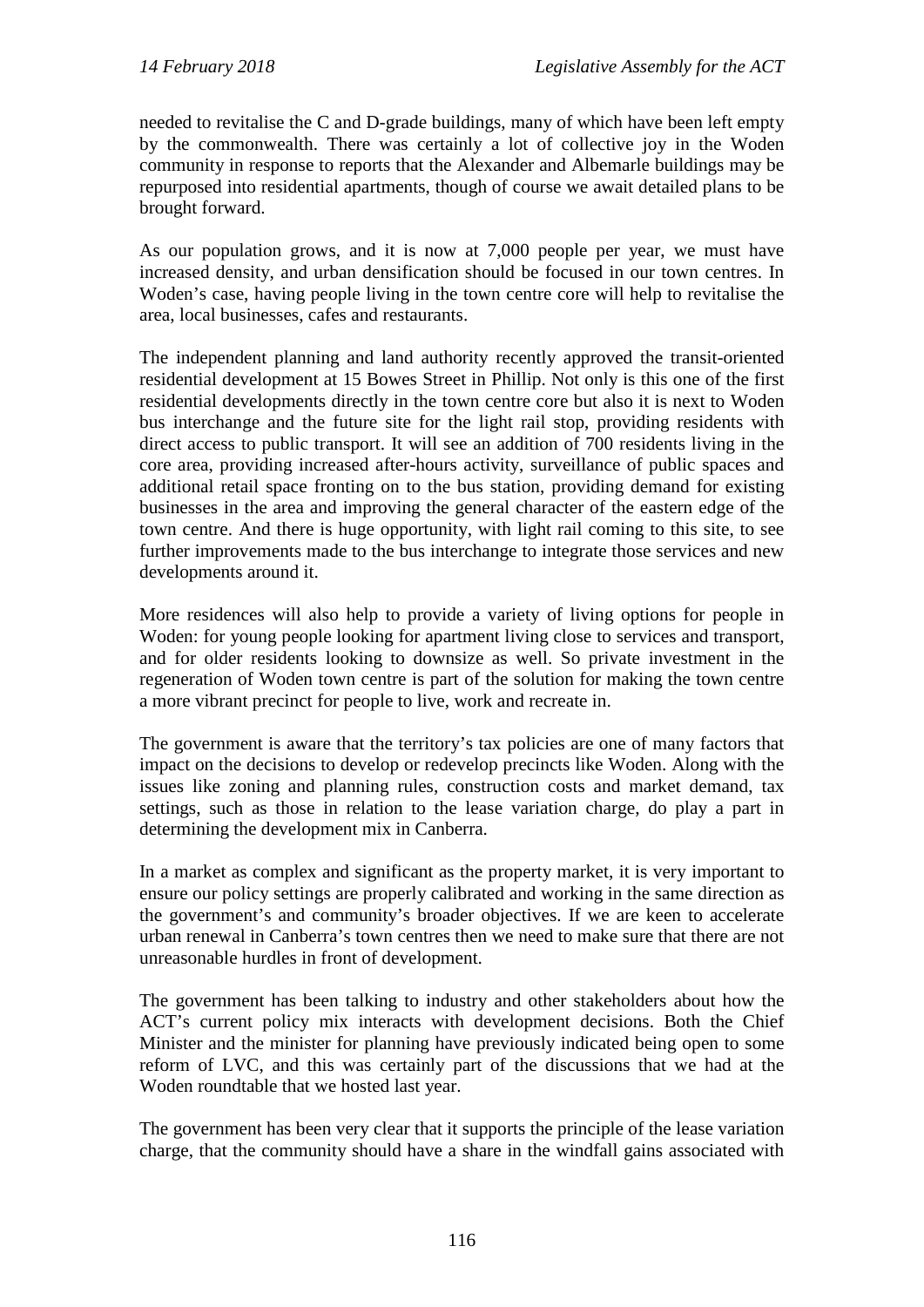rezoning and redevelopment, but that there are tangible reforms worth considering, particularly around the timing of the payment. I understand that the government's thinking on this is well advanced. I would certainly welcome reforms that can make a difference in places like Woden.

We as a government will continue to invest in and put in place the tangible measures that support investment in Woden, and I will continue to be a strong advocate for the Woden community to support urban regeneration in our town centre. Woden residents can look forward to the future with optimism, because we are already seeing the green shoots of the renewal occurring. Our government is focused. We have a master plan in place for the town centre and we are committed to implementing urban renewal in the town centre and investing in city building infrastructure like light rail. Confidence will only continue to build in our town centre as a result.

I am sorry to Ms Le Couteur that I cannot support this motion without amendments, particularly the Oprah Winfrey section of: "You've got a precinct! You've got a precinct! You've got a precinct!" I think, as a member for Murrumbidgee, that in order to get the focus into Woden we cannot turn the entirety of Canberra into an urban renewal precinct. I think that this motion, as it stands, lacks focus on the specific policy measures that will actually deliver the vision for Woden town centre. I have mentioned what some of those measures could be today. I look forward to any amendments that may be brought forward to the motion.

I want to take this opportunity to thank the planning and urban renewal committee, who inquired into Territory Plan variation 344, and for their recommendations. I think that it does reflect a level of deep thinking, but I do not believe that this motion reflects that thinking.

**MR PARTON** (Brindabella) (10.45): I am not going to talk about our planning vision for Woden and the other town centres; I am just going to address the motion. What we see here in the first instance is a bit of grandstanding from the Greens. What we see here is the ongoing struggle for relevance. What we see here is Ms Le Couteur from the Greens trying to convince the people of the ACT that she does care about planning and urban renewal and that she and her colleague can force the government to do things that they otherwise would not have done.

My message to Ms Le Couteur would simply be, "You are the government. You are in the tent. From the moment you signed the power-sharing agreement with ACT Labor, you became a part of the government." My message to Ms Le Couteur would be, "Don't come in here masquerading as a functioning crossbench. This is a coalition over here."

If Ms Le Couteur has some planning ideas of this nature, surely she would be better served by discussing them with her colleague Mr Rattenbury and having him take them to cabinet. That takes me to the actual gist of the motion. The original unamended motion from Ms Le Couteur achieves nothing. If the government, as suggested by this motion, declares our town centres as urban renewal precincts, the practical result is nothing. There is no regulatory change. There is no change to taxes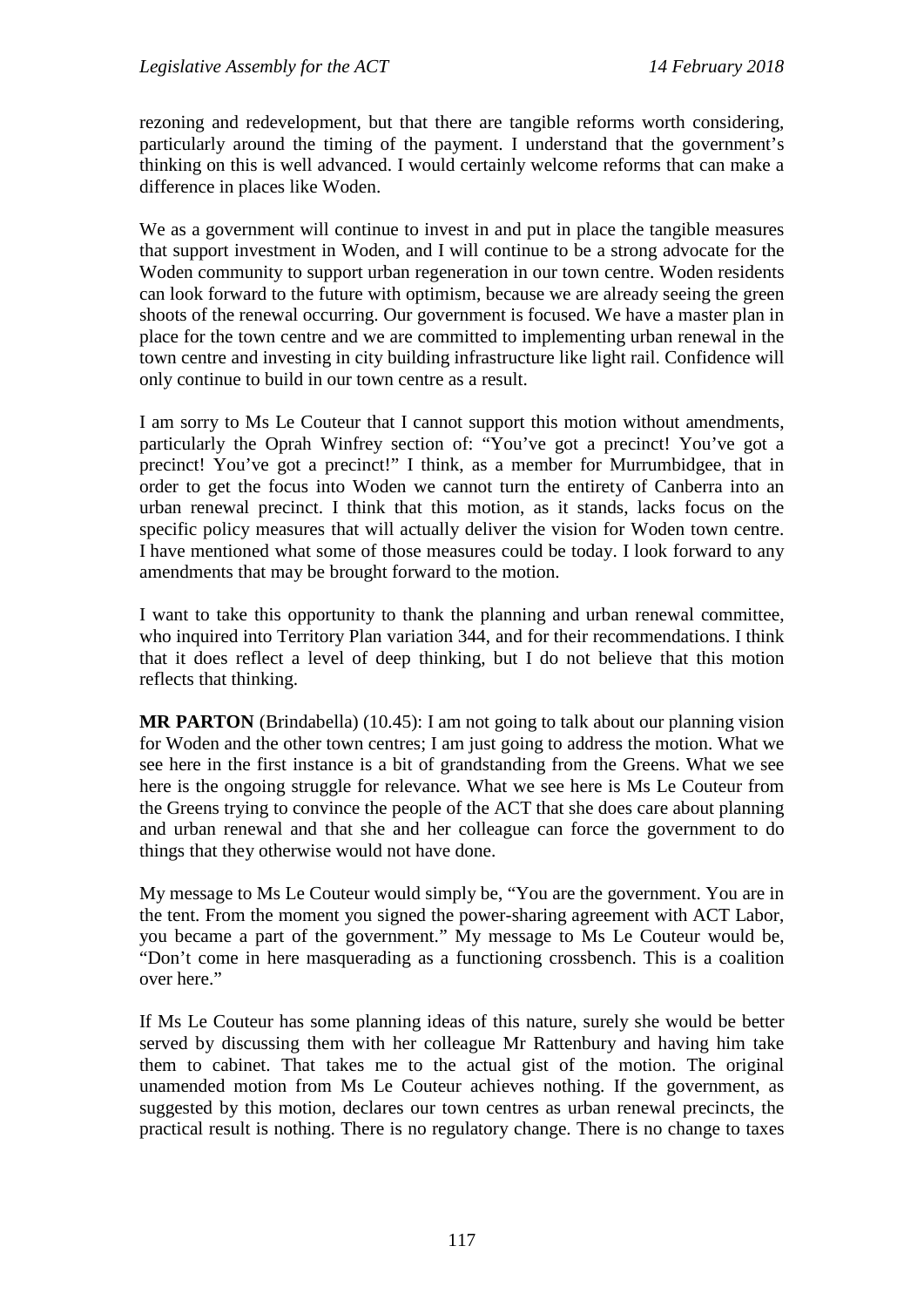and charges. There is no change to the planning process for anyone wishing to knock down something and build something better.

We all know that the wide belief of industry is that if the lease variation charge were abolished there is a high likelihood that wonderful new buildings would spring up left, right and centre in our town centres. But somehow those opposite cannot get past their ideological hurdles, although from the discussions I have had with Mr Gentleman and even the comments from Mr Steel—who, it must be said, is quite passionate about Woden town centre, and I do admire that passion—I look forward to this impending LVC announcement, as I know many others in the community do.

There is an assumption from Ms Le Couteur that if we push the regulatory responsibility from one agency to another, magically things will happen, even though there is no change whatsoever to the planning framework. The only result from Ms Le Couteur's original motion is that she gets to appear in a public space saying that she has done something, when in reality we have done nothing.

I am new to the planning portfolio as a shadow minister. When this motion came to me and the party last week, I said to my colleagues that at the end of the day I was looking here for the best possible policy outcome and that, where possible in this space, we really must strip the politics away from it. I have consulted as widely as I could in the short time available. I have spoken to industry and community members. I have met with Ms Le Couteur. I have met with Mr Gentleman. I have tried to find a way to support this motion, but I cannot.

I am relieved to see that the Labor Party has shown the contempt for this motion that I think it deserves. The amendments put forward by Mr Barr diminish this motion to a fluffy piece of nothing, really. Although we have enormous problems with the decision and the process of the splitting of the LDA and the way that it has been done, and although we do not wholeheartedly agree with parts 1 and 2 of the amendments to come, the notes to that section, we will be happy to support the government's amendments on the basis of their watering down the original motion to a meaningless Greens soundbite.

I do not share Mr Steel's optimism for Woden town centre, but, as I said earlier, I admire his passion in the space. I know that he is working hard in that space, as are some members of the government, and I look forward to things improving in Woden Town Centre.

**MS CODY** (Murrumbidgee) (10.49): I thank Ms Le Couteur for putting Woden and other town centres on our agenda today, not because I support her motion as it is written but because I believe we should be clear and honest about our views on this and other planning issues. I have never met a person who believes that Woden town centre is what it could and should be. I understand that some of our other town centres are also ageing.

There are a lot of good arguments to be made about a history of planning failures. In the case of Woden town centre we have inherited many issues, dating back, as Ms Le Couteur pointed out, to the 1960s. If we had a chance to do Canberra over it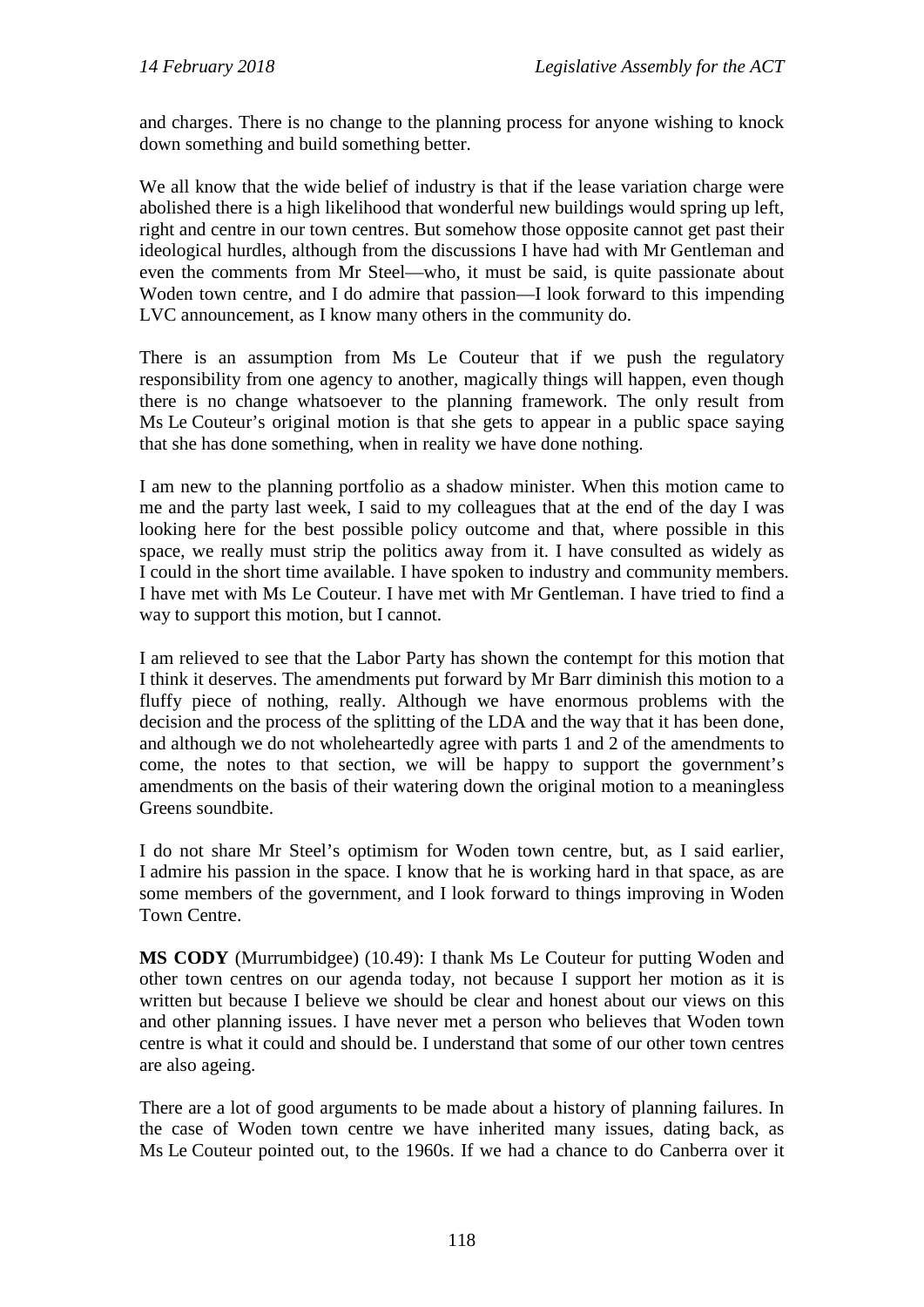would look very different. I would build something that looks more like Burley Griffin's plan. But lamenting the past is not what we are here to do. We should not be spending our time endlessly making condolence speeches for a Canberra that never was. Sure, there are votes to be had in nostalgia, but we should never pander to it. Promising to return Woden town centre to the way it was not in 1975 is the sort of lie we should never allow to be put out in the community.

What we all need to be doing now is talking up the exciting potential of the Woden centre. Yes, we can put forward different ideas, but the message to the community and investors should be positive. With light rail coming to the area, the largest single infrastructure project undertaken in the ACT, now is the time for private companies to invest. We are already seeing exciting and well-designed new developments slated that boast of being on the light rail route.

Our focus should be on the future of these town centres. We cannot fix the damage done in planning before self-government or by the withdrawal of activity under the Howard and Abbott Liberal governments. Ours is only to focus on the future. We need to make sure we are developing Woden town centre in context. In that imagined past, Woden was the only town centre on the south side. There are also Weston Creek, Tuggeranong and Lanyon, and I think it is correct to ensure services and facilities are appropriately spread between all instead of concentrated on one.

Too often we hear support for renewal in theory but opposition to every proposal in practice. I know that Mr Gentleman and this government have a comprehensive renewal program underway, and when I consider the impediments and risks to that renewal I can only list a few. Firstly there are the Senate shenanigans of Mr Seselja. From what I saw in the *Canberra Times* his strategy may be to delay and wreck light rail stage 2. If he is allowed to succeed, Woden and Canberra more broadly will be the losers. Secondly, there are those loud nimby voices who scream for renewal but scream louder in opposition to everything we do. There is always the risk that such voices can put off the developers and businesspeople whose investment we need to deliver on renewal. While I have complete confidence in the wisdom of the Senate ignoring the Seselja shenanigans, the damage done by naysayers is far harder to prevent.

Descriptions of Woden as unattractive, lacking in facilities and without cafes, restaurants and bars are chasing away the customers and the businesses. We know that that just is not true. There are so many great businesses operating now and there is so much more potential across the centre. The hardworking businesspeople of Woden deserve better than to have their efforts belittled. The government understands the problems faced by Woden and other town centres. It has a plan, a process and the commitment to deliver on urban renewal. This process includes ample consultation through which everyone in our community gets a chance to have their say. That is the best process for improving our town centres, not scaring away new investment and chasing the customers away.

I am proud of this government's commitment to renewal not only in Woden but also across other Canberra town centres. I look forward to our continuing on this path and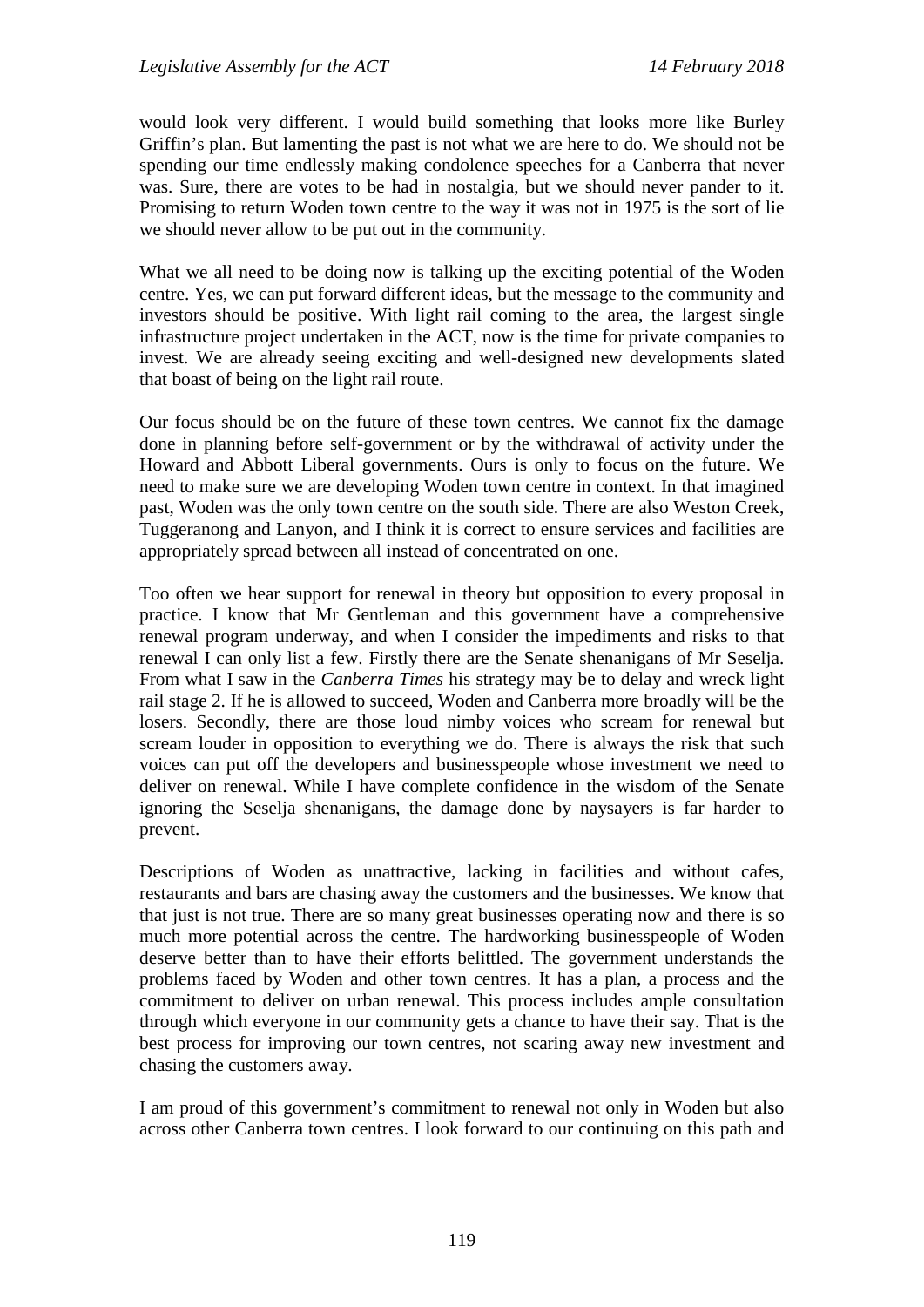supporting further renewal for Woden town centre in particular and for all our town centres across the ACT.

**MS CHEYNE** (Ginninderra) (10.55): I thank Ms Le Couteur for bringing on this motion today, as I am always very happy to talk about Belconnen town centre and its future. As a member for Belconnen, and as a resident of the town centre, I know that its vibrancy and renewal are something I am not only passionate about but have driven and will continue to drive. I want to address some of the points that Ms Le Couteur has raised about the town centre, particularly given that I actually live there—I have lived there for most of my life in Canberra—and therefore spend a lot of time there and have some real lived experience, including with all of the changes that have been underway, particularly over the last decade.

There is a significant amount of change underway in the town centre. From a government or a public perspective, where do I begin? We have the University of Canberra public hospital; we have a significant land release program; we have the Belco bikeway, which is an election commitment, well underway. Another election commitment that I know has support right across the chamber is Belconnen Arts Centre stage 2. We have some changes to public transport right across the city that will affect Belconnen town centre. And, of course, as many members in this place would know, I would be delighted to see, and am actively pushing for, stage 3 light rail to Belconnen town centre.

From a private perspective, we have seen newly reinvigorated businesses like the Basement and Pot Belly, which have been around for a while but have some new owners and some new investment there. If people have not been there recently, they might be in for a great surprise, particularly now that Pot Belly has its own brewery. We have seen an enormous amount of development in the town centre, and we have thousands of new residents. Despite what Ms Le Couteur has said, I believe there is, and am myself living with, a new sense of community in the town centre.

Remarkably, I still hear people who do not live in apartments saying that apartments are not friendly places to live. I can tell you from personal experience, having lived in Altitude apartments for five years now—I think my anniversary of living there is actually today—that this is not true. I know many of the residents in my Altitude apartment block; it has 300 units but I do not just know the people on my floor. There is an active body corporate, which is a great way to get to know people. One of my former neighbours, who I did not know before we met in our apartment block, became a hugely active member and key player in my campaign for election. Another example relates to a time when my dog decided to take himself for a walk on his own. Someone I had never met but who had recognised me and my dog spotted my dog, grabbed my dog and brought my dog to my front door because they knew where I live. They did that within minutes, with him in tow. That shows that there is a real sense of community in apartment blocks.

I know other apartments in the town centre have similar experiences. Ms Le Couteur's colleague Minister Rattenbury will know about the community garden grants, one of which went to the Sentinel apartment block in the town centre. I visited their community garden just before Christmas. This community garden is available to all of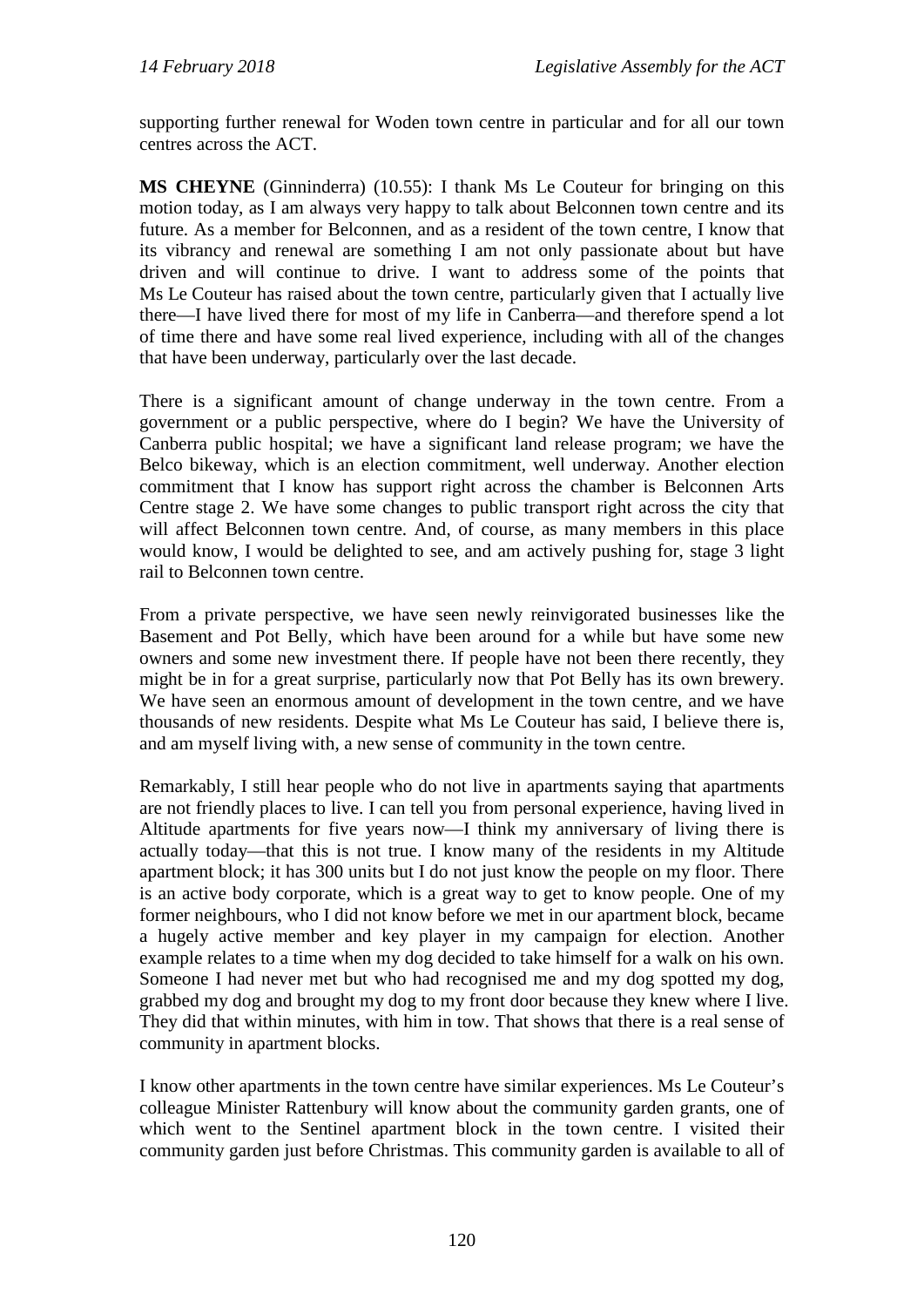the residents there. It is a really great meeting place but also a great way to connect with neighbours and to enjoy the spoils. It is thriving there and I really commend Sentinel for all the work that they have done to help build a sense of community in that block.

In walking around the town centre, despite what some may think, it is not dark, scary or lonely. The town centre is well lit. As someone who exercises her dog at all hours of the day and night, I know that there is always someone around offering a friendly smile or hello. I have never felt nervous, particularly now. I do note that some people might still prefer to drive around the town centre, but it is a pretty big town centre. We have some excellent shopping facilities in the town centre, but some of those are quite a distance away from each other. You might not know that it is more than a kilometre to walk between Belconnen Fresh Food Markets and Westfield. That is a very long way to carry quite a lot of shopping. But all it takes is some ideas and regeneration.

For example, following lobbying from me a few years ago, Westfield Belconnen changed the hours it opened its doors at its Benjamin Way entrance—that is the entrance that faces most of the new apartment blocks, including my own—from 5.30 pm to 9 pm, which made a huge difference. It meant that fewer people are driving because they can now access it rather than having to go right around the centre, which, as you might appreciate, is huge. So some little things can go a very long way.

While there is significant change that has happened and that is underway, there is more coming. I agree with Ms Le Couteur that we can do more in our destination areas like Emu Bank. I do not think it was necessarily designed for fast food and drive-throughs, but that is what we have ended up with there. I have been on the record for many years now saying that, while I like fast food as much as the next person, I am not sure that drive-throughs and car parks that are literally adjacent to the lake are the best use for that space.

I know that the moving of some federal governments like ComSuper have caused concern, as has the closure of some of our bars. Regrettably, just over the weekend, Ha Ha Bar & Dining Room and La De Da announced that they are shutting for good. Hopefully, they will be sold and, as a venue, will continue to make a huge contribution to the town centre, but that is absolutely regrettable. I know there is also some concern about the future closure of Myer, but Westfield Belconnen is very confident about what could be done in that space.

We have a Belconnen town centre master plan, which I believe still holds the record for the greatest amount of community consultation. That Belconnen town centre master plan does need to be implemented; we need to see those Territory Plan variations to help effect some of those changes. We can also make sure we are doing some things through the other directorates that do not necessarily require variation; for example, Transport Canberra and City Services. I look forward to continuing my conversations with Minister Fitzharris.

With all of this change underway and the potential ahead, colleagues may recall that during the successful community cabinet that was held in Belconnen late last year I called for a Belconnen town centre showcase or a market day. With the significant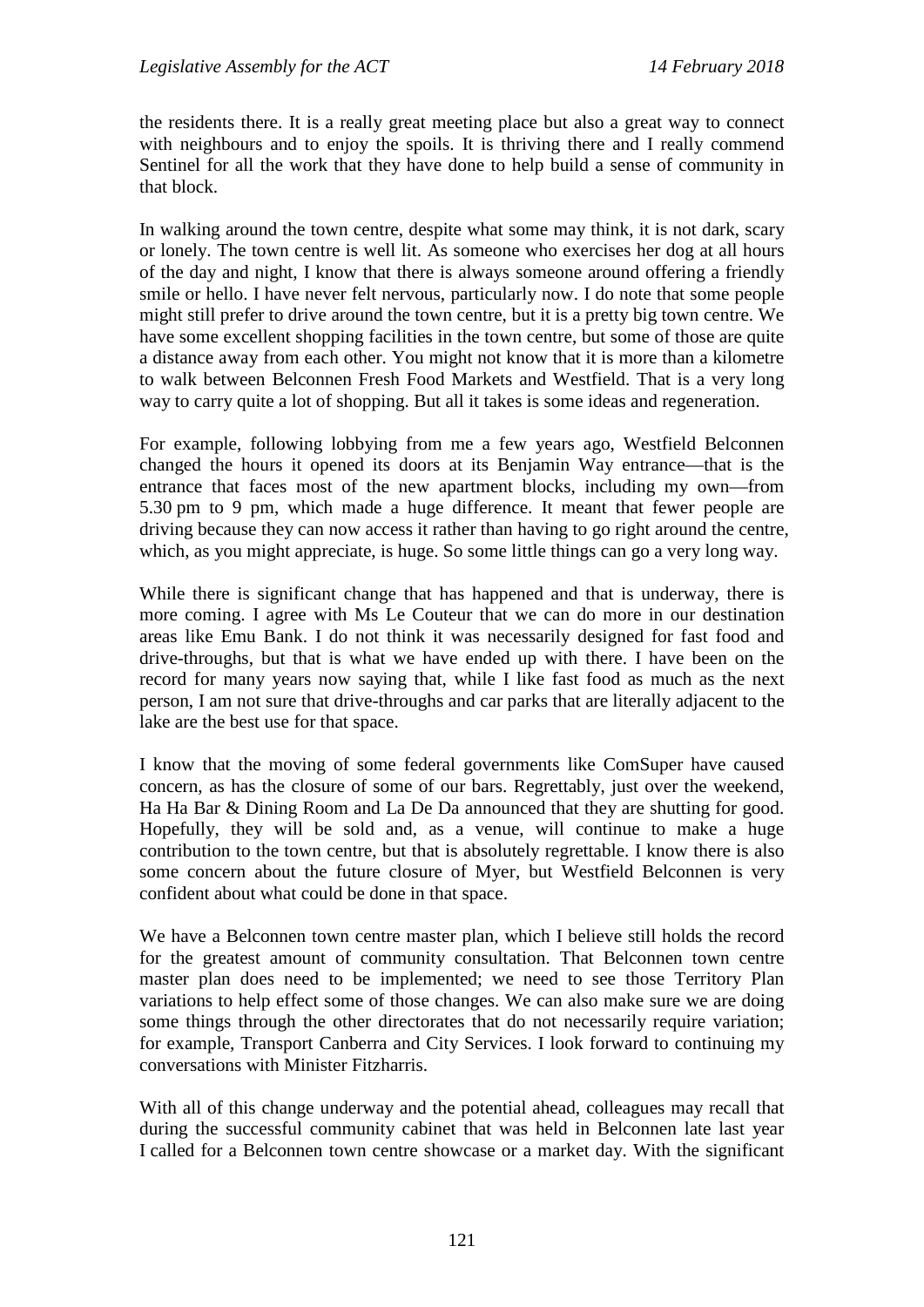amount of change, businesses and the broader community, I believe, will welcome a sense of the full picture as well as an opportunity to contribute and maybe get a bit of stimulation for what the potential could be in the town centre. After raising the idea with my colleagues late last year during that community cabinet, I wrote to the many businesses and organisations in the town centre. I can tell you that there are hundreds. My hand was very sore from signing all those letters, but, not surprisingly, we received really strong interest in this proposal.

Today, I am pleased to share that work is now beginning to get underway on this showcase or market day for later this year. We have invited organisations like the Canberra Business Chamber to partner with us to help realise its potential as an idea. The showcase or market day will be an opportunity for ACT government directorates as well as businesses, community organisations and other interested parties to present to the community and to each other about their current and planned contributions to the town centre. It has the potential to provide a full picture of what is happening in the town centre, to encourage all members of the community to ask questions and get up to speed about the changes underway, and to reinforce and reinvigorate activity in the town centre.

I am grateful that the showcase has already been recognised as an idea with considerable merit. I am pleased to have the government's support and I have confidence in its ability to create greater awareness and engagement across the community about the changes underway in the town centre and its huge potential. I look forward to many members in this place, including people who are equally passionate about our town centres, showing their support for it, too.

While I commend Ms Le Couteur's similar passion for town centres, I cannot support the motion in its current form. I look forward to the amendments that will be moved shortly.

**MR GENTLEMAN** (Brindabella—Minister for Police and Emergency Services, Minister for the Environment and Heritage, Minister for Planning and Land Management and Minister for Urban Renewal) (11.04): Firstly, I would like to thank Ms Le Couteur for her motion, which in many ways reflects the government's thinking. As I prepare to address Ms Le Couteur's motion, I would like to invite members to reflect on the many challenges Canberra faces as it grows and transitions into a major city. These challenges are the same as those that face other cities across Australia and, of course, around the globe.

Let me emphasise that the urban renewal and new suburbs we need are essentially about people and communities, so we must get it right. As we go towards a population of 500,000 over the next 20 years, it is increasingly important that we address the challenges of creating livable, resilient and connected communities. We want to celebrate our history while growing into a smart, competitive, attractive and adaptable place for a diverse population. Our success will be guided on how we manage urban renewal through economic prosperity and innovation, accommodate a changing community and build resilience to climate change.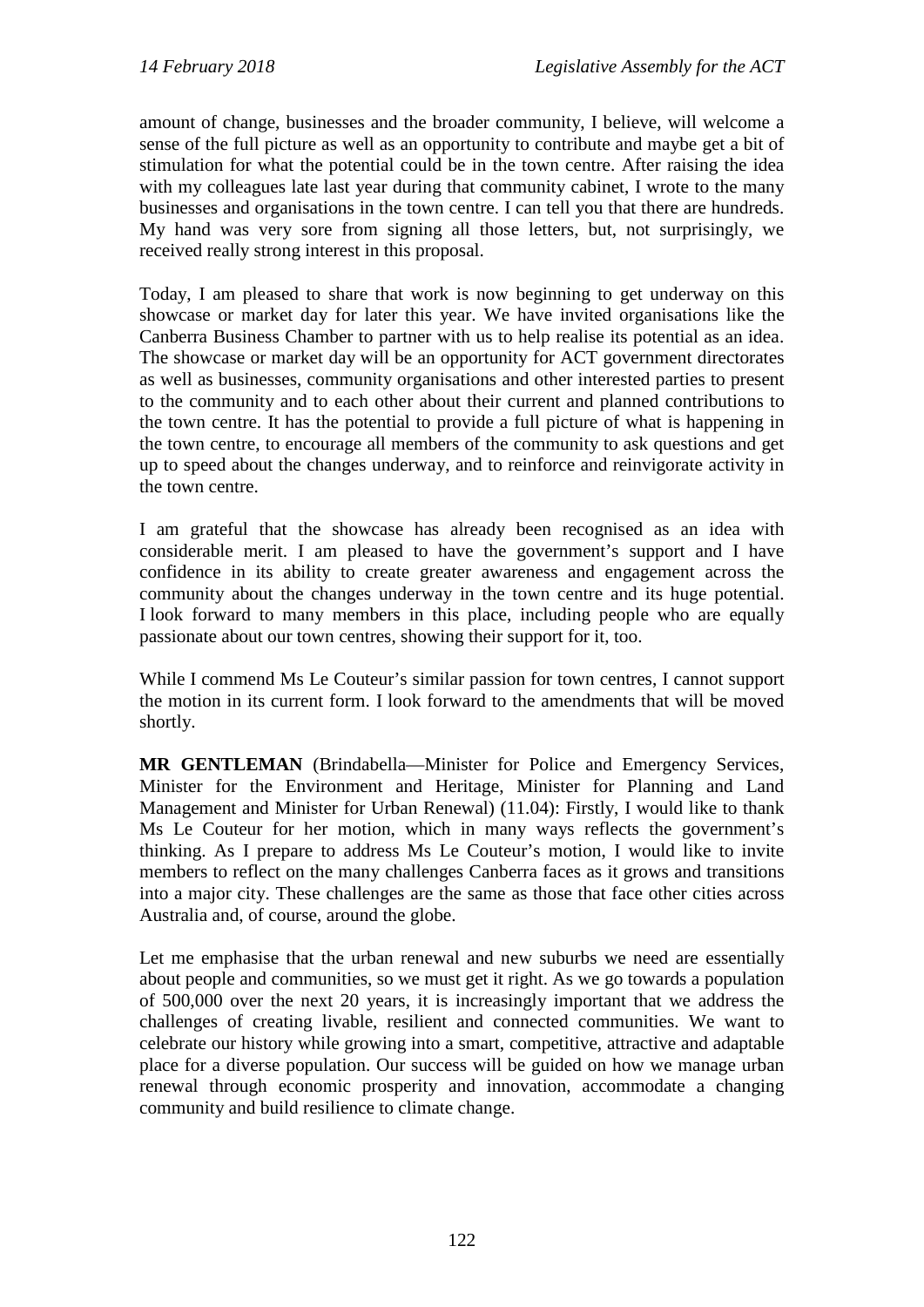Our changing demographics demand that we become more agile, that we consider contemporary pathways to realise the government's vision for a connected, livable and prosperous city. We are already shifting planning and transport policies to enable the creation of a high quality public realm; encourage active travel options for walking, cycling and public transport; and provide improved housing choice to allow people to age in place in their familiar neighbourhood where they are socially connected.

The actions called for by the discussion earlier on set out the priorities in my 2015 statement of planning intent. Many of the statement's actions are already underway to achieve its priorities of creating sustainable, compact and livable neighbourhoods with improved transport choices. They deliver high quality public places and streets through place making and rewarding design excellence and innovation through an outcome-focused planning system.

The matters called for in this motion regarding the implementation of planning changes for town centres are already occurring. We have a range of planning design and implementation mechanisms in place that we work with our colleagues across government to deliver to our communities. Our city is planned with a range of centres, each individual and each contributing to the greater whole of Canberra. Master planning has set directions for these centres for the future and to provide a hub for the surrounding areas they support but also to promote their own character. It is this character that we need to embrace, enhance and create over time so that the centres remain relevant, sustainable and viable and support the overall connected Canberra.

The 2012 planning strategy for the ACT and transport for Canberra prioritised developing along and adjacent to major transport corridors that connect town centres. These strategies envision better pedestrian, cycling and public transport infrastructure that connects suburbs and centres to each other. The government has started a review of the refresh of the planning strategy to address key government priorities and major changes in Canberra since 2012. Those include planning for urban renewal and the shift to a more compact and sustainable city; planning for Canberra's future transport network and light rail; and planning for net zero emissions by 2050, and for climate change.

The review is closely aligned with the concurrent reviews of the transport for Canberra strategy and the ACT climate change strategy. The integrated approach across the three strategies provides the opportunity to deliver on many whole-of-government outcomes. It will ensure that current and future government infrastructure investment is carried out in an efficient, fiscally responsible and coordinated manner. The Canberra community and industry will play an important role in helping to refresh the planning strategy to deliver a compact, competitive, connected and sustainable city for the future.

The 2012 planning strategy called for master plans to be prepared in response to place-specific needs of the Canberra community. The master plan program is a response of the government's strategy to create a more compact, efficient city by focusing urban intensification in town centres, around group centres and along major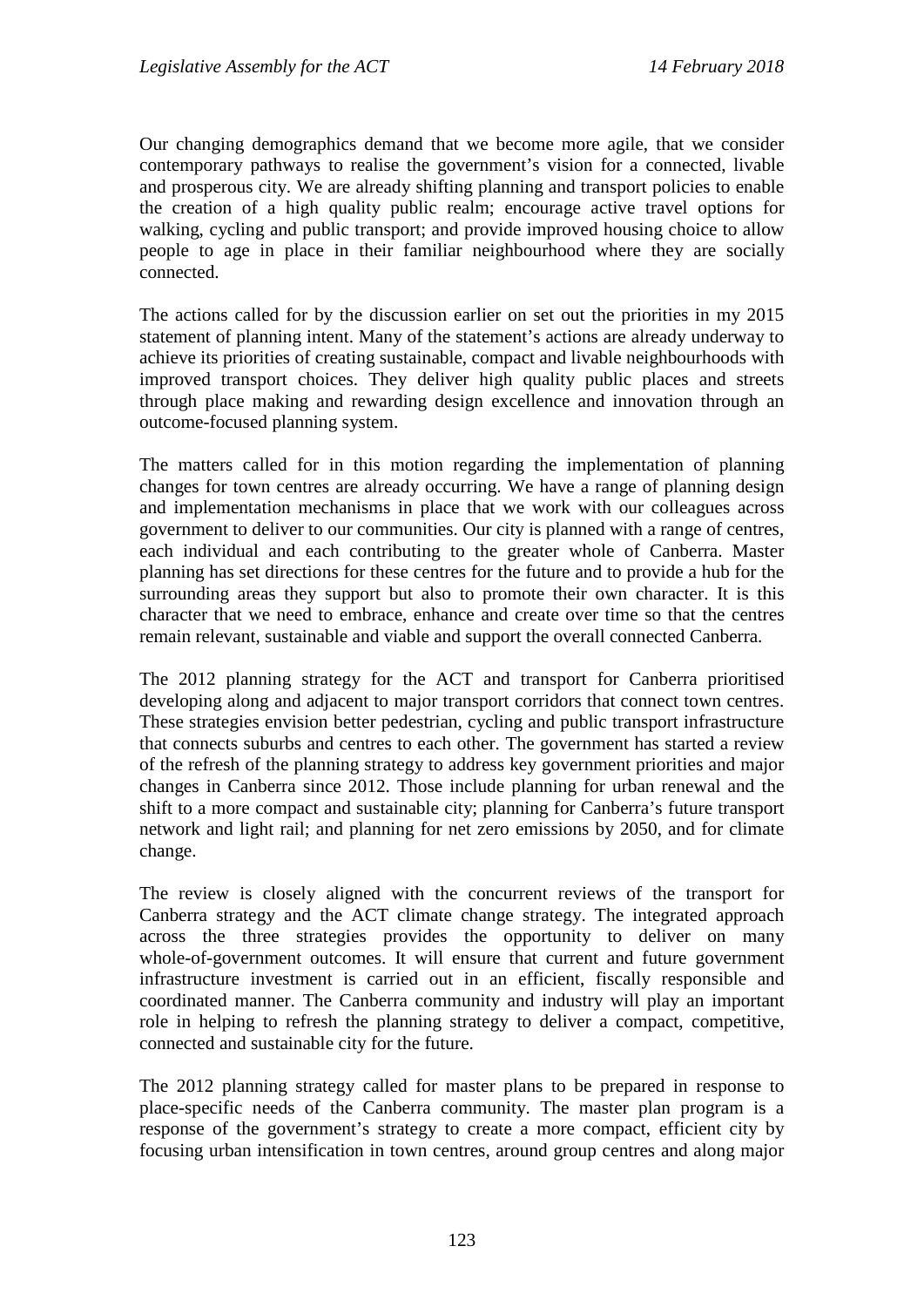public transport routes, and by balancing where greenfield expansion occurs. Town and group centres across the city have benefited from the master plan program. The plan is setting directions to facilitate change and create stronger communities for our town and group centres, rural villages and transport corridors.

The master plans set strategic directions, with objectives and strategies to facilitate development and change in a particular area over time. They work within the context of what is important about a place and how we can enhance its character and quality. This is done in consideration of the character of the centre and the opportunities and constraints of that context. The opportunities are the positives where we can create and innovate to enhance these centres.

Implementation of many of the recommendations and directions set out in master plans for these centres will be realised over the longer term, as they are dependent on capital works funding from the ACT government, investment decisions by private business and land availability. They may be implemented through variations to the Territory Plan, the sale of territory-owned land—land release, if you like—capital works and the uptake of opportunities by private developers and the community.

Since release of the master plans for Tuggeranong, Belconnen and Woden town centres, the government has actioned many of the recommendations related to facilitating land release, public domain upgrades and improvements to pedestrian and cycling infrastructure. These include upgrades to Anketell Street in Tuggeranong, the revitalisation of Lathlain Street and Emu Bank in Belconnen, and the upgrades to the sport and recreation facilities and active travel infrastructure in Woden.

Community involvement in helping to define what is valued for an area is an important part of every master plan's development. We discuss the issues and challenges of each area with its community, but we need to be mindful that not everyone in the community wants the same thing, and we aim to hear from a cross-section of the community while also considering the future community. This helps promote a better understanding about the potential for future growth and the opportunities that urban renewal can offer.

We also engage with key stakeholders, with face-to-face meetings with groups and individuals throughout the planning studies. In particular, I mention the community panel process that was established for the Curtin and Kippax group centre master plans, given the strong community interest in these centres. The community panel process allowed us to draw out a range of issues of concern to the community and address them in a constructive and positive environment. The results are now being tested with the broader community.

Similarly, last year we hosted the roundtable that Mr Steel talked about, focusing on the delivery of the Woden town centre master plan. It brought the community representatives, business leaders and key stakeholders together on the planning, urban renewal and transport issues affecting Woden town centre. While many describe Woden by saying, "Woden—it's okay," the Woden roundtable enabled discussions on residential and commercial opportunities, public and community space, active and public transport, community services and the possible renewal of older buildings. This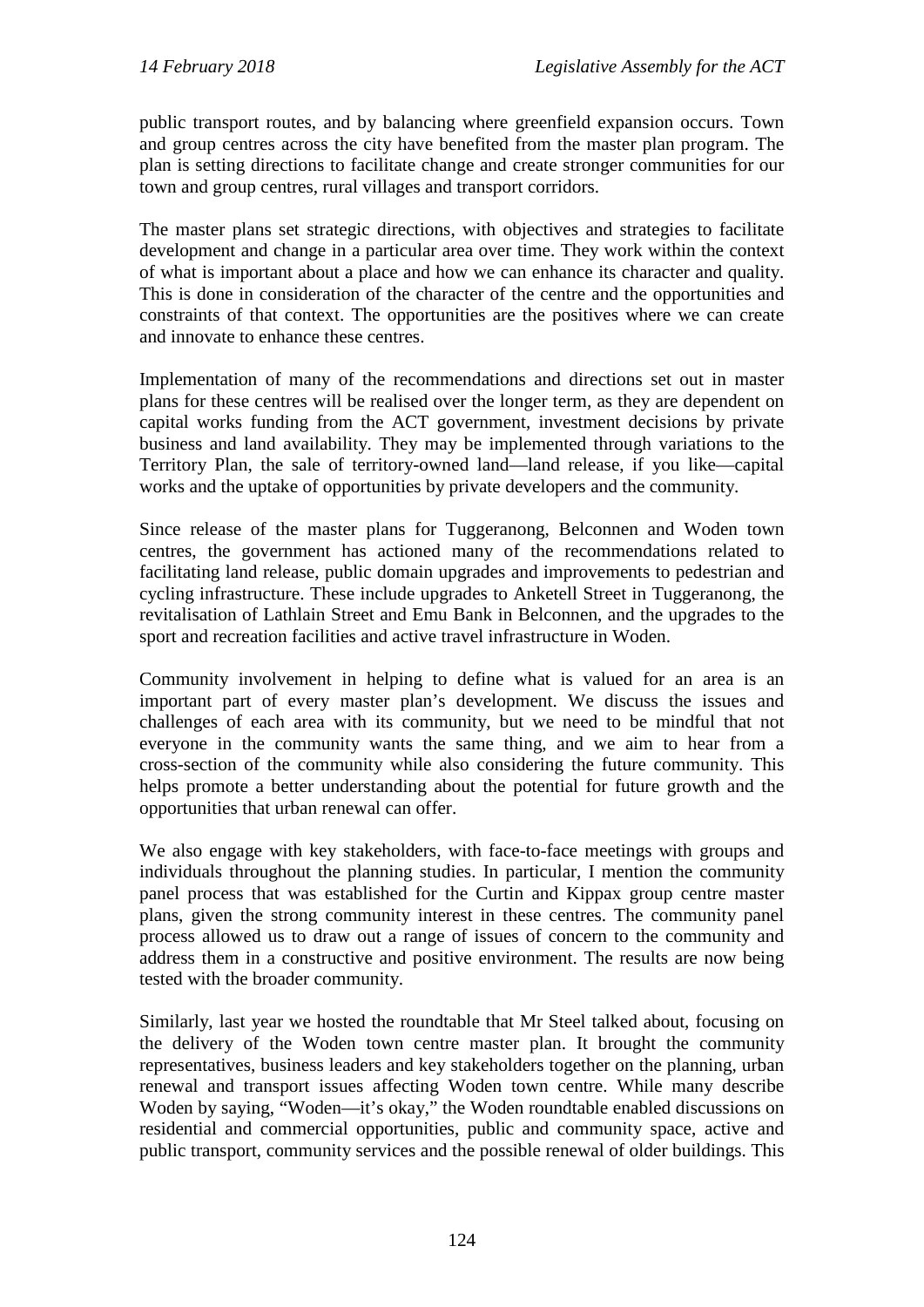was, in my view, a very successful process. The findings have now been used to inform changes to the Territory Plan and are also informing public works currently underway in and around the town centre.

We also use a range of additional engagement and communication methods to engage with as many people as possible, particularly with community sectors that are not often well represented at typical engagement events, such as youth groups and the older generation.

Why don't we use the Woden town centre master plan as an example of how important it is for this government to focus on the future of our town centres? I wish to emphasise that not only is renewal important in these centres but it is already happening. The draft Woden town centre master plan focuses on the renewal of a centre by setting a new standard for development and providing more certainty for developers and the community by identifying key areas for renewal opportunity.

We worked closely with the community to ensure the master plan would consider the needs of the current and future community. The master plan anticipates the opportunity for light rail and therefore recommends high density residential development in the centre and within close walking distance in the Phillip service trade areas and along Athllon Drive. The master plan will recommend changing planning controls for the centre to increase the amount of high density residential land in appropriate locations and improve the urban design outcome for the new developments.

In conclusion, I would like to thank Ms Le Couteur for her motion and the opportunity to show how the government is working hard for a diverse and exciting urban planning agenda to support and facilitate the types of communities that we aspire to for our city.

**MR BARR** (Kurrajong—Chief Minister, Treasurer, Minister for Economic Development and Minister for Tourism and Major Events) (11.14): I thank members for their contributions to the debate this morning. We have heard quite a diverse range of views in this chamber on what constitutes urban renewal and what constitutes effective urban renewal, and we have heard in the comments from members quite a diverse range of views on how best to achieve the range of outcomes that we could collectively say we are seeking for different parts of our city.

I will make a couple of brief observations before moving the amendment that has been circulated in my name. It is important that we are relentlessly positive about the future not only of town centres within our city but of Canberra overall. We are in a competitive environment for investment that is sourced from within Canberra and the limited pool of capital that is held within this city that we have available to either government or the private sector. Most of the new capital that will be required to invest in infrastructure and in transforming urban renewal infrastructure will necessarily be sourced from elsewhere in Australia, particularly, and in certain circumstances internationally. What we need to undertake over the coming period is the detailed planning work that the planning minister outlined in his contribution and the practical implementation of that work on the ground.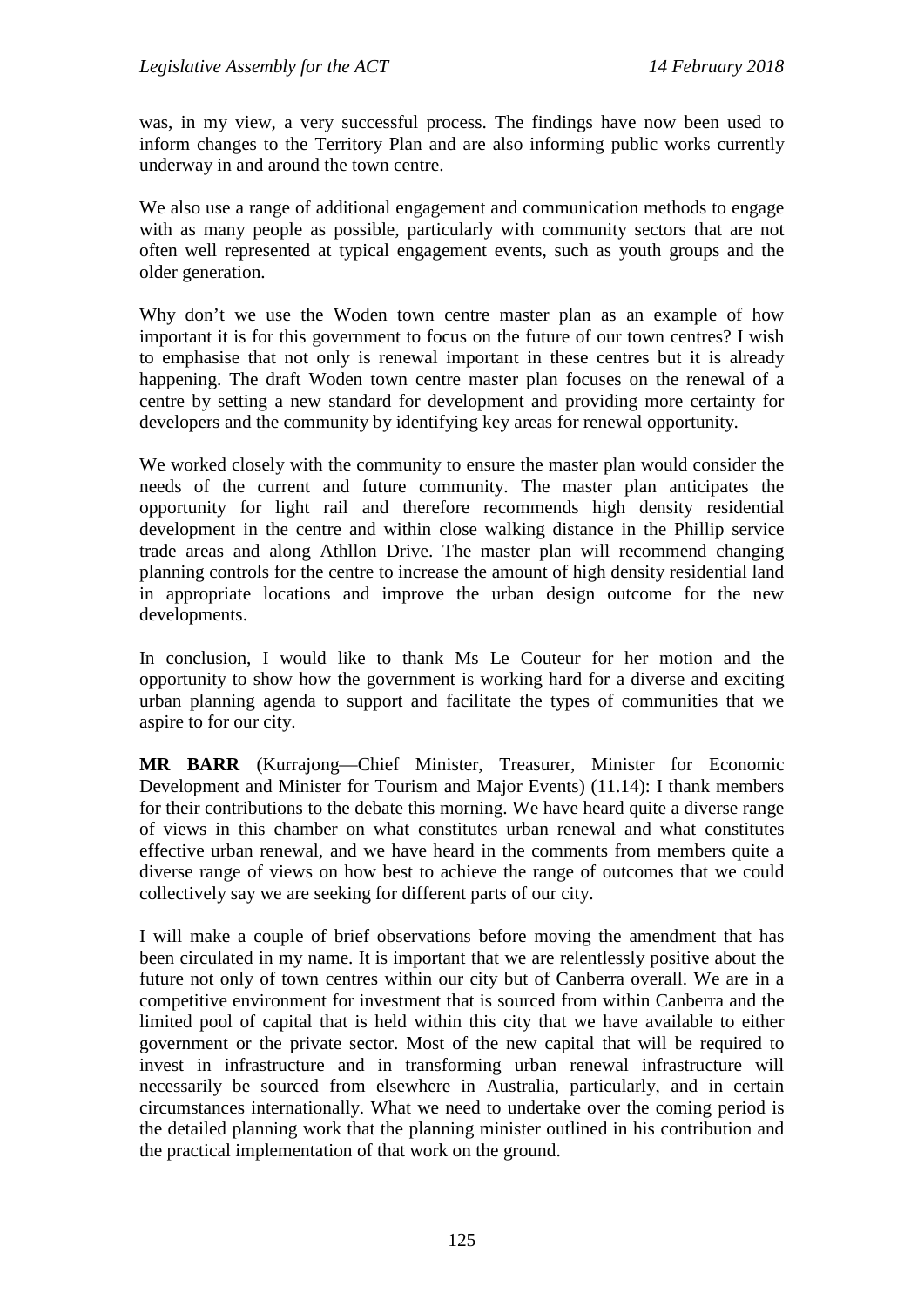It is necessary, of course, to balance a range of competing priorities. Ms Le Couteur in her presentation touched on one of the tensions: there are those who view urban renewal and any proposition put forward by a developer as being against the community interest. Even with developments that have unanimous support in this place, we will still find members of the community who believe that everyone in this place has sold out to the developers. We all know that; we have all experienced those conversations in this place.

Equally, I have also participated in and heard discussions where the requirements that certain individuals in the community would seek to place on development render it completely uneconomic, and absolutely ensure that nothing will ever happen. That is possibly their intent; in most instances I think it just stems from a lack of understanding of what is necessary in order to achieve an urban renewal outcome and for a development to proceed.

There is a historic issue that relates to a previous form of development in this city pre self-government, when occasionally it rained money from the commonwealth government. Ian Warden has written quite eloquently about this particular phenomenon. I think he referred to it as "Hodgmania". Certainly, the reference there was to, as he described him, the "squire of Canberra", the late Michael Hodgman, who was a Tasmanian federal MP, who, for a time, was the federal territories minister. So he was, as Mr Warden so eloquently described him, seen as the "squire of Canberra", the one who would, on occasion, sprinkle some gold dust into a particular area. The nostalgia for this era amongst a certain generation of Canberrans is undoubtedly there and will remain for the rest of their lives.

I have come to the conclusion that there is no point in trying to argue with those people as to whether or not the pre or post self-government era is better for livability in Canberra. I think that debate has been had ad nauseam. But I did note in Ms Le Couteur's presentation this morning the acknowledgement that not everything that was done by the National Capital Development Commission, as it was then, in the era pre self-government has stood the test of time as good urban planning.

Clearly, not every decision that has been made in the post self-government era over the last 30 years, or decisions that will be made in the future, with the benefit of hindsight in 50 years time, will be absolutely spot on. The nature of these issues is that we cannot accurately forecast everything that might happen in the future. But what we can do is put some contemporary planning principles, urban development principles and economic reality at the forefront of our approach to urban renewal, which is exactly what the government is seeking to do through the approach that my colleagues have outlined this morning.

The amendment that I will move to Ms Le Couteur's motion is quite detailed. Members can read it for themselves. I will not read out every element of it. But it is important to note that there is a very positive future not only for Canberra's CBD but for each of the town centres.

I want to conclude my remarks today by making one observation about something that I think is important; that is, each of the town centres and each of the areas within the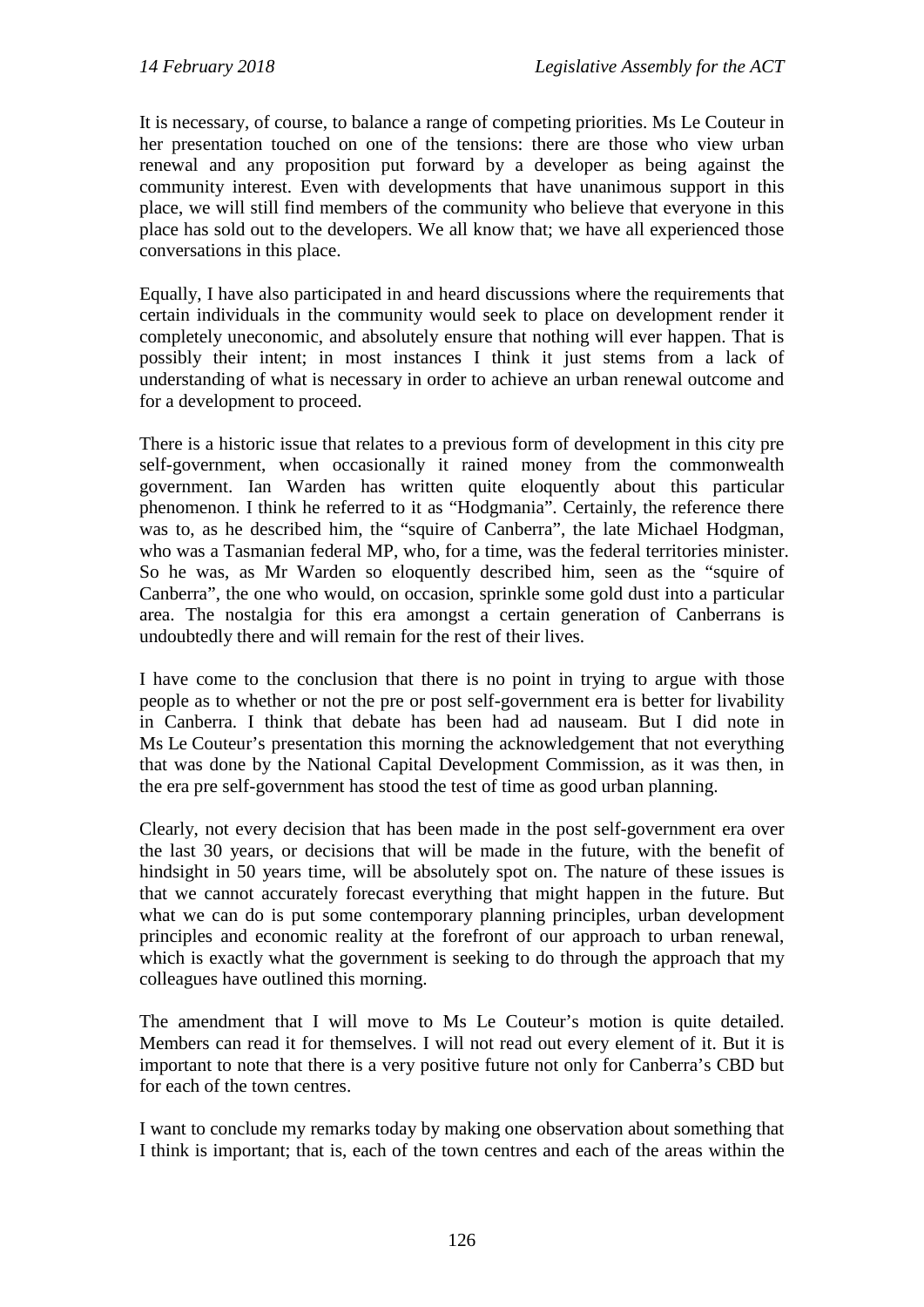city that we seek to renew should have its own distinct identity and urban renewal focus. We should not seek a homogenous outcome across the city. In fact, in each of the town centres there will be points of difference, either in the planning rules or in the local community response, desires or outcomes that are achieved.

One principal point of difference that the town centres have over the CBD is their capacity to sustain buildings of some height. We simply have to get over this phobia regarding buildings that are, even by Australian standards, not very tall. By international standards, if you go anywhere else in the world, they would laugh at you if you said that a 12-storey building is high rise. Even a 20-storey building is not high rise, yet we are stuck in this sort of small-town, backwards, 1940s mindset.

We need to move beyond that, and we also need to recognise that short, squat buildings that fill up all of the available space are not necessarily better outcomes than tall, elegant buildings. This is not an argument to say that every tall building is a good building; they have to be well designed. But they can be, and we should not be afraid of some height in some parts of the city of Canberra. For national statutory reasons, that will never be the case in the CBD, so that is a clear point of difference for town centres and it provides some greater economic impetus for investment in those centres as opposed to the CBD or the parliamentary triangle.

Having said that, I move the following amendment that has been circulated in my name:

Omit all words after "That this Assembly", substitute:

"(1) notes that:

- (a) as Canberra's built form ages, a key priority for the ACT Government must be a continuous program of urban renewal, coordinated improvements to the public and private realms, that improves amenity, delivers better environmental outcomes and a diversity of housing choices;
- (b) in the 2017-18 Budget, the ACT Government prioritised creating the central business district that Canberra deserves through the establishment of the City Renewal Authority;
- (c) Canberra's CBD, Dickson and the Northbourne Avenue corridor that make up the City Renewal Precinct are amongst the oldest areas of Canberra, while being Canberra's key and growing centres of employment;
- (d) the City Renewal Precinct has seen substantial land release for urban renewal with 51 000 square metres released in 2017-18, in addition to major renewal of privately held developments resulting from the ACT Government's investment in light rail; and

(e) the City Renewal Authority is delivering a vibrant heart to the city;

(2) further notes:

(a) the process of urban renewal is delivered through a range of mechanisms, the creation of a dedicated agency is one means to deliver coordinated urban renewal;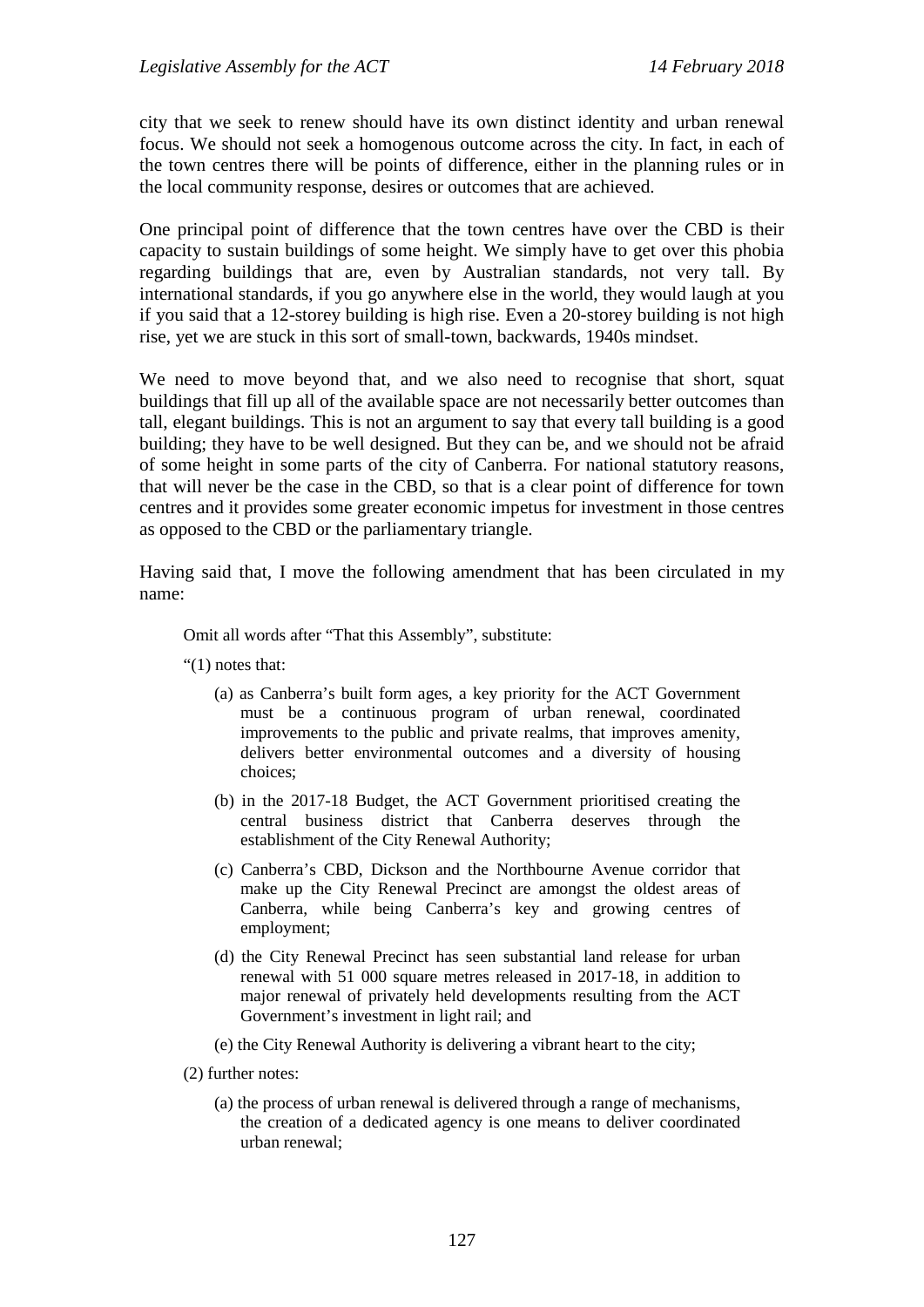- (b) section 36 of the *City Renewal Authority and Suburban Land Agency Act 2017* sets clear criteria for the inclusion of land in an urban renewal precinct. These criteria include the requirement to consider advice from the authority and from the Minister responsible for the *Planning and Development Act 2007*;
- (c) the Environment, Planning and Sustainable Development Directorate and the Suburban Land Agency play a key role in planning and delivery of urban renewal across the city;
- (d) Transport Canberra and City Services plays a central role in urban renewal through investments from light rail to footpath and playground improvements;
- (e) the ACT Government continues to work with communities in the town centres, businesses, investors and residents to deliver coordinated urban renewal;
- (f) the Government has developed Master Plans for many centres that provide a high level plan setting out objectives and strategies to manage development and change over time;
- (g) Master Plans are developed in close consultation with local communities; and
- (h) Master Plans set out how an area can develop into the future and take a comprehensive approach that covers future development, community facilities, street life and upgrades of public places, parks, walking and cycling networks and planning rules; and

(3) calls on the Government to:

- (a) implement changes to planning controls for town centres consistent with the finalised master plans that will facilitate renewal including:
	- (i) activating existing streets and public spaces;
	- (ii) providing new opportunities for commercial and residential development in appropriate locations close to public transport, shops and services;
	- (iii) improving town centre roads, intersections and active transport routes; and
	- (iv) providing new areas of open space and parks;
- (b) ensure resources are in place to coordinate the delivery of the Master Plans across Directorates and to ensure ongoing consultation with the community during implementation, including resources for each of the following:
	- (i) Woden Town Centre;
	- (ii) Belconnen Town Centre;
	- (iii) Tuggeranong Town Centre; and
	- (iv) Kingston Arts Precinct; and
- (c) develop a Master Plan implementation program, and aligning with the annual reporting timeline, publish yearly updates to the Assembly on progress with implementation of each Master Plan.".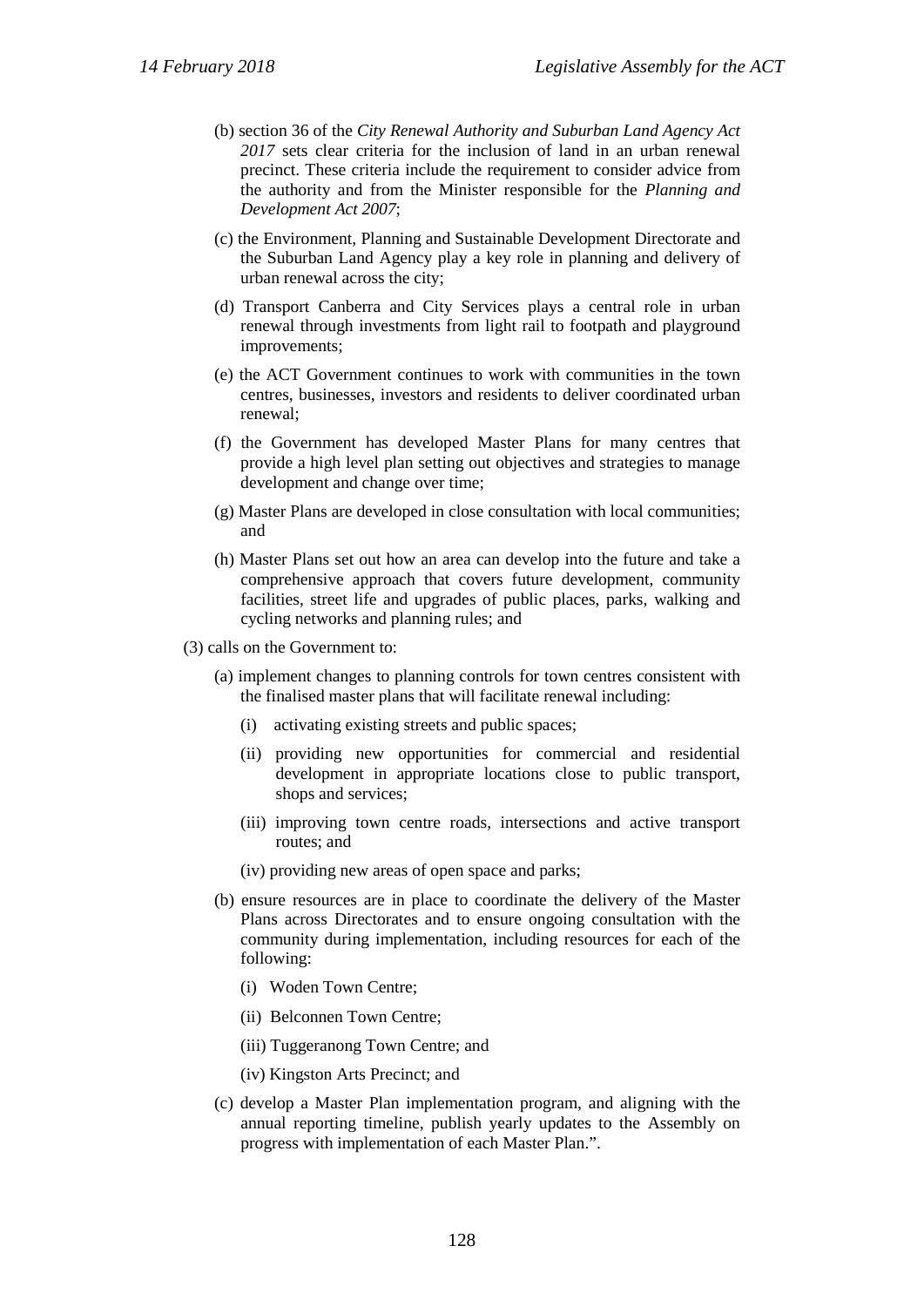I commend the amendment to members.

**MS LE COUTEUR** (Murrumbidgee) (11.23): I will speak on the amendment and close the debate. I thank you all very much for your contributions to the debate. As a whole, I think that basically you are arguing for my motion, insofar as the conclusion from everybody is that to do urban renewal well requires considerable care. Many different aspects have to be looked at, and not just the planning rules, the cycleways or the height of buildings et cetera. A holistic look at all of the issues is required. That is what, as I understand it, the CRA was set up to do for the city area. That, hopefully, will work very well.

My contention basically is that the town centres deserve the same degree of care and attention, and, if you do not mind me using the word, love, as our city centre. That is the contention behind what I am saying. Most of you have actually somewhat argued in that way, although I do appreciate that my motion will not be passed. However, I think it is a little bit better than a "fluffy piece of nothing", despite what Mr Parton may say.

It is great that we have had some more discussion on Woden. I am surprised that we did not have it yesterday, with the Territory Plan variation; nonetheless, it is good to keep talking about some of the positive things that can be done for Woden, Belconnen and Tuggeranong, all of which are going through a process of renewal and need more care, love and attention.

I felt the most interesting comment that was made in the whole debate was Mr Barr's, when he said we had to be relentlessly positive. That could be a topic for a more fulsome debate at some time in the future, because that is a way of approaching life, but I do not know that it is actually the best one. The future, hopefully, will be good, but we need to have some serious deliberation, rather than being relentlessly positive, in terms of deciding what paths we may choose to move on for the future. Nonetheless, I found that to be a very interesting contribution.

I am pleased at least that the amendment will be passed. One of the positive things about it is paragraph (4), which states:

… develop a Master Plan implementation program, and aligning with the annual reporting timeline, publish yearly updates to the Assembly on progress with implementation of each Master Plan.".

This deals with a lot of the problems with the urban renewal that is happening in our cities, in our town centres and in our group centres. The community is really involved, the master plan is done and then nothing happens. We know why nothing happens, and that is why I moved my motion. It is because the people in ACTPLA who are tasked with doing it go on and do something else. It has led to a hotchpotch; things may be implemented but they may not be. There is no-one actually driving it to see that they are. That was the purpose of the motion.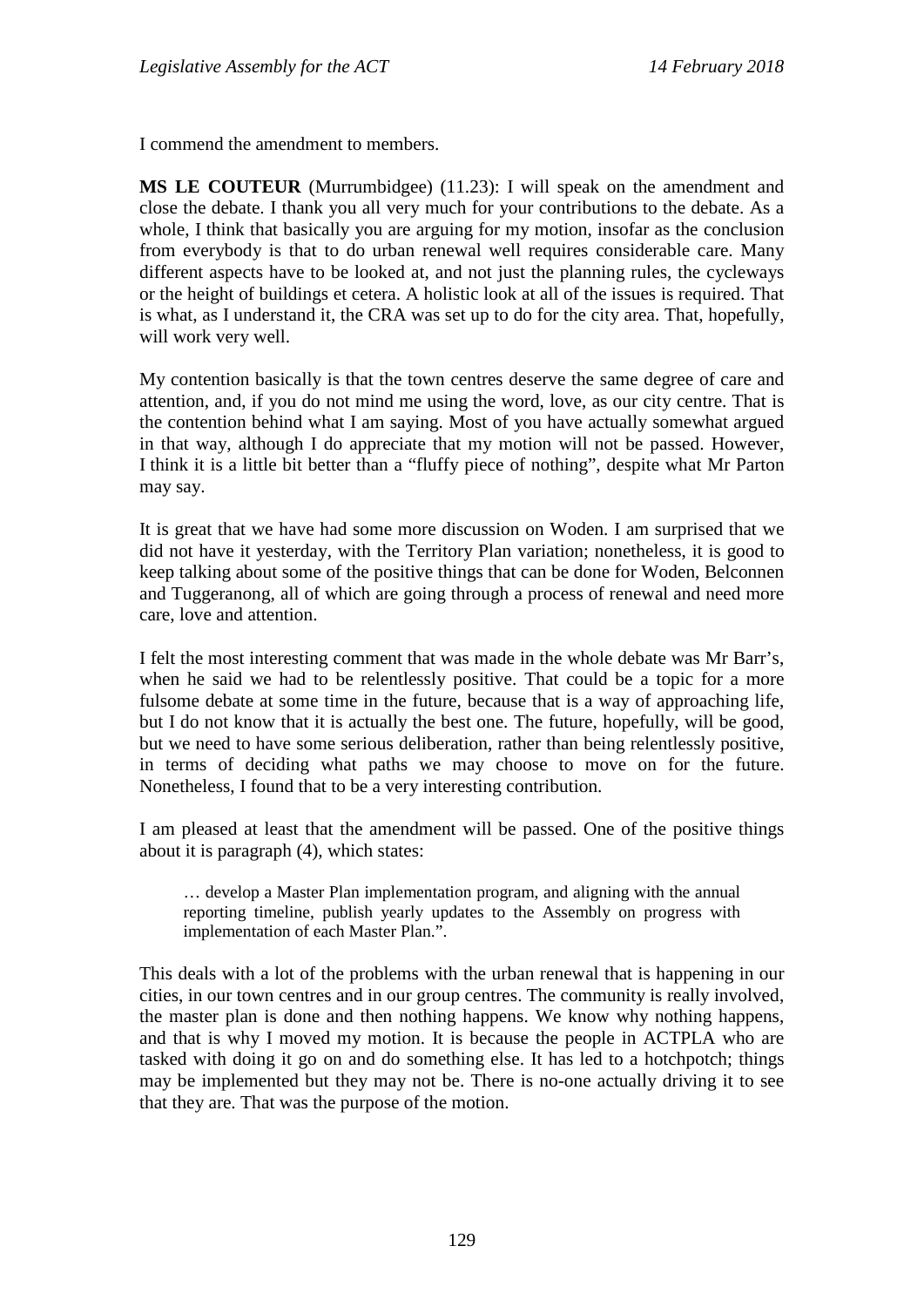At least under this proposal the community will have some feedback as to what happened to the hard work that they did, and the comments that they made about what they wanted to happen in their town centre. I will repeat this because it is so egregious: the master plan for 15 Bowes Street had a 12-storey limit, while ACTPLA has approved 26 storeys. It is hard for the community to feel that they are being respected in that situation. I do not think this is as much an argument about the height as about why we have community consultation if it is not going to be respected.

The other good thing about Mr Barr's amendment is that it covers more areas, because more areas have master plans than just the town centres. I refer to Mawson and Weston in my electorate. That is also positive. I thank members for their contributions, and I look forward to better urban renewal happening in Canberra in the future.

Amendment agreed to.

Original question, as amended, resolved in the affirmative.

## <span id="page-29-0"></span>**ACT Ambulance Service—resourcing**

**MRS JONES** (Murrumbidgee) (11.28): I move:

That this Assembly:

(1) notes:

- (a) ACT Ambulance Service has a minimum crewing level of 10 emergency ambulances for each and every shift plus two demand crews each 24 hour period;
- (b) of the 730 shifts in 2016-17, only 427 shifts met this minimum level, while 303 shifts were below the minimum; and
- (c) 41.5 percent of ACT Emergency Ambulance shifts in 2016-17 were below minimum crewing; and
- (2) calls on the Government to:
	- (a) explain to the Assembly why ACT Ambulance Service is grossly under resourced; and
	- (b) advise the Assembly by the last sitting day in April 2018 of the dates and shift types of each emergency ambulance shift which fell below minimum crewing in 2016-17.

My motion today outlines a straightforward, factual matter, one of significant problems in our Ambulance Service. Our Ambulance Service is made up of quite incredible men and women who work selflessly and tirelessly for our community in our times of greatest need.

The service has what has been for many years termed a minimum crewing level, which is determined by historical and predictive data analysis and reporting. The ACT Ambulance Service's minimum crewing level is defined as 10 ambulance crews during each and every shift, with an additional two demand crews per 24-hour period. These demand crews work shifts between 7 am and 11 pm.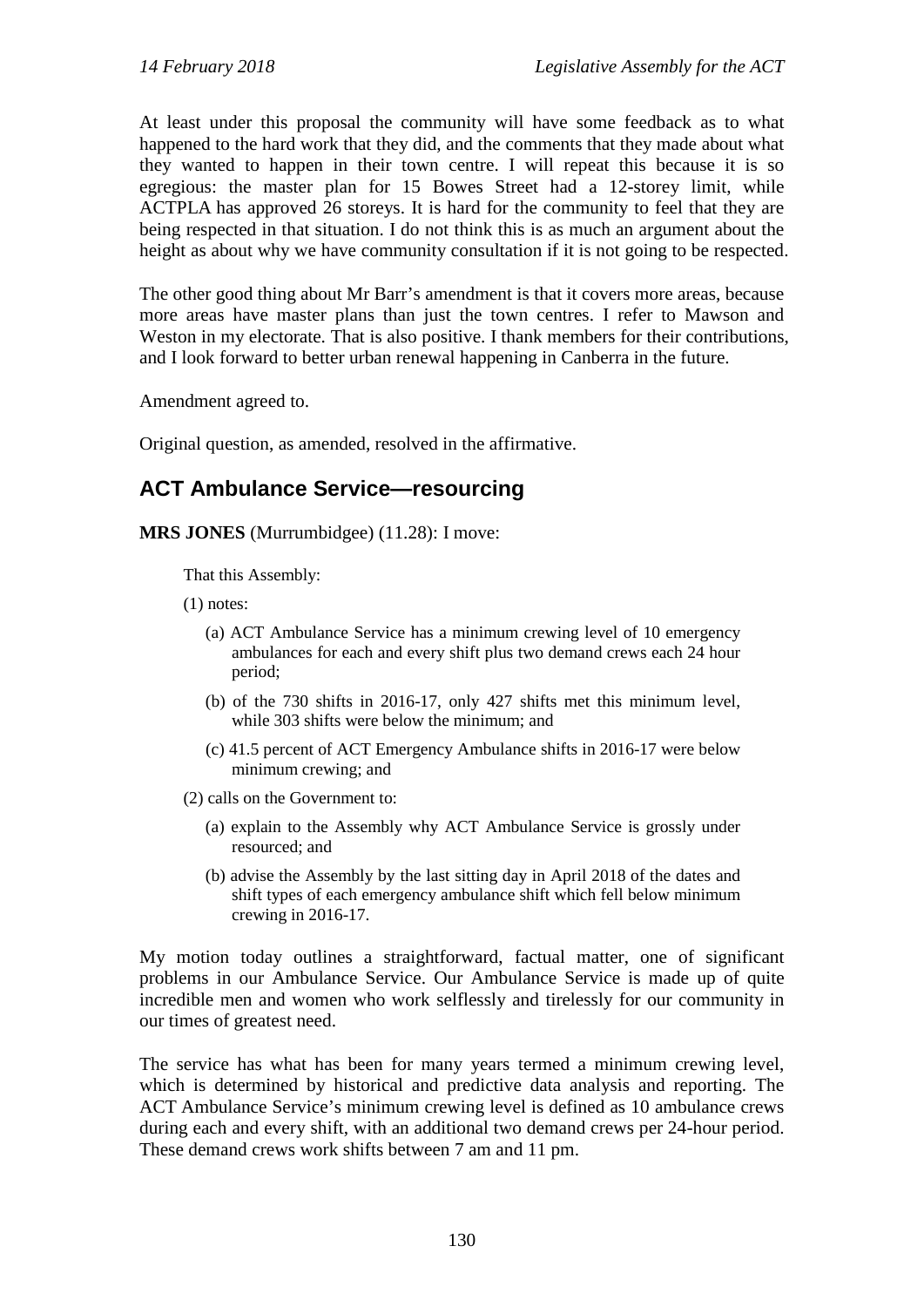There are two shifts per day: a 10-hour day shift, and a 14-hour night shift. Therefore, we have 730 shifts per year. Of the 730 shifts in the 2016-17 financial year, only 427 met the minimum crewing level. That means a very significant 303 shifts, or 41.5 per cent of all shifts for the year, did not have the minimum level of crewing determined should be the case. This is a fact.

It is clear that the government has been caught out. It has been caught out overseeing a significant shortfall in resources provided to our Ambulance Service and, given the timing of the answering of my question on this matter, it has been caught out trying to keep it from the public until a positive spin could be put on it.

I first asked the minister about minimum crewing levels in our Ambulance Service on 22 September last year. I asked the minister if there were any emergency ambulance shifts since 2015-16 that fell below minimum crewing levels. As the minister well knows, answers to questions on notice are due in 30 days. But in that time the minister made many attempts to avoid, delay and deflect.

The 30-day deadline came and went and there was still no answer. One week, two weeks, went by; still no answer. More weeks, more months, no answer. By day 47 that is, 17 days overdue—the minister had not answered my question. So I followed up in the annual reports hearings with questions taken on notice in the JACS annual report hearings, and they were due in 10 business days. That deadline came and went. Still no answer!

Then we hit day 130, almost five months. One hundred and thirty days after receiving my question, the minister had finally had enough time to find a political response and, strangely enough, neutralised the answer—the shocking information that had to be given. The minister waited until he had other news to distract from the damning information. He announced new recruits and published a media release outlining new response time results and new ambulance recruits on the same day as the negative information was due to come out in the answer to my question on notice.

The media release, titled "New staff will help ACTAS meet its aspirational target of having 10 ambulance crews at the ready at any one time, and a further two ambulances available during peak periods", went on to say:

In 2016-17, ACTAS operated approximately 427 shifts with 10 or more crews, and 303 shifts with fewer than 10.

The minister's media release was dated 30 January 2018. When did he sign the answer to my question on notice? It was, surprisingly, 31 January 2018—a disgusting display of rank political games and a complete disrespect for the rules and practices of this place.

The minister's language is also changing. In a classic Barr government move, the minister, having been caught out failing to meet his own minimum crewing levels, the term "minimum crewing" seems to be now being taken out and replaced with "aspirational target".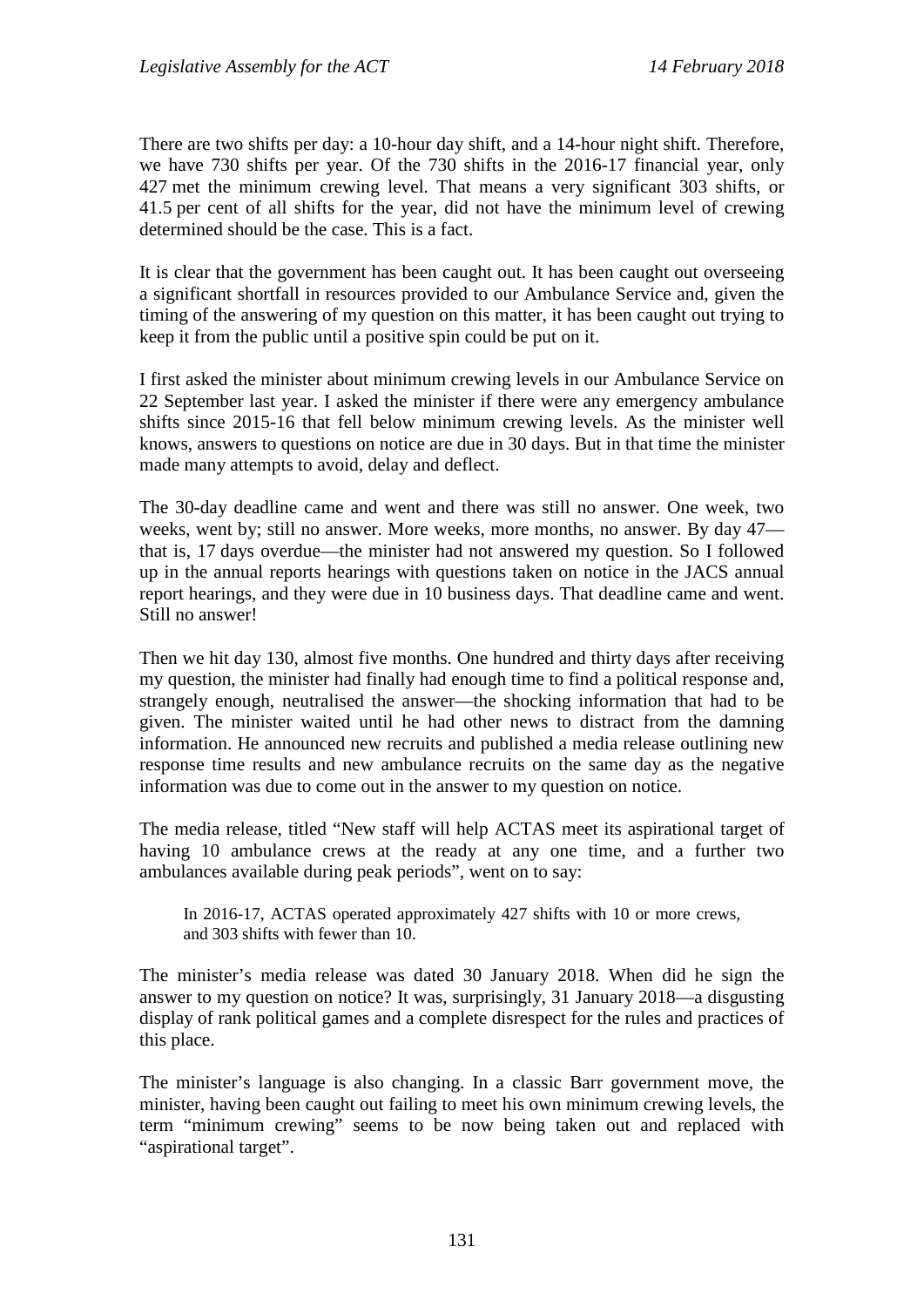I am here to tell you that the workers of the ACT Ambulance Service and the people of Canberra are not that stupid. They know that ambulance officers are regularly expected to work overtime after a 10-hour day shift or a 14-hour night shift. Those officers are constantly receiving a message from head office asking them to work longer because the service is short on crews. This is not a sustainable practice and it will take the minister a long time to sort this mess out.

It is indicative of the Barr Labor government and this minister that we would then shift the goalposts. The slogan at the next election should be "lowering the bar" or "if at first you don't succeed, shift the goalposts". How can the minister seriously have overseen a system that is short staffed over 40 per cent of the time? There are lives at risk.

I would like to acknowledge the very generous and professional nature of our emergency services workers—very similar to our police service, very similar to many of our people who work in the prison. I had to call an ambulance in recent years when my child pulled a blanket on his head and was grey and nearly died, and I know the hard work that these workers put in each and every day to keep people in Canberra alive. They are the very best people we have. They are dedicated, kind and caring people. They are like so many in our community services roles. They put their bodies and their minds on the line for others. They are likely to give in service of others even when they have very little left to give themselves.

But this government and this minister take advantage of their good natures and their good hearts and push them to continually do more and more. It is not only poor personnel management that will lead to long-term effects on workforce and workloads; it is also unjust and exploitative.

This minister has no idea what is happening under his nose or, I suspect, he would not have allowed it to happen. He is very happy to take the good side of the job—photo ops with these hardworking people—but the interest seems to be more one way. It is not about the emergency services or the community they serve. Getting ministers to act around here can be like cranking up an old antique car. First you have got to put in the crank shaft, give it a whirl and tell the minister there is a problem.

The only reason I know about these problems is that workers have talked to me. It is not a complicated business. I make myself available. I sit down and talk to people and I listen to them. I did not know this was a problem a year ago. I have just been available to people. I believe getting an appointment with the minister can be quite difficult for people in these services.

It is like when I alerted him to the fact that the firies needed portaloos. "No, nothing to see here, nothing, nothing." A few months later: "Oh, wait, actually there is a problem," and lo and behold we have tried to fix it. The minister owes the community an explanation. He owes the selfless men and women of the Ambulance Service an explanation.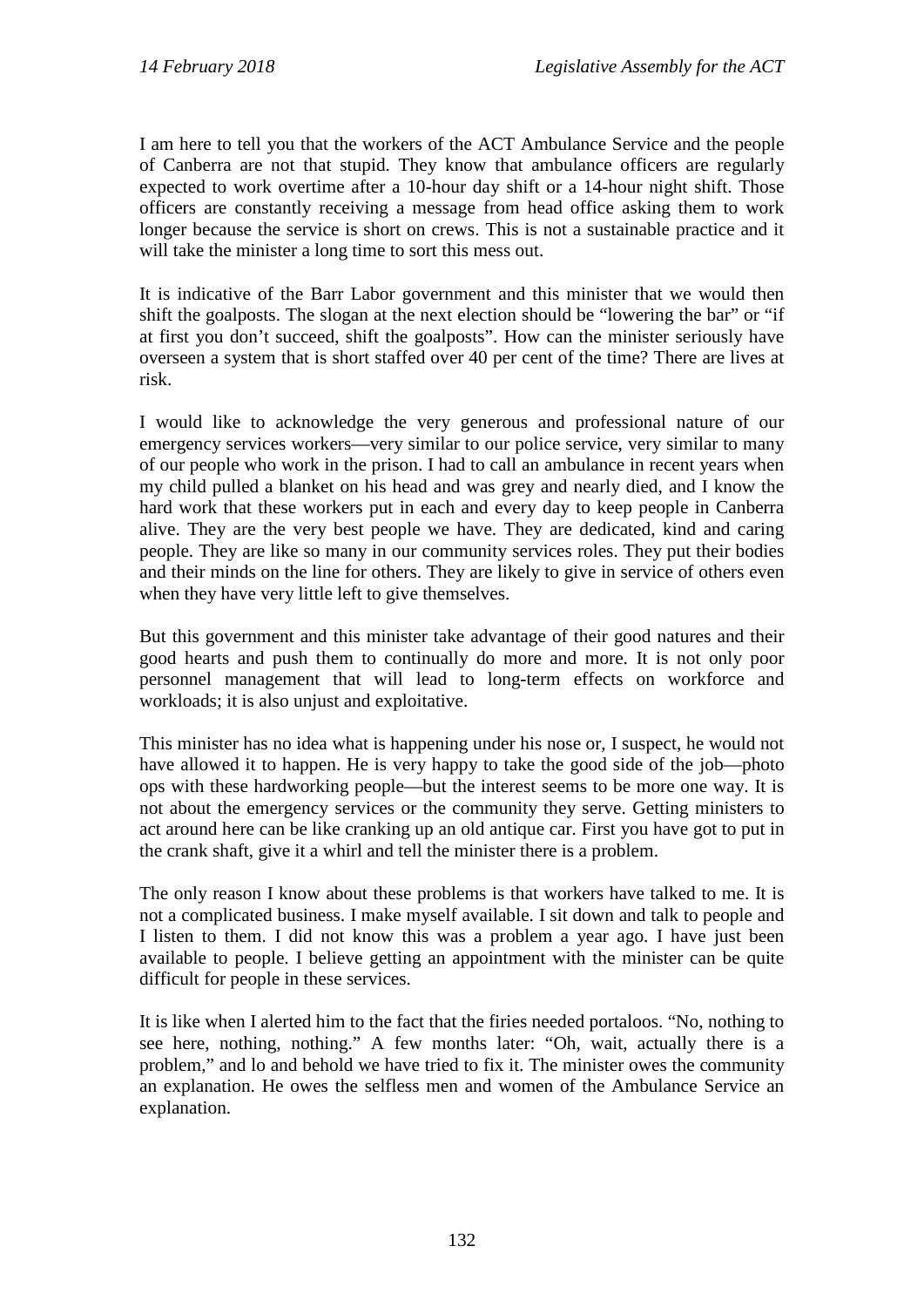I am calling on the minister to explain why he has allowed our Ambulance Service to become so grossly under-resourced that last year over 40 per cent of shifts were under minimum crewing level. Did the minister not know what was happening inside his own portfolio or is he so incompetent that he thinks having enough staff 60 per cent of the time is a good enough system?

There is a great deal to explain. However, knowing the way things go, he will not give an explanation. There will not be an apology and there will no doubt be an attempt to tell me that I am wrong or my colleagues are wrong and then claim that there is not a problem. He will claim that the new recruitment was always coming and that we should never have had any concerns. He will also say that they are meeting response times. Yes, but at what cost? At the cost of the wellbeing of ambulance workers and the cost of proper workforce management?

In this government's and this minister's normal way, he will come into the chamber, as I already knew when I wrote this speech a few days ago, and deflect the situation, try to shift debate to an area he wants to talk about. The minister will move an amendment to the motion to turn it into something completely different to what it actually is. I am glad to say I am slightly wrong there; he has kept the first half of my motion in his amendment.

He will make the case when he is done that nothing is wrong, nothing to see here, and are we not a wonderful government? It is becoming a tired old trick used here where the government uses its numbers to try to erase or change history, erase a poor record. The community is getting sick of the spin, sick of the self-protection, sick of an old, tired government trying to find a reason to blame others for lack of competence and lack of interest in basic workforce planning.

I will not be giving up. No matter how much political spin is put on the mess, you have been caught out. I just hope and pray that it does not take a more serious crisis for you to take this matter seriously. Maybe the minister has too much going on; maybe this is not the best role for him; maybe he needs to get help. Nonetheless, not meeting community expectations or basic workforce management is not good enough for the people of the ACT.

The Chief Minister earlier this week excitedly talked about the 7,000-person increase in Canberra's population over the last year, and we know from the last election campaign that the strong population growth—11 per cent over the past five years or 5,000 people a year, we kept hearing—justifies the spend on the tram. But at the same time was Minister Gentleman paying attention to it? Our population continues to grow and grow, and the minister let our Ambulance Service be short staffed for over 40 per cent of the time.

So I am also calling on the minister to advise the Assembly by the last sitting in April of the exact dates when the Ambulance Service was below minimum crewing and whether it was a day or a night shift. The public deserves to know this information. They deserve to know why the government left them vulnerable—because they could not be bothered undertaking proper workforce management or they just did not think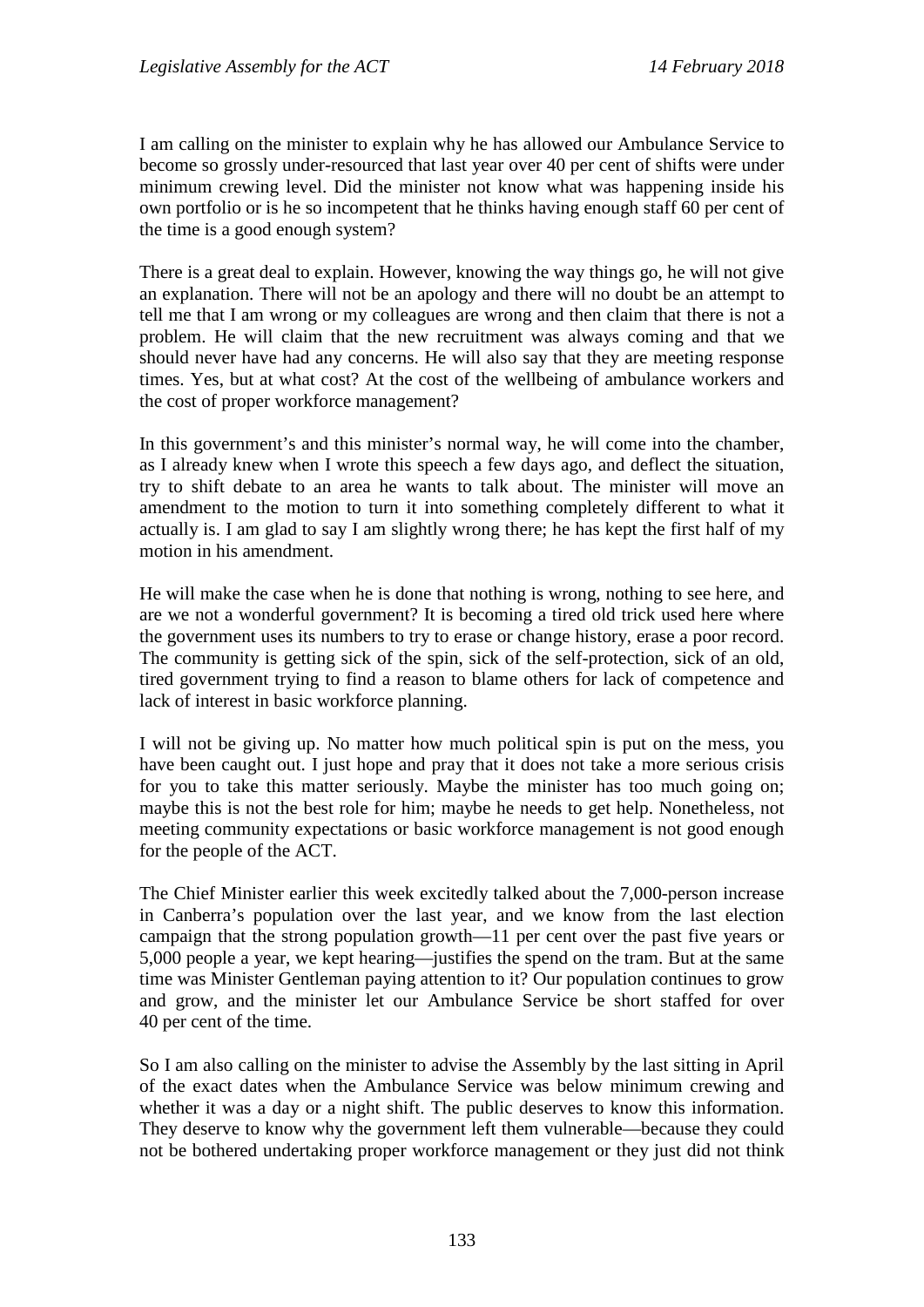it was necessary? The business of emergency services, in particular our Ambulance Service, is often a matter of life and death, and I am sure I do not need to remind you of that.

I note that the minister has circulated an amendment and, after a conversation, has circulated an amendment to his amendment. His amendment talks about maintaining the service, time frames and community expectations, and I accept that this more positive information is probably accurate. Nonetheless, the amendment seeks to take out my request for an explanation as to how we got to this position in the first place.

The minister has also agreed in the "calls on" section to add that he will monitor the wellbeing of and support for our front-line service staff. What I am here to tell you is that they are not going very well at the moment. At least some of them are definitely suffering from the number of requests they get for overtime, and I am pleased to see that he has amended his motion to include that.

I foreshadow that I will then move an amendment to introduce a clause (d) which asks for an explanation as to how we came to this position, because it is not good enough to just say, "Whoops, I do not have enough staff; now I am going to start recruiting," or "I am going to do continued and increased recruiting," which I welcome. However, I think that in fairness and justice to the people of the ACT we do in fact require an explanation. I thank the minister for the changes to his amendment, which we will support, and foreshadow an additional amendment.

**MR GENTLEMAN** (Brindabella—Minister for Police and Emergency Services, Minister for the Environment and Heritage, Minister for Planning and Land Management and Minister for Urban Renewal) (11.41): I thank Mrs Jones for the opportunity to speak about the great work the ACT Ambulance Service does each and every single day. As Mrs Jones has indicated, I have circulated an amendment to her motion, and I have done this because there are particular comments and lines in Mrs Jones's motion that are simply untrue. I move that amendment now:

Omit all words after "That this Assembly", substitute:

" $(1)$  notes:

- (a) ACT Ambulance Service (ACTAS) currently aims for a minimum crewing level of 10 emergency ambulances for each and every shift plus two demand crews each 24 hour period;
- (b) of the 730 shifts in 2016-17, only 427 shifts met this minimum level, while 303 shifts were below the minimum; and
- (c) 41.5 percent of ACT emergency ambulance shifts in 2016-17 were below minimum crewing;
- (2) further notes:
	- (a) for the sixth year in a row, ACTAS response times were the best in the country as reported in the Productivity Commission's 2018 Report on Government Services; and
	- (b) the annual Ambulance Patient Satisfaction Survey shows the ACT Ambulance Service consistently meets community expectations; and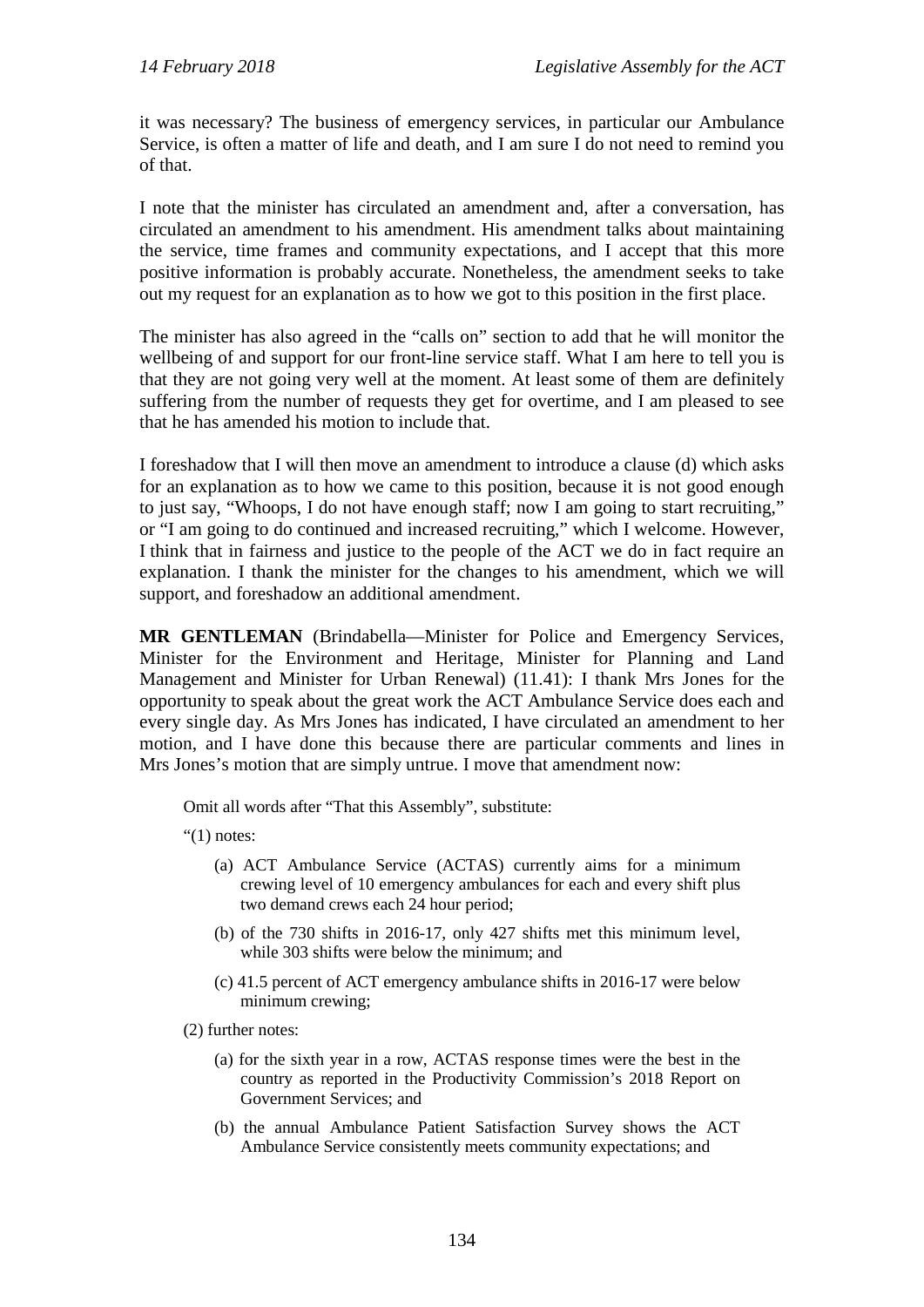- (c) the December 2017 announcement that the ACT Government will recruit 23 additional paramedics and deliver two new ambulances, in addition to the recruitment of 11 paramedics currently underway; and
- (3) calls on the Government to:
	- (a) review the minimum crewing level to determine whether it remains an appropriate guide to allocate ambulance resources to meet variable levels of demand;
	- (b) monitor ambulance resources and staffing to ensure continued strong performance by ACTAS as measured by response times and patient satisfaction; and
	- (c) monitor staff wellbeing to ensure continued support for our frontline service staff.".

Community safety will always be one of this government's highest priorities, which is why we are providing the support and the resources for our front-line personnel. The government acknowledges that the demand on our ACT Ambulance Service is at the highest level ever. Demand for ambulance response in Canberra has increased by 25 per cent since 2012-13. Demand is driven in part by overall population increase but also by an increase in the ageing population. This is a common issue for ambulance services across all jurisdictions.

Despite this increase in demand over the past five years, the ACT has continued to record the best response times in the country, as well as the highest levels of patient satisfaction. Let me reiterate that: the ACT has continued to record the best response times in the country during this time, as well as the highest levels of patient satisfaction. It is due to the professionalism, hard work and skill of the women and men of ACTAS that our response times have remained the fastest. However, with increasing community demand it is important that our paramedics, ambulance officers and staff have the right support to do their jobs well and safely.

For this reason, in December last year I announced a major funding boost to help our ACTAS staff to continue to maintain the highest standards of service delivery in the nation. The package is made up of a number of parts, the first of which relates to the government's election commitment to provide an extra ambulance crew on the road. This part of the announcement allows for the recruitment of 15 paramedics to commence in the 2018-19 financial year and the purchase of two new ambulances with powered stretchers.

The second part allows for the immediate employment of an additional eight paramedics to enhance the current roster and support relief arrangements. The intention of this part of the package is to allow for greater access to staff leave whilst maintaining our rostered staffing levels. These additional eight paramedics have already commenced.

I want to touch on that point: I want to talk on rosters and leave. Having worked shift work for 11 years I understand completely the pressure on paramedics to achieve their rosters, and I understand their desire to be able to take leave when needed. Of course, the response to that is working overtime shifts to cover that leave, and I thank them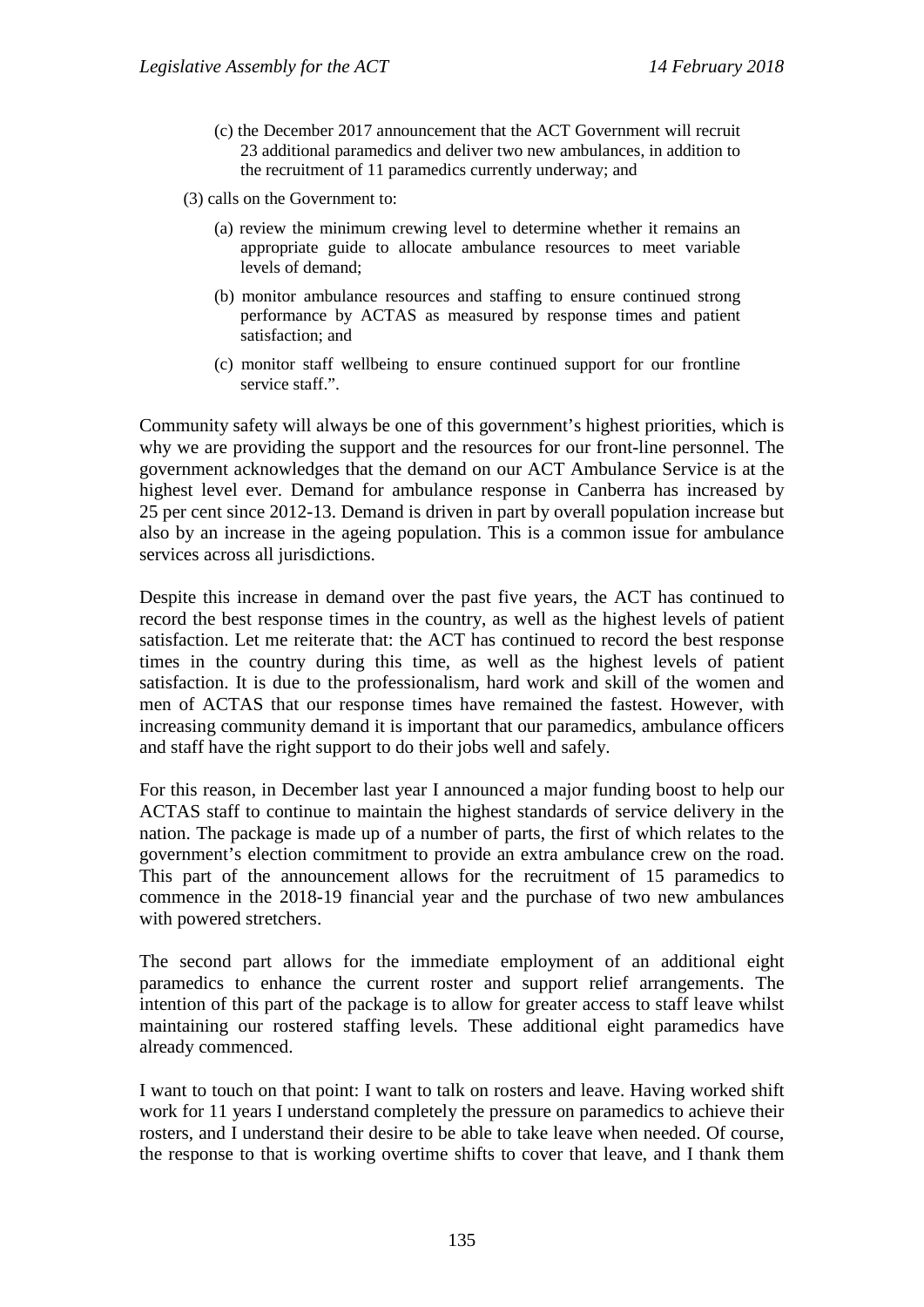for the work they do, having done similar work myself. The remaining vacant paramedic positions to fill the normal attrition vacancies are expected to commence in two intakes in March and May 2018.

The third part of the announcement funds an additional mechanic to support the ESA workshop and enhance our capability as we continue to increase the size of our fleet. The action taken by the government in relation to this matter demonstrates its commitment to ensuring that Canberra continues to be one of the safest communities in the world to live, while also supporting the welfare of our dedicated ambulance workers.

In relation to part 2(b) of Mrs Jones's motion, I note the request to advise the Assembly of the dates and shift types of each emergency ambulance shift which fell below minimum crewing in 2016-17. I cannot agree to this request on the basis of advice that providing this information would require a considerable amount of ACTAS staff time and resources and would unreasonably redirect them away from the important functions that they do now.

A considerable amount of time has already been spent by ACTAS staff in providing Mrs Jones with the raw figures in answering question on notice No 662. I note Mrs Jones's comments in relation to the time taken to provide the answer. I advise the Assembly that my office went backwards and forwards with her office to assure her that we were trying to provide her with all of the details necessary. It took quite a bit of time to get that done because of the data that had to be retrieved.

There are two ambulance shifts per day, as we have heard—day shift and night shift which equates to approximately 730 shifts per year. In 2016-17 ACTAS operated approximately 427 shifts with 10 or more crews, and 303 shifts with fewer than 10. However, I am advised by the ACTAS chief officer that during known periods of low demand ACTAS has accepted operating with fewer than 10 emergency ambulance crews. For example, if it is known that there are not enough staff to roster to crew 10 emergency ambulances in the middle of the day, every effort is made to backfill the rostered shifts. The same effort to backfill rostered shifts might not be applied for night shifts during the middle of a working week. In these instances, ACTAS accepts operating with fewer than 10 emergency ambulance crews in the knowledge that the high standard of care for the community is maintained.

While the ACTAS chief officer informs me that this arrangement has been manageable, demand is increasing. With our commitment to the welfare of our dedicated ambulance workforce in mind and to help them continue to serve the community, we announced the extra staff late last year. Like all front-line services, ACTAS continually monitors its policies and procedures to ensure it is providing the best possible care for the community. As my amendment notes, ACTAS will continue doing this. As my amendment also notes, ACTAS will review its crewing levels to determine whether the current minimum remains an appropriate guide to allocating resources.

The ACT community can have the highest confidence in the performance of their Ambulance Service. I take this opportunity to thank the ACTAS chief officer and all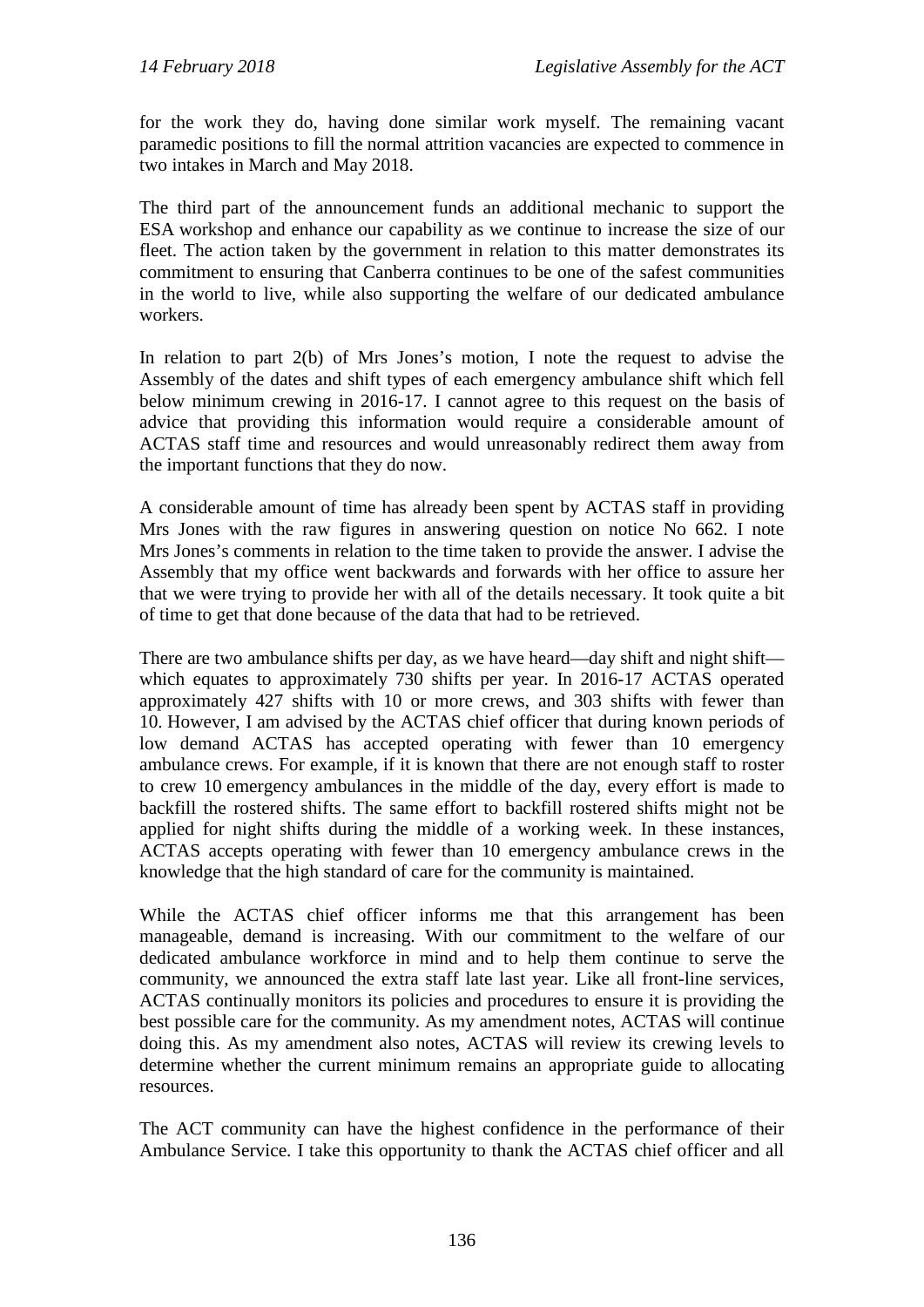ACTAS staff for their continued efforts to care and protect the Canberra community. For Mrs Jones to say that ACTAS is grossly under-resourced is nothing but scaremongering. As I have just explained, ACTAS has been managing well. But with demand increasing, and expected to keep increasing, the government has taken action to support our committed ambulance workforce into the future. This will ensure ACTAS can continue to meet the community's increasing expectations.

In closing, the women and men of ACTAS do a great job each and every day. They have no greater champion than me as minister for emergency services. I acknowledge and respect their skill and dedication, and this government will continue to prioritise supporting them and the work they do to care for the Canberra community.

**MR RATTENBURY** (Kurrajong) (11.49): I welcome the opportunity to discuss our Ambulance Service in the chamber today. I certainly agree with plenty of what Mrs Jones has said on this particular issue: our Ambulance Service is critically important; it needs to be well-resourced and well-managed; it is a service where performance can literally mean the difference between life and death. I also agree we have hardworking, committed staff in the ACT Ambulance Service. They do a tough job, but it is also a very important job. We have all at times either read in the press or heard ourselves the stories of ambulance officers being assaulted when they go to help people. I find it extraordinary that when they are there trying to save somebody from either an accident or sometimes self-inflicted situations they have to face that sort of threat. That is very disappointing and underlines how tough the job can be.

I have also heard great stories about how rewarding it is in the sense of people's gratitude to ambulance officers. That is obviously a reward they do not expect but is there in knowing they have made a significant contribution to people's lives when they most need it. I guess both ends of the spectrum are there for our ambulance officers in terms of the challenges and the rewards they face.

I also have no disagreement with the first part of Mrs Jones's motion: she has identified a metric that the Ambulance Service is using and which is not being met a fair proportion of the time. That is the metric which measures whether there is a full crew of ambulance staff on a 24-hour shift. As we have discussed today, that means 10 ambulances and two demand crews. That is relevant information, and Mrs Jones has made some good inquiries and brought interesting information to the attention of the public and the Assembly. I was not aware of this particular metric about ambulance staffing until now, and it has prompted me to seek out some information from the minister and his office about it.

I do not agree with the conclusion Mrs Jones draws from this information, however. She has asserted that the ACT Ambulance Service is grossly under-resourced. I do not believe that to be true. Mr Gentleman has gone into this in some detail. The stand-out fact for me is that the response time of the ACT Ambulance Service is the best in the country and has been for many years running. That is surely the important measurement when it comes to ambulances. They are called on for emergencies and they need to respond quickly, and the data shows us that they are doing that in a very effective way.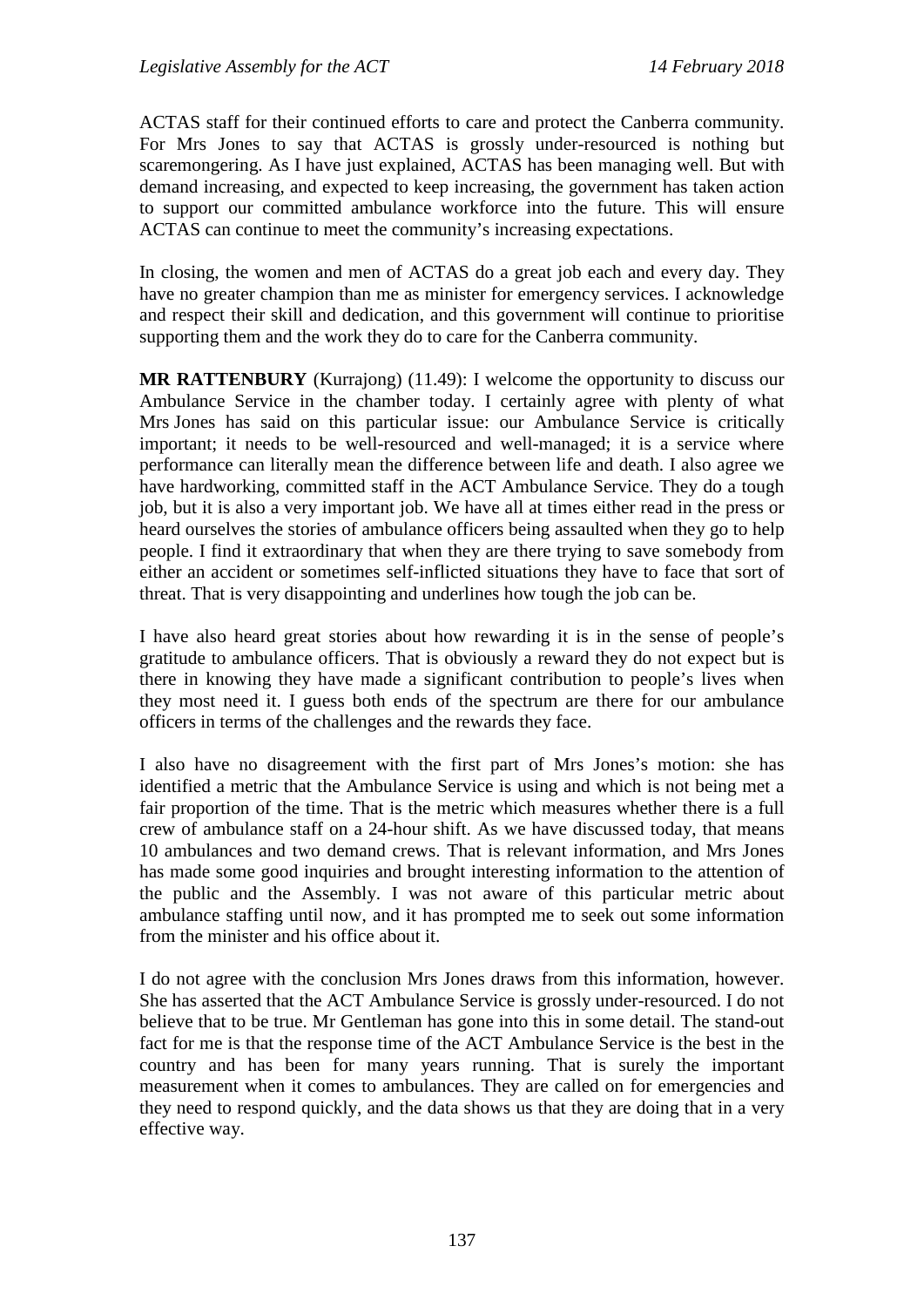Other ACT ambulance statistics are also impressive, including the quality of the service as perceived by the patient—that is, patient satisfaction. This is a figure at around 97 per cent, and for any industry that is an extraordinary level of satisfaction. Particularly in a modern age when people are very willing to express their dissatisfaction, that that reflects very well on the Ambulance Service and their dedication to serving the needs of Canberrans.

As has been discussed today, the government has also committed significant additional resources to ambulance services. These are listed in the budget review which was made public yesterday—funding of over \$10 million. The resources will fund the recruitment of 20 new paramedics and a new mechanic, in addition to the recruitment of 11 paramedics already underway.

The issue is obviously more nuanced than Mrs Jones has presented in her remarks. As the answer to her question without notice points out, ACTAS uses a deployment matrix to guide and inform the best placement of its resources at any one time. ACTAS also goes through periods of high demand and low demand. One can imagine for example, that 4 am on a weekday is regularly less busy than, say, weekend periods. It makes sense to me that there would be flexibility in the use of resources, acknowledging that there are periods of low demand. Resources, of course, should always be used as efficiently as possible. As Miss Burch said in her dissertation yesterday, we do not want to waste government resources, after all.

It seems to me that Mrs Jones is really just using hyperbole in an attempt to stir up fear about the Ambulance Service as a way to try to maximise her perceived political interest. I would probably be supportive of a motion that was reasonable and honest about the situation, something that identified the issue of an unmet metric and asked that it be addressed: how is the government going to improve or review it, or is the metric itself somehow not an appropriate measure? That is essentially what the amendment presented by Minister Gentleman does—it acknowledges the issue of minimum crewing, which Mrs Jones has accurately identified in her motion, but it provides a fuller context of the situation in the ACT Ambulance Service.

The amendment also calls on the government to review the crewing level requirement. I think that is an appropriate way forward and a good outcome. As the minister pointed out in his answer to Mrs Jones's question on notice, the staffing measurement originates in historical and predictive data analysis and reporting. It may not be a pertinent measure of performance. I am interested in seeing the further analysis that the government presents following its review.

I should add that I expect this will be a genuine review of whether this staffing metric is actually appropriate and whether it makes sense. If it remains a relevant metric, I expect the review will determine what changes are needed to ensure it is properly met. That is not a question I know the answer to; it will be assessed by people in the ACT Ambulance Service with expertise and experience in this area.

In the context of this review I would like to see the government also look at this issue through a lens of health and wellbeing—that is, I think that they should consider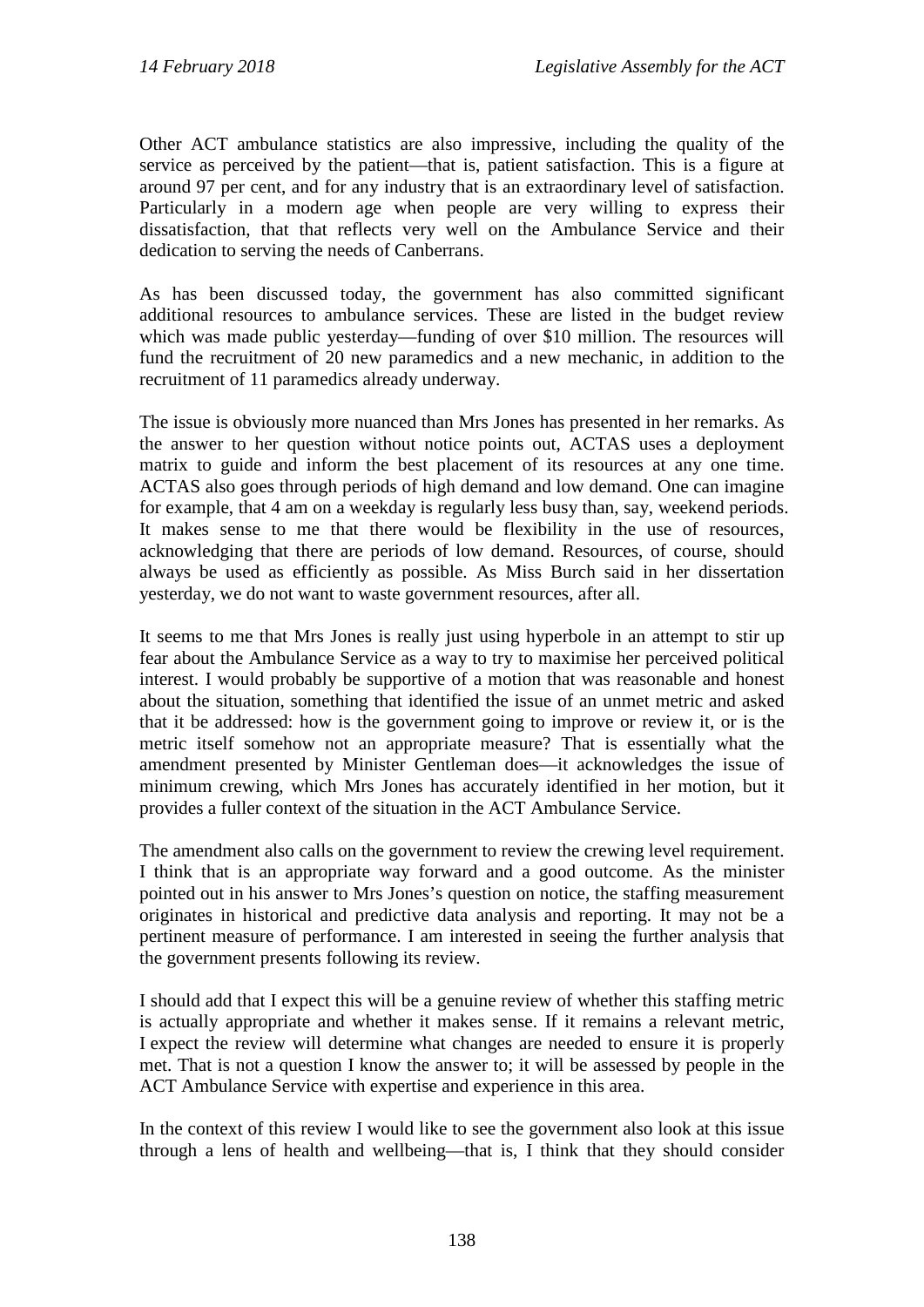whether the staffing levels mean ambulance staff are overworked and experiencing additional stress and whether their physical and mental wellbeing is negatively impacted. This is already a stressful job. Not only do staff have a right to be healthy and happy in their job, but having staff that are stressed or overworked ends up negatively impacting on service delivery.

Mrs Jones's motion also asks that the government identify every date and shift which fell below the minimum crewing level. I understand this would be a very onerous and resource-intensive task. The minister has spoken to that today, outlining that it would essentially require the manual checking of every shift. That would divert resources from the Ambulance Service, which I believe should be focused on delivering ambulance services to the people of Canberra. I am unclear exactly what Mrs Jones hopes to get from this information in this format when it will divert resources from important work in the ACT Ambulance Service, so we are not prepared to support that part of the motion.

I note that Mr Gentleman has circulated an amendment, after some discussions in the chamber today. The amendment includes an addition of looking at the issue of support and monitoring the wellbeing of front-line staff. They are comments I already had in my prepared remarks, and this is an important point. I am pleased to support that addition to this motion.

I think Mr Gentleman's amendment is fair. It retains the essential points that Mrs Jones has made in her critique. I think it is right to assess whether this metric is the right metric. If the ACT Ambulance Service is delivering the best response times in the country—and we know it is—that says to me we have a very effective system. So whether this metric is the right metric is a good question. Throughout areas of government there are measures that exist, but whether they are good measures is sometimes the debatable point. It is certainly something I am exploring with my directorates, to see whether some of the performance indicators we have are the right ones.

I have heard the opposition sometimes quite fairly critique some of the measures that exist as being measures of input rather than output or outcomes. These are real debates we should have, and I think this is one of those occasions. Now we are focused on this metric, let us have a look at whether it is the right one or not. That is an important part of Mr Gentleman's amendment—that that metric will be reviewed to determine whether it remains an appropriate guide to the allocation of ambulance resources. On that basis the Greens will be supporting Mr Gentleman's amendment today.

**MRS JONES** (Murrumbidgee) (11.57): I move my amendment, which has now been circulated, to Minister Gentleman's proposed amendment:

Add:

"(d) explain how we have arrived at a position where the Service has been under minimum crewing 41.5% of the time in the previous financial year.".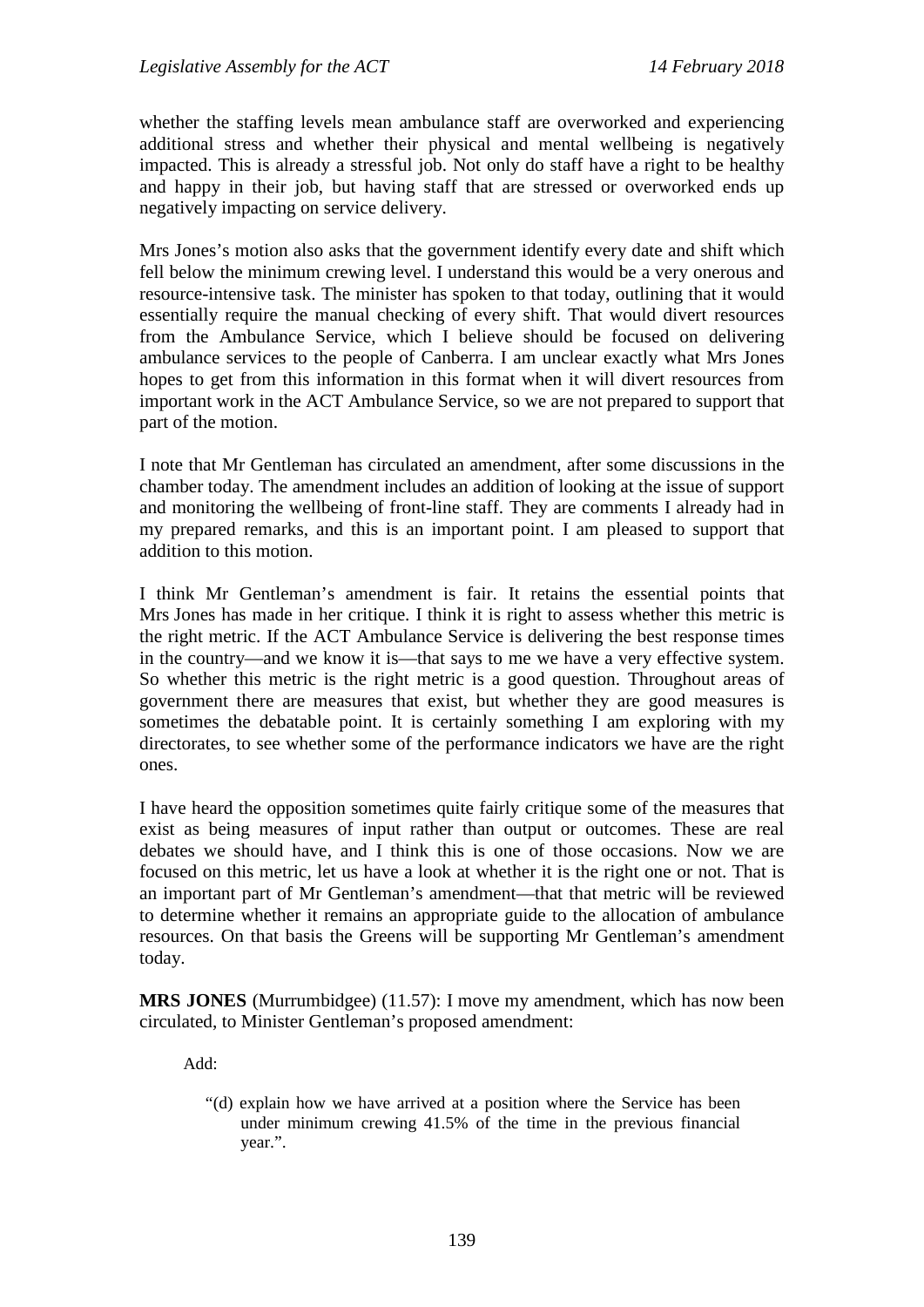Members will note that on their tables there is a copy of my amendment to Minister Gentleman's amendment, inserting a paragraph 3(d). I never thought I would get to the point of being able to do these things. It asks the minister to explain how we arrived at the position where the service was under minimum crewing for 41.5 per cent of the time in the previous financial year.

I understand the arguments of everybody on the other side of the chamber that that measure may or may not be appropriate. It is, nonetheless, the measure that the government put in place for their own service. There has not been an explanation in the debate to this point as to why we had that measure in the first place, although I have given an explanation. It is stated in the government's documents that that was based on a decision that was made about that being the necessary minimum crewing for the ACT.

While I understand that there may be a revisiting of it, I will still term that a changing of the goalposts because I am assuming, without any information to the contrary, that those minimum crewing levels were in place for a purpose and with some study behind them. I am not saying that measurements should never change or should never become more meaningful. But at this point in the debate there has been no reason given why that really is not a decent measure of a service which is increasingly under demand from an increasing population. I still think it is incumbent on the minister to explain to the community why we have got to this point.

In the debate Mr Rattenbury asserted that my bringing this motion here today was about me. That is very flattering, but in reality I have sat down with ambulance officers. I was not aware of minimum crewing levels until it was raised with me by members of the Ambulance Service. It is reasonable for them to raise it because they are obviously convinced that it is at least a reasonable measure of staffing requirements.

Minister Gentleman made it very clear in his speech that there are times when there are not enough staff to achieve minimum crewing levels and that there is a need to backfill. That need to backfill is what I am alerting the minister to. The Ambulance Service officers are saying that it is putting them under too much stress. I accept that the government has come up with a solution, for the time being, to that ongoing problem. But there has not been an explanation as to why we arrived at that position in the first place and really as to why we would change the measure.

We might get to that in a future debate or a future ministerial statement, but at this point I still think the community deserves an explanation now that this information has come to light, which is not something that I have made up or something, as Minister Rattenbury suggested, I have created to make myself more popular. I actually have a genuine concern for the men and women of the Ambulance Service, as I think the minister probably does as well. But I do not think we are serving them as well as we could be up to this point, and they deserve an explanation.

**MR GENTLEMAN** (Brindabella—Minister for Police and Emergency Services, Minister for the Environment and Heritage, Minister for Planning and Land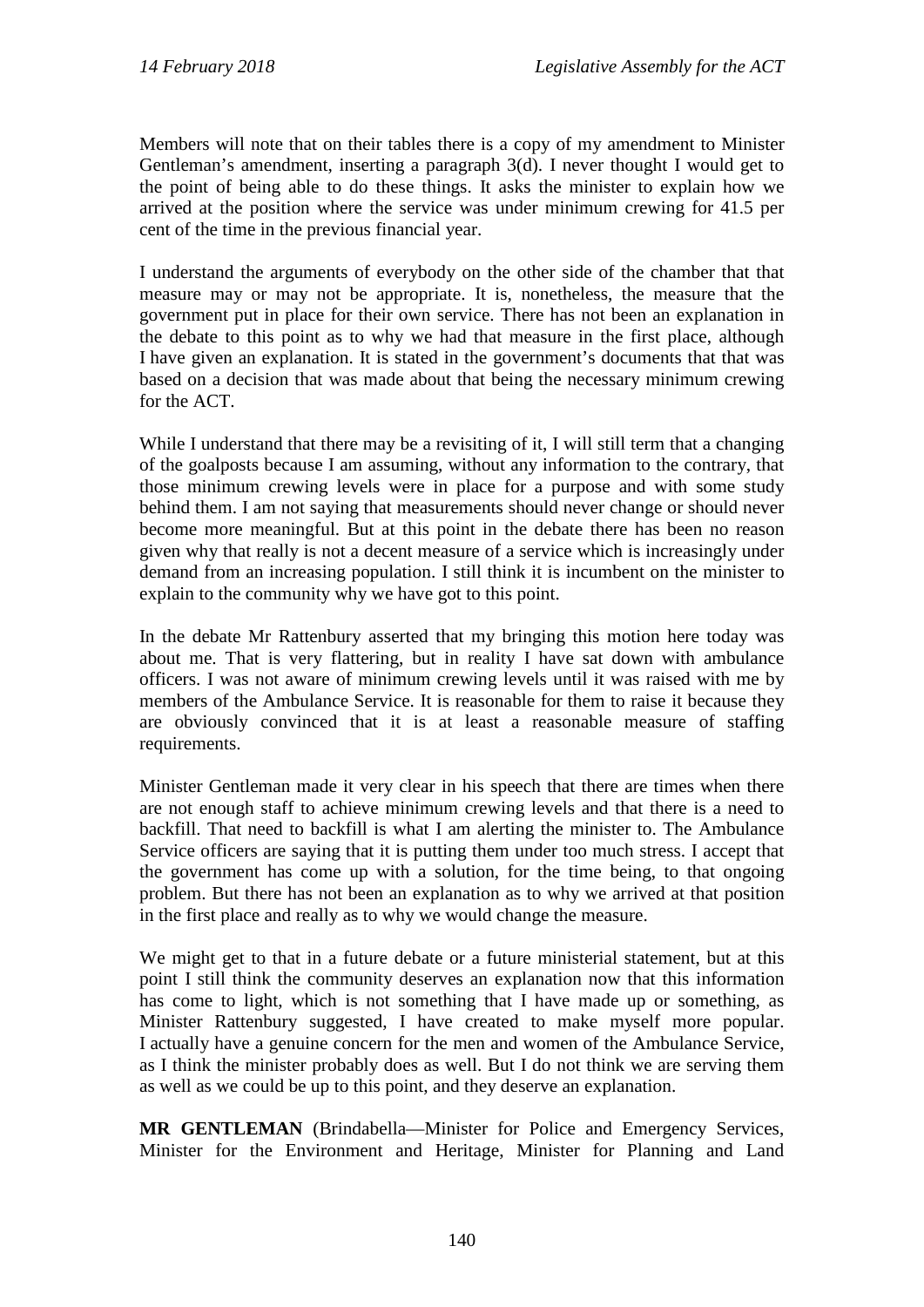Management and Minister for Urban Renewal) (12.01): I will not be supporting this addition to my amendment, for a number of reasons. Firstly, I gave a very good explanation of why the minimum crewing levels have not been met in my answer earlier on, when I spoke to my amendment to Mrs Jones's motion. Secondly, we said in my amendment that we will be reviewing this particular measure. Thirdly, in regard to Mrs Jones's comments now about backfill as an ongoing concern or ongoing problem, backfill is a normal operational procedure for shiftwork.

**Mrs Jones**: But not to that level.

**MR GENTLEMAN**: This is what I am trying to point out. Those of us who have worked shiftwork and those of us who have an understanding of workforce capability will tell you that if a shift becomes vacant it needs to be backfilled. It is a normal operational procedure that happens in every shift operation across the country, whether it be in police forces, whether it be in the Australian protective service that I worked in, where I did duty room rosters for quite a number of years, or whether it is in our ACTAS system here. It is a normal operation procedure where you backfill someone that is taking leave, whether it is emergency leave or whether it is recreational leave. It is a matter of operational procedure. I will not be supporting this second amendment.

**MR RATTENBURY** (Kurrajong) (12.03): I will speak briefly to Mrs Jones's amendment. The Greens will not be supporting this. I believe, consistent with the additional comments that Minister Gentleman just made, that this point is implicit in a review of whether or not this is an appropriate measure.

**MR WALL** (Brindabella) (12.04): Madam Speaker, this is classic cover-up 101. This is a case of a minister that is failing on many fronts in his responsibilities for ensuring that the ACT is well covered by an ambulance service that is appropriately equipped. We are not arguing over whether or not the maximum staffing threshold has been met through the year, or whether the ideal staffing threshold has been met through the year. This is the minimum staffing threshold.

Experts within the ACT Ambulance Service and the ACT Emergency Services Agency—the minister's own departments—have come up with a minimum figure of what is required to resource the Ambulance Service in this territory. Based on that, for the previous financial year this minister has failed to ensure that that is provided, not on one instance, not on two instances, but by his own amendment he highlights 303 shifts in the financial year that were under the minimum staffing standard. That means that Canberrans were at risk on no less than 151 days of the year. That is assuming that they were working on concurrent shifts. Potentially, almost every day of the year there was inadequate staffing in the Ambulance Service.

Bundle that with a health system that is beyond breaking point, that is not meeting minimum standard deliveries and that has waiting lists longer than years, and think of what impact that might have on an ambulance service. We are failing even to staff that adequately. That is an epic failure on this minister's part and an epic failure that is systemic of this Labor government.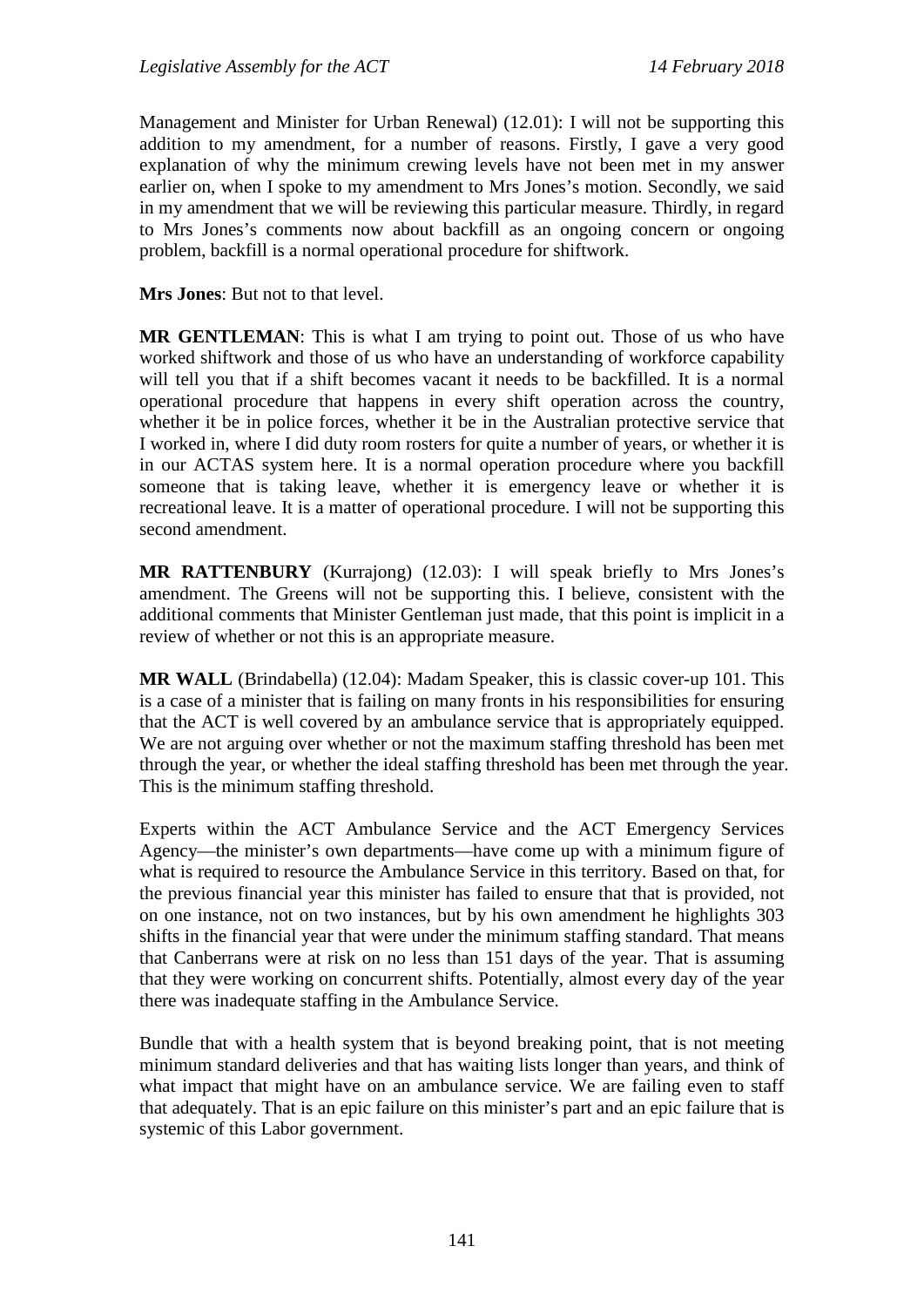Instead of the minister coming in here and saying, "We need to do better. This is what led to the problem and this is what we are doing to fix it," he comes in here and says, "Let's move the goalposts to something that we can actually meet. Let's not fix the problem. Let's not address the underlying issue. Let's simply throw money at it and move the goalposts." That is appalling.

The minister has also failed to explain what happens when an ambulance is not deployed to a call. I note that the Ambulance Service is performing well in meeting its response times for jobs that it is deployed to, but when an ambulance is not available my understanding is that it often refers to our other emergency services, particularly our ACT Fire & Rescue crews, to respond as first-aid responders to an emergency call.

What impact is the under-resourcing of ambulance services having? It is shifting work to another emergency service, to work not in their core area but instead to bolster the inadequacies of this minister's performance in managing the Ambulance Service. We have an ambulance service that is 41.5 per cent of the time below its minimum staffing resource, putting an additional burden on to the fire services.

I know a number of people that work in both specialties and they are good people. They work hard and they see it not just as a job but as a vocation. They go over and above to serve the community that they represent in their roles. They will always do the best job that they humanly possibly can because they know people's lives are in the balance. But when they are not given the support by ministers and the government as a whole to be properly resourced, to be properly equipped to do their jobs effectively, that is letting the community down to a monumental standard.

The minister has made a decision to hide behind the smoke and mirrors of extra money and moving the goalposts without actually taking any responsibility for his shortcomings, without explaining to this Assembly and without giving this Assembly the respect that it deserves by actually submitting himself to some scrutiny and explaining why things are not performing as they should. By his own metric, he seeks to use the numbers, reject the motion, amend it to suit himself and hide behind the moving of goalposts and simply throwing more taxpayers' money at a problem that is systemic and that is not going to be fixed.

Question put:

That **Mrs Jones's** amendment to **Mr Gentleman's** amendment be agreed to.

The Assembly voted—

Miss C Burch Mr Milligan Mr Barr Ms Le Couteur

Mrs Jones Mr Wall Ms Cheyne Mr Ramsay<br>Mrs Kikkert Ms Cody Mr Rattenbu Mrs Kikkert Mrs Kikkert Mrs Kikkert Mrs Cody Mr Rattenbury Ms Lawder Mrs Lawder Mrs Cody Mrs Etzharris Mrs Steel Ms Lee Mr Gentleman Ms Stephen-Smith

Ayes 9 Noes 12

Mr Coe Mr Parton Ms J Burch Mr Pettersson Ms Fitzharris Mr Steel

Amendment negatived.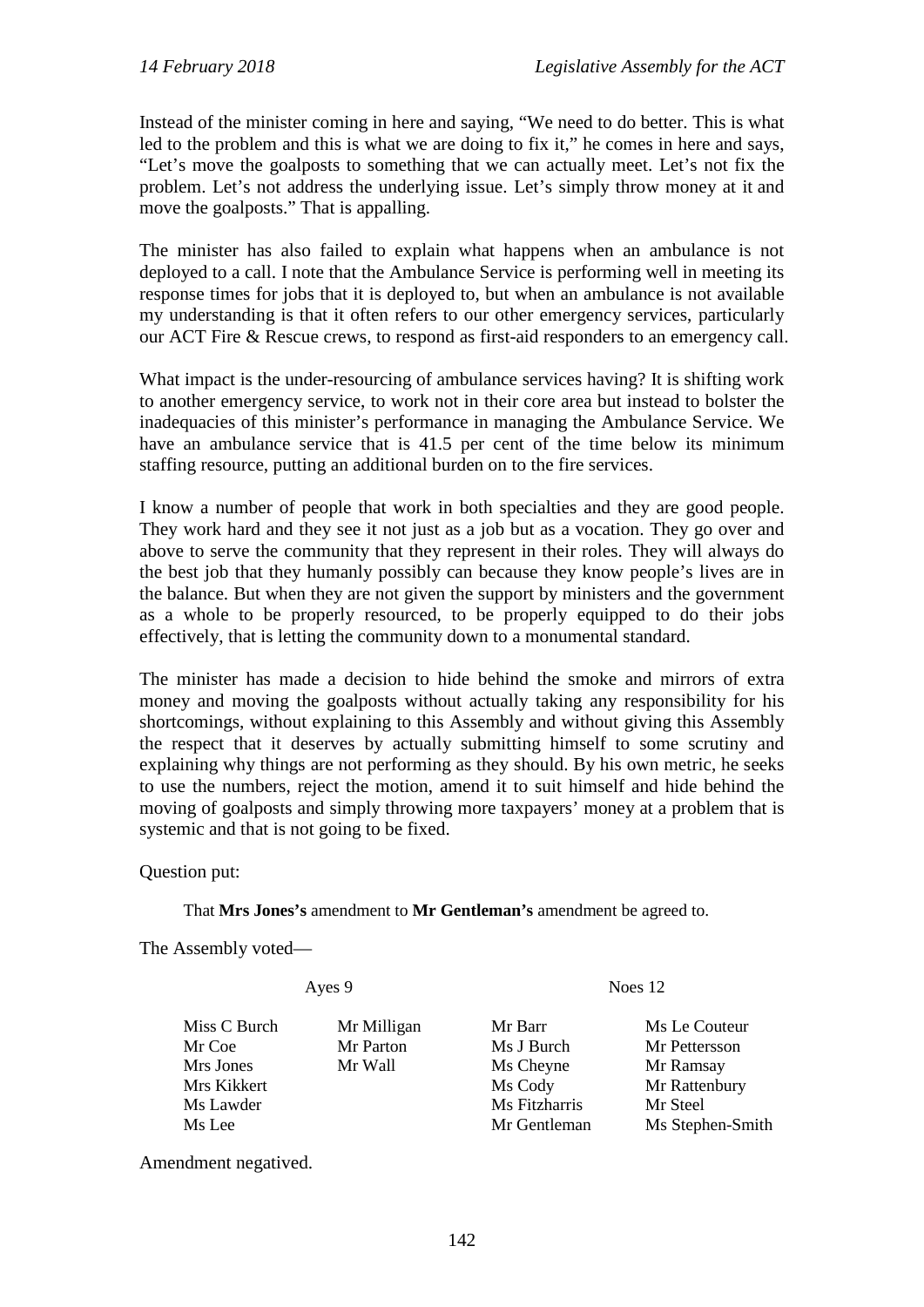**MRS JONES** (Murrumbidgee) (12.13): I find it disappointing that the party who are supposed to represent the wellbeing of workers and who will put that out at every opportunity will vote against a measure to explain to the workers of ACTAS, our Ambulance Service, how it is that we came to a position where their lives are so untenable in their own work that they are calling out for help from the opposition. It is interesting that yet again the Greens are in lock step behind the government in helping them to hide the reasons why they are failing and not explaining themselves properly to the community.

We are not here because we are some kind of gods and goddesses. We are here because we are elected by the people to serve them. It would be good of the minister to actually pay attention to the rights of the people of this community, to know when the government is failing them, to know why that has occurred and to explain, to apologise and to commit to fixing the problems that we have in our ambulance service.

I reiterate that this problem is not a problem that I have created or that I have formulated for some sort of political benefit. This is something that has been brought to me by the men and women in the Ambulance Service. It has been brought to me clearly because they do not think that anyone on the other side will listen to them. That is a damning situation.

As Mr Wall pointed out, when an ambulance is not available the first responders are the fire service. I know this, for example, from having had a conversation just this week with people at Raiders Weston Club. When they recently called an ambulance for someone who was having medical difficulties in their facility, the fire service turned up. Good for them that they had someone available to help them, but it is another example.

I would also like to draw the minister's attention to the fact that he has stated in his answer that, because time lines are clearly being met, there is not too much being asked of employees in this service. That clearly is not true. They are only being met because of the very good nature of the people who work in this area. I implore you to consider their wellbeing a little more carefully than has happened to this point.

I am pleased to hear that there will be additional recruitment rounds. I hope that we will see an easing of the problem. I am convinced that the government will find a way of measuring their own achievements that makes it look less bad for them, but I still think that there is a wide gap in this debate, which is an explanation as to how we got to this position in the first place. In closing, I am sad to see that politics has won out over good workforce management. I hope we will see a resolution to it. I am sorry to see the government covering up their own mistakes again.

**Mr Gentleman's** amendment agreed to.

Original question, as amended, resolved in the affirmative.

# **Health—investment and planning**

**MS CHEYNE** (Ginninderra) (12.16): I move: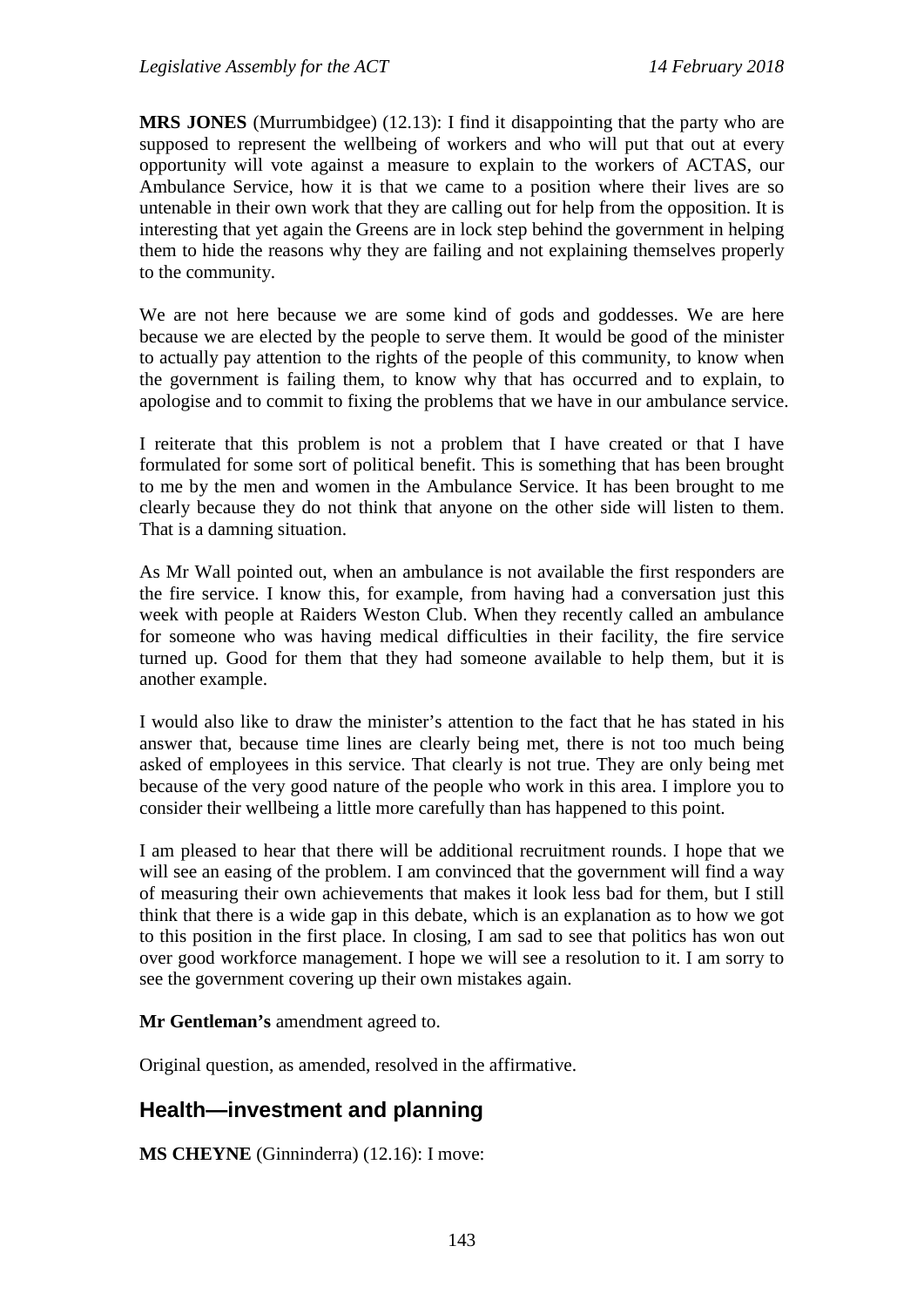That this Assembly:

- (1) notes the ACT Government's commitment to meeting the health and wellbeing needs for Canberrans now, as well as into the future, including through the following initiatives:
	- (a) the 2017-18 ACT Budget investment of \$1.6 billion for health care and wellbeing;
	- (b) improving timeliness and access to emergency health care through the \$23 million Emergency Department expansions;
	- (c) \$6.3 million for elective surgery procedures to help patients access treatment within recommended timeframes;
	- (d) for the sixth year in a row, ACT Ambulance Service response times are the best in the country and will be boosted by recruitment of 24 additional paramedics, as well as two new ambulances, in addition to the recruitment of 11 paramedics currently underway;
	- (e) \$12.4 million to build a new primary health care centre for Aboriginal and Torres Strait Islander Canberrans in the inner south for which planning is already underway;
	- (f) \$1.5 million for new grants to incentivise more bulk-billing services in Canberra's south, complementing local primary care health services;
	- (g) \$3.4 million for two additional mobile dental vans to provide for better dental care;
	- (h) \$4 million in new resources specifically for preventative health initiatives in addition to establishing Year 7 health checks for students and new school based immunisation programs;
	- (i) establishment of a three year homebirth trial recognising the role of individual choice in safe birthing options;
	- (j) establishing a clinical genomics service in collaboration with Australian National University;
	- (k) \$436 000 over three years for participating in Molecular Screening and Therapeutics (MoST) Trial, a rare cancer treatment trial;
	- (l) participation in the Pre-Exposure Prophylaxis HIV prevention trial;
	- (m) upgrades to the helipad at The Canberra Hospital (TCH) in 2017;
	- (n) improving inpatient access to medical imaging and wait times;
	- (o) investment to increase and develop the ACT Health workforce including \$36 million for more nurses and a targeted approach to attracting specialists;
	- (p) operational efficiency improvements within the ACT Health Directorate to increase capacity to deliver health services and minimise patient wait times; and
	- (q) the dedication of the ACT Health workforce to strive to deliver excellent health outcomes for Canberrans through the efficient delivery of services across our health settings;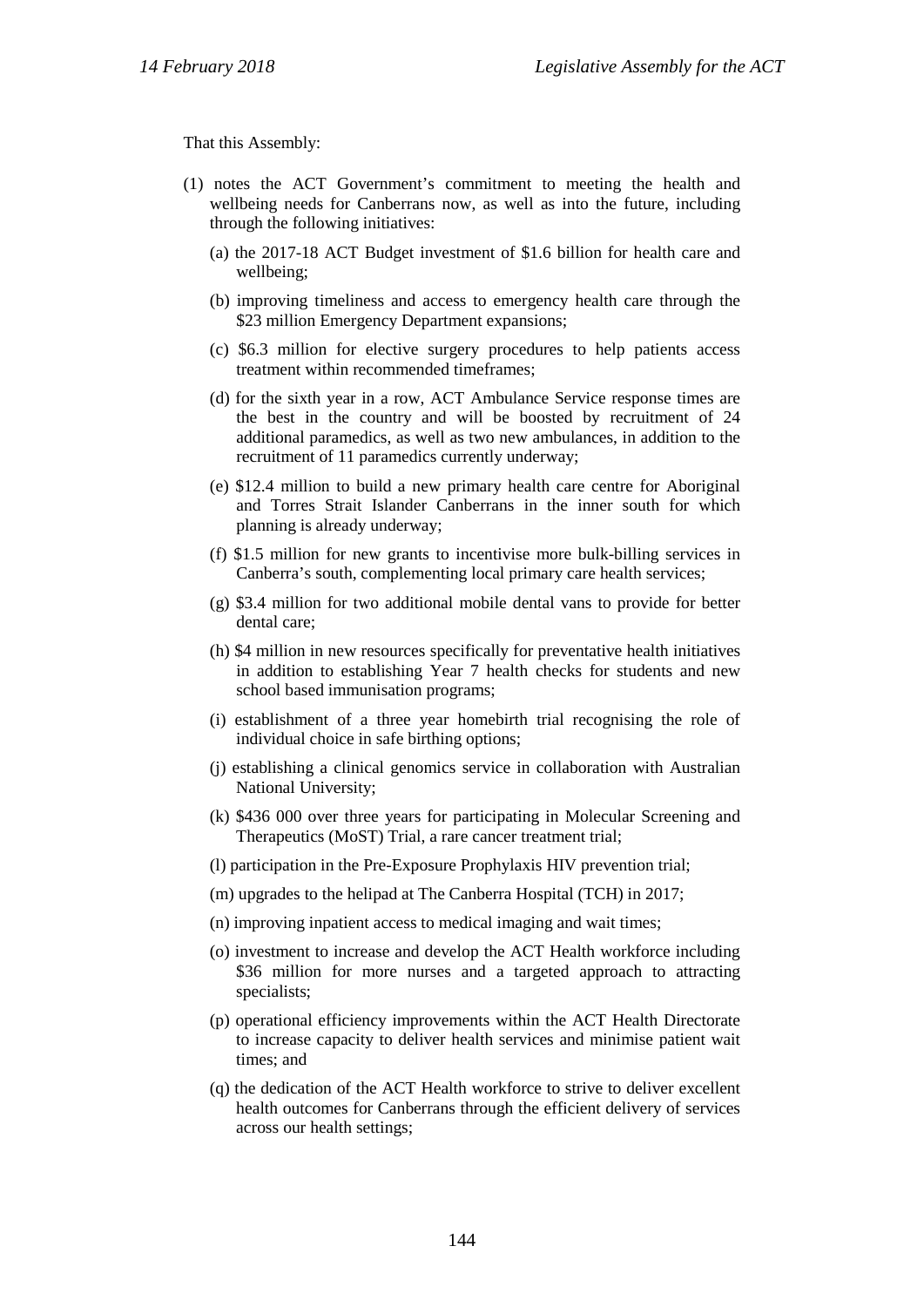- (2) further notes the ACT Government focus on investing in evidence-based mental health and suicide prevention services, with \$23.8 million provided for mental health initiatives in the 2017-18 ACT Budget, including:
	- (a) \$2.9 million to establish a new Office for Mental Health to coordinate the delivery of mental health services;
	- (b) \$13.8 million to deliver new rehabilitation beds at the Dhulwa Mental Health Unit; \$5.3 million to invest in a range of targeted programs and services to improve the mental health of Canberrans in the community, including Headspace and the Detention Exit Outreach Program; \$1.8 million to reduce the incidences of suicide in our community through funding for the Black Dog Institute's Life Span Suicide Prevention Program; and
	- (c) expansion of the Child and Adolescent Mental Health Service Consultation and Liaison Service at TCH to provide services seven days per week;
- (3) further notes the activity underway through the Territory-wide Health Services Framework to plan for the delivery of health services to:
	- (a) meet current demand and future population growth;
	- (b) deliver better coordinated, integrated care which is patient-centred;
	- (c) create specialty service centres to coordinate across the continuum of care;
	- (d) leverage the expertise of health stakeholders and the community; and
	- (e) develop a framework for patient care navigators who assist patients with chronic and complex health conditions; and
- (4) calls on the ACT Government to continue its significant infrastructure investment and planning taking place to ensure we have the right services to meet demand and population growth now and into the future, including through:
	- (a) \$95.3 million for infrastructure improvements and maintenance through the Upgrading and Maintaining ACT Health Assets project;
	- (b) opening of Canberra's first dedicated rehabilitation hospital in 2018 with \$16.1 million in the 2017-18 Budget to ensure it is open and ready to care for patients from 2018;
	- (c) establishing the new \$500 million Surgical Procedures and Interventional Radiology and Emergency Centre at TCH;
	- (d) \$3.3 million to undertake a scoping study into the health service and infrastructure requirements for outpatient and hospital-based care on the north side;
	- (e) opening the Ngunnawal Bush Healing Farm to provide support to Aboriginal and Torres Strait Islander people affected by drug and alcohol;
	- (f) \$70 million expansion of the Centenary Hospital for Women and Children;
	- (g) \$14 million for new nurse-led walk-in Centres in Gungahlin and the Weston Creek region, as well as a health centre in the inner north;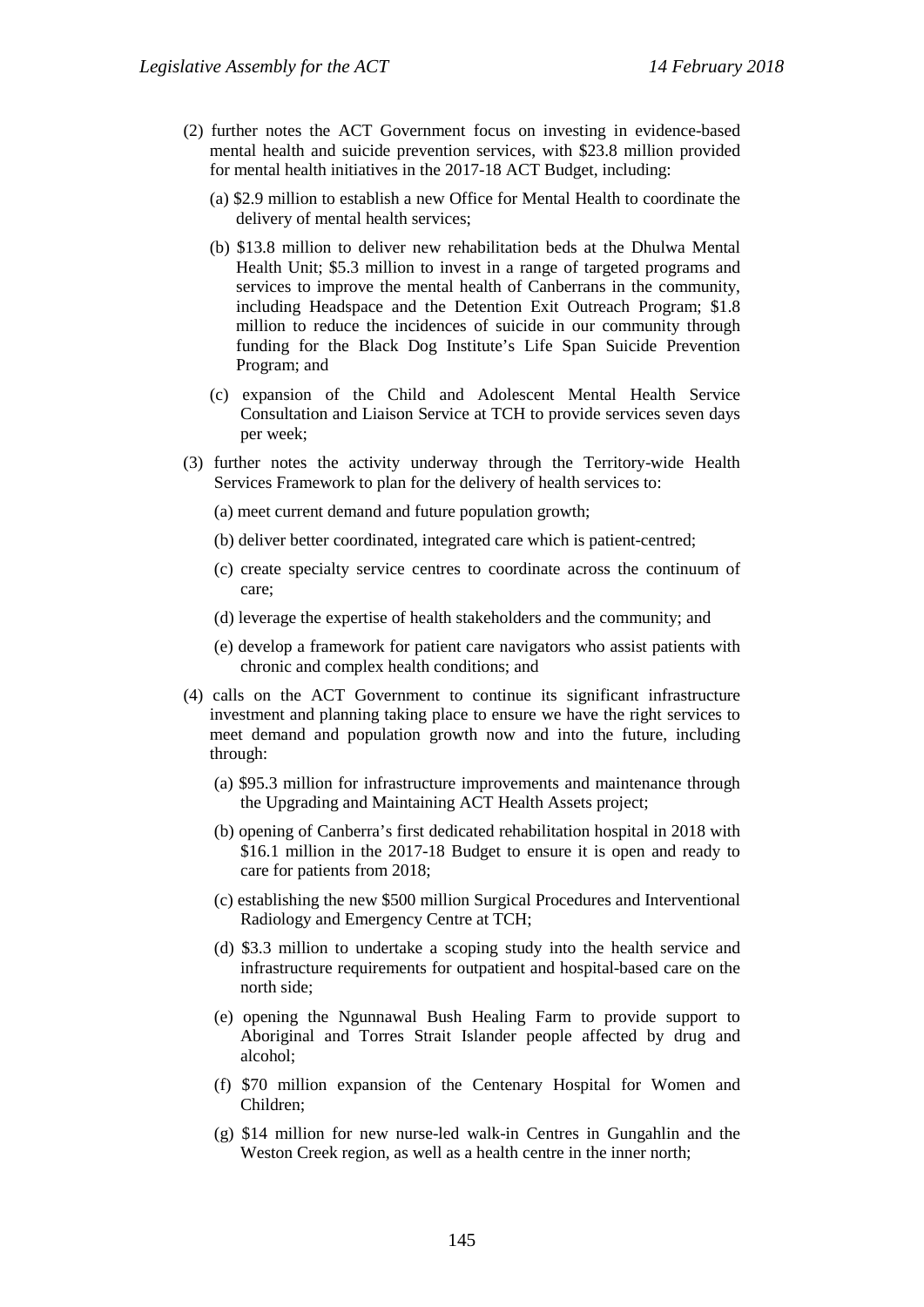- (h) upgrades to the Dickson Health Centre through the 2016-17 Budget; and
- (i) \$17.3 million for significant upgrades to acute aged care and cancer facilities at TCH.

Canberra is growing—faster than anywhere else in the country, in fact. Our population is sitting at around 409,000 and growing by 600 people a year. The trend is set to continue, and it is hardly surprising. With excellent work and study opportunities, thriving arts and hospitality scenes and some of the country's most beautiful landscapes on our doorstep, Canberra is an incredible place to live. It is little wonder that people are moving here in droves and staying here to raise families.

Of course, one of the most important government services to support the safety and health of our region is our health system. We are a great place to live in that regard, too. Canberra is one of the healthiest cities in Australia. We have the highest life expectancy, our kids have the equal lowest obesity rates, we have a lower incidence of nearly all cancers and we lead the nation in immunisation coverage across all age groups. When someone in our community does happen to get sick, they can call on our world-class health system to help them get better.

Last year ACT Health treated over 100,000 patients, and our services are seeing great improvements. ED waiting times are decreasing and the number of GPs that bulk-bill is increasing. The number of hospital beds in the ACT has increased significantly over recent years and we have more nurses, more midwives and more medical practitioners per head of population than the national average.

We are dedicated to bringing about even more improvements in health care for our community. That is why the ACT government is investing in an innovative and effective healthcare system that will serve the growing Canberra community now and into the future. Our health system is based on a strong network of health infrastructure to ensure all Canberrans have access to the day-to-day medical care that they need, as well as world-class hospital services for more complex issues. We are improving existing facilities, opening new health services and reducing wait times to better serve the Canberra community.

We will invest \$95.3 million in infrastructure improvements and maintenance through the upgrading and maintaining ACT Health assets project. This significant commitment of funds clearly recognises the importance of ensuring that our existing infrastructure is properly looked after and continues to perform at the highest level. The government is also committed to bringing in new technology and resources to Canberra to ensure our health system keeps pace with community expectations and medical advancements.

I am extremely proud of the progress we are making in building the \$212 million UC public hospital, delivering world-class rehabilitation health services in my electorate. The hospital will be Canberra's first dedicated rehabilitation hospital, encompassing both physical and mental rehabilitation services. Construction of the hospital is at full steam and we committed \$16.1 million in this year's budget to ensure the hospital is ready to open its doors later this year. I was delighted to visit it a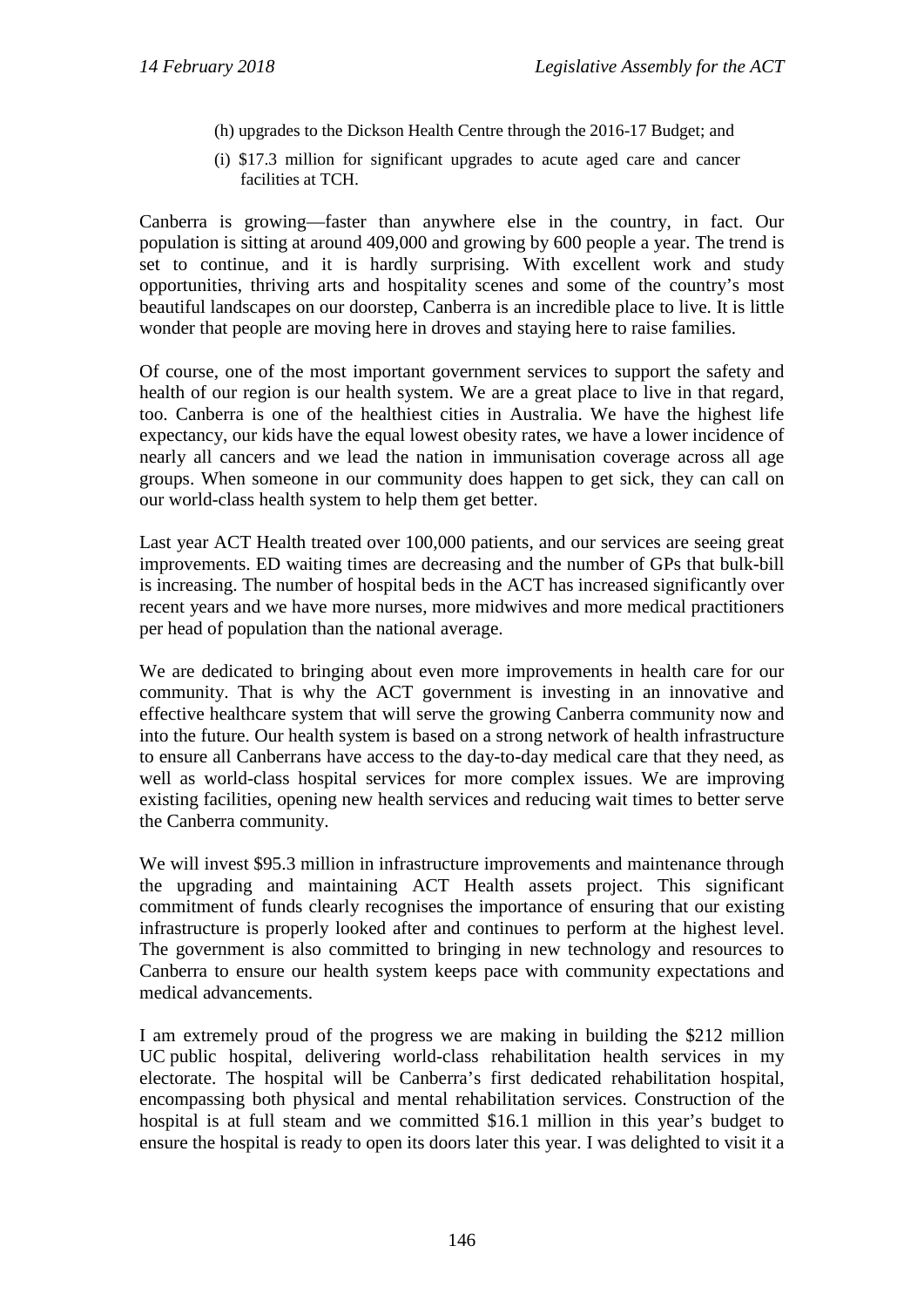few months ago. I have had so many comments from around the electorate about not only what a great facility it will be but also how well it fits in with the surrounding landscape.

The Canberra Hospital will also be getting significant upgrades. It will be home to the new \$500 million surgical procedures and interventional radiology and emergency centre—SPIRE. This transformative facility will enable the continued delivery of world-class health services as our population grows. SPIRE will deliver more hospital beds, more elective and day surgery spaces and state-of-the-art surgical, procedural and imaging facilities.

I could go on, and I will. There is \$70 million to expand the Centenary Hospital for Women and Children, \$17.3 million for significant upgrades to acute aged care and cancer facilities at the Canberra Hospital, and upgrades to the helipad at Canberra Hospital last year. Our investment in hospital infrastructure has been quite staggering.

But it does not stop there. Many of us—touch wood—only need to be admitted to a hospital a few times in our lives. In those instances it is comforting to know that we are being treated at the highest possible standard, with access to the very best facilities. However, it is just as important that when we do become quite unwell or our kids come off second best in an adventure on the playground we have easy access to affordable and effective health care.

From my own personal experience, I can attest to the wonders of nurse-led walk-in centres in such instances. Offering free, high-quality health care without an appointment, nurse-led walk-in centres fill the gap between the first-aid kit and the GP for minor illness or injury. The nurse-led centres in Belconnen and Tuggeranong have proven extremely effective in supporting community healthcare needs and taking the pressure off our GP and hospital systems.

While I have not come off second best in the playground, I have certainly had to be there for a range of things, including strep throat, and I have always been seen very quickly and very professionally. I actually look forward to going there because I know how smooth and easy it is. We want more Canberrans to have easy access to these straightforward and effective walk-in centres. We have committed \$14 million to open new nurse-led walk-in centres in the Gungahlin and Weston Creek regions, as well as a healthcare centre in the inner north.

After my own experience with the Belconnen walk-in centre, I have been singing its praises to constituents and friends. I even recommended to someone on Twitter the other day that that might be where they would like to go next time, after they had a less than great private experience. I am genuinely excited for more Canberrans to have the benefit of a walk-in centre servicing their suburb.

A world-class healthcare system is about more than just building some equipment, though. It is characterised by the quality of the workforce who care for and treat our patients. It is underpinned by an attitude of innovation and creativity that supports and rewards medical developments so that our community has access to cutting edge treatments.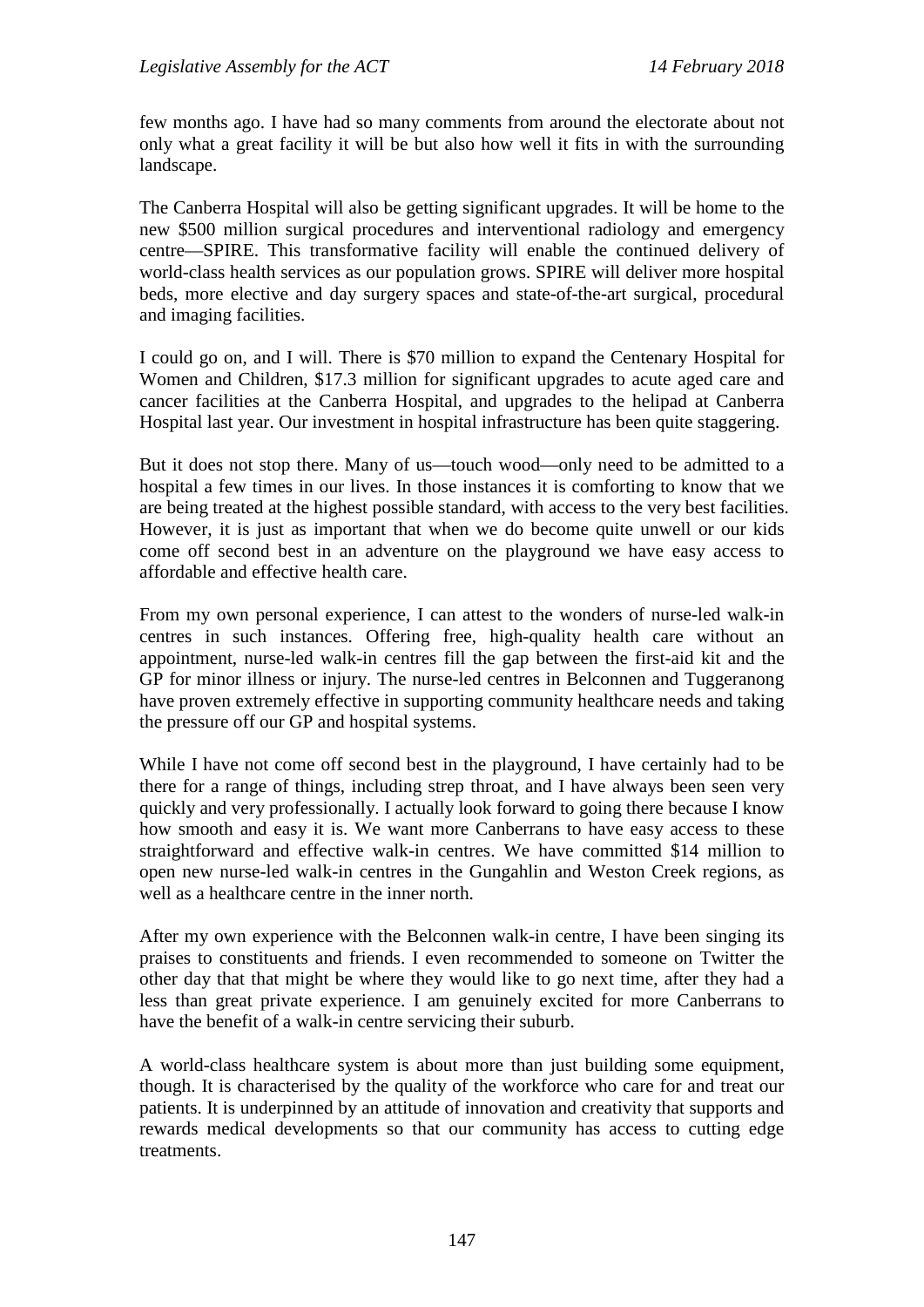We are living in the age of information and technology, and nowhere can that have a greater impact than in the health sphere. In the ACT we are embracing future technologies and committing funds to support pioneering medical research. It is hard to believe but we are already living in a time when, for a couple of hundred dollars, you can send your spit away to have your genome mapped. Within a couple of weeks you can find out full ancestry information and genetic predispositions. It is mind-boggling, but it is also only in its early stages. It is exciting to look forward to a future when genome mapping moves from identifying risk factors to pinpointing troublesome gene expressions and perhaps even allowing gene mutations to be corrected. Medicine could also be fully personalised for a person's genetic make-up. We can only begin to imagine.

It is an awe-inspiring thought, but we will not get there unless we support our medical professionals and our medical researchers now to bridge the gap to that future. The ACT government is doing just that. We have established a clinical genomics service, in collaboration with the ANU, which seeks to cure complex diseases by sequencing a patient's genome and providing targeted treatment.

We have also recently announced our participation in the molecular screening therapeutics trial for rare, incurable cancers. Under this trial, patients in the ACT suffering from rare cancers will benefit from a trial of cutting-edge personalised treatment, thanks to a new partnership between the Canberra Region Cancer Centre and the world-class Garvan Institute of Medical Research in Sydney.

The ACT government is proud to invest \$436,000 over three years in the trial. The trial will commence early this year and close to 100 patients will be able to participate. Under the trial, eligible participants will be able to access therapeutic medicines that are targeted to their specific genetic information. We know that the use of such new, targeted drugs leads to higher response rates, fewer side effects and better outcomes than traditional methods. We want to explore these methods for our community.

This type of precision treatment is poised to revolutionise medicine, and we are making sure that Canberra is at the forefront of these developments. These will not only benefit our patients but also provide opportunities for our health professionals to work on the cutting edge of medicine, making Canberra an even more attractive place to work, live and stay.

As I mentioned earlier, the quality of our healthcare system rests on the shoulders of the men and women who staff the wards of our hospitals, treat our community in suburban health facilities and work in our labs looking for the next breakthrough. The value of their skill, compassion and tireless efforts to serve the Canberra community cannot be understated. As our city grows, we must continue to support our health professionals and ensure that our medical facilities are adequately staffed, for the benefit of both our community and the health staff who serve them. That is why the ACT government is investing in increasing and developing the ACT Health workforce, including \$36 million for more nurses.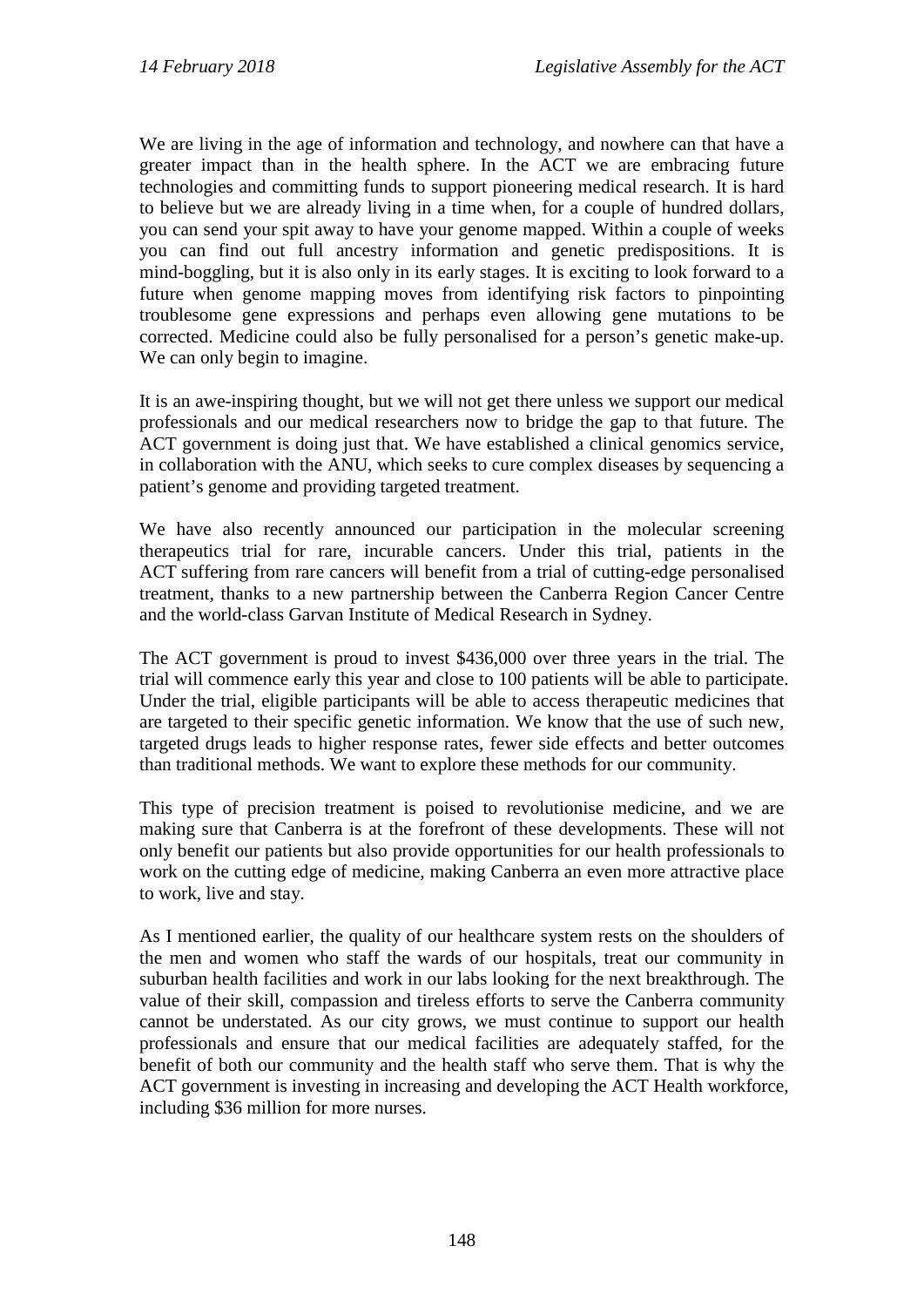Canberra is thriving. I know I say this all the time, but it is true. We are set to see significant population growth over the coming years. We are investing heavily in our health system now, to make sure that we can continue to deliver the highest quality health care for Canberrans. We are getting ahead. We are upgrading and improving our existing infrastructure. We are building new, cutting-edge facilities to provide more specialised treatment options. We are investing in pioneering research to bring the future of medicine to our city. And we are investing in our health workforce to make sure we have the numbers to properly serve the Canberra community and to provide exciting opportunities for staff to spearhead medical advancements.

There is so much activity underway throughout the whole ACT to meet and serve the health and wellbeing needs of Canberrans now and into the future. There have been significant achievements to date, and I think it is pretty clear from my speech that we have much more to look forward to.

*Debate interrupted in accordance with standing order 74 and the resumption of the debate made an order of the day for a later hour.*

# **Sitting suspended from 12.28 to 2.30 pm.**

# **Questions without notice**

# **Planning—housing choices**

**MR COE**: My question is to the Minister for Planning and Land Management. Minister, in your discussion paper on housing choices, you have asserted that Canberrans can no longer aspire to a suburban block and implied that Canberrans are now embracing a compact Canberra and a multi-unit high density residential lifestyle. Minister, why are you ignoring your own survey which said that 91 per cent of residents clearly want to move into a dwelling on its own block?

**MR GENTLEMAN**: I thank Mr Coe for his question. The housing choices discussion paper is a very important step in looking at the way Canberra can move to being a more compact city with more focus on what future Canberrans want to live in. It is important that we have this discussion with the Canberra community.

In regard to the detailed question Mr Coe asked about the survey, the survey was responded to with comments from the public saying that they wanted change for residential zones in the ACT. It is important that we take that back to the community and talk to the community through the housing discussion paper, particularly in the collaborative way we can do that through the collaborative hub and the discussions that we have had with community councils, for example.

**MR COE**: Minister, why are you overriding people's residential preferences by saying that most Canberrans want to live in high density blocks when it is clearly not the case in your own survey?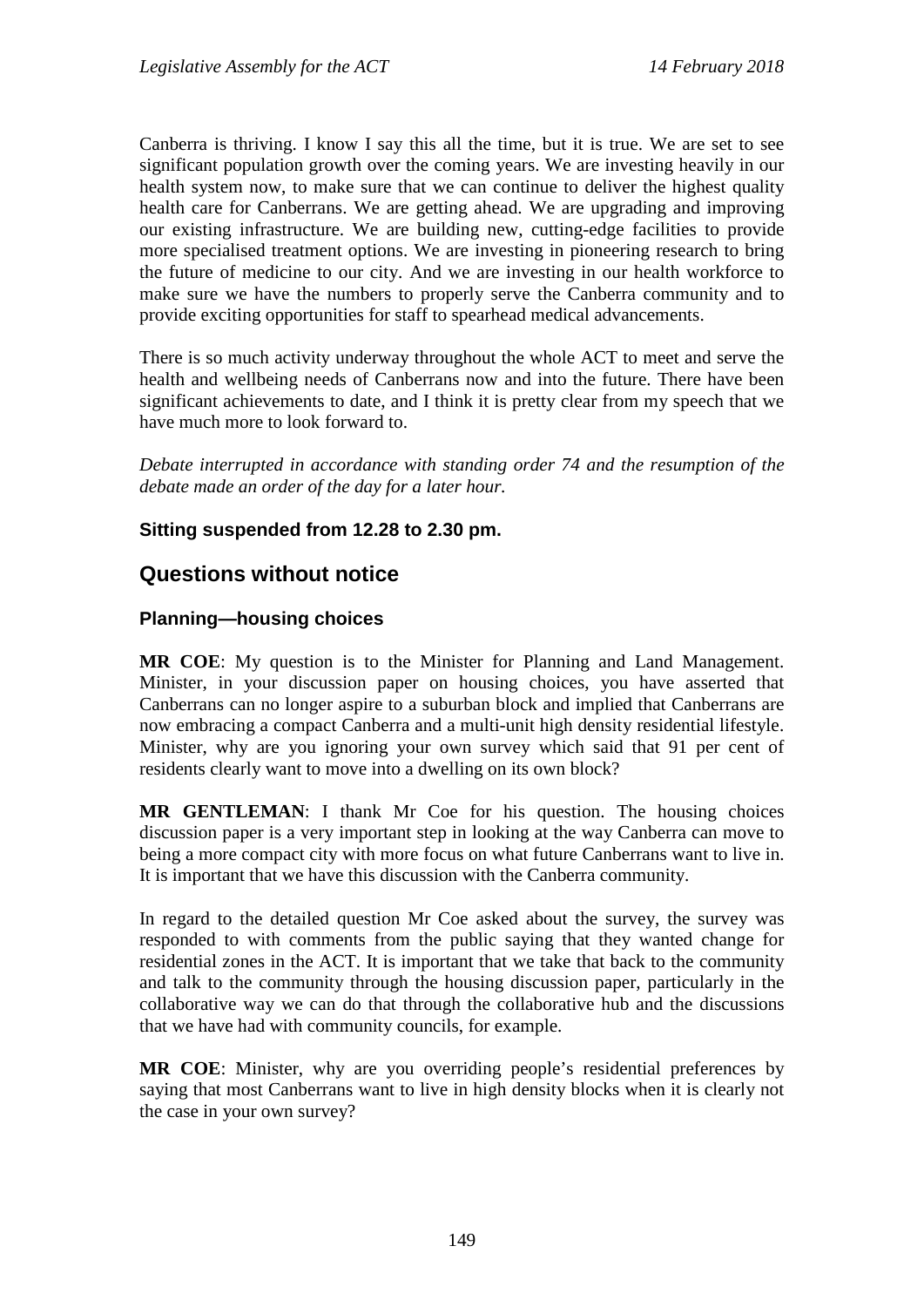**MR GENTLEMAN**: When we did the statement of planning intent, we went to the whole of Canberra and talked about future living for the ACT. We had 26 workshops right across the ACT, with different demographics. All of those indicated they wanted to see a denser Canberra, as I mentioned earlier. With that, and with quite a wide demographic, from elderly groups to younger demographics, all of them wanted to see less greenfields development and more densification for the city. We are responding to that, and we have gone out with the housing choices discussion paper to hear further about what the Canberra community wants to see.

**MR PARTON**: Minister, what will you do to help Canberrans realise their dream, as stated in the Winton survey, of having a detached house in which to raise a family?

**MR GENTLEMAN**: I will not pre-empt what the housing choices survey and workshops come out with. But what we are seeing so far are very different aspirations for living in the territory. There are many people, as Mr Parton has just said—and I welcome him to the planning portfolio—who want to live in single residential detached dwellings, but there are many others who want to live in denser accommodation, indeed, in apartment-style accommodation. But there are also many others that want to live in the missing middle, and those are the townhouse-style or row-style accommodations that we see in other cities.

With the workshops for the housing choices discussion paper, we hope to see the Canberra community come back with more detail, working with us on the future of housing in the ACT.

# **Recycling—container deposit scheme**

**MS LE COUTEUR**: My question is to the Minister for Transport and City Services and relates to the ACT container deposit scheme. New South Wales media reports that containers were ineligible for collection due to strict requirements that containers be empty, uncrushed and unbroken and have their original label attached and readable. Will these requirements also apply to containers under the ACT scheme?

**MS FITZHARRIS**: I thank Ms Le Couteur for the question and look forward to the introduction of the container deposit scheme later on this year. Yes, as I have stated on a number of occasions, it is very important that we have a container deposit scheme here that aligns with the New South Wales scheme. But it also has to meet the specific requirements in the ACT. On the question of the cans themselves, yes, we will be following the New South Wales scheme.

**MS LE COUTEUR**: How will the cost to the—I am not sure of the right terminology—the return agent be paid? Who will in fact bear that cost?

**MS FITZHARRIS**: Of course it is part of wider reforms around product stewardship which we see right across the country in a number of different industries. That is some work that is underway at the moment. It has been significant. There has been both public consultation and very targeted stakeholder consultation. With both the network operator and the scheme coordinator, work is continuing to identify precisely that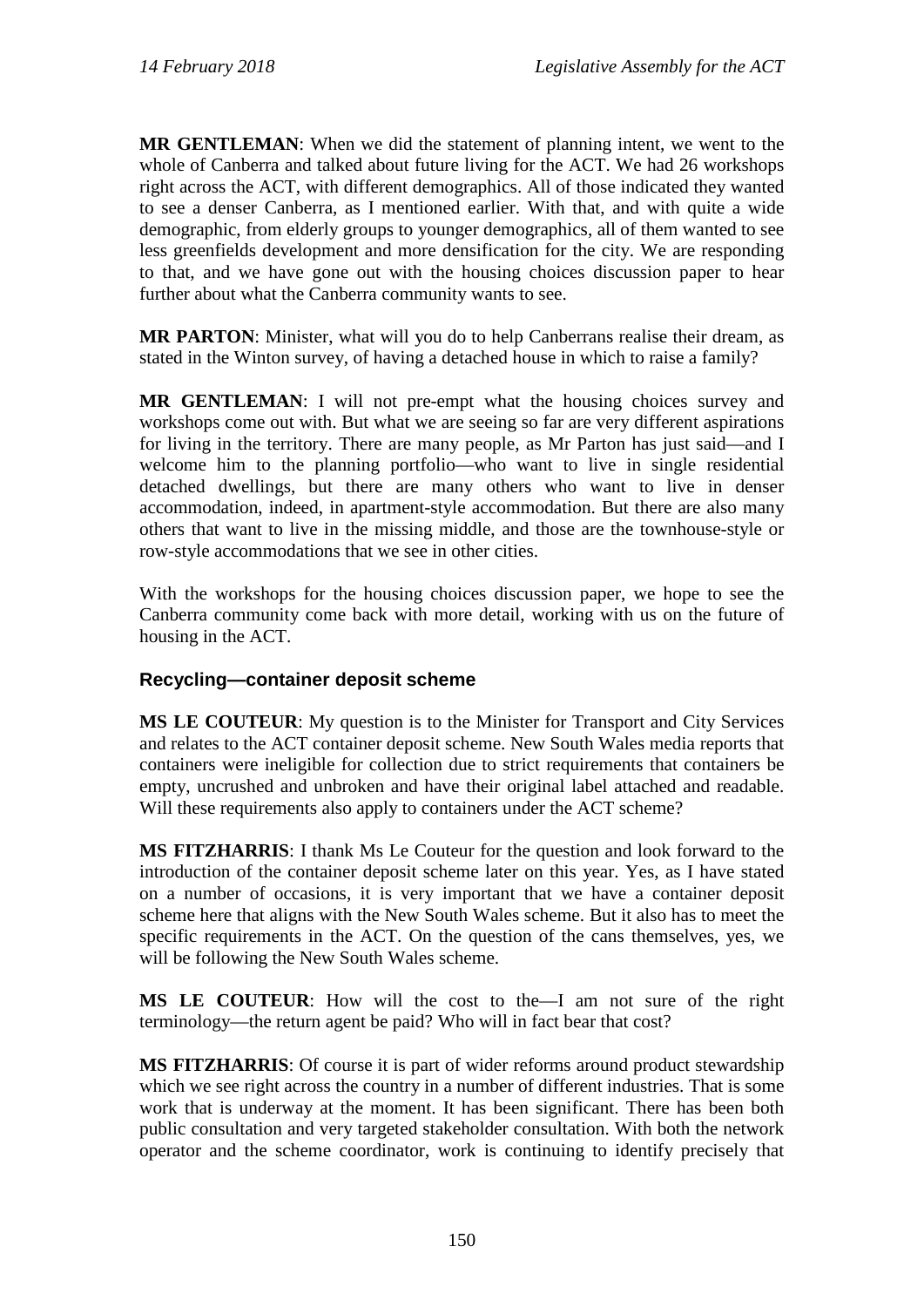mechanism to do that. Of course it will be a 10c refund to those people who are returning the container.

**MS CHEYNE:** Minister, what are the benefits for the territory under the scheme?

**MS FITZHARRIS**: I thank Ms Cheyne for the question because this is a scheme that will benefit the ACT as it has benefited South Australia for many years, and many people in New South Wales are also looking forward to this. It has a number of benefits. One is to take a significant stream of litter out of our environment. Something that so many people right across our community often speak to me about is littering in our community, and they see clearly a number of particular containers that are the main cause of this littering.

*Mr Wall interjecting—*

**MS FITZHARRIS**: It will have an impact on the litter in our environment and will also have an environmental benefit for the—

**Ms Cheyne**: On a point of order, Madam Speaker, I would like to hear the answer to my question.

**MADAM SPEAKER**: Thank you, Ms Cheyne. I think she is referring to your interjections, Mr Wall, so can you cease them, thank you. Minister, you have a minute left.

**MS FITZHARRIS**: In addition to the public amenity benefits there are also significant environmental benefits through those containers no longer being in the public litter stream and clogging up our waterways and our parks. In some cases they potentially pose a danger to users of our waterways and parks. It also has significant benefit for community groups. As we have seen in South Australia over a number of decades, they have benefited greatly from the scheme. They use the scheme as a fundraising opportunity and community-building activity. It is an important source of fundraising for community groups.

New South Wales is also benefiting from the scheme. I see today that there is a call from the opposition to have more vending machines available across New South Wales so more people can participate in the scheme. More people in the community want to participate in the scheme. There is a call for it in New South Wales because more communities right across New South Wales want access to this scheme.

Of course, it is also an important part of product stewardship and industries taking responsibility for their waste. *(Time expired.)*

### **Planning—affordable housing**

**MR PARTON**: My question is to the Minister for Planning and Land Management. Minister, the *Canberra Times* recently reported: "Canberrans flocking to Queanbeyan as rent prices surge". The same report observed a "massive influx of Canberrans at inspections" over the border. Another report said that rents skyrocketed eight per cent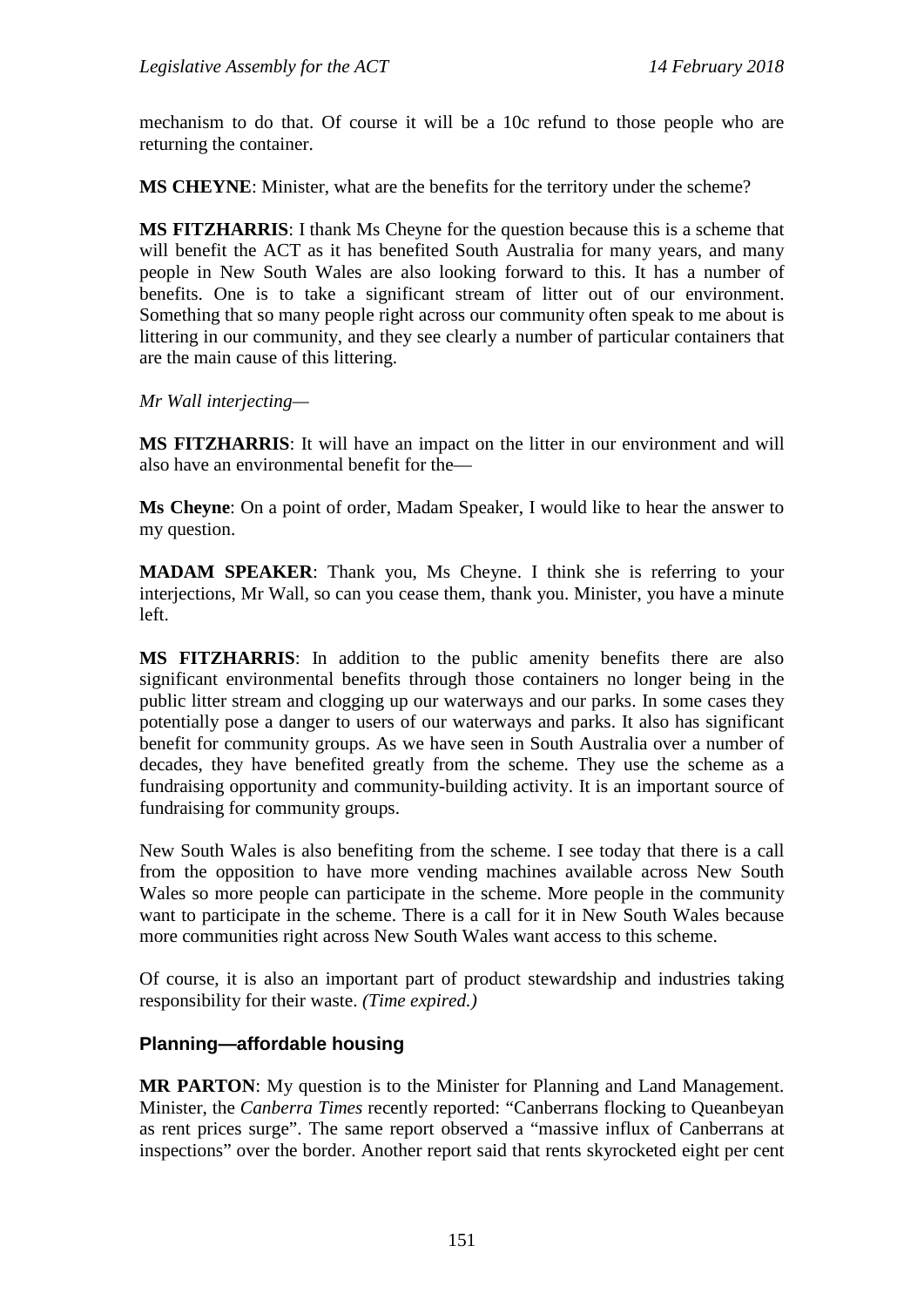in a year. Minister, why are you pursuing policies that are making it increasingly difficult to live in Canberra unless you are on a certain income?

**MR GENTLEMAN**: I refute the allegation in the question. The simple fact is that people are not flocking across the border.

**MR PARTON**: Minister, how many people do you estimate have been compelled to buy or rent outside of—

*Opposition members interjecting*—

**MADAM SPEAKER**: Mr Parton, I had trouble hearing your first question because of your colleagues. I would ask: can we hear your supplementary? Thank you.

**MR PARTON**: I am sorry; I tend to be a little soft. Minister, how many people do you estimate have been compelled to buy or rent outside Canberra due to your government's policies?

**MR GENTLEMAN**: None. We see population growth in the ACT of some 7,000 people. That is our population growth. The government is also pursuing a land release agenda of 4,000 per year. So we are well prepared for population growth in the ACT. I cannot see why people would want to go across the border when we have a fantastic city to live in. We have accommodation that is affordable, and house prices are affordable, too. If you look at the prices in New South Wales, Madam Speaker, you will see that some are far more expensive than we see in the suburbs where you and I live in Tuggeranong, for example.

**MR COE**: Minister, what modelling has the government done with regard to the foreign tax that has now been placed on foreign investment here in the ACT with regard to the impact it will have on the private rental market?

**MR GENTLEMAN**: I do not have the detailed modelling in front of me but I will get hold of it and present it back to the Assembly.

### **ACT Health—hospital capacity**

**MRS DUNNE**: My question is to the Minister for Health and Wellbeing. Minister, you advised the Assembly through answers to questions on notice that the Canberra Hospital was continuously over 90 per cent full during the months of July, August and September 2017. You also informed us that the hospital was at alert level 3 continuously for the months of July, August and September 2017, meaning that there was disruption of critical services during that period. Minister, has the hospital been at alert level 3 at any stage between 1 October 2017 and today?

**MS FITZHARRIS**: I will take the question on notice.

**MRS DUNNE**: While you are taking that question on notice, I presume you will have to take this one on notice, because you are not briefed. Has Calvary Hospital been at alert level 3 at any stage between 1 July and today?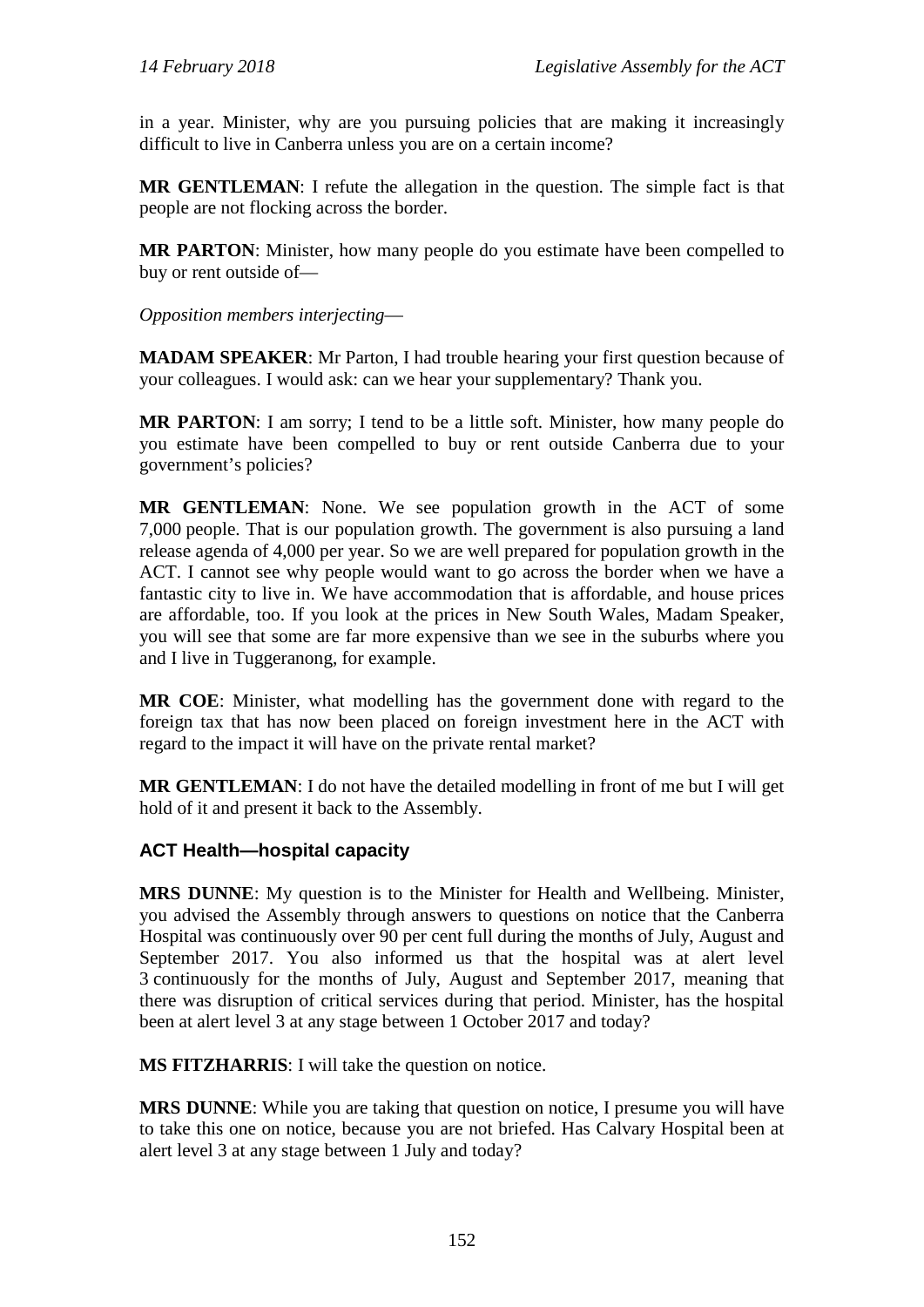**MS FITZHARRIS**: I will take that question on notice.

**MR WALL**: Minister, how often was the Canberra Hospital over 90 per cent capacity between 1 October 2017 and today? I assume that is on notice as well.

**MS FITZHARRIS**: I will take that on notice; that is a very detailed question.

### **Canberra Hospital—patient safety**

**MRS JONES**: My question is to the Minister for Health and Wellbeing. Minister, I refer to a recent case where a woman successfully sued the ACT government for compensation. She had presented to the Canberra Hospital emergency department suffering from salmonella poisoning in December 2013. A drunken man was placed unsupervised in a bed next to her. The man sexually assaulted the woman after she took medication and fell asleep. Justice Elkaim ruled that "the warnings to the defendant stemming from his conduct upon and after his admission were such that he simply should not have been placed in the same ward as the plaintiff". Minister, given that the man's behaviour was a clear warning sign that he was a danger to other patients, why was he placed, unsupervised, in a bed next to another patient and, in particular, a woman?

**MS FITZHARRIS**: I note the resolution of this case occurred very recently. I will take the question on notice, knowing that it has been the subject of a recently completed legal case.

**MRS JONES**: Minister, what duty of care does ACT Health owe to patients to treat them in a safe environment free from foreseeable harm?

**MS FITZHARRIS**: Clearly ACT Health has a strong duty of care and upholds that with great professionalism and seriousness. Clearly in this incident in 2013 I recall where that did not happen, and it has been the subject of resolution in the courts recently.

**MRS DUNNE**: Minister, what have you done to satisfy yourself that a similar event could not happen again at the Canberra Hospital or are you just simply unbriefed?

**MS FITZHARRIS**: Advice from my directorate is that all measures have been taken to ensure that this cannot happen again.

#### **Budget—government investment**

**MS CHEYNE**: Chief Minister, the government has just delivered the budget update, which I see includes even more new investment in city-building infrastructure. How is the government investing for Canberra's growth?

**MR BARR**: I thank Ms Cheyne for the question. Members would be aware that the ACT's population growth has been well in excess of other states and territories in recent times, and that has led to a need to contemplate a population of half a million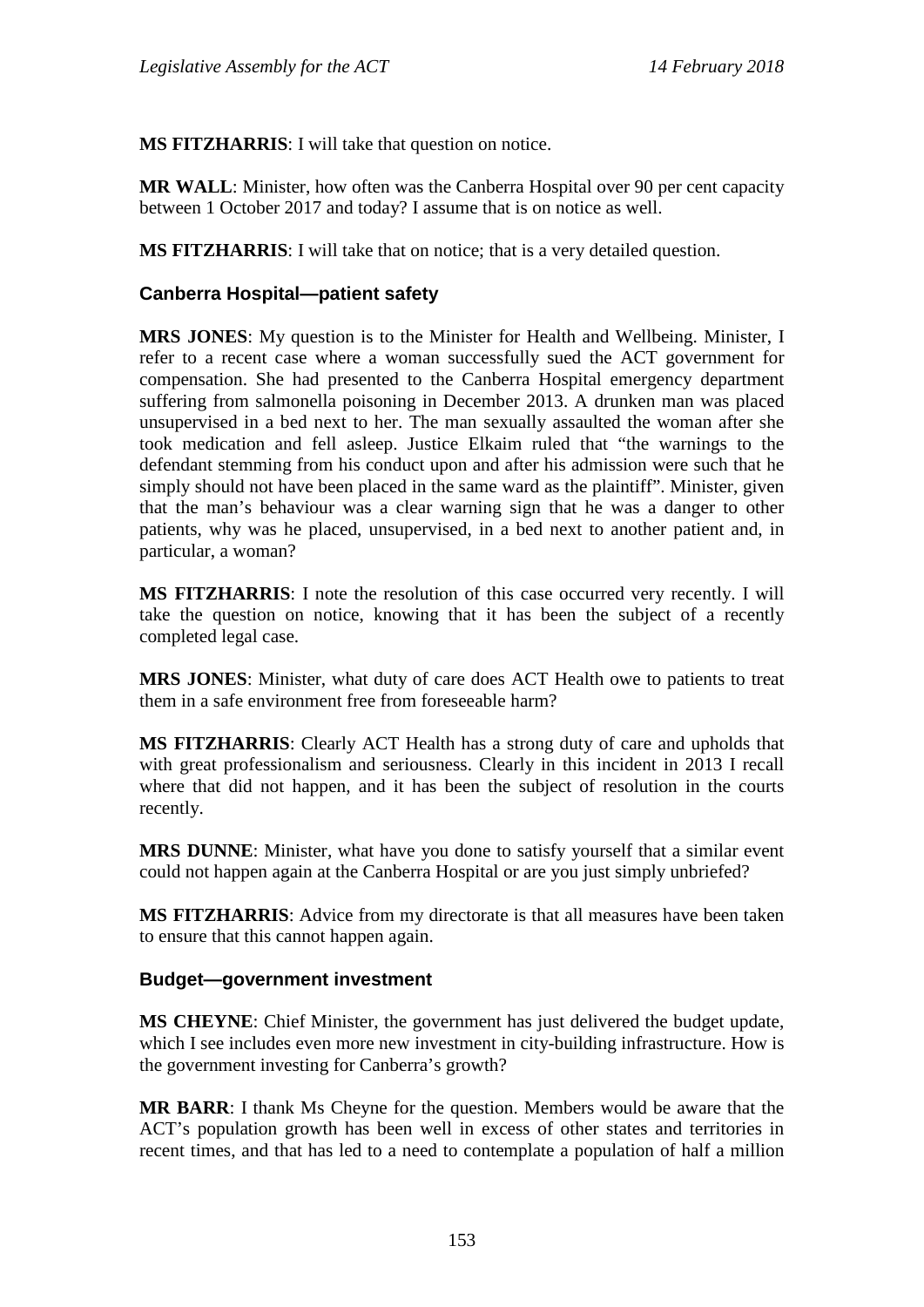about five to 10 years sooner than earlier demographic models might have predicted. This has necessitated a significant infrastructure program to meet that future population growth and to ensure that the quality of life that Canberrans enjoy—that is, the best in the world—is maintained and, indeed, enhanced where possible.

We have made significant investments in transport infrastructure, our health system, our education system and community and municipal services and infrastructure in order to meet the needs of not only the existing 410,000 residents as measured by the ABS in the 2016 census but looking ahead over the next five to 10 years. With population growth of somewhere between 7,000 and 10,000 a year expected, we will very quickly reach half a million people.

A variety of priority infrastructure projects has been funded in the 2017-18 budget and, in some instances, projects are brought forward or feasibility and forward design accelerated through the budget update. As we move into the 2018 budget round and with an expected increase in the rate of population growth with 10,000 new jobs created in the city last year and the very strong correlation between the strength of Canberra's labour market and the rate of population growth, there is every reason to anticipate very strong need for infrastructure spending in the coming decade. We are making the investments now as well as restoring the territory's fiscal position. *(Time expired.)*

**MS CHEYNE**: Chief Minister, how are the government's investments in Canberra contributing to a strengthening economy and more job opportunities for Canberrans?

**MR BARR**: We saw economic growth as measured by GSP of 4.6 per cent in the 2016-17 fiscal year. Jobs growth was in that order as well. This, as I say, is expected to continue over the short to medium term. Ten thousand new jobs for Canberrans during 2017 is a significant achievement for the territory economy. We are now at a point where, with the lowest unemployment rate in the nation, the number of job vacancies is roughly equal to the number of unemployed people in the city at this point in time.

There is no doubt that we are going to see skill shortages in some areas and we are going to see some upward pressure on wages in certain industries. That, I think, is a very positive thing for aggregate demand in the economy. We certainly look forward to seeing some wage increases. The biggest employer in the city would contribute to that, and certainly should contribute to that, through the successful conclusion, one would hope, of some better EBAs. We look forward to finalising our own, with our workforce, in the first part of this year.

**MR STEEL**: Chief Minister, why is delivering a balanced budget important to the ACT's capacity to continue investing as our city grows?

**MR BARR**: The ACT has a very strong balance sheet, being one of only three states and territories in the nation with a AAA credit rating, and we do pay very close attention, in the setting of the territory's budget each year, to the strength of our balance sheet, our net financial liabilities and of course the territory's debt profile.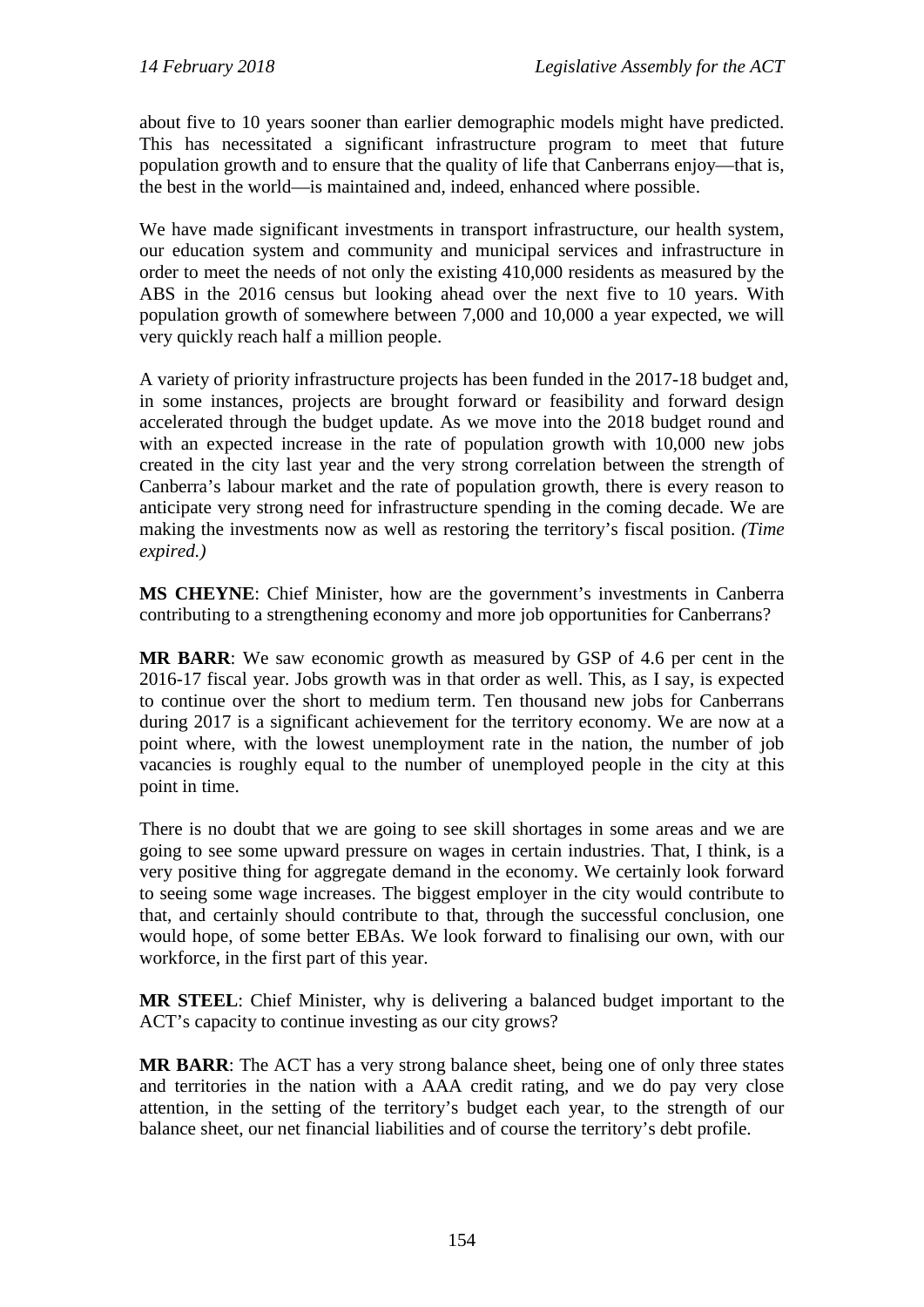The single largest component of that, as members would be aware, is the billion dollar loan that we were forced to take from the commonwealth government when they abrogated their responsibility to Mr Fluffy home owners. The people of the ACT, through the territory government, have borne that responsibility solely. That is a very significant burden for the people of the ACT. The commonwealth having walked away from that responsibility when all this occurred under their responsibility pre self-government is disappointing.

Nevertheless, we are continuing to manage both the pay down of that debt back to the commonwealth as well as a record infrastructure program for the city: investment in public transport, in health infrastructure, the SPIRE Centre, the Centenary Hospital for Women and Children. We are making the big and significant long-term investments to support this growing community and we will continue to do so through the budget update and through this year's budget and future budgets in this parliamentary term.

## **ACT Health—treatment delays**

**MISS C BURCH**: My question is to the Minister for Health and Wellbeing. Minister, I refer to an article in the *Canberra Times* of 31 January 2018 about long waits for pain management assistance in the ACT. The article featured an interview with an endometriosis sufferer who said that she waited two years for her first appointment with the pain management unit and long waits for follow-up appointments. She states, "If you don't have money then your treatment options are very limited. Basically my treatment is defined by my bank account." Minister, why do women with endometriosis and other people with painful conditions have to wait so long before they can get an appointment with the pain management unit?

**MS FITZHARRIS**: I thank Miss Burch for the question. Certainly, that did appear to be a long wait for the pain management unit. But it is important to note that the pain management unit is working very hard to bring some of those wait times down.

**MISS C BURCH**: Minister, what is the government doing to assist low income earners to access the pain management assistance they need when they need it?

**MS FITZHARRIS**: The government is making many efforts to assist low income people in particular to be able to access healthcare services. The pain management unit is working on new procedures and is also working closely with primary healthcare providers so that pain management issues can be managed in a number of different ways. Having the territory-wide health services framework is an important part of making sure that all the relevant parts of our health system are working closely together, from our nurse walk-in centres to our GPs, our community healthcare centres and our hospitals, as well as our important outpatient clinics such as the pain management unit. Work is well underway on the territory-wide health services framework.

**MRS DUNNE**: Minister, what actions were taken regarding pain management prior to the up-scheduling of codeine on 1 February this year to address the short-term issues created by that change in scheduling?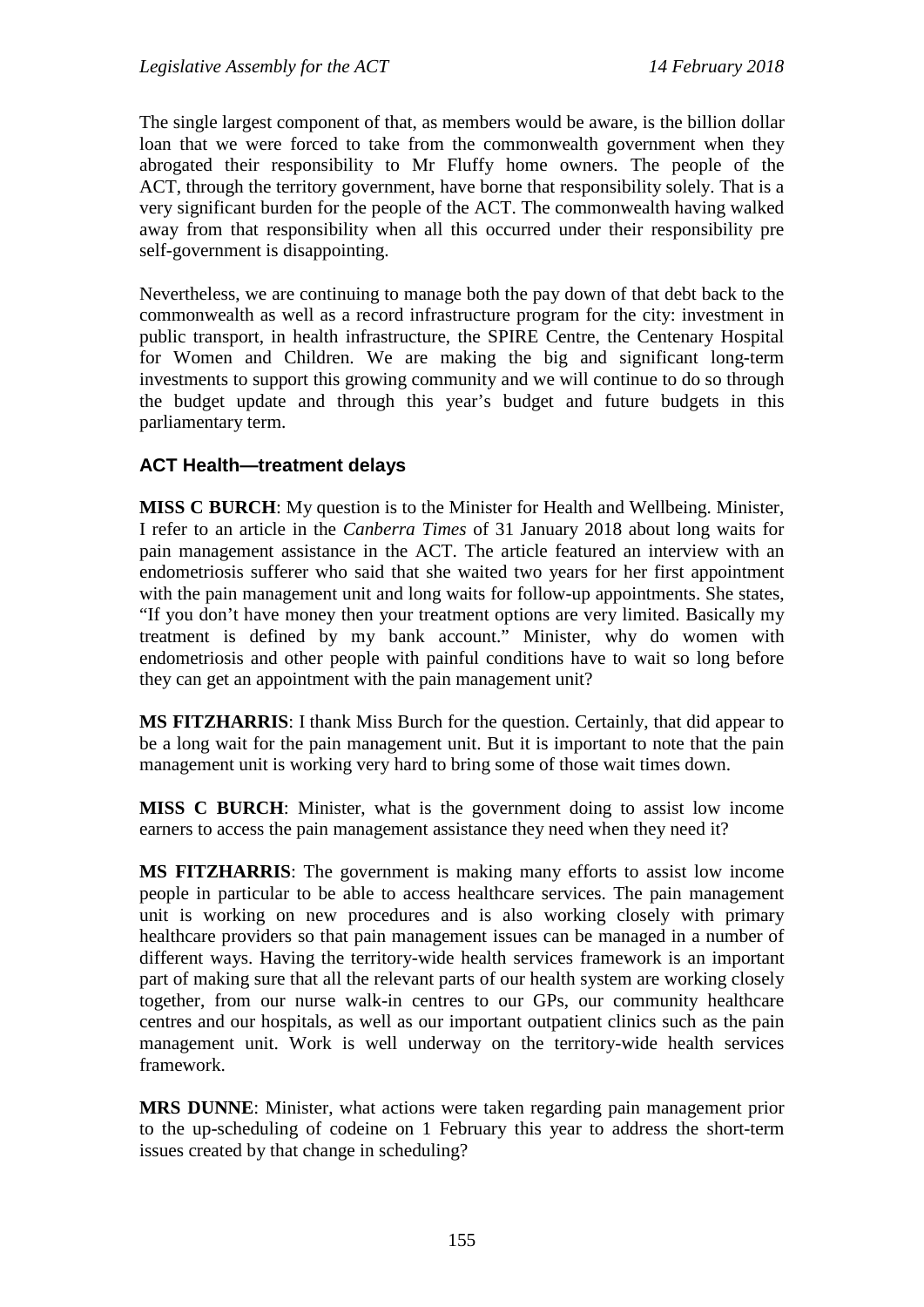**MS FITZHARRIS**: The codeine up-scheduling was a decision that I supported. I note that significant funding was provided to the Pharmacy Guild from the commonwealth government to have a significant education and awareness campaign through community pharmacists, who are often clearly on the front line of people seeking medication, whether prescription or non-prescription. There has certainly been a significant discussion with community healthcare providers, community pharmacists, GPs and pain specialists.

One of the significant findings from the Therapeutic Goods Administration in its decision which came into effect earlier this month was about the efficacy of using codeine for pain management. There was significant national debate about the efficacy of codeine in particular, and the ability of all healthcare providers to let their patients know that they have other options, whether that be prescriptions or other pain management strategies.

### **Seniors—rebate changes**

**MS LAWDER**: Madam Speaker, my question is to the Minister for Veterans and Seniors. Minister, on page 65 of the 2017-18 ACT budget review, tabled yesterday, there are changes identified to the seniors spectacles scheme. The change will deliver a saving of only \$180,000 over three years. Given that the age of eligibility for the seniors card has also recently increased, seniors in the ACT may well feel that they are being hard done by. Minister, what consultation was undertaken prior to the decision to wind back the spectacles scheme, and with which organisations did you consult?

**MR RAMSAY**: I thank Ms Lawder for the question and I welcome her to the portfolio as the shadow minister for seniors. I note that the spectacles subsidy scheme is actually not something that sits within the seniors portfolio; it is something that sits within the treasury portfolio. However, I draw to your attention that there have been not only changes in relation to the spectacles subsidy, which has for a number of years, going back long before I was a member here, been known to—

**Ms Lawder**: Point of order, Madam Speaker.

**MADAM SPEAKER**: Resume your seat, Mr Ramsay.

**Ms Lawder**: The question related to what consultation was undertaken and with which organisations. I ask that the minister respond directly to the question.

**MADAM SPEAKER**: Can we stop the clock while we go through the point of order. Chief Minister on the point of order.

**Mr Barr**: I am not on the point of order. The question is actually in my portfolio, so I will assume the responsibility for answering.

**MADAM SPEAKER**: Are we changing the responder to the question?

**Mr Barr**: I assume—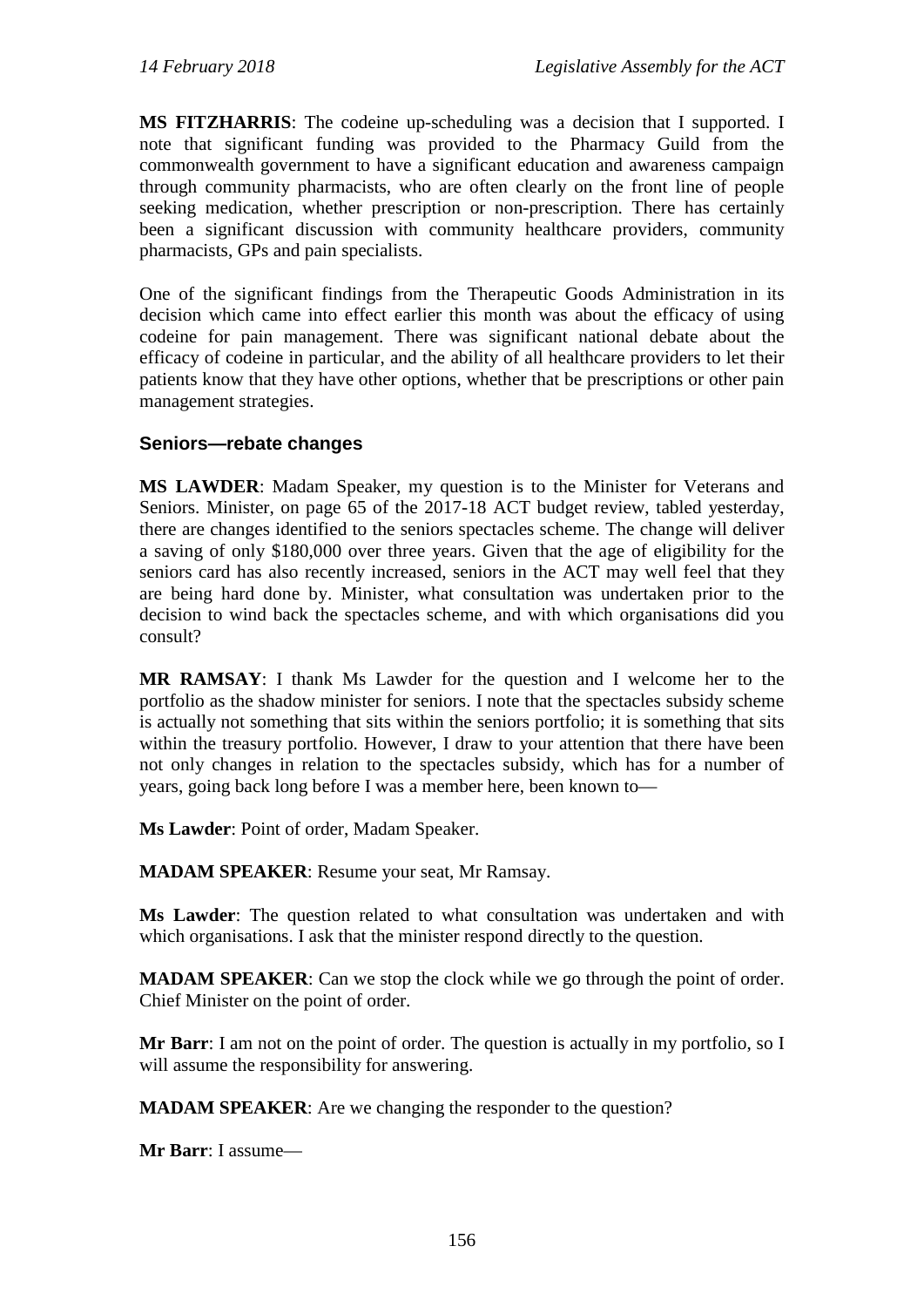**Mrs Dunne**: If we want an answer, yes.

#### **MADAM SPEAKER**: Yes.

**MR BARR**: The consultation on the concessions program was undertaken, as members would be aware, I think in 2015 and 2016. It involved consultation broadly across the Canberra community.

I would make two statements in relation to this matter. Firstly, there is no change to the spectacles subsidy scheme, which provides up to \$200 once every two years to eligible ACT residents. But to qualify for the scheme, the ACT resident must hold a Centrelink or DVA pensioner concession card or healthcare card. The seniors spectacles scheme was a non-means-tested scheme that provided a seniors cardholder, so a non-means-tested cardholder, with a \$35 rebate towards the cost of spectacles once every two years.

We have maintained the targeted measure that pays \$200 towards spectacles for those who are Centrelink and DVA concession cardholders. What has been abolished is a non-means-tested scheme that provided a \$35 rebate once every two years.

**MS LAWDER**: Treasurer, how many seniors will be affected by the changes to the seniors spectacles scheme?

**MR BARR**: A relatively small number, given the size of the saving. The concessions review sought to target concessions at those who need them, and who qualified for those concessions by virtue of their income status. Non-means-tested concessions such as this one were recommended to be phased out.

**MISS C BURCH**: Treasurer, why is it that your government is always able to find money for pet projects and yet you are unable to provide basic services and support to the most vulnerable within our community?

**MR BARR**: This was a non-means-tested program. The government provides and targets its support to those who need it most. For the new member's benefit, the budget update provided a \$50 annual boost to the utilities concession for those lowest income Canberrans. What we have sought to do through the detailed analysis of the entire ACT concessions program is to better target those resources to those who need them most.

I would have thought that the new member, in light of her inaugural speech yesterday, where she spoke at length about the need to better target government spending, would in fact support a measure like this.

#### **Waste—green bins**

**MR STEEL**: My question is to the Minister for Transport and City Services. Can the minister update the Assembly on the take-up rate for the government's green bins program in Weston Creek and Kambah?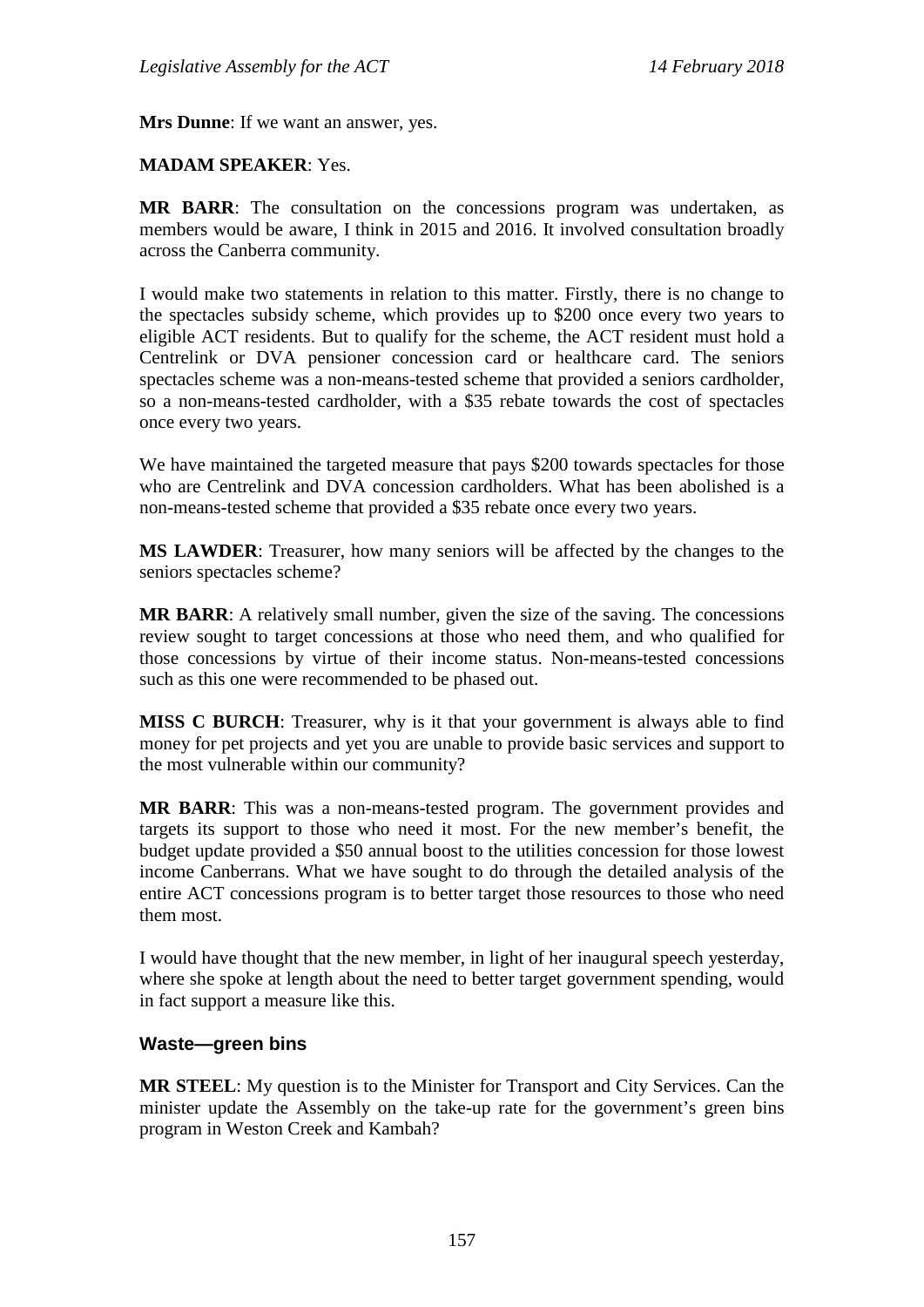**MS FITZHARRIS**: I thank Mr Steel very much for his question about the take-up rates for the green bins program in his electorate. I am very pleased to let members know that, with respect to registrations, in addition to Weston Creek and Kambah, Tuggeranong residents can now also receive the green bin service, which opened ahead of schedule last year. Similarly to the pilot in Weston Creek, the service has been very popular with Tuggeranong residents as well, with over 9,000 residents registering for the service. The initial delivery of green waste bins to Tuggeranong residents commenced in January, and the service started in late January.

As you know, Madam Speaker, as both you and Mr Steel have wonderful gardens, there are well-established gardens in Weston Creek, Kambah and Tuggeranong. I am pleased that we can make it easier for the community to dispose of their green waste in a responsible way. I was also very pleased to note that the territory has extended its contract with a local company, Corkhill Brothers, for the collection and processing of green waste, and associated services such as customer service.

**MR STEEL**: Can the minister update the Assembly on progress towards the planned city-wide rollout of green bins?

**MS FITZHARRIS**: Certainly I am very happy to update the Assembly on the proposed schedule for the city-wide rollout of green bins. Of course members would be aware that the government has committed to rolling out these green bins to all suburbs in the ACT. We received very positive feedback from the community on this great service and the benefits that it provides.

The pilot kicked off in Weston Creek and Kambah in April last year with more than 8,000 households taking up the offer of a green bin. We used the insights learned from the initial pilot to inform the city-wide rollout of the service. This commitment is running ahead of schedule and every suburb in the ACT will have access to a green bin by mid-2019. This means that we will complete delivery of our 2016 election commitment a year ahead of schedule.

Belconnen residents will be the next to receive green bins, with the Belconnen service commencing later this year. The remainder of Canberra will have their bins from July 2019, including suburbs in the inner north, inner south, Hall, Gungahlin and Molonglo.

The procurement for the whole-of-Canberra green bins rollout has started and was published on the Tenders ACT website in early February. The tender is open for six weeks and concludes on 22 March.

**MS ORR**: Minister, what waste management and environmental benefits will the full rollout of green bins provide to the ACT?

**MS FITZHARRIS**: I thank Ms Orr for the supplementary question. Indeed, there are many benefits in having access to a green waste bin: it will save the community both time and money. Residents in Weston Creek and Kambah generated over 1,280 tonnes of garden organic waste collected between April and December last year, with a continuing incredibly low rate of contamination of 0.05 per cent. I thank very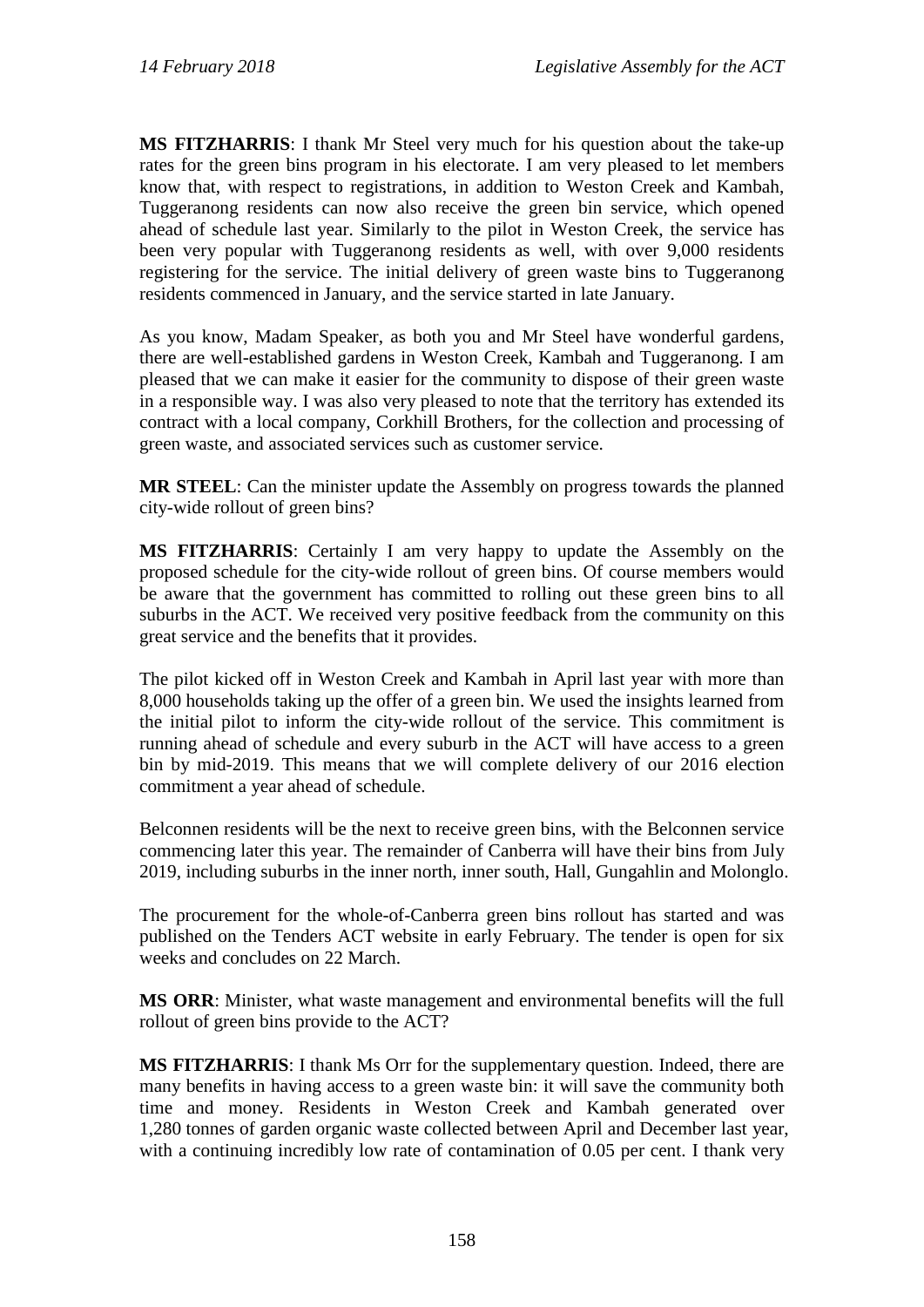much the residents of Weston Creek and Kambah for being so diligent with green waste and also the service providers for doing such a good job in educating the community. I am sure the low contamination rates will continue in Tuggeranong along with residents ensuring they place their garden organic waste in their green waste bins.

Access to a green waste bin will save families time and money while also having a number of environmental benefits. The new bins can help divert some of the 5,000 tonnes of garden waste going to landfill each year. Waste collected from green bins will be processed, recycled and made available through commercial providers. Garden waste that is sent to landfill can generate methane greenhouse gases as it decomposes underground. The impact of methane is considered more than 25 times more damaging to the atmosphere than carbon dioxide.

### **Education—enrolment projections**

**MS LEE**: My question is to the Minister for Education and Early Childhood Development. Minister, in respect of school enrolment projections you are quoted in the *Canberra Times* of 13 February 2018, yesterday, as saying:

You can project as far as you can but sometimes human behaviour can be a bit fickle, so you do as much planning as you can to take into account what you think's going to happen then you have to make adjustments along the way …

Minister, given consistent increases in enrolment numbers in Gungahlin schools, why did you or your directorate not plan for additional permanent classrooms?

**MS BERRY**: The ACT government has made commitments on expanding schools in Gungahlin. Four of those schools were included in that commitment. Three of those schools' expansions have been completed and one is on its way to completion. What I said and what I was quoted as saying in the *Canberra Times* is true: you plan as much as you can for increased growth within different areas of the city.

But if the opposition is taking a view that the government should not be investing in areas of growth in the ACT, like in the north of Canberra and in Belconnen, then I would be happy to see their discussion paper on that.

**MS LEE**: Minister, what role does the twice-yearly school enrolment data play in your projections?

**MS BERRY**: Of course it plays a role, as with any planning that the ACT government takes around school capacity across the city. The data that is taken into account includes the census data from the Australian Bureau of Statistics, planning, building work that is happening, people moving into different areas and, of course, school capacity data as well.

**MISS C BURCH**: Minister, how is "fickle human behaviour" having an effect coincidentally across every school in Gungahlin?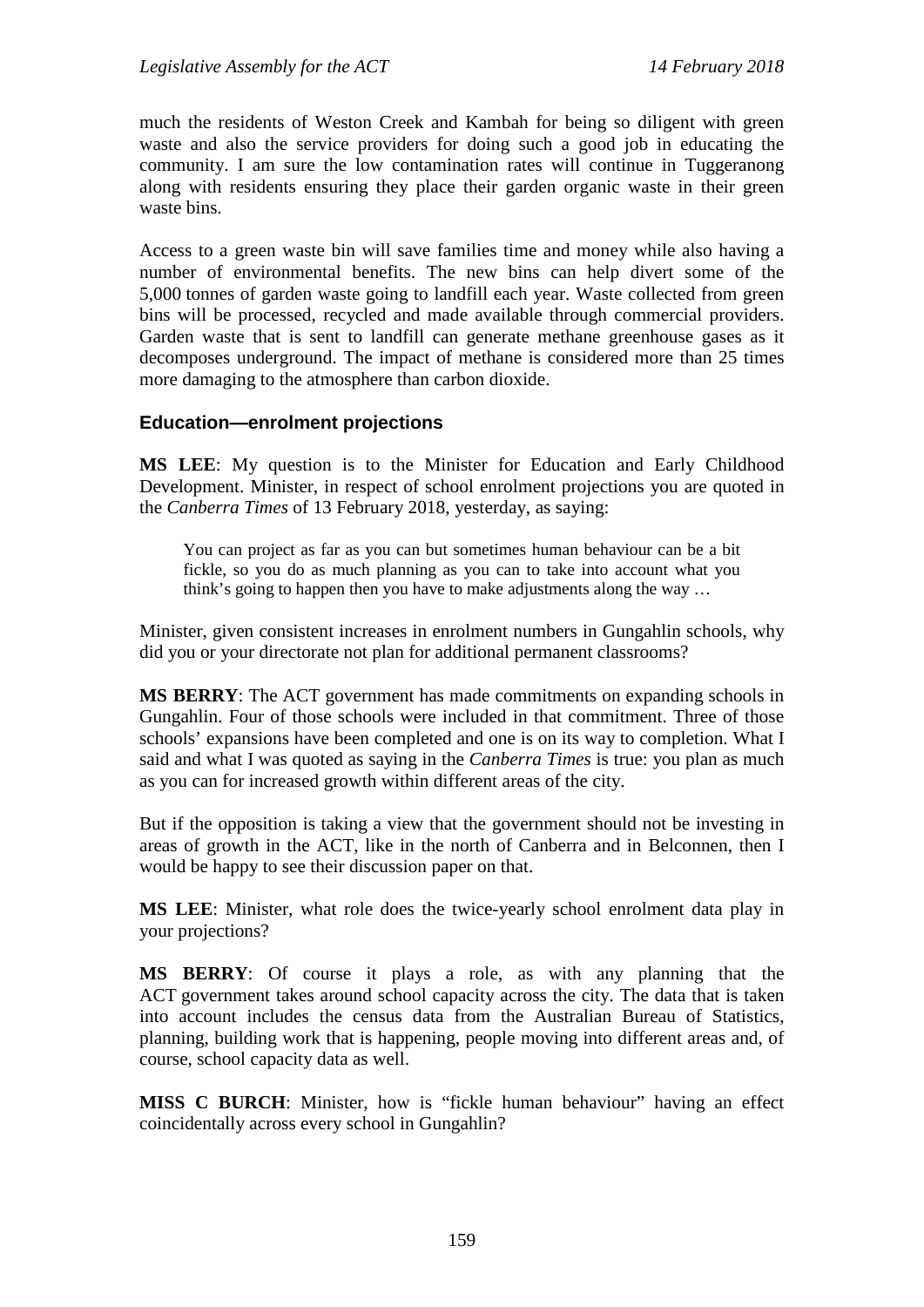**MS BERRY**: Gungahlin is very well known as an area of high population growth, and changes in human behaviour that affect where people are choosing to live is behaviour that I would describe as something that is sometimes hard to predict. The government does what it can to make sure that we meet the needs of the community, including in those growth areas like north Canberra, Gungahlin and Belconnen.

# **Education—reading proficiency**

**MR WALL**: My question is to the minister for education. The progress in international reading literacy report released in December last year showed that the ACT was the only Australian jurisdiction to lose ground. The ACT recorded a greater number of students below the proficiency standard than in the same test five years ago. In contrast, the rest of Australia improved in its performance. The ACT lost the top position in Australia to Victoria. Minister, why is the ACT losing ground when the rest of Australia is gaining ground in reading and literacy?

**MS BERRY**: ACT schools have always held a very good position as far as our numeracy and literacy are concerned. We have always led the country. We still lead the country. The rest of the country is now keeping up. What we want to do now is have a conversation with the community about how we can broaden the horizons of every student and continue to improve on the excellent outcomes of our schools in the ACT.

**MR WALL**: Minister, why are 18 per cent of students rated as low or below standard in reading? What types of students are most likely to be in this category?

**MS BERRY**: I have said on a number of occasions that this data is point-in-time data. It measures a period in time of a child's learning and a specific part of a child's learning. Whilst it is important to have a look at this data, it is more important to have a look even deeper into what children are experiencing in our schools and how we can provide the best possible education, a fuller education that includes English, literacy and numeracy but also—

**Mr Wall**: If she had the literacy to actually interpret the data, she would realise she is doing a rubbish job.

**MS BERRY**: I am very happy to hear Mr Wall again trying to claw back the education portfolio from Ms Lee and continue on this path of making it miserable for kids in schools by testing them every five minutes of the day and then judging them and talking our schools down.

### *Mr Wall interjecting—*

**MS BERRY**: We will not do that in the ACT government. We will always talk up our schools in the ACT—

**Mr Gentleman**: Point of order, Madam Speaker.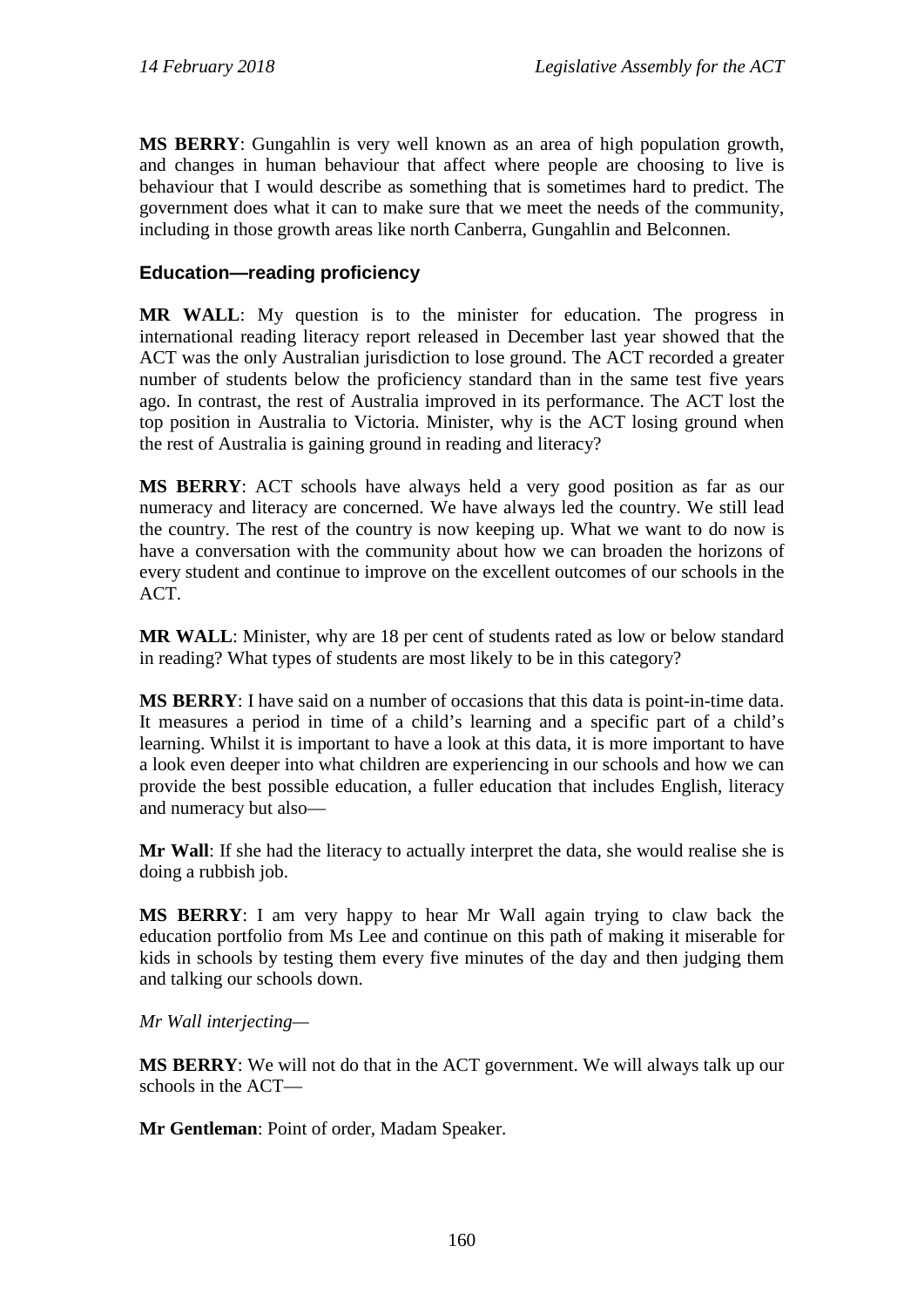#### **MADAM SPEAKER**: Yes, Mr Gentleman.

**Mr Gentleman**: Mr Wall has continually interjected while Minister Berry has been trying to answer his question. I ask that you bring him to order, Madam Speaker.

**MADAM SPEAKER**: I remind members that ministers should be heard in silence or, at worst, in relative silence. Do you have anything else to add, minister?

**MS BERRY**: No thank you.

**MS LEE**: Minister, why is the government failing to act on improving literacy and numeracy, given that national and international studies are consistently showing that the ACT is losing ground?

**MS BERRY**: The ACT government has not failed to act.

#### **National Multicultural Festival—service of alcohol**

**MRS KIKKERT**: My question is to the Minister for Multicultural Affairs. Minister, in an ABC radio interview on 24 January you said that concern over responsible service of alcohol monitoring was one of the reasons for this year's ban on community organisations selling alcohol at the Multicultural Festival. The Liquor Act exempts non-profit organisations with non-commercial liquor permits from this requirement. Why have volunteers from multicultural community organisations been singled out for concerns over potential lack of RSA training when the law clearly allows for this?

**MS STEPHEN-SMITH**: I thank Mrs Kikkert for her question and for her ongoing interest in the Multicultural Festival, an interest that I am sure all members of this place share. I am sure that all members will be enjoying the Multicultural Festival this weekend, which will be a fantastic festival.

I want to emphasise that the organising team for the festival has worked very hard over the past couple of years to make the festival as inclusive and as family friendly as possible. It continues to act on feedback not only from stallholders but also from festivalgoers to ensure that the festival is as inclusive a place as possible. In that context, responsible service of alcohol is not only about having a qualification; it is about ensuring that alcohol is served and consumed responsibly across the festival footprint.

We have of course had mixed feedback both from stallholders and from festivalgoers about the atmosphere at the festival. I know that people have talked about the number of arrests made at last year's festival being low. But I do not think that arrests are necessarily the only indication of how we want people to behave at our Multicultural Festival. So this measure has been taken, as I have said many times, in an attempt to ensure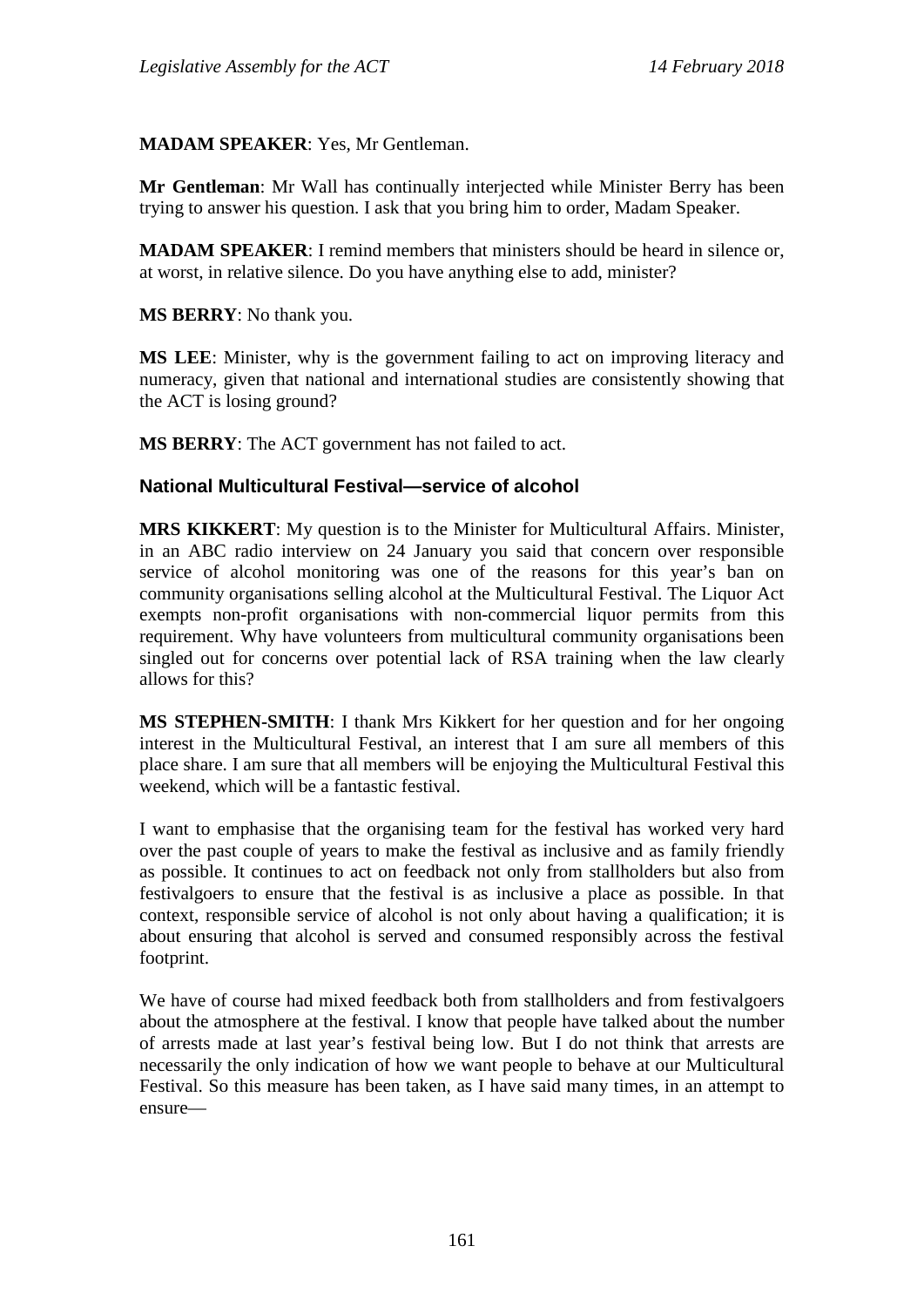**Mrs Kikkert**: On a point of order, Madam Speaker, my question refers to why volunteers from multicultural community organisations have been singled out for concerns over potential lack of RSA training when the law clearly allows for this, not raving on about inappropriate things that have nothing to do with the question.

**Ms Berry**: On a point of order, Madam Speaker, I do not know that "raving on" is an acceptable parliamentary description of the minister's response to the question.

**MADAM SPEAKER**: There are lots of words used. That is probably in the acceptable category, although impolite, so there is no point of order. Minister, you have 30 seconds left if you have anything further to add.

**MS STEPHEN-SMITH**: I directly refute the premise of the question that volunteers have been in any way singled out.

**MRS KIKKERT**: Will the ACT government now ban all non-profit community organisations from obtaining non-commercial liquor permits for other Canberra events?

**MS STEPHEN-SMITH**: That question does not relate to my portfolio.

**MR MILLIGAN**: Minister, why did the ACT government decide that a blanket ban on all multicultural community organisations was a better way to address this potential concern rather than allowing Clubs ACT to continue to provide its free RSA training?

**MS STEPHEN-SMITH**: As I have said multiple times in relation to this issue, the decision was taken in relation to response to feedback from a range of stakeholders and it was a decision taken to try to ensure that the festival is as family friendly, as inclusive and as welcoming a place for all Canberrans as possible. It was a decision taken to try to reduce the amount of alcohol available on the footprint. It was one of the decisions that could have been taken in terms of how that it is achieved. We will take feedback from stakeholders following this festival in terms of how this particular decision has been implemented and its impacts and we will consider this again for next year's festival.

# **ACT Ambulance Service—government support**

**MS ORR**: My question is to the Minister for Police and Emergency Services. Minister, how is the ACT government supporting our Ambulance Service?

**MR GENTLEMAN**: I thank Ms Orr for her interest in emergency services right across the ACT, in particular our Ambulance Service. Our Ambulance Service is the best in the country, as outlined by the report on government services data released last month. I would like to take this opportunity to thank all of our paramedics and everyone in the ACT Ambulance Service for the hard work that they do in providing such an excellent service to Canberrans.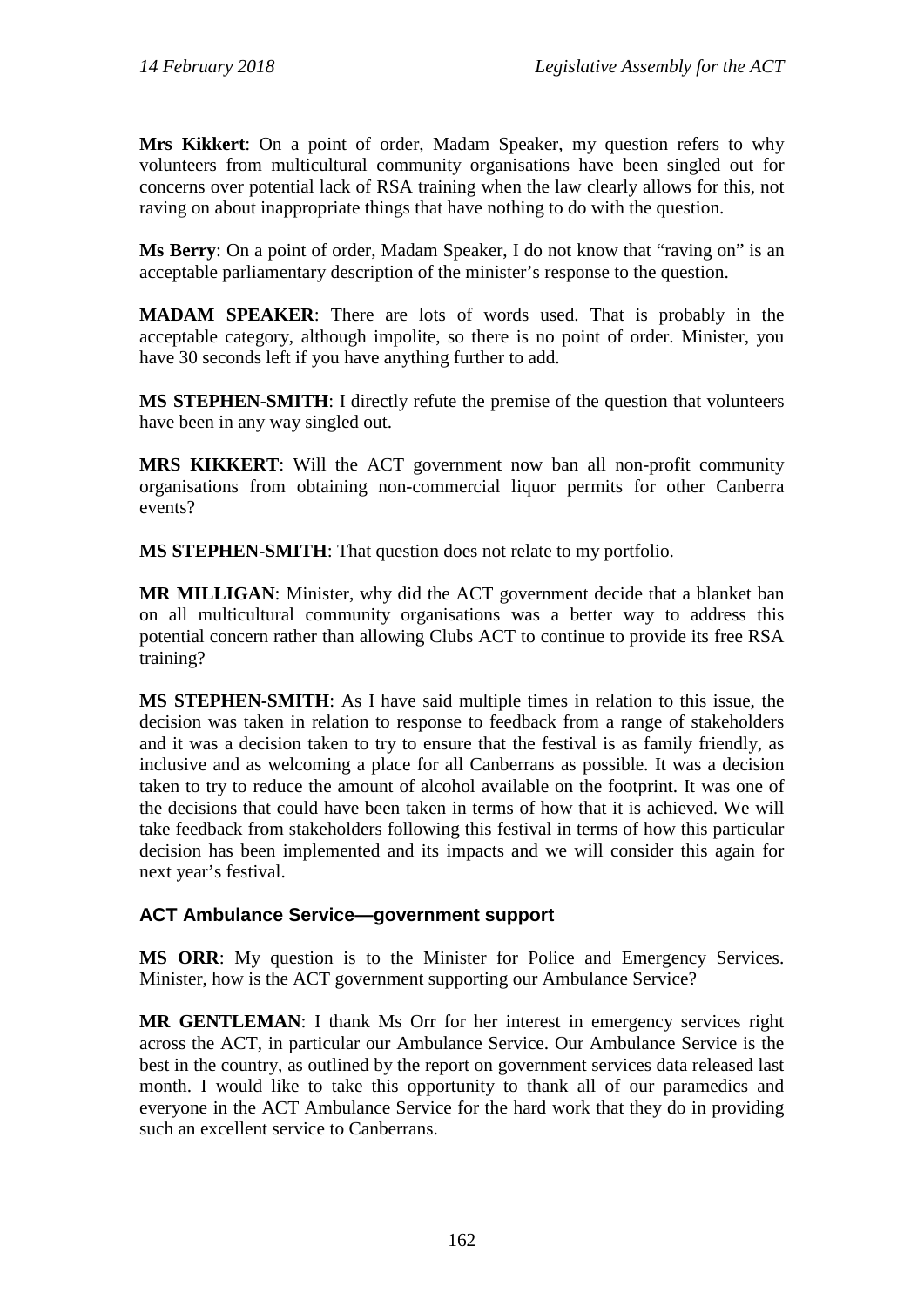The ACT government is committed to supporting the ACT Ambulance Service to continue providing nation-leading ambulance services to the Canberra community. We know that Canberra is growing quickly, so we are already working to invest strongly in the future of the ACT Ambulance Service and keep it up to the high standards that Canberrans rightly expect of their emergency services. In December last year, I announced that the ACT government would fulfil its election commitment for more front-line ambulance resources with the recruitment of 23 new paramedics and two new ambulances. This is in addition to the recruitment of 11 paramedics already underway. This support demonstrates the ACT government's commitment to meeting continued increases in ambulance call-outs while supporting the welfare of front-line employees.

**MS ORR**: Minister, is the support of the ACT government translating into good performance in our ambulance response times?

**MR GENTLEMAN**: I thank Ms Orr for the supplementary. The ACT community can have the highest confidence in the performance of their ambulance service. The support of the ACT government has resulted in strong performance by the ACT Ambulance Service in key measures such as response times and patient satisfaction. For the sixth year in a row ACT Ambulance Service response times are the best in the country according to the latest Productivity Commission report on the delivery of government services.

Patient satisfaction is also important, and the ambulance patient satisfaction survey shows the ACT Ambulance Service consistently meeting community expectations. This is in the face of increasing demand for emergency services in Canberra. These results are a credit to the professionalism and dedication of the women and men of the service and the wider ACT Emergency Services Agency.

**MS CODY**: Minister, how is the ACT government supporting the wellbeing of our individual paramedics?

**MR GENTLEMAN**: I thank Ms Cody for her interest in the welfare of our emergency services people. Ensuring that our emergency service employees and volunteers have the right support to do their jobs well and safely remains a top priority for the ACT government. Increased demand and call-outs put pressure on the welfare of our committed ambulance workforce, who, even on a normal day, are called on to respond to difficult and distressing situations which would test most of us.

For this reason the safety and wellbeing of our paramedics is front of mind in ensuring that we appropriately resource our ambulance services. As well as the additional staff and vehicle resources that I have already mentioned today, I am pleased to inform the Assembly that the new manager, welfare programs commenced with the Emergency Services Agency on 13 February. The manager, welfare programs has been tasked with developing a peer support program for ESA. This work will be guided by the experience of a successful similar peer support program developed by the Queensland Ambulance Service. This initiative is one further example of the support the ACT government is providing for our valued emergency services staff.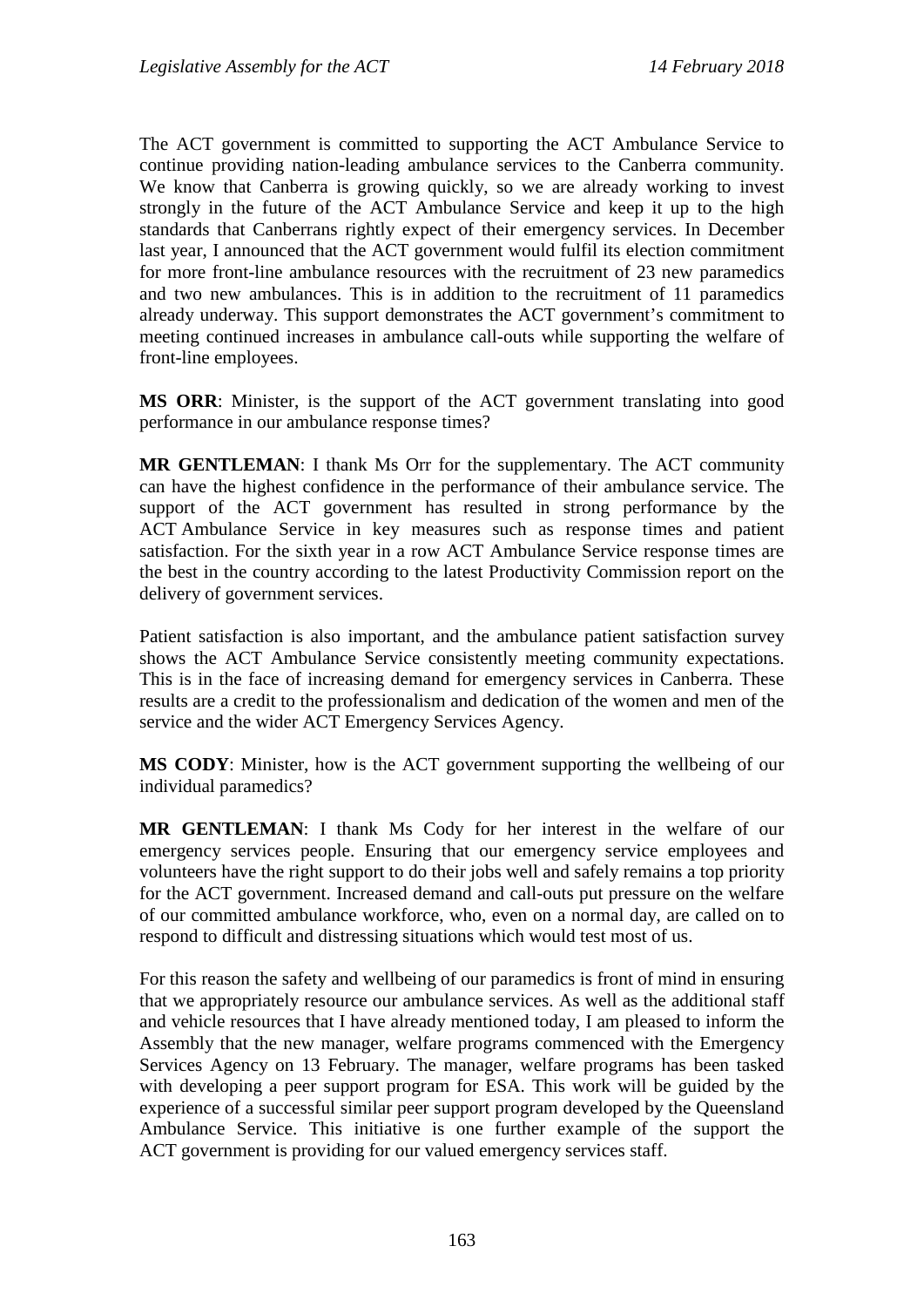## **Aboriginals and Torres Strait Islanders—Ngunnawal Bush Healing Farm**

**MR MILLIGAN**: My question is to the Minister for Health and Wellbeing. The government has spent \$11.7 million on the development of the Ngunnawal Bush Healing Farm. Yesterday you reported during question time that only one program had been conducted at this facility since it opened in early September last year. Minister, why has the Ngunnawal Bush Healing Farm been used for only 20 days out of the 153 days since it was opened?

**MS FITZHARRIS**: I thank Mr Milligan for his question and note, of course, the government's significant investment in the Ngunnawal Bush Healing Farm. I am disappointed that it took some time to open the bush healing farm, but we were extremely pleased last year. For those people present at the opening of the Ngunnawal Bush Healing Farm, it was a significant moment.

There has been one client group go through the Ngunnawal Bush Healing Farm but, as I also have advised the Assembly, there is quite an extensive process for application and a number of different groups involved in assessing the applications for the next cohort of clients to go through there.

That work is currently well underway. The second program, due to begin in April, will be another 12-week program. We look forward to the learnings from the first one as well as, as I indicated last year, the involvement of the Healing Foundation, who continue to work with ACT Health on developing the model of care and improving the service provision at the bush healing farm.

**MR MILLIGAN**: Minister, why did you spend \$11.7 million on a building that has been used so rarely?

**MS FITZHARRIS**: We had an investment of \$11.7 million in an exceptional facility. I think that Mr Milligan, who has visited the facility, would agree that it is a beautiful setting. They are wonderful buildings and they allow for us to grow and expand our services over time so that we can reach more and more Aboriginal and Torres Strait Islander people in our community who need the sorts of services we will be providing more and more of at the bush healing farm.

**MRS DUNNE**: Minister, when are you going to make a decision about providing a residential drug and alcohol treatment facility for the Indigenous community in the ACT?

**MS FITZHARRIS**: As I indicated yesterday, it is part of ongoing discussions with ACT Health.

### **Government—ethical contracting**

**MS CODY**: My question is to the Minister for Workplace Safety and Industrial Relations. Minister, what steps is the government taking to ensure that the ACT government awards contracts to businesses that meet the highest ethical and labour standards?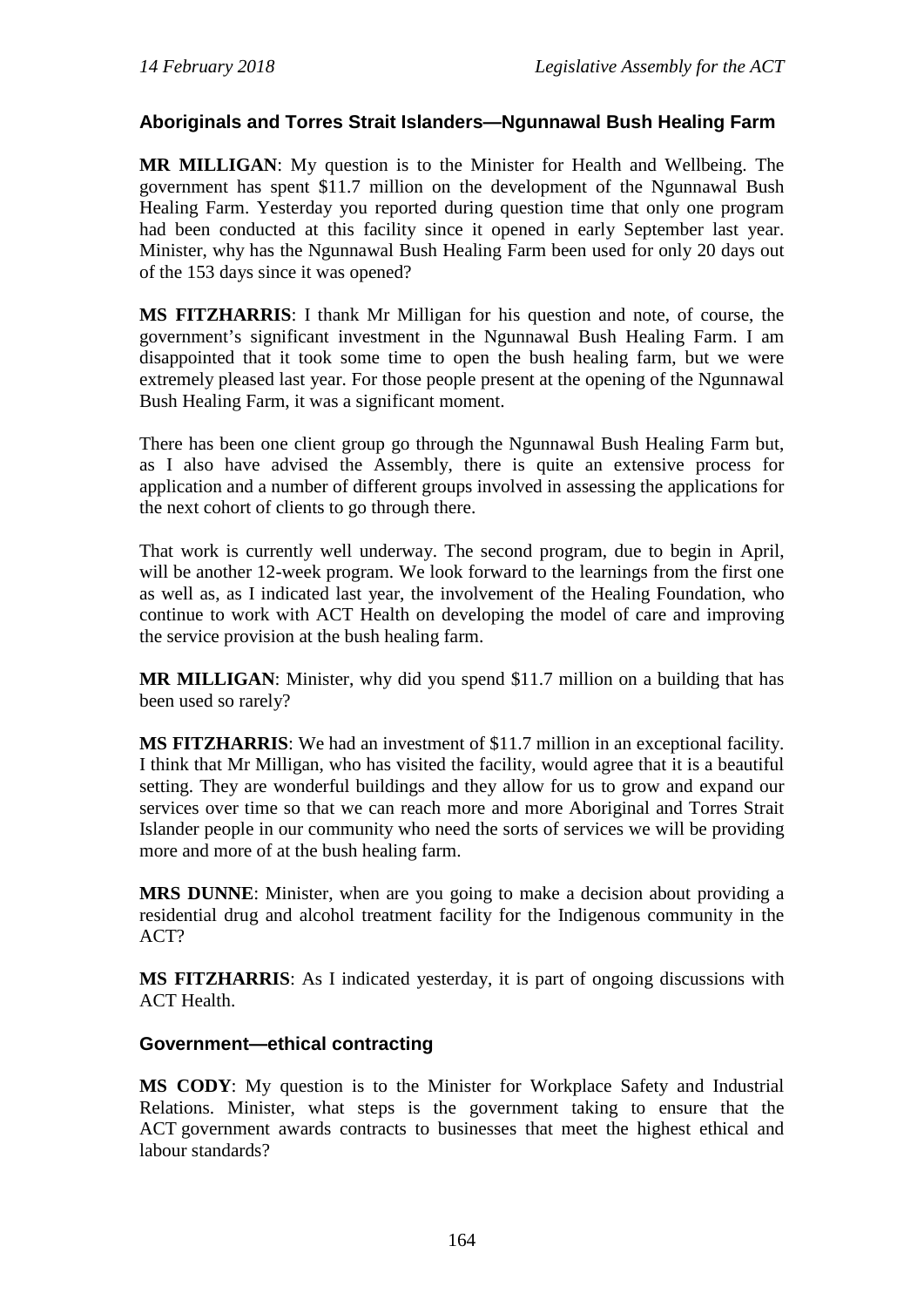**MS STEPHEN-SMITH**: I thank Ms Cody for the question. The ACT government does recognise that it can play an important role in delivering better outcomes for Canberra workers. That is why the ACT government has committed to delivering a secure local jobs package to provide greater transparency while making clear the government's expectation that the companies it purchases services from are behaving ethically in their dealings with workers and indeed subcontractors.

Too often over recent years we have seen evidence, both locally and nationally, of employers entering into sham contracting arrangements exploiting visa workers and avoiding their industrial workers compensation and taxation obligations. Quite simply, these are not the sorts of employers to whom government should be giving their business. And that is why we have recently launched a public consultation on the design of a secure local jobs package.

The proposed package will streamline existing procurement requirements, create clear requirements for businesses tendering for government work, treat workers fairly and uphold their workplace rights and safety, enhance compliance and enforcement measures through a new unit within government and provide a clear, transparent process for resolving issues that arise with respect to ACT government contracts. The measures introduced in the package will provide the ACT government, as a purchaser of services, with greater assurance that the businesses it contracts with treat their workers fairly and comply with their industrial relations and employment obligations.

This government makes no apologies for standing up for the rights of workers in this city. Canberra is a city with a strong belief in fairness and I think the vast majority of Canberrans would agree that their taxpayer dollars should go to companies that abide by their industrial obligations, take workplace safety seriously and pay workers fairly.

**MS CODY**: Minister, what compliance and enforcement measures are proposed to ensure that these ethical and labour standards are upheld?

**MS STEPHEN-SMITH**: I thank Ms Cody for her supplementary question and for her longstanding interest in this matter. While the key focus of the proposed package is working with businesses to ensure that they meet higher ethical and labour standards, the package also includes a range of compliance and enforcement measures which ensure that these standards are upheld.

The package proposes the establishment of a compliance unit within government to oversee, monitor and review the measures introduced. The key role for the unit will be to monitor and report on compliance actions to establish an evidence base for targeting future compliance activities as well as monitoring companies' records for consideration of future tendering opportunities.

The compliance and enforcement mechanisms under the secure local jobs package will leverage off and enhance the existing industrial relations and employment certification strategy—IRE, as it is known. Under the package, an entity will be required to hold an IRE certificate in order to be awarded ACT government contracts for certain categories of contracts, expanding it from the current requirement only in relation to construction.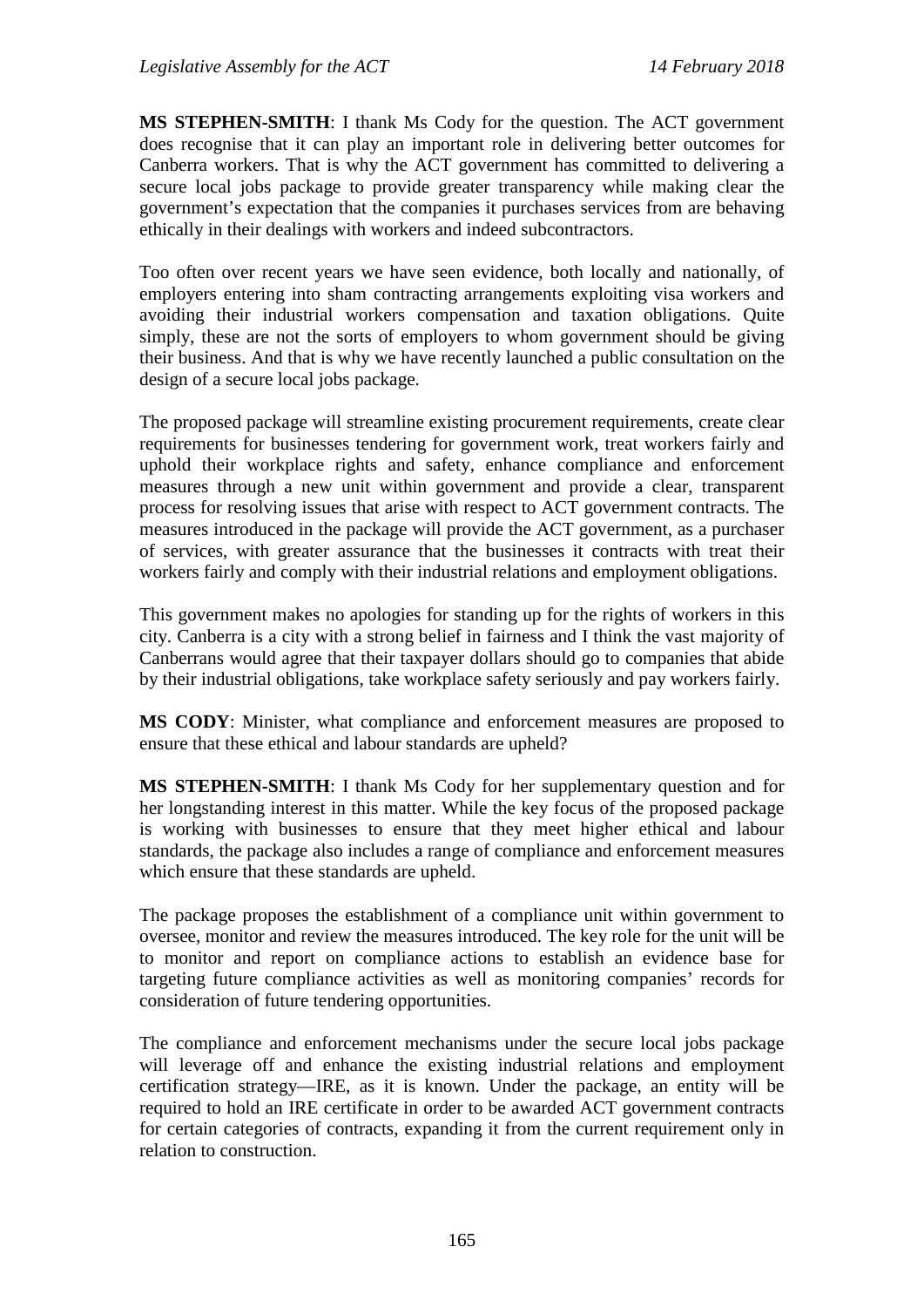The secure local jobs package proposes the introduction of a so-called strikes approach whereby businesses would be awarded strikes against their IRE certificate when they have been found to be in breach of industrial relations and employment obligations. This would operate as a deterrent and ensure that there are consequences for businesses that fail to comply with their obligations.

Another important component of the secure local jobs package will be the introduction of clear and transparent processes for the resolution of disputes that arise in relation to government contracts. This will include clear processes for responding to complaints and/or allegations that are raised with respect to breaches of industrial relations conditions and employment obligations.

**MR PETTERSSON**: Minister, how will the code benefit local businesses?

**MS STEPHEN-SMITH**: I thank Mr Pettersson for his interest in this matter also. The secure local jobs package will benefit local businesses that do the right thing by their workers by legislating a level playing field for businesses competing for government work. This will mean that unscrupulous businesses will not be able to undercut those businesses that are doing the right thing. Indeed, many of the complaints we receive at the moment about the behaviour of contractors come from other businesses.

Tougher compliance checks will proactively identify businesses seeking to give themselves a competitive advantage by avoiding their industrial relations and employment obligations. The secure local jobs package will also benefit businesses by streamlining existing procurement requirements to make it easier for businesses to bid for government projects as well as providing a clear, transparent process for businesses to resolve issues that arise with respect to contracts.

Further, local businesses will benefit from changes to the IRE certification recognising a business's good record. Under the proposed package, varying time periods for the validity of IRE certificates would be introduced. So the length of an IRE certificate awarded would depend on a contractor's history of compliance with industrial relations and employment obligations. Those who do the right thing will get a longer IRE certificate awarded. The proposed package will also benefit local businesses by recognising those that do more for their workforce through training, enhanced employment participation and health and wellbeing activities.

It is clear that the proposed secure local jobs package will both promote job security and ensure that government contracts are awarded to those companies that meet high labour standards but will also create an efficient, clear and transparent governance regime that is the right thing for businesses who do the right thing by their workers. It is very hard to see what the opposition could object to in that list, and yet they do.

# **Homelessness—government policy**

**MR PETTERSSON**: My question is to the Minister for Housing and Suburban Development. Minister, can you provide the Assembly with an overview of the recent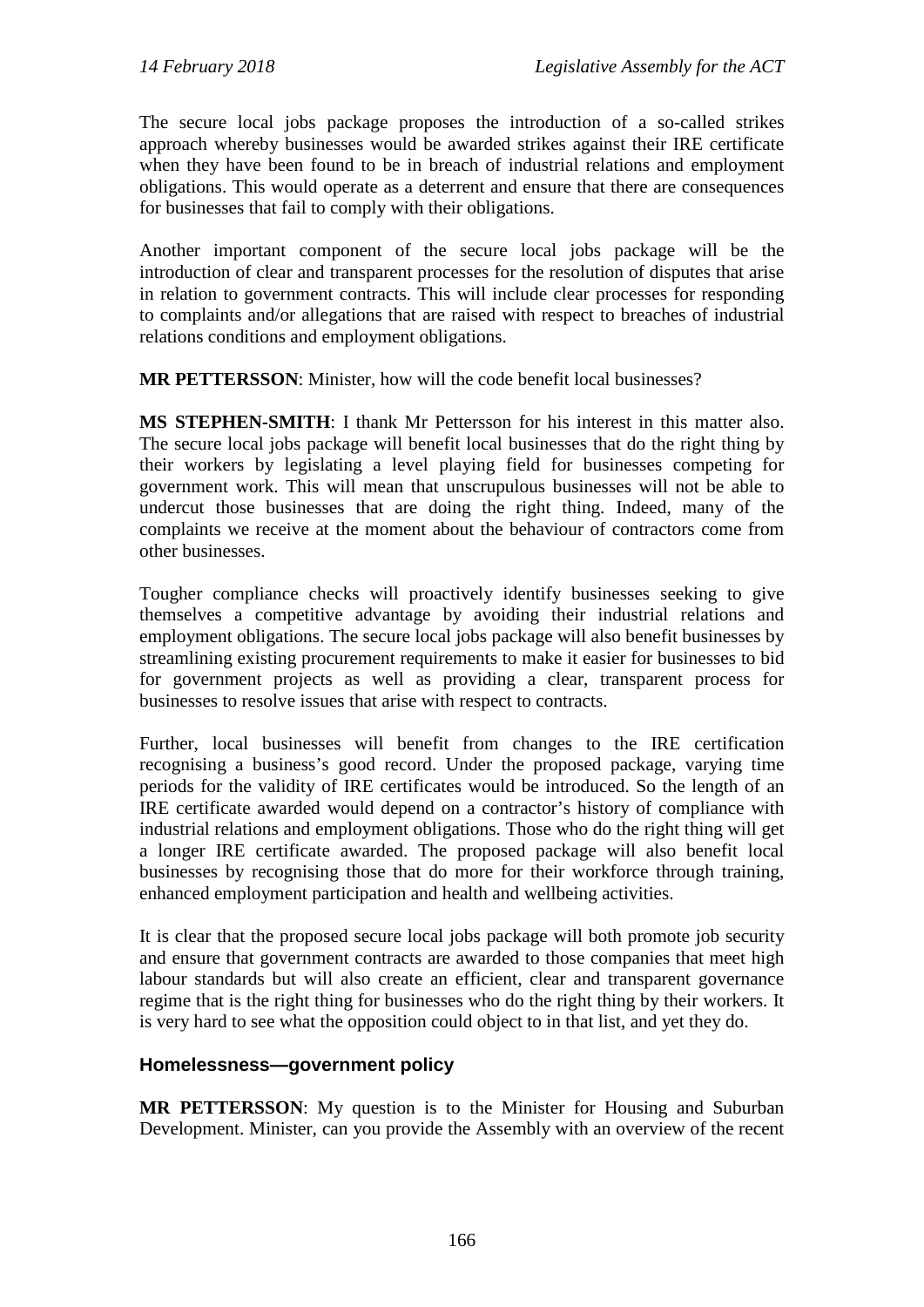findings from the report on government services relating to the performance of the ACT's specialist housing and homelessness services?

**MS BERRY**: I thank Mr Pettersson for the question. The report demonstrates that the ACT government's focus on intervention and prevention in the homelessness sector is helping Canberrans to maintain housing and gain employment or receive training.

It is important to highlight today some of the data that comes out of the report. The ACT has the strongest results in the country; we have been linking employment and education opportunities to those who have been seeking help through the specialist homelessness services. After receiving support, 32 per cent of people seeking assistance were employed or enrolled in educational training, including 26 per cent of Aboriginal and Torres Strait Islander people. It is important to note that that support is more than just about providing housing support; it is about making sure that people have other ways that they can get support from these organisations.

This demonstrates that the ACT is doing quite well compared to other jurisdictions in helping people to get into housing, and to maintain that housing as well. The results show that this coordinated approach to tackling homelessness is working to support some of the most vulnerable people in our community.

The data shows that the ACT is doing well. Of course, at the housing summit and through the conversations that I have had over the past year, we recognise that there are ways that we can improve, and I look forward to continuing to engage with the Canberra community on ways that the ACT government can do that.

**MR PETTERSSON**: Minister, what does the report show about the level of rough sleeping? What services are available to Canberrans who are sleeping rough?

**MS BERRY**: Homelessness comes in many forms but one of the hardest and toughest challenges can be supporting people to make the transition from sleeping rough into some more permanent housing. The ACT provides more homelessness accommodation per head of population than any other jurisdiction, something that we have maintained for many years.

St Vincent de Paul's street to home team actively seeks out and engages with rough sleepers to make sure that they are provided with the support they need. OneLink, the ACT's human services gateway, attends the early morning centre and the Griffin Centre each week to speak to clients and to connect them up to services as well.

It is great to see that we were able to launch those expanded services that were funded by the ACT government late last year. I know that those increased hours will be able to support those people in our community who most need that work.

At the centre of these services are the people: the people who spend all that time doing all that incredibly valuable and challenging work meeting with people and making sure that they are linked up to the correct services to ensure that they are getting the support they need.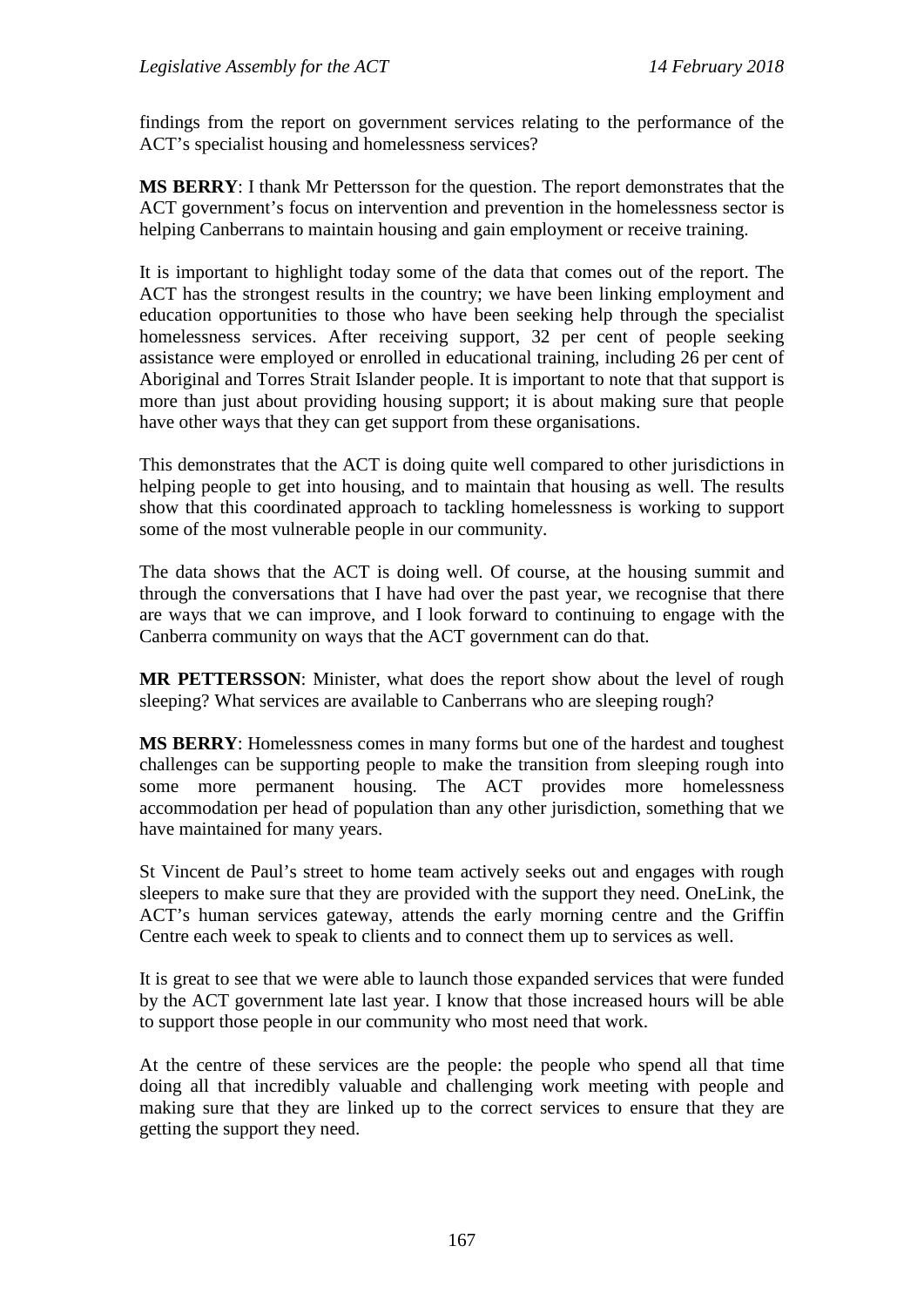**MS CHEYNE**: Minister, what do the results of the report show about the provision of social housing in the ACT?

**MS BERRY**: It is important that this information is shared with members of the Assembly today. Ninety-nine per cent of new allocations of public housing were to households in greatest need. That compares with 74 per cent nationally. Again, the ACT government is leading the way in supporting people in our community who most need it. These are very strong results, particularly the ACT government's commitment to helping those who need housing most, particularly those people who are experiencing homelessness, escaping domestic and family violence and living in unhealthy situations, and people for whom housing is simply unaffordable.

Seventy-five per cent of public housing tenants are satisfied with the assistance that they received from government. This was shown in the national social housing survey, which also had very good results for the ACT government. Compared to 80 per cent and 90 per cent respectively nationally, 89 per cent of people in public housing and 92 per cent of those living in community housing reported that their current location meets their needs. There was also a great improvement in tenant reports about the condition of their homes. This reflects on the effective work that the public housing renewal program is doing as well. The \$600 million investment through the public housing renewal program is building 1,288 new homes. We are already past the halfway mark, which is on track for a 2019 completion.

Members will have noticed the display upstairs, a photographic exhibition done by photographer Hardy Lohse that tells the stories of public housing tenants who have bravely and courageously allowed him into their homes, to share their homes and their experiences as tenants who were part of the tenant relocation program. I encourage members to go up and have a look at the exhibition.

**Mr Barr**: I ask that all further questions be placed on the notice paper.

# **Health—investment and planning**

Debate resumed.

**MR STEEL** (Murrumbidgee) (3.30): I would like to thank Ms Cheyne for bringing this motion forward. It is an inescapable fact that our city is growing, now by just under 7,000 people per year. To ensure that we are a livable city, we need to continue to make sure that we have access to good quality health care when it is needed.

As a Labor government, we are taking the responsible steps to plan, invest and build the hospitals, walk-in-centres and quality healthcare services that our city needs. We are doing so to meet current demand and the future growth of our city and our region. Looking after the good health of our growing city means modernising and expanding upon our quality health system. All across our city, we are doing exactly that, and this motion captures very well the really significant work that is being undertaken by our government in delivering our 10-year health plan that will accommodate the health needs of every Canberran in the future. Whether they were born today, whether they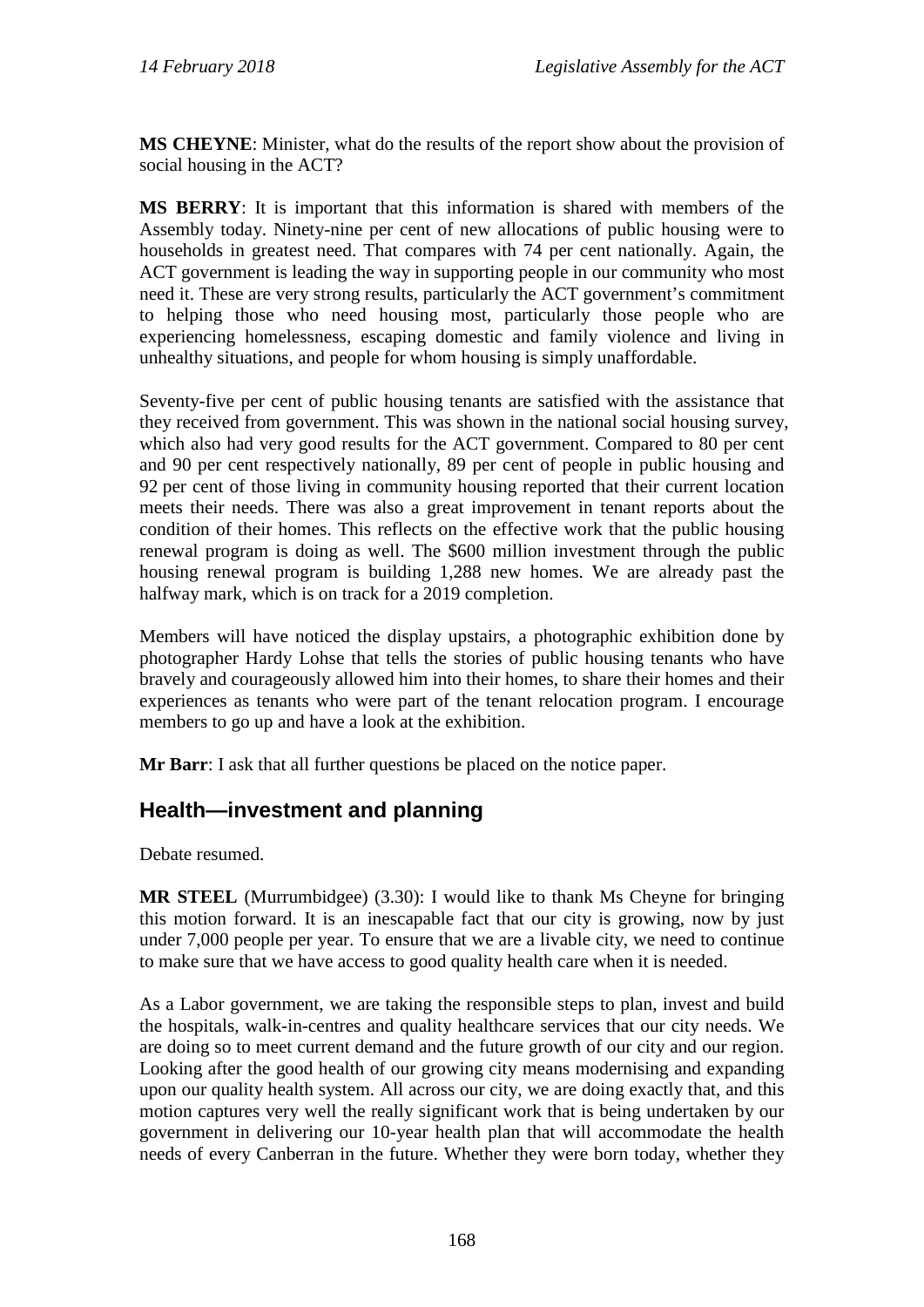were raised in this city or whether they just moved here yesterday, all Canberrans will benefit from the investments we are making in their health.

With our growing population comes the need to strengthen our health system into the future. One of the best ways to ensure this is by supporting our highly appreciated medical practitioners. The latest figures from the Productivity Commission's report on government services sees Canberra ahead of all states and territories, with the second highest rate of medical practitioner employment per 100,000 people. Consistently we have seen that our government is committed to introducing new opportunities for medical practitioners to exercise their much-valued skills here in the ACT. We also have a long-term plan to continue to address our medical workforce needs through a targeted workforce attraction strategy, especially for specialists.

We also want to see the general practitioners in our community have the opportunity of providing more affordable and accessible healthcare services to Canberrans. That is why our GP bulk-billing grants, which are now open, will help to deliver on the south side, an area where we know bulk-billing rates are low. The grants, of up to \$350,000, will provide an incentive to general practitioners, psychologists and other allied health care professionals to increase their bulk-billing rates. Through these grants, we are recognising the important role of GPs and allied health professionals in the health system, and we are providing the support necessary to ensure that they can offer affordable health care on the south side.

Woden is home to our regional hospital and many health services. Our government is investing in the expansion of the hospital and modernisation of facilities with the new surgical procedures, interventional radiology and emergency centre, the SPIRE centre. This is a very significant investment in infrastructure in the Woden Valley. While the whole of Canberra benefits, those of us who live near the hospital on the south side have the convenience of being close to the major hospital in our region and the excellent services that it provides to our community, services and facilities that will expand under our government.

The new SPIRE centre will also significantly boost the number of operating theatres at the Canberra Hospital, with dedicated theatres available for elective surgery, more complex procedures, trauma and emergency surgery, and dedicated theatres for maternity, gynaecology and paediatric surgery, which will in turn support our hospital to manage increasing demand and support more surgeries. This will provide increased capacity and allow for better management of emergency and elective surgeries to avoid delays and rescheduling as our community continues to grow.

While we are meeting our targets for the number of elective surgery procedures performed each year as our region grows, there is pressure on our waiting times in the short term. That is why yesterday's announcement that our government is investing \$6.4 million to reduce elective surgery waiting lists is so welcome. We can expect an additional 600 patients to come off the waiting list by the end of this financial year across all categories of elective surgery.

Even without the SPIRE centre being built, the number of hospital beds has increased significantly across the territory. According to the ROGS data, between the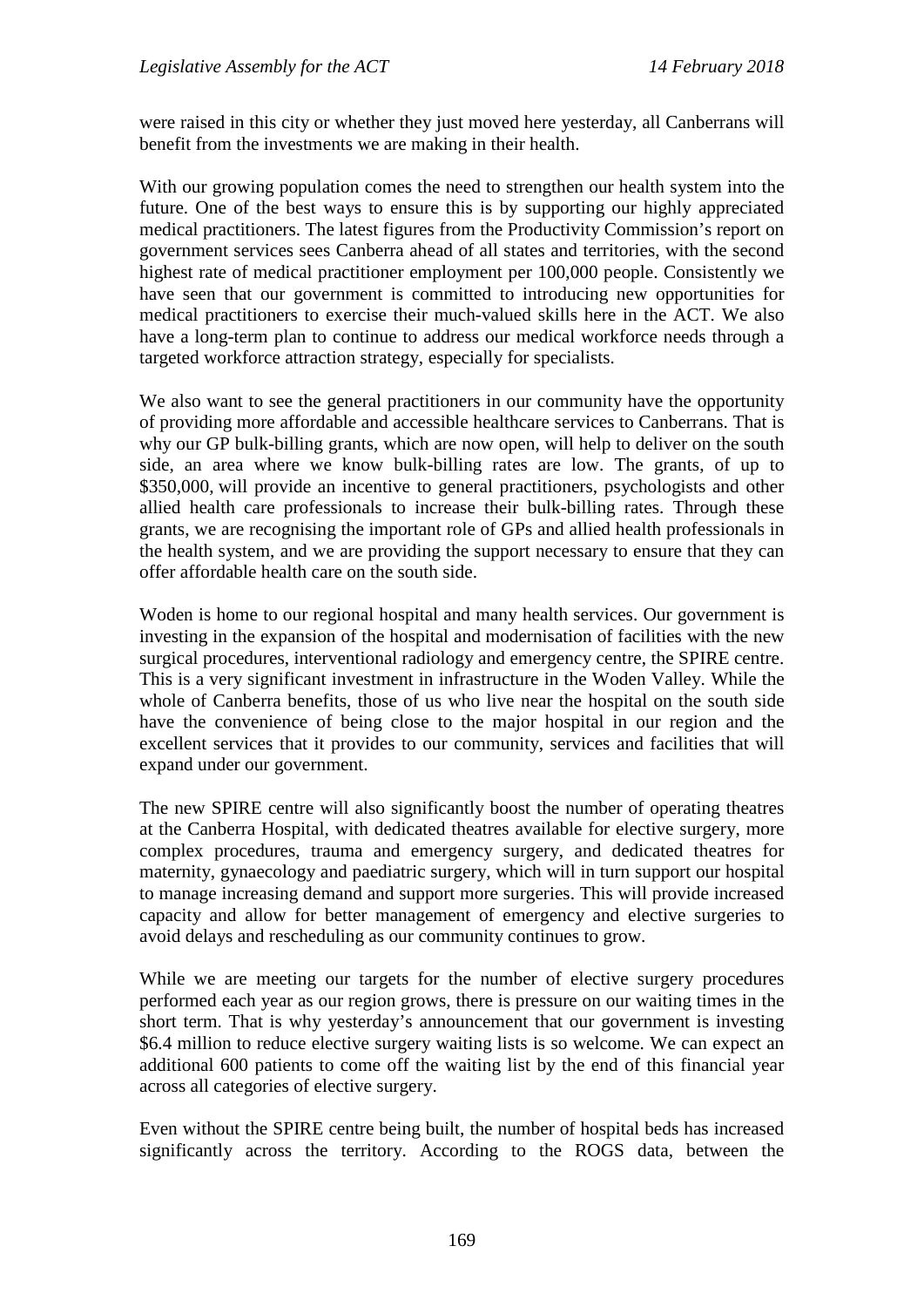2011-12 financial year and the 2015-16 financial year, the number of hospital beds in the ACT increased significantly, by around 17.8 per cent. The latest available data also revealed that the ACT outperformed the national average of the rate of available hospital beds.

To support the needs of our medical practitioners and growing population, the government is investing in a healthier future for Canberra. By undertaking smart, forward-thinking investments, we will make our already strong healthcare system even better. To help see continued positive trends in the employment of medical practitioners, midway through this year the University of Canberra will see the opening of our University of Canberra rehabilitation and research hospital. This significant health investment will become Canberra's centre of rehabilitation research and education and provide the foundations for research to help future medical practitioners in the ACT and around the world. With the increasing ageing population in the ACT, this is a well-timed and much-needed investment that will see our health system equipped to deal with future capacity and demand.

Canberrans continue to be some of the healthiest people in the country. While, unfortunately, smoking continues to remain a leading cause of preventable illness and death in Australia, the latest figures from the Productivity Commission's ROGS found that 14.8 per cent of adults were daily smokers across Australia, but that Canberrans were still the least likely to smoke, with the lowest proportion of daily smokers aged 18 years and over.

Nonetheless, the government has continued to send a very clear signal to the community and acknowledge the dangers of smoking for our health. After significant community consultation, last year the Chief Minister and the minister for health made the decision to designate public transport waiting areas smoke-free. Our government's decisive and community-informed actions in preventing smoking will continue to support the health system's first-class operation into the future by protecting Canberrans from the harm of preventable illnesses.

Canberrans also continue to live longer than ever. According to the latest statistics, again from ROGS, Canberrans are expected to live to the age of 83 years and two months. To place this into context, we are expected to live longer than people in any other state or territory, and our life expectancy at birth beats the national average by almost a year. Canberrans have consistently provided a high average life expectancy at birth. This is something that comes as little surprise to me, because I hear regularly from my constituents about the fantastic care that is provided through the Centenary women's and children's hospital.

Our government wants to give young Canberrans the best start in life, whether it is through education or through our healthcare system. We are doing this through investing in and supporting the health and wellbeing of our youngest citizens. We have much to be proud of. The ROGS report reveals that the ACT has more nurses and midwives per head of population than the national average. To support the fantastic work of these medical practitioners and health professionals, the government will oversee the expansion of the Centenary Hospital for Women and Children. This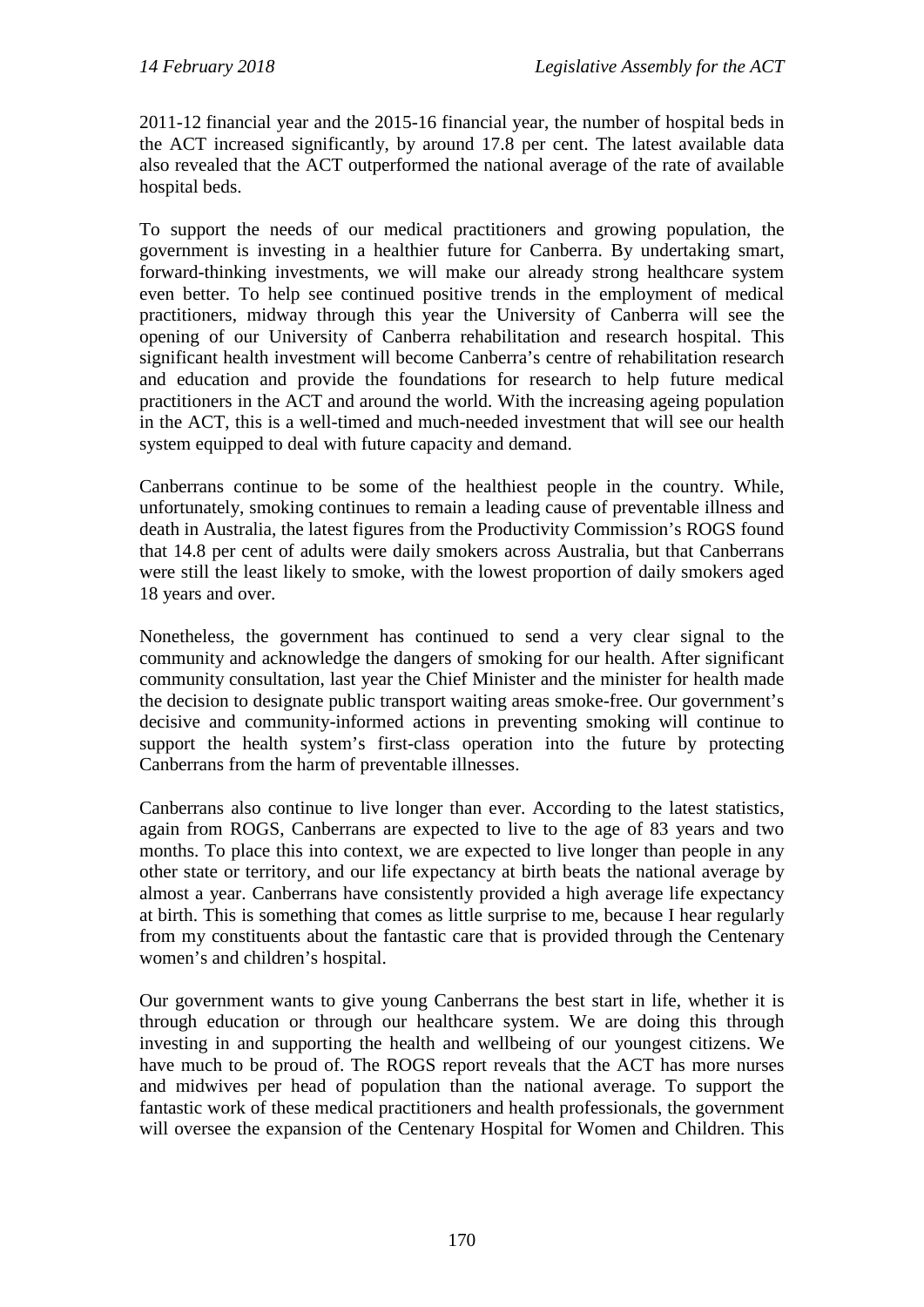is a significant investment in Canberra's youngest citizens and their families, and will see the creation of a new ward to help accommodate 40 new maternity beds.

Our government also has a strong focus on keeping children active. The report on government services shows some sad statistics regarding just how many kids are missing out on being active, and on high obesity levels. Fortunately, in the ACT our children have the equal lowest rates of obesity in the country. Our government recognises that this is an important thing to address. Fantastic initiatives such as the active streets and ride and walk to school programs are greatly assisting ACT children to do their recommended period of physical activity every day.

We need to help keep our youngest and most vulnerable Canberrans as healthy as possible. Our government will continue to provide the best practice examples for immunisation in all age groups. We lead the nation in immunisation coverage across all age groups. This year students will, for the first time, be offered meningococcal W vaccinations free in the ACT. We will also continue to provide free whooping cough vaccination for expectant mums. I apparently had whooping cough when I was a baby, so I think this is a really important measure.

From birth to old age, health has remained a top priority for the government. We live the longest, smoke the least and deliver quality health services through our hospital and our medical practitioners. As our population continues to grow, the government's 10-year health plan is ready to meet the incoming demand. It is looking to the future and it is a smart investment in the future healthcare needs of the territory. We will continue to strengthen our existing system to ensure that all Canberrans live long, happy and healthy lives. This motion captures well the significant investments that our government continues to make to ensure that the health of Canberrans is a priority. I commend the motion to the Assembly.

**MRS DUNNE** (Ginninderra) (3.40): Madam Speaker, I am surprised that Ms Cheyne has chosen to bring this motion on health this week, given that it is becoming obvious that our health system is in a state of crisis. We know how things work in government on private member's day. Backbenchers are told to go off and talk about the issue of the day that is the most important, and it seems that Ms Cheyne has been given a hospital pass on this one and has really drawn the short straw to have to come in here today and defend Labor's history on health.

Labor's history on health is a poor one, considering that when Labor came to government the ACT had some of the best waiting times in the country and it now has some of the worst. And there are many other things that I will touch on that show why the ACT health system is facing a crisis under this Labor government. It is not a reflection upon the people who work in the system but it is a reflection upon the system that this government has created.

The motion that Ms Cheyne has put forward does not tally with the lived experiences of my constituents, who frequently call me, send me letters and email, and talk to me at the shops about their concerns about the health system. My constituents raise concerns about long waiting lists for elective surgery and hidden waiting lists to see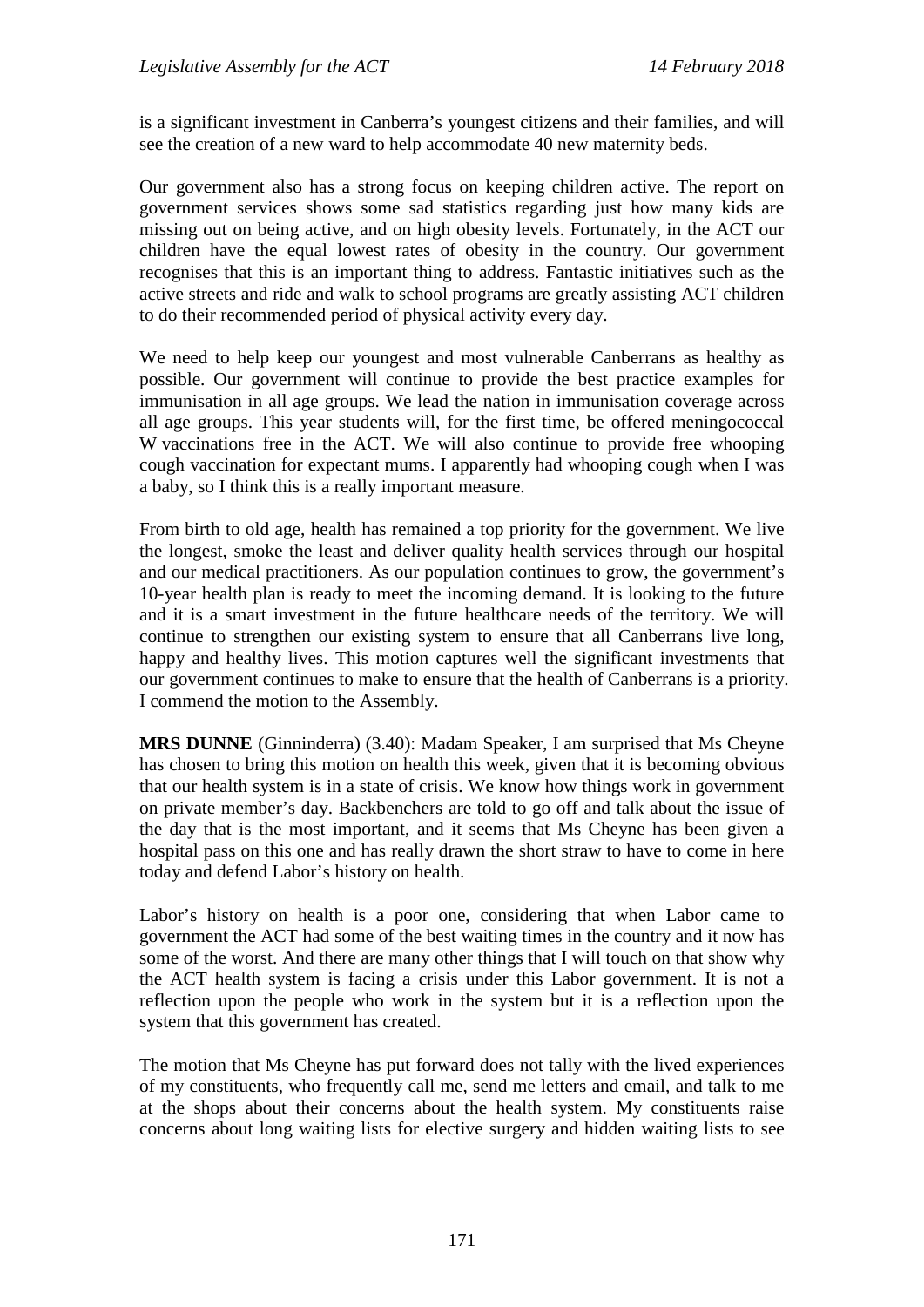specialists. My constituents alert me to the long waits in the emergency departments of our hospitals.

One constituent advised me that patients were being placed on trolleys in the Canberra Hospital when she was there in July last year. Another constituent told me about how she was assured that it was all right that there were patients in trolleys in the corridors because they had nursing staff especially dedicated to looking after the patients on trolleys in the corridors.

We have been told that the Canberra Hospital was on alert level 3 continuously for months last year, continuously through July, August and September. This involved essentially a threat to the disruption of the services of the Canberra Hospital. My constituents have raised concern about problems with the mental health system, which I will speak about later today. No doubt those opposite will sing hosannas to the praise of the health minister and the health system, but the people of Canberra are singing a different tune.

On Thursday last week we heard of one patient who referred to her time on the elective surgery waiting list as being akin to an episode of *Fawlty Towers*. She discovered that she had not been on a waiting list when she thought that she had been, and she had to wait for ages for a procedure for varicose veins. She went for a year thinking she was on the waiting list before she was actually added to the waiting list. It took two years after that for her to receive her operation. This woman told the ABC, "This is the nation's capital. Surely we can do better than this." That is a view that I have echoed more than once in the past. This is the nation's capital. We are a First World nation. Surely we can do better than this.

Last Saturday the *Canberra Times* reported the horrendous story of a disability pensioner who was faced with the possibility of waiting five years to see a urologist before she could get on a waiting list to have a procedure. This woman is now facing the prospect of funding the operation herself from the minimal savings that she and her husband, both disability pensioners, are able to put together. These are people who still have children to look after, and they have to scrimp and save even more to pay for this procedure.

The problems in urology have been exacerbated by the loss of accreditation for urology training in 2014 due to concerns about the culture of the program in ACT Health. At the time, the hospital said the removal of accreditation would have no impact on clinical care. While accreditation has been restored, there has been an ongoing impact on clinical care for urology patients. They are just not getting it.

I now turn to some of the points in Ms Cheyne's motion. Ms Cheyne refers to the investment of \$1.6 billion. This is a reference to health expenditure. As the Productivity Commission report into government services 2018 recently showed, the ACT government has nearly tripled its expenditure in the nearly 10 years between 2006-07 and 2015-16. By contrast, other jurisdictions and the national average show a doubling in expenditure. But despite the tripling of our expenditure in hospitals, pretty much like tripling our rates, the people of the ACT are not getting a commensurate increase in services.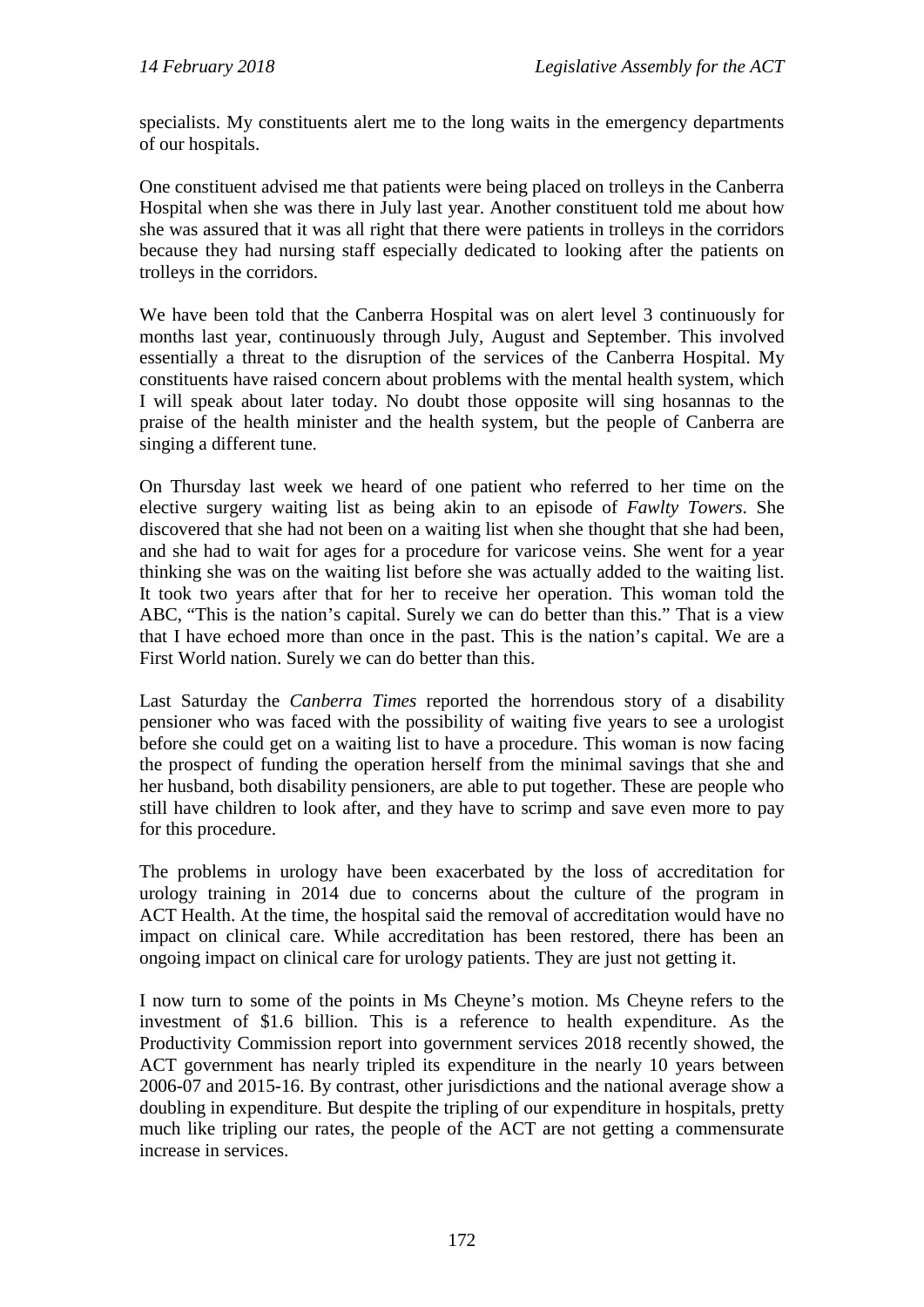Ms Cheyne's motion refers to timeliness in emergency care. Yet our performance in emergency department waiting times is still amongst the worst in the nation, with our performance in urgent and semi-urgent cases well below the national average for 2016-17. That is when we have the data. We did not have the data for that for the previous year. We have now been advised that Canberra Hospital has been on alert level 3 continuously through the July quarter last year, so performance on waiting times in emergency departments will have gotten worse. But those things are not being reported currently, because the minister does not have the data.

Our performance on elective surgery was the worst in the nation for 2016-17. Evidence suggests that the problems have gotten worse since then, with stories of patients waiting for long periods of time for elective surgery. The government has decided to spend \$6.3 million to provide additional surgery for patients in the remainder of the financial year but it has not told us how it will appropriate that money. This is good news for those patients who will receive surgery but it will not address the problem of patients on the hidden waiting list.

I refer to the comments by Dr Steve Robson, the head of the Australian Medical Association ACT branch, reported on 23 December in the *Canberra Times*. He says:

"It was a shock to read it's in the position it's in, but we're all keen to help" …

"What has to happen is that the health department needs to look very carefully on efficient use of the theatres" …

"It's possible to do a lot more operating in the same time period at a private hospital.

"Generally there are the same surgeons in the private system, but there are greater efficiencies in the system" …

"We need the capacity to not only do the operation but to care post operatively" …

The government's measures do not tackle the problems identified by Dr Robson and do not address the problem that our operating theatres lie dormant for many hours every day. Even if they did up the number of operating hours, they do not have the beds or capacity to provide postoperative care. This government is in a whole measure of pain in relation to elective surgery waiting lists, a thing which under their tutelage has gone from the best in the country to the worst in the country.

Ms Cheyne's motion calls on the government to open the Ngunnawal Bush Healing Farm. Where has Ms Cheyne been? Where was she? Did she not get an invitation to the opening of the Ngunnawal Bush Healing Farm either? The Ngunnawal Bush Healing Farm was opened last year. But it does not provide any detoxification or rehabilitation beds to the community as was promised 10 years ago by Jon Stanhope. Yesterday the minister advised us that a non-residential training course was held at Ngunnawal Bush Healing Farm between 14 November and 14 December and that we will see another one hopefully in April. By the time we get to the April program, the system will have been operating for about 200 days and it will have been operating effectively for 20 of those 200 days.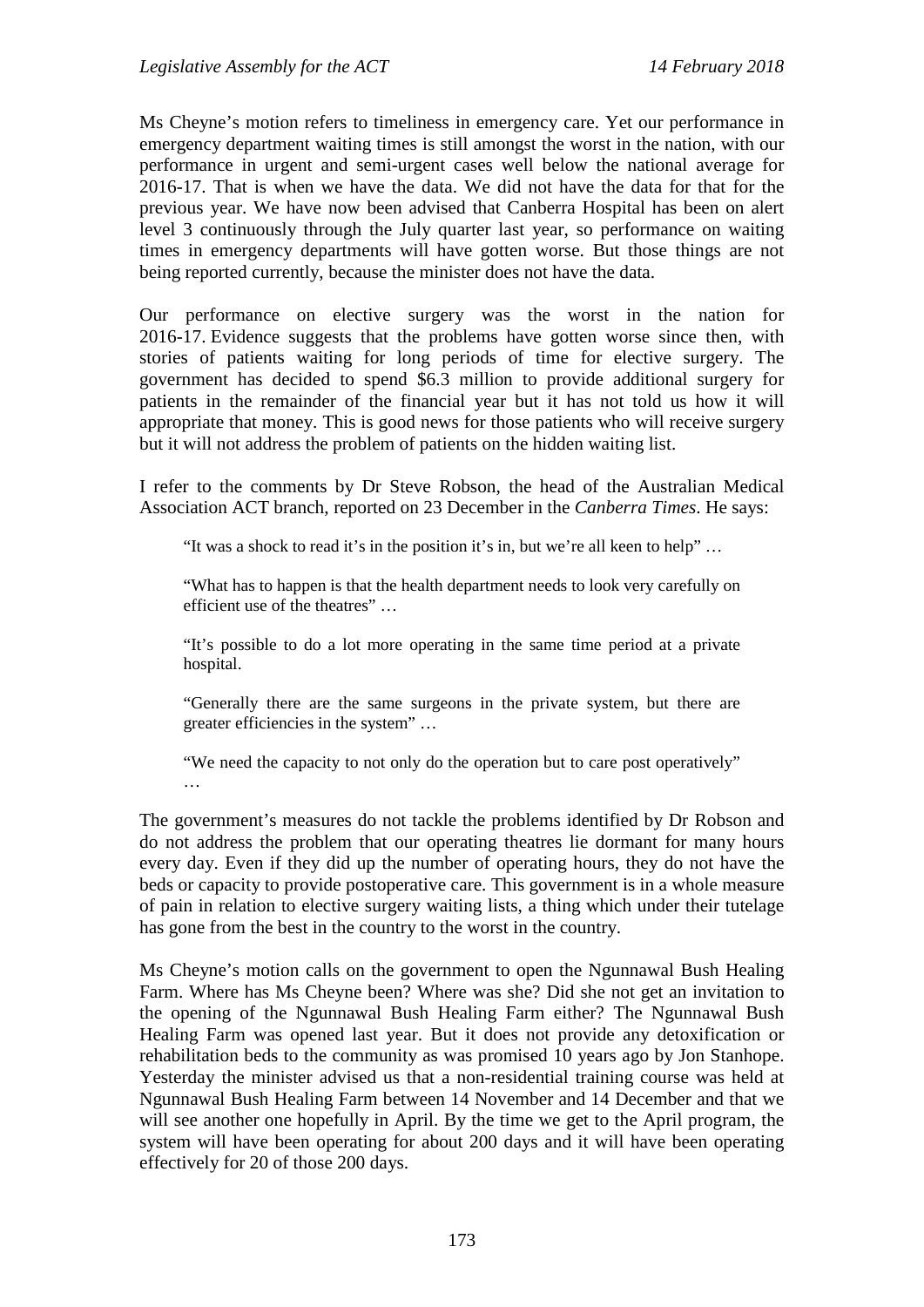Ms Cheyne's motion also refers to \$1.5 million of new grants to intensive bulk-billing services in Canberra's south. You would think that if a government backbencher was going to put together a motion about the government's achievements they would get the figures right. It is \$1.05 million. This is an interesting development, because this was an election commitment. Treasury costed it at an additional \$1.05 million, and the minister talked about that in her press release the other day, but we are almost two years from that announcement and the government has not got an idea how to implement it, which is why it is going out to the community for ideas about how it might spend their money.

Ms Cheyne having been given this hospital pass, obviously her heart was not in it. She also has the outrageous cheek to refer in the motion to the helipad upgrade. We had to upgrade the helipad because it was one of the four extreme risks in the ACT health system's maintenance system that needed to be fixed. The government should not be claiming credit for having let the helipad get into such a bad state of repair. And what are we going to do now? The money that has been set aside for fixing the switchboard that caught fire last year: is Ms Cheyne going to claim that that is important expenditure and trumpet it as a great achievement by the government? The great achievement of this government was to let the infrastructure get into the state that it was in so that we have to spend the money that we are now spending.

Ms Cheyne's motion refers to the surgical procedures and interventional radiography and emergency centre at the Canberra Hospital. This facility will not see the light of day until at least 2020 and maybe beyond that. If the Canberra Liberals were on the government benches now, we would have already started on the upgrading of building 3, a project that was championed by Ms Gallagher, this minister's predecessor but one, but abandoned by the government in favour of light rail. This was a project supported by the AMA and this is the project that the people of the ACT need, not something that is put off to the never-never beyond the next election.

In 2008 the then health minister, Katy Gallagher, referred to a "tsunami in health" that would arrive about 2016. That health tsunami has arrived, and this government is not ready for it. Indeed it will not be ready for it for another five years at the earliest. Ms Cheyne's motion refers to the Centenary Hospital for Women and Children. The reason we are upgrading the Centenary Hospital for Women and Children is that it was built below capacity in the first place. When the hospital for women and children was first announced the health minister at the time, Ms Gallagher, went to great pains to explain to people that there would be not one extra bed. There would be not one extra crib. It would be a new facility with better circulation space but there would be not one extra bed, and that was seen as a virtue. We are spending money to extend the women's and children's hospital because it was below spec when it was opened.

Ms Cheyne's motion refers to nurse-led walk-in centres. The minister for health advised in her answer to question on notice No 611:

A direct correlation between hospital Emergency Department … activity and Walk-in Centre … activity is not possible, because the issue is multifactorial.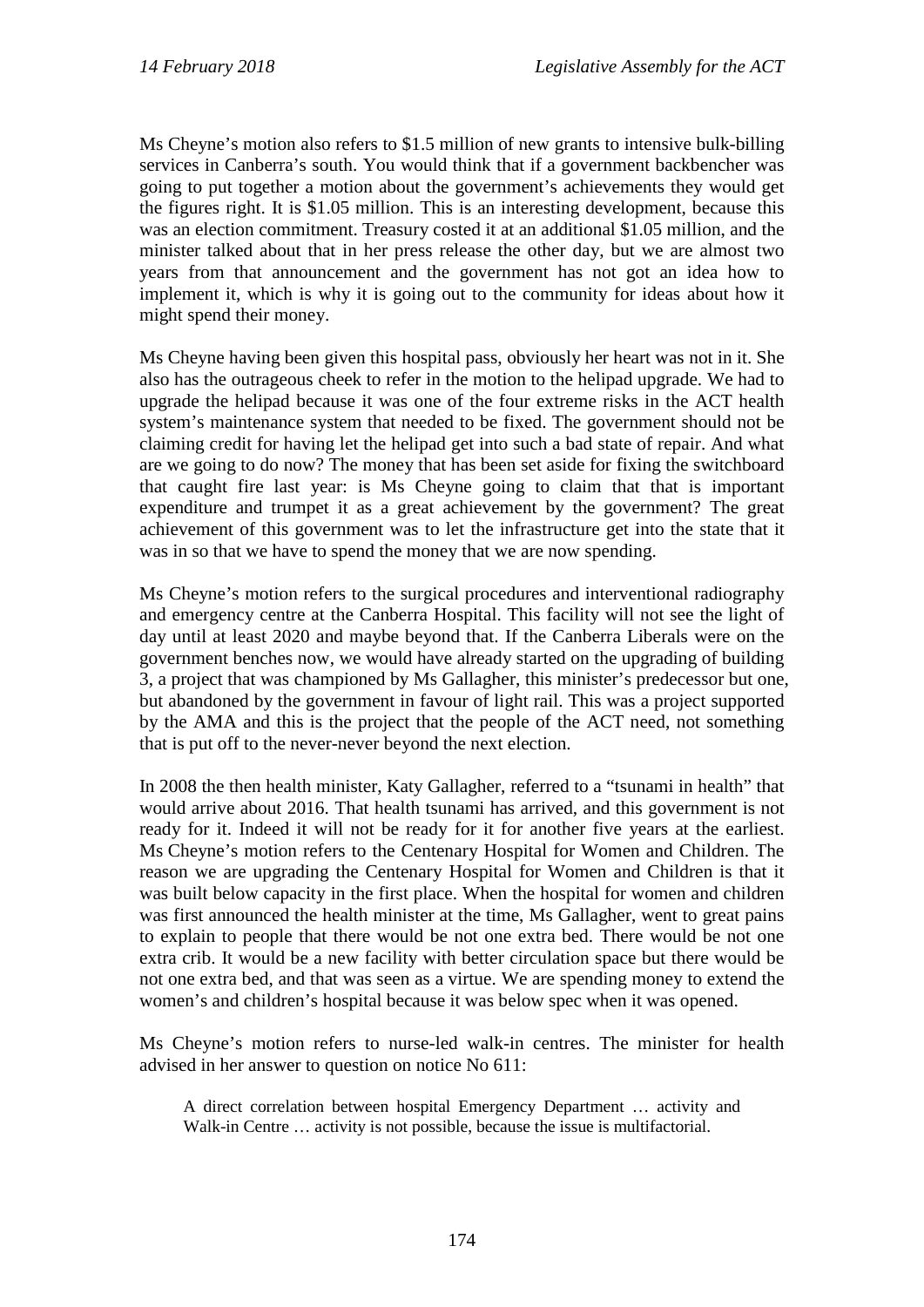The minister has also advised that the present cost for nurse-led walk-in centres is \$188 per presentation, compared to \$37 for a bulk-billing GP. Do not shake your head, minister. If it is wrong you have misled the Assembly, because you gave that information in an answer to a question on notice. It has been pointed out that that number has come down from, I think, \$196 to \$188, but it is not much of an improvement. And if you challenge the \$188 figure, you need to come in here and correct the record, because if you challenge that figure you have misled the Assembly. So you had better be very careful about what you say about those figures.

The government has spent millions, and will spend millions more, on the nurse-led walk-in centres despite the fact that there is no evidence that they have a positive impact on emergency department waiting times. In short, the government has tripled the amount it spends on health, and the minister is very proud of that and makes no apology for that, but the money is not being spent efficiently or effectively. The community is not getting better services, as shown by the key performance measures and indicators such as elective surgery waiting times and by the things that they do not report on.

I will give you one example, very close to home. I got a phone call the other day from my son, who said, "I just got a phone call from the hospital. They want me to come in for a gastroenterology appointment." This was the week before last. He remembered that in November 2016, so 15 months ago, at a clinic he was advised that he needed to see a gastroenterologist because he had now moved from a paediatric clinic to an adult clinic and he had better see an adult gastroenterologist. The lady on the phone told him, "It is a long time, and you will get in to see someone in April, but our priority is really for category 1 patients and you're not a category 1 patient; you're a category 2 patient. But because you've been waiting so long we thought we'd better prioritise you as well." My son had no idea what this woman was talking about but he faithfully reported it to his mother, who happens to be the shadow minister for health. So we know why there are problems in the gastroenterology waiting list, why there are 300 people, 75 per cent of whom are waiting more than optimal times to see a doctor.

**MR RATTENBURY** (Kurrajong) (3.57): I am pleased to speak on the importance of a comprehensive health system that provides care for everyone in our community where and when they need it. Of course, it is important that we invest in our hospital facilities so they can meet the needs of our growing population, and Ms Cheyne's motion provides an extensive outline of the significant funding the government is providing in this area. We see this commitment through the expansion of the Canberra Hospital emergency department, the establishment of Canberra's first rehabilitation hospital, investment in the SPIRE centre, and the expansion of the Centenary Hospital for Women and Children.

As our city continues to grow we need to invest in acute services to respond to increasing demand. As Minister for Mental Health, I note we have also made investments in acute mental health services, including the opening of the Dhulwa mental health unit, and a commitment to establish an acute in-patient mental health unit for children and adolescents as part of the Centenary hospital expansion.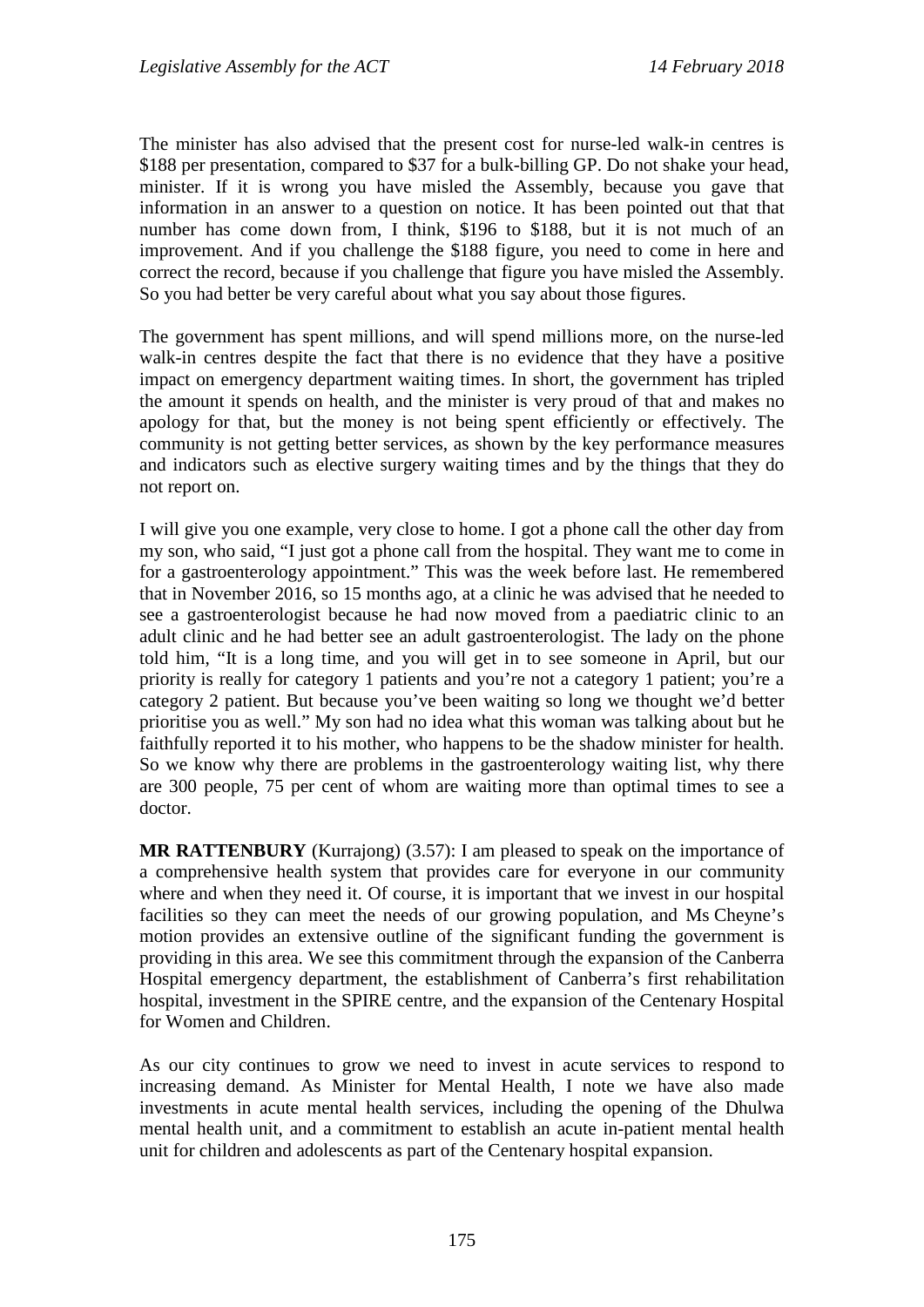We turn to our acute services for care in times of emergency or crisis and we must ensure that those services are available in those times of need. However, while these services are important, they are not the best or most efficient place to provide care for the majority of people. There is no doubt that Canberra's health system faces challenges. The burdens on the health system and the resources needed to support it are increasing. It is simply unsustainable for us to try to meet all of this increasing demand by focusing solely on acute care.

When the Greens talk about the health system we are talking to a much bigger picture than just the hospital. The ACT Greens believe that fair, equitable and universal access to quality health services is a basic human right, and we believe an effective health system must be based on primary and preventative health care, including health promotion, disease prevention, and early intervention. The social and financial costs are so much greater if we do not provide care at the earliest possible moment.

Our community needs and deserves a high quality, free and professional health system that extends beyond the hospitals and encompasses every stage of life. The community needs access to health services that continue to take the pressure off our hospitals, focusing on preventative services and improving access for vulnerable groups and people. That is why the Greens are committed to reducing barriers to access to primary and preventative health services.

Wherever possible, we should create avenues for people to interact with our health services before they become unwell. This approach is the most efficient way to improve health outcomes and reduce healthcare costs. This approach requires us to consider the full scope of our health system, from home and community care services to nurse-led walk-in centres to outpatient clinics and health promotion activities. All of these pieces of the puzzle need to be considered as parts making up a whole, and the coordination between these services is essential to ensuring that the finite resources available are being used as effectively as possible.

The concept of health and wellbeing also extends beyond the health portfolio. Healthy living is a much broader concept and goes to issues of transport, education and the environment, to name just a few. The ACT Greens want a whole-of-government approach to achieve improved health outcomes for individuals and communities because we know that that is the only way we can ever truly responded to the social determinants of health and thereby reduce the ever-increasing pressure on acute services.

The social determinants of health are the circumstances in which people are born, grow up, live, work and age and the systems put in place to deal with illness. These circumstances are, in turn, shaped by a wider set of forces: economics, social policies, and politics: issues like housing, poverty, access to healthy foods and many other conditions. When we look at the health system in this way we can see how vital it is not only to fund hospital-based services but also to ensure that access to primary health care and community-based services is universal.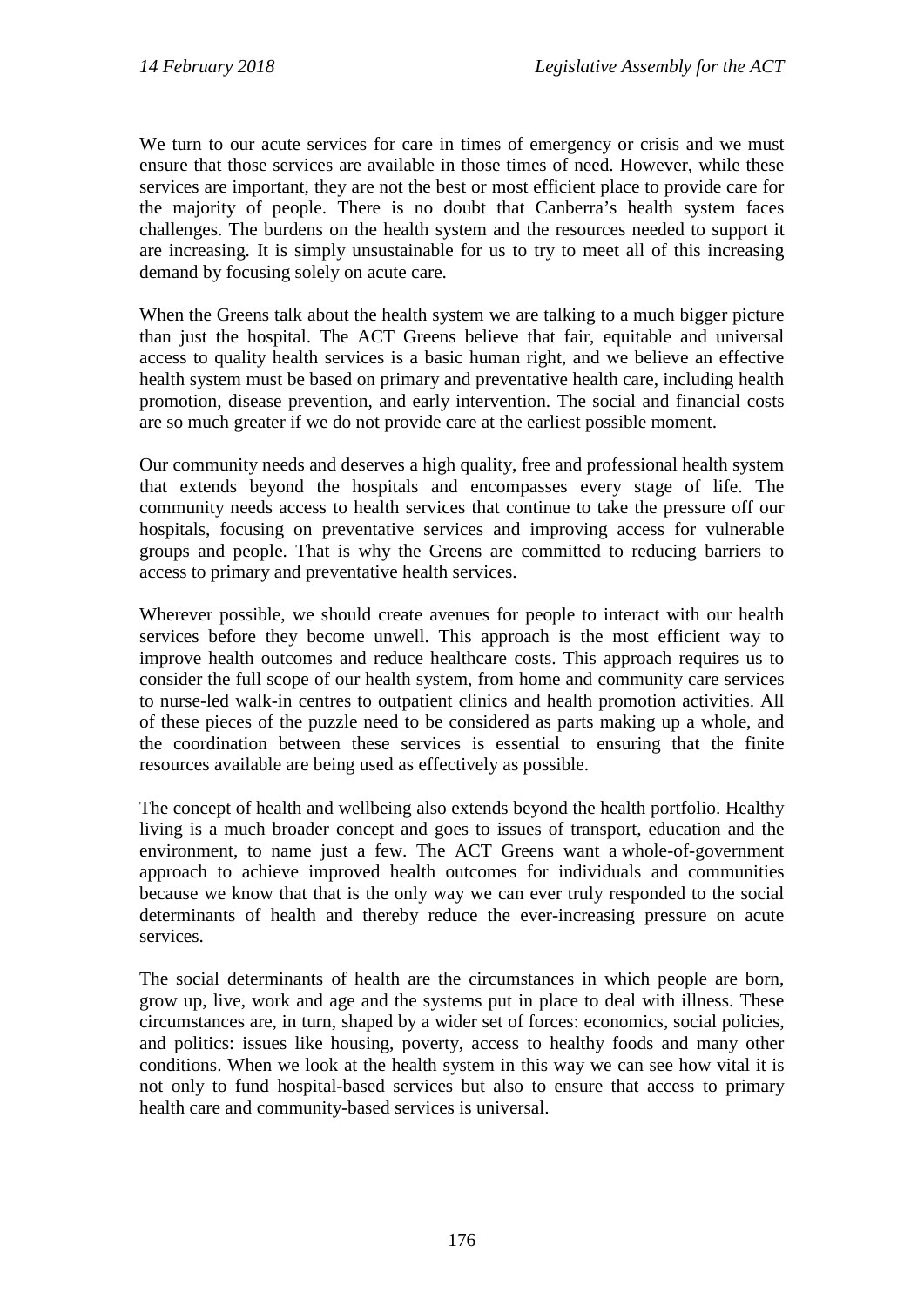At the last election the Greens called for the development of a comprehensive preventative health strategy to build and expand on the work of the healthy weight initiative, and this is being progressed as a commitment under the parliamentary agreement. Initiatives like this change our focus from a perspective of treating disease to instead focusing on keeping our community healthy. This is a subtle shift, but the outcome is that we will end up reducing the incidents of potentially preventable illnesses such as heart disease, type 2 diabetes and obesity rather than having to treat them once they have already developed.

While many of the initiatives which provide prevention and early intervention services will lead to savings for our health system in the long term, they often require an upfront investment. While it may sound like a contradiction, we need to understand that sometimes you need to spend money to save it later. This investment logic also applies to the targeting of actual front-line services. By increasing funding to preventative measures today we can reduce expenditure on chronic conditions later.

The problem is that while the evidence to support this approach is clear, it is all too easy to get caught up in the immediate and very real needs of today rather than making long-term investments that will be of overall benefit to our community as well as the budget bottom line. I am pleased to see that the government's commitment to preventative health has been backed up with investment with \$4 million of new resources provided for these initiatives.

As I mentioned earlier, the investment in programs to address the social determinants of health will need to come not just from ACT Health but from across the whole of government. Housing is one example that has both direct and indirect consequences on a person's physical and mental wellbeing. The structural features of a home and whether you have a roof over your head can have a direct impact on your physical health. At the same time, issues associated with affordability can lead to a fear of eviction and instability which can impact on a person's mental health and can have flow-on impacts on engagement with education or employment.

Our understanding of health and wellbeing needs to be broad enough so that when we discharge people from our health services we are confident their social circumstances are not going to contribute to them coming straight back in again. Responding to the underlying causes of poor health is of benefit to the person involved and also helps improve the efficiency of our health system, reducing pressure on acute services and saving costs in the long term.

These social circumstances can also extend to issues such as social isolation and loneliness. While everyone can feel lonely from time to time, long periods of loneliness or social isolation can have a negative impact on physical and mental health. This is an issue we need to be increasingly aware of as Canberra continues to grow to ensure that everyone across our city can be connected with the community. There are many ways the government can help improve social connection, including through investing in public transport, supporting local community groups and providing access to community facilities.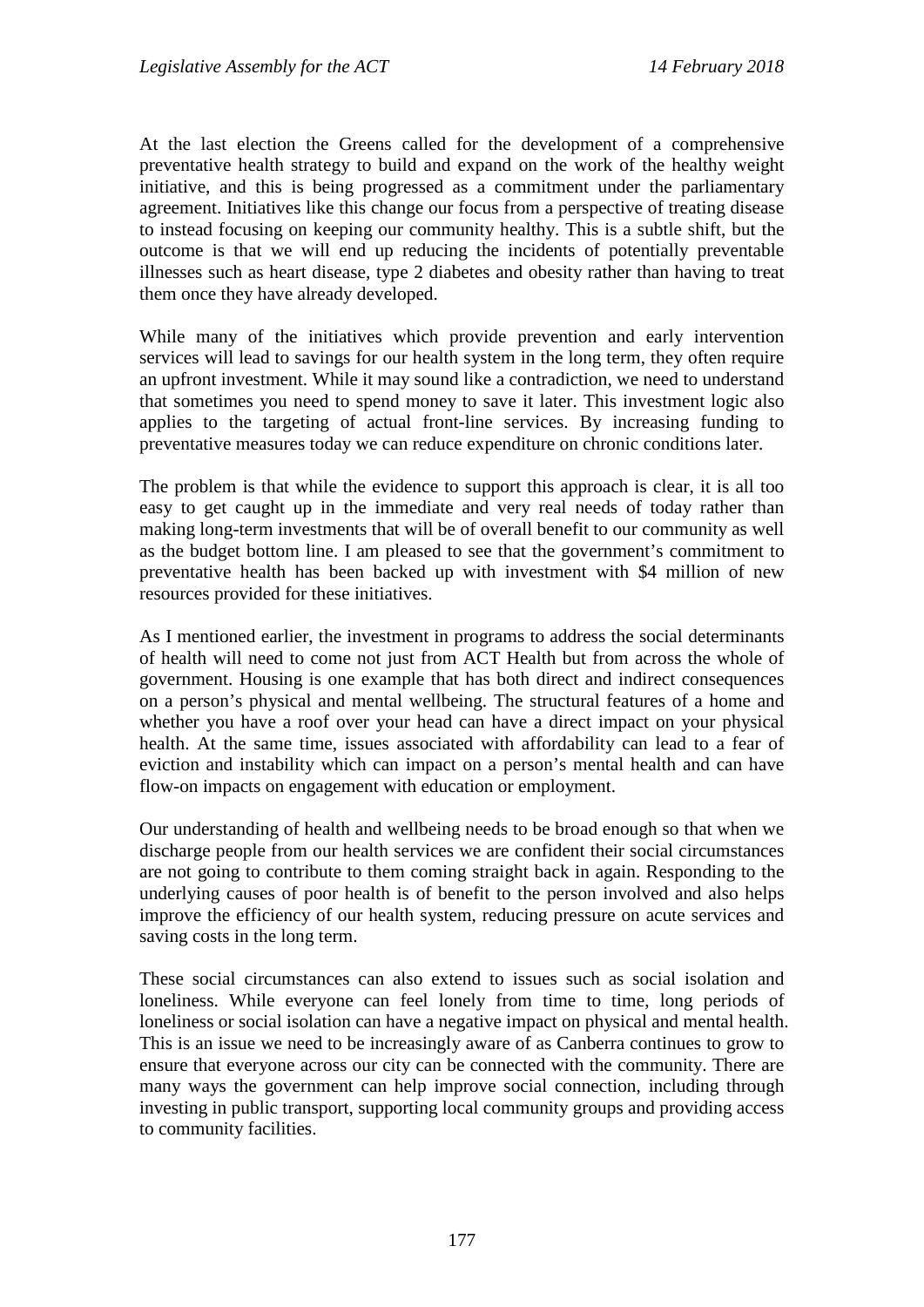As I have mentioned already, many of these issues do not impact on just physical health outcomes but can also lead to significant mental health concerns. Noting the growing demand for mental health services across the territory, mental health and suicide prevention remain continued priorities for the government and for me, and this commitment is demonstrated by the creation of a standalone mental health portfolio for the first time in the territory. In 2017 we laid some important ground work with the consultation on the office for mental health—which we will discuss shortly—as well as the establishment of the mental health advisory council and securing over \$23 million in funding for mental health services through the 2017-18 budget.

As Ms Cheyne's motion notes, a significant amount of this funding is being invested in community level programs, including support for Headspace and the detention exit community outreach program. The government has also recently announced additional funding to support Menslink to expand services to 10 to 12-year-old boys. We are increasingly hearing that there is a need to respond to mental health issues in younger and younger age groups. As the minister I will continue to work with service providers, parents, schools and other key stakeholders to identify new ways we can provide early intervention support.

In addition to our continued investment in mental health services, Ms Cheyne's motion highlights a number of other community-based health programs that I want to touch on briefly. Funding for two additional mobile dental vans is a key item in the parliamentary agreement which will provide greater access to dental care for low income Canberrans. Access to dental care is a prime example of the issue I was speaking about earlier, with many people stuck on public dental wait lists for so long that their condition worsens and they end up requiring emergency treatment. This is not an issue unique to the ACT, but I am pleased to see the government making this important investment. We know poor dental health can impact on physical health more broadly so an early intervention approach is crucially important in relation to this service.

I would also like to make a brief comment on the government's commitment to establish a homebirth trial, giving greater individual choice to expectant mothers and families. While the establishment of the trial is a positive move, the eligibility criteria remain very restrictive and participation is limited to those who live within close proximity of the Canberra Hospital. Of course the safety of those who participate should always be the highest priority. But at the same time the Greens would like to see further consideration given to how the eligibility criteria could be broadened and the program could be made more accessible for those interested in having a homebirth.

This motion highlights the government's commitment to improving the health and wellbeing of people in the ACT. The Greens believe a commitment to a better health system starts with strong investments in prevention and early intervention services, particularly those provided through primary and community care. Our aim should always be to help Canberrans stay well and out of hospital. For those who need acute care our system should be designed to support them to get better as fast as possible and then provide them further support in the community. Upfront investment in health promotion and prevention activities helps make our health system more efficient in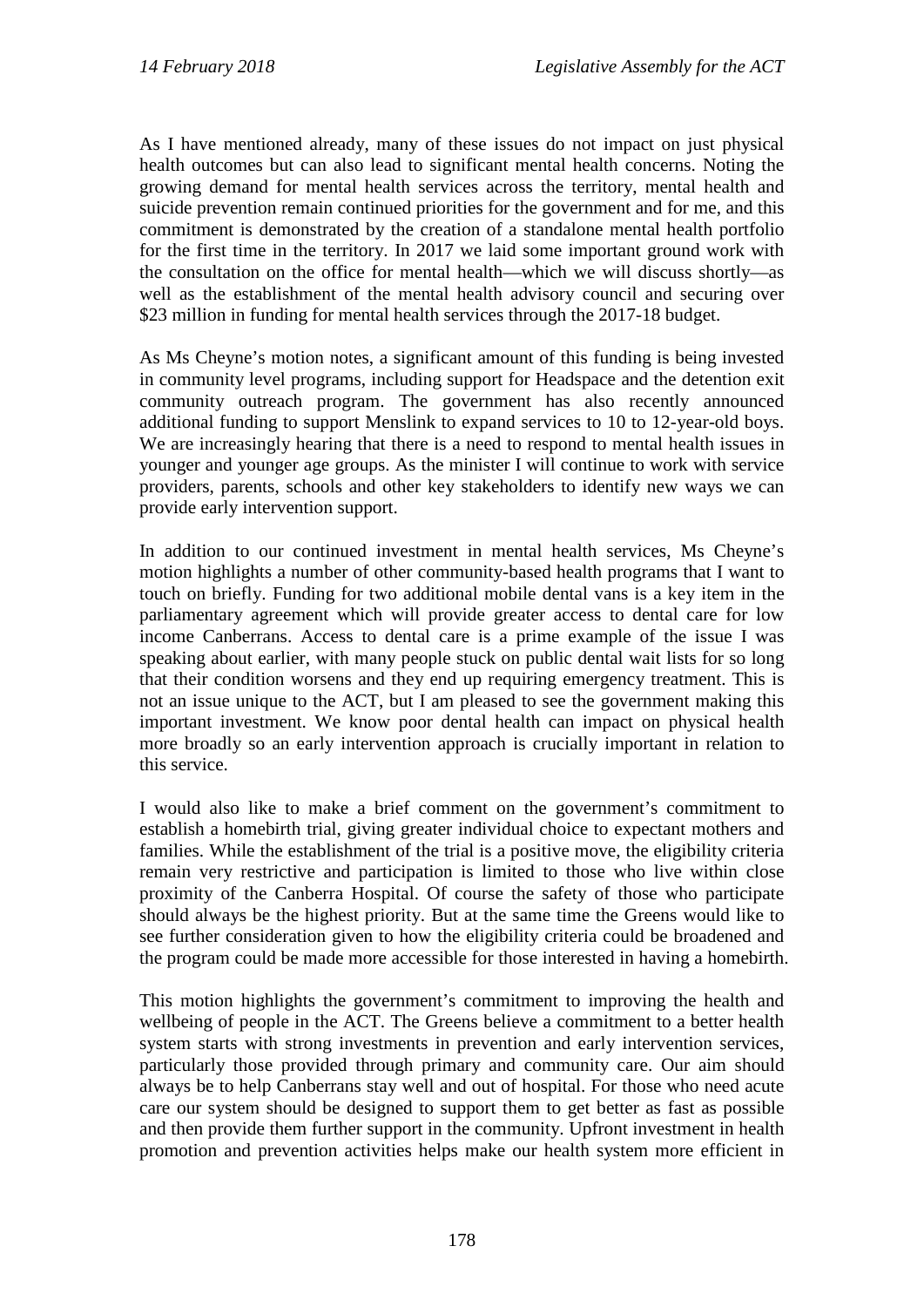the long term. Not only do these initiatives help save costs down the line but, most importantly, they also improve health outcomes and therefore improve people's quality of life.

Broadening our understanding of health care beyond the clinical sphere is also important so we can respond to the social determinants of health. The provision of housing, employment, access to education and a clean environment have a significant impact on our overall health and wellbeing. This approach to health is about more than just the treatment of disease; it is about investing in the overall health and wellbeing of our population. The Greens will support this motion, and we look forward to further investments in primary and preventative care to drive benefits and efficiencies across our health system in the future.

**MS FITZHARRIS** (Yerrabi—Minister for Health and Wellbeing, Minister for Transport and City Services and Minister for Higher Education, Training and Research) (4.08): I thank Ms Cheyne very much for bringing forward this important motion on this very important issue and I particularly value her interest in health and the health and wellbeing of our community. As her motion outlines, in this term of government there have already been significant achievements right across many aspects of our health system. The investments this government has made build on previous investments and ensure that our community remains one of the healthiest in the country.

Health is one of the top priorities for the Barr Labor government, one made clear by our ongoing investments in health services, infrastructure and our health workforce, all with one purpose: to keep our community as healthy and as well as they can be by providing access to health care when and where people need it. This is true across all aspects of the health system, from tertiary services to community-based services, to rehabilitation services and importantly in prevention. It is also relevant across all government departments. It is also important to work with our broader community and with the private sector because it is in everyone's interest to have a healthy city.

A healthy community is evidenced in the most recent *Report on government services*. As Ms Cheyne and you, Mr Assistant Speaker, have outlined, we have the highest life expectancy, living close to a full year longer than the national average at 81.3 years for men and 84.2 years for women. I am pleased to say we also have been reducing smoking, with fewer daily smokers, now down to seven per cent.

In relation to children, as has been noted, we have the lowest rates of childhood obesity in the country. This has come from significant and focused investment in prevention. We have further good news. We are leading the country with the highest levels of immunisation.

We do have an excellent health system in the ACT that continues to deliver more and improved services and upgraded facilities. We are providing improved access to our community along the spectrum of healthcare services, from acute care services at the city's and the region's major tertiary hospital, the Canberra Hospital, and at Calvary Public Hospital, Bruce, including inpatient and outpatient care, to the soon-to-open rehabilitation hospital at the University of Canberra, providing essential rehabilitation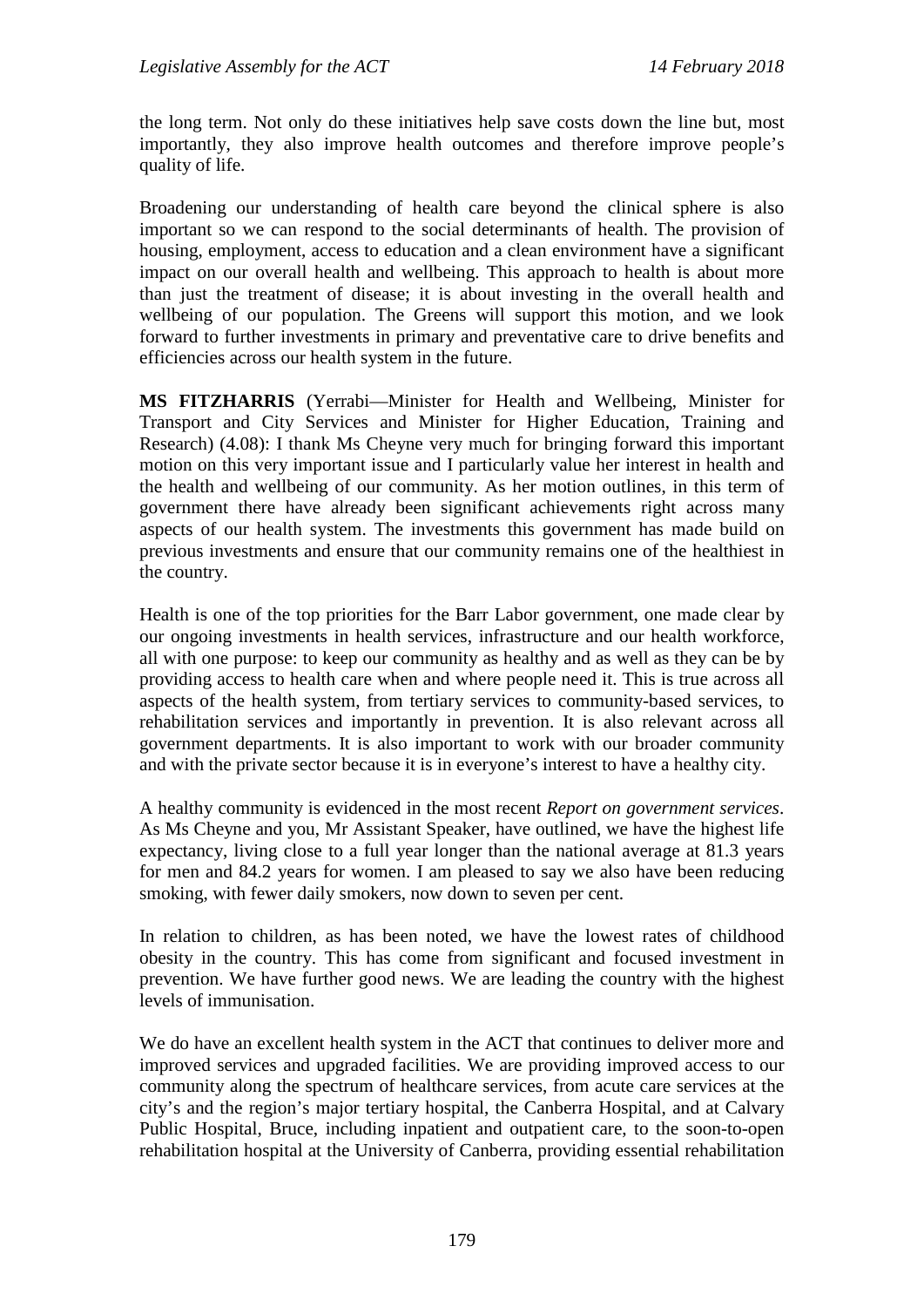and mental health services in a beautiful, purpose-built facility, to our community health centres, the hospital in the home and of course our nurse walk-in centres.

ACT Health's focus on delivering a territory-wide health services framework will also provide the backbone of patient-centred care across the system and across all facilities in this city. Our partnership with primary healthcare providers is also vital, and we continue to work with GPs and representative organisations, and to partner and in many cases co-fund with the Capital Health Network more innovation in the primary healthcare sector. Just this week we have opened grants to improve bulk-billing rates in areas in our city we know have less access to bulk-billing GP services.

My focus on preventive health will continue and I look forward to continuing to work with our higher education and research partners and partnering with them to grow their health capacity and to employ the many highly skilled graduates our universities and CIT train, from junior doctors from the ANU, to nurses, physios and other allied health graduates from the University of Canberra, the Australian Catholic University and CIT.

In so many areas we continue to provide excellent, high quality, compassionate, patient-centred care but we must continue to improve. There are a range of ongoing reforms that, coupled with significant investment in health, are a part of continuing our improvements to our health system.

I acknowledge that there are areas where we have come from behind and where we simply must do better. And we are. On many measures, we continue to improve. For example, if you look at the improvements in median wait times at Canberra hospitals between 2012-13 and 2016-17, these wait times have reduced by one-third, from 44 to 30 minutes. This is the biggest improvement in the country over this period, and the proportion of patients seen on time, at 62 per cent in the previous financial year, has also improved. I am pleased to say the ACT has made one of the biggest improvements in the country in this area as well. This demonstrates that we are on the right track and we are doing a lot right.

I am very focused not only on continuing to make the right health investments for our community but to make sure our system performs well and continues to improve, with the aim of keeping our community as healthy as they can be.

Today I would like to build on Ms Cheyne's motion and provide more detail and outline a number of the significant activities underway to improve the integration and redesign of services across primary health care, community-based care and the care we deliver in our hospitals, as well as our commitment to health service delivery and ensuring we have the health infrastructure we need for a growing city.

The government is taking steps to ensure that we have the right services to meet demand and population growth now and into the future. The territory-wide health services planning work is well underway and will change the way health services are delivered. ACT Health is creating new clinical centres to both coordinate and integrate patient-centred care. This will provide a continuum of care which will make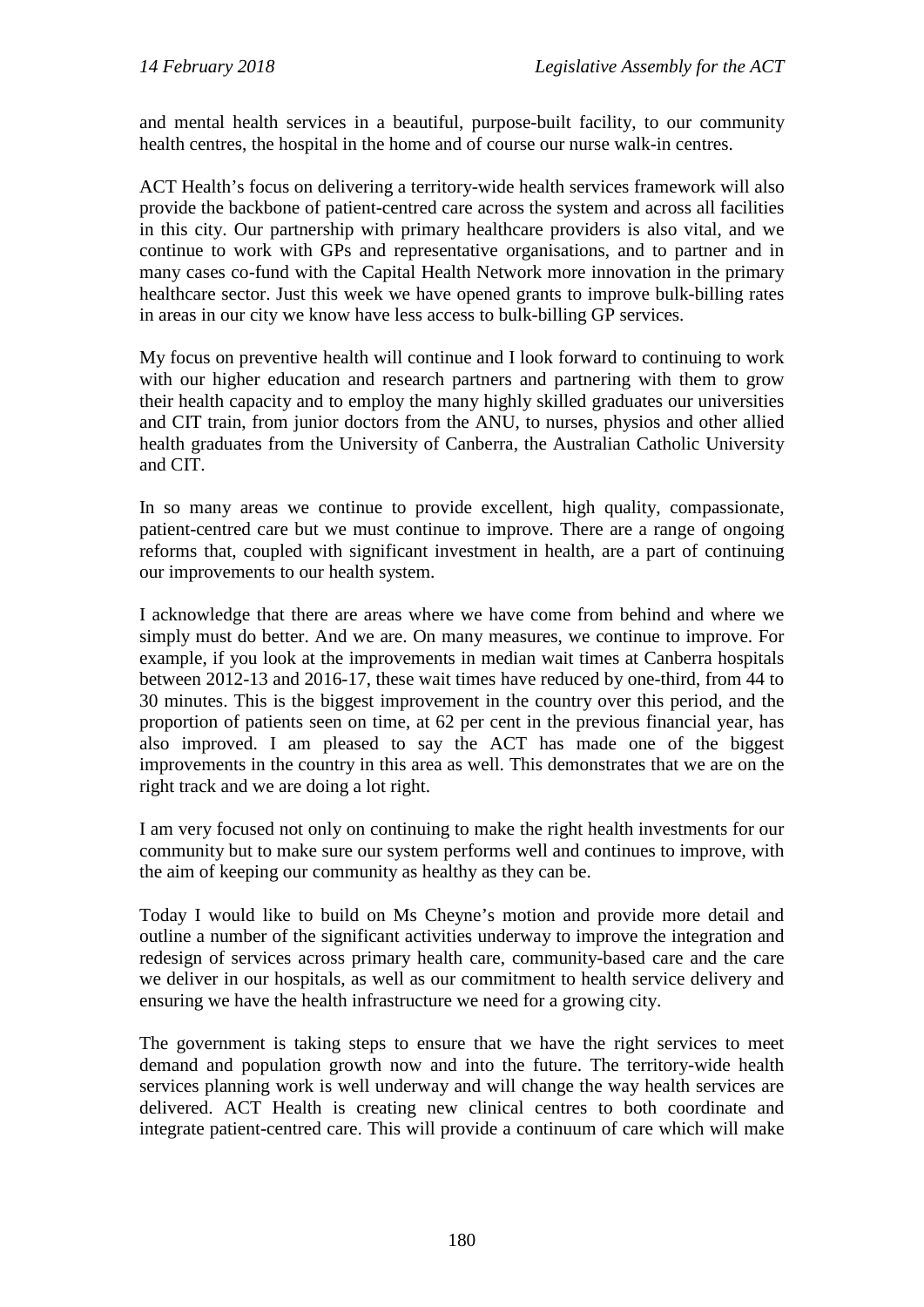it easier for patients to navigate primary health care in the community as well as care in the hospital and everything in between.

Each centre will have a centre plan, speciality service plans and patient and family focused models of care. These plans will outline how health care will be delivered through a collaborative, coordinated approach. This new evidence-based approach operates in the interests of patients, first and foremost, making sure they receive care that meets their needs.

As members would be aware, the territory-wide health services planning work has a new advisory group which was established to contribute to finalising the framework and the speciality services planning work currently underway. The advisory group is an important forum for health stakeholders, community organisations and consumers to provide advice so that we can establish the clinical centres and associated plans. I was delighted to attend and open the first meeting of the advisory group earlier this month.

Members have heard me speak in this place on our achievements in preventive health, including through our programs focusing on active living and healthy eating, immunisation, as well as the recent \$4 million commitment specifically for preventive health work, which includes developing a preventive health strategy. Investing in prevention activities to prolong and increase our wellbeing cannot be underestimated, especially given their impact on reducing the burden of chronic disease, demand on the health system and of course an individual's quality of life. I have already mentioned our lowest rate of childhood obesity, which make it clear that our plans and programs to improve health in our community through prevention programs are working. We want to build on this.

This Friday I will open the CBR Innovation Network's active healthy Canberra event, to continue our journey to position Canberra as a centre of excellence for preventive health. We will bring together organisations to identify opportunities that can benefit our city in new ways.

We have an opportunity here in Canberra to show the world that we can be more innovative and collaborative in our approach to preventive health care. This builds on significant work that has led the nation on preventive health, including the ground-breaking towards zero growth policy and the healthy weight initiative. It also complements work across my portfolios, especially transport, in an effort to build an integrated public transport system and increase walking and cycling, as well as working with our higher education institutions to encourage research and innovation in preventive health.

As I announced yesterday as part of the budget mid-year review, the government is boosting funding for elective surgery. We are investing an extra \$6.3 million to provide for extra surgery, helping patients access treatment within recommended time frames. Each year Health completes more elective surgeries, with 12,826 patients receiving elective surgery in 2016-17, over the previous target. We are meeting our targets for the number of procedures performed each year, which demonstrates that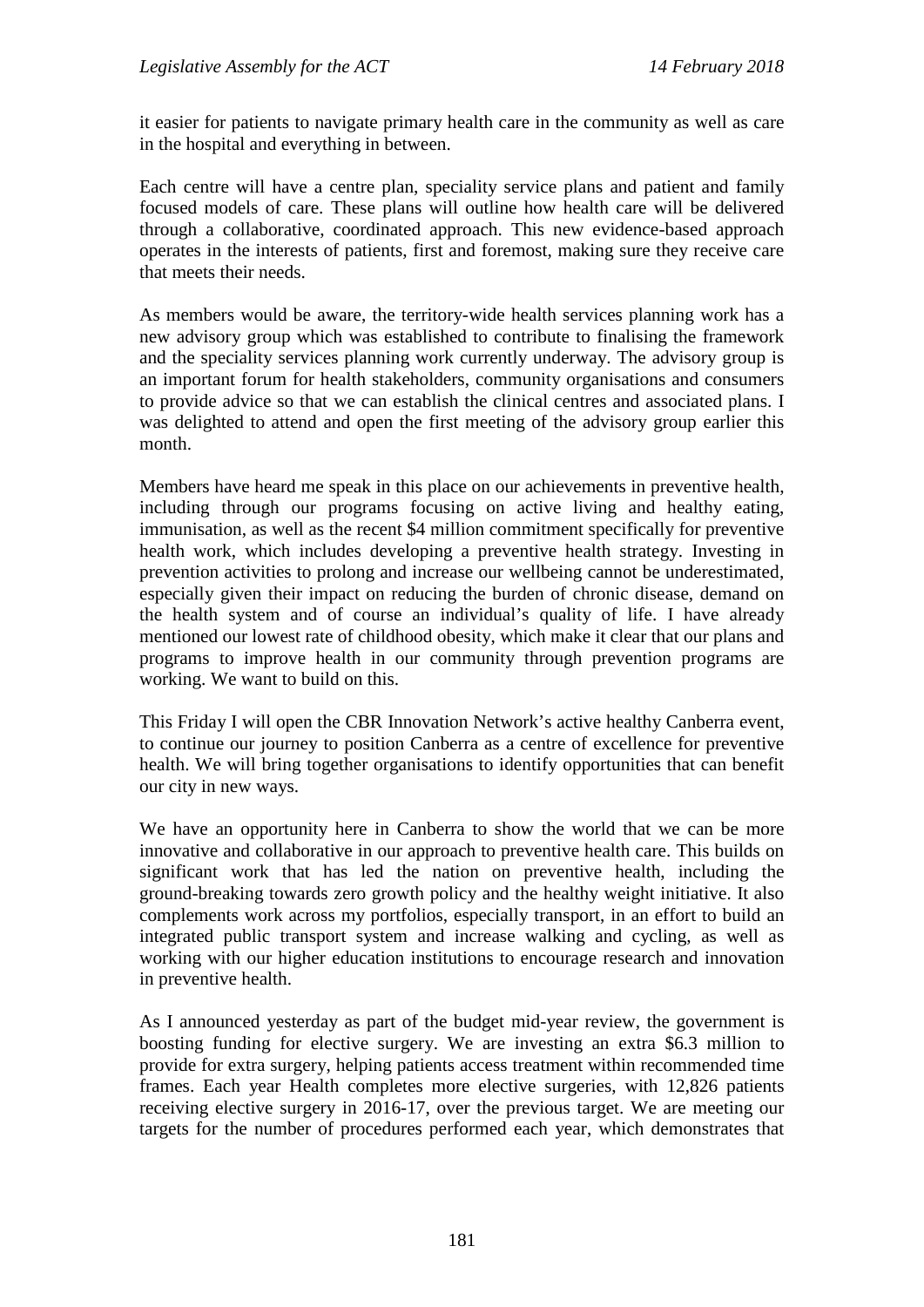our system is working. But, as we grow, demand increases and patients become more complex. This is putting pressure on our wait times.

This additional funding will enable ACT Health to achieve even more elective surgeries in this financial year. This will be accomplished by delivering more surgeries to public patients through both the public and private systems, by increasing the allocation of operating sessions to those specialities with high demand such as paediatric and adult general surgery, orthopaedic surgery, urology and gynaecological surgery.

We also will invest in one of the most significant investments this government will undertake: the surgical procedures, interventional radiology and emergency centre in the Canberra Hospital precinct, which you spoke about, Mr Assistant Speaker. I am very pleased to advise that SPIRE will be designed to completely align with our territory-wide health services planning so that care is coordinated, integrated and specialised for patients and their families and that the infrastructure to support this will be based on this framework.

SPIRE will also showcase the ACT Australia wide as the place for progressive state-of-the-art health services using new technologies as it will provide greater opportunities for research and training of our health professionals. We have already begun funding this investment and we look forward to work continuing over the coming years.

I thank Ms Cheyne very much for her motion, and I look forward to talking more and more about the wonderful health system we have, about the improvements that we are making, about the significant investment we will continue to make. Yes, Mrs Dunne is right. I am very proud of Labor's investment in health.

**MS CHEYNE** (Ginninderra) (4.18), in reply: I thank all members for their contributions today, including the banging on the table. Regrettably, I will have to just take a moment to highlight Mrs Dunne's gall in being incredibly impolite to me, when not only was she not present in the Assembly to hear my speech—I understand she had another commitment—but she clearly did not even pay me the courtesy of using her two-hour lunch break to review my 12-minute speech on Assembly on demand.

**Mrs Dunne**: I did not have a two-hour lunch break because I had another commitment.

**MS CHEYNE**: Excuse me?

**Mrs Dunne**: I did not have a two-hour lunch break. I had another commitment.

**MS CHEYNE**: I do not see why you could not have found 12 minutes or got your staff to find 12 minutes to review my speech. I find that incredibly impolite.

I had planned to refute her arguments but I struggled to follow what ended up just being really her venting her spleen, if we want to keep using health analogies. What is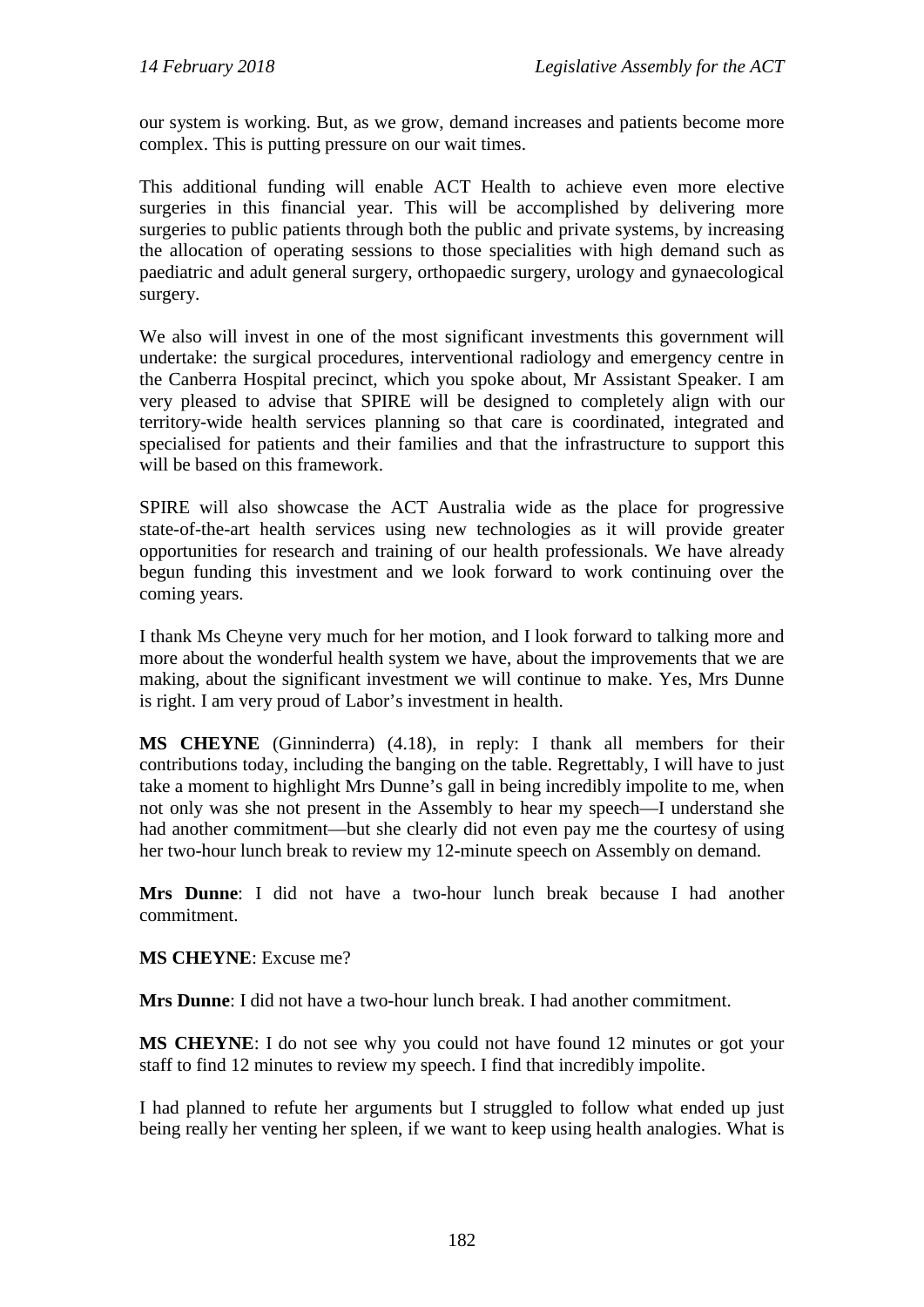it, Mrs Dunne? Is the ACT government investing too much or are we investing not enough? I struggle to follow.

**Mrs Dunne**: Plainly you did not listen either.

**MS CHEYNE**: I heard you mostly in silence. Pay me the respect.

**MR ASSISTANT SPEAKER**: Please address the Speaker, Ms Cheyne.

**MS CHEYNE**: Mr Assistant Speaker, for someone who was so critical, who banged the table multiple times during her speech, who criticised my motion at length, I have never heard my name used so many times in a 10-minute period. Where is her amendment to my motion? Why will she not amend this motion with her policy alternatives if what we are doing is so wrong? She does not have any policy alternatives. She does not have any. And she is silent now.

**Mrs Dunne**: Just you wait and see.

**MS CHEYNE**: Just we wait? How long have we been waiting for? Fifteen years, that is right.

**Mrs Dunne**: There are some people on the waiting list that long.

**MS CHEYNE**: Excuse me, Mrs Dunne, I heard you mostly in silence, pay me the same respect.

As we have heard, we are seeing great progress across Canberra's healthcare system, from significant health facilities to improved existing facilities, new speciality services, and investment in cutting-edge research and development. Our health system is accommodating the needs of our growing population.

As you can see from the motion before you today, the list of our current and planned activities on this front is long. It is very long. What it means, though, is very clear. It means that we care and we are willing to commit the resources to make sure our health system delivers the very best for the Canberra community.

Looking at our investment in the heath sector, it is characterised by the understanding that people's health needs are complex and they are personal. We are conscious that everyone in our community has different health needs and preferences. That is why we are investing across the breadth of health facilities and services, encompassing mental and physical health, preventive and curative medicine and research and development.

This government recognises the power and importance of mental health and wellbeing. It is an absolutely crucial aspect of any healthcare system and, as you heard from the Minister for Mental Health, we have committed millions of dollars for mental health initiatives in this year's budget.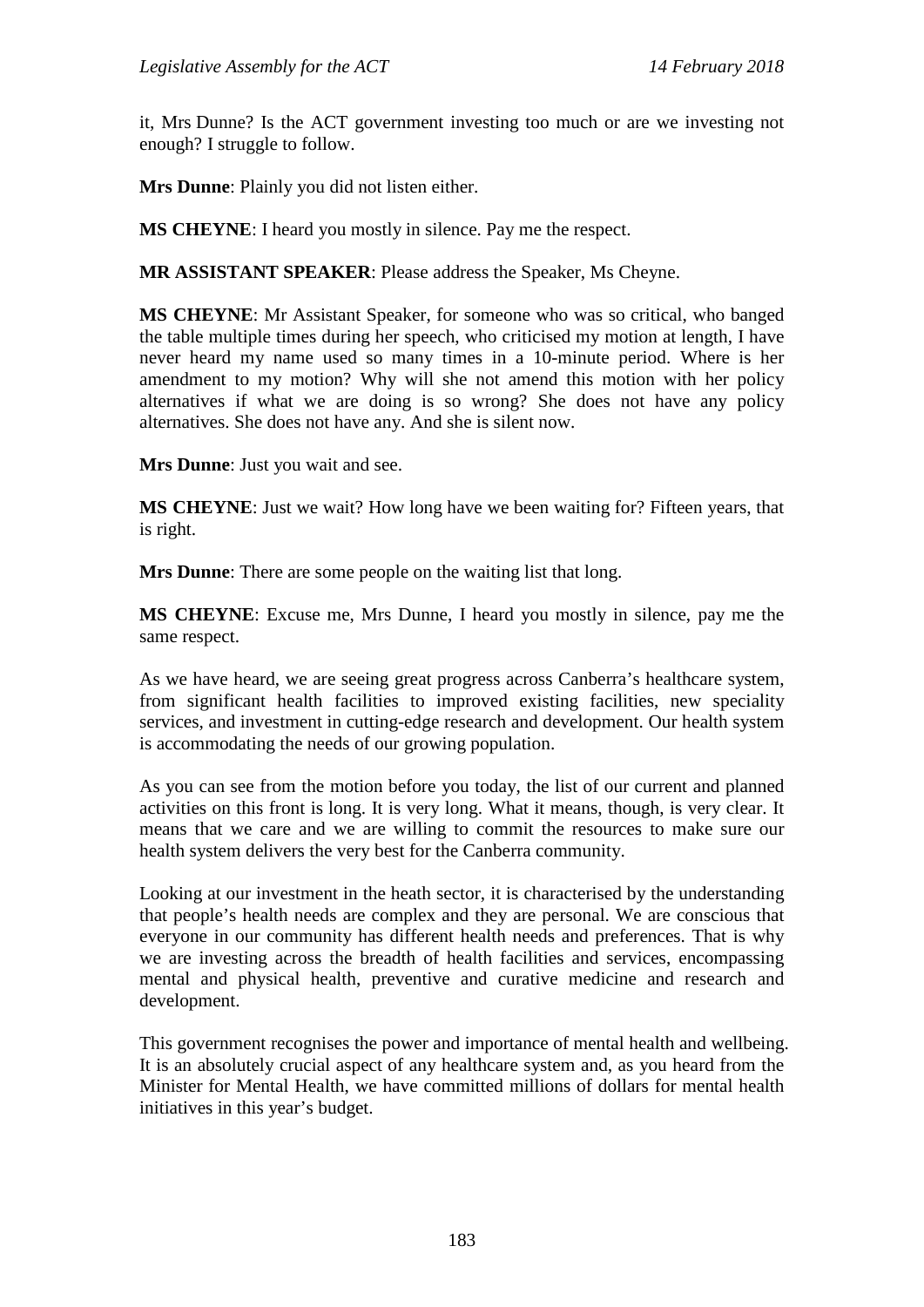As I outlined in my speech earlier for the benefit of some members, we are also improving emergency and general medicine facilities for the community. We are reducing wait times, increasing bed numbers and improving accessibility. We are upgrading our hospitals and creating a new, dedicated rehabilitation hospital at UC. We are opening new walk-in centres and building facilities for the Aboriginal and Torres Strait Islander community. Needless to say, our investment is comprehensive.

We are not only looking at health infrastructure, though. As the saying goes, an ounce of prevention is worth a pound of cure. That is why we have specifically committed funding for new resources for preventive health services. This funding is in addition to new annual health and wellbeing checks for all year 7 students to identify and treat issues earlier as our kids move into adolescence. We will also have new school-based immunisation programs and will participate in the pre-exposure prophylaxis HIV prevention trial to help high-risk people stay HIV free.

Finally, we are committed to keeping Canberra on the cutting edge of medical research. Advances in gene-based medicine will revolutionise how we diagnose and treat illness, and Canberra is helping us to get there. I spoke earlier about participation in the molecular screening therapeutics trial and our work in collaboration with the ANU to establish a clinical genomics service. I think the future of medicine will inspire awe and wonder at its ability to see and respond to our genetic makeup. I am very proud of the fact that this government is investing in that future.

Something I think we in this room probably can all agree on is that nothing is more important than our health and our wellbeing. I think I can speak for most people when I say that other issues in life pale into insignificance when we or a loved one fall seriously ill.

As a government, it is our responsibility to ensure that Canberrans have access to the best medical facilities and services to help them get back on their feet when sickness strikes, now and into the future. We are investing across the breadth of health services in the ACT to ensure that they are top notch and I have no doubt that our health system will continue to serve our community to the highest possible standard.

Question resolved in the affirmative.

## **ACTION bus service—route changes**

**MS LEE** (Kurrajong) (4.25): I move:

That this Assembly:

(1) notes that:

- (a) a number of bus routes throughout Canberra have been altered or cancelled from 9 October 2017;
- (b) this change was done without any proper consultation with regular commuters or residents in the area that rely on these bus services;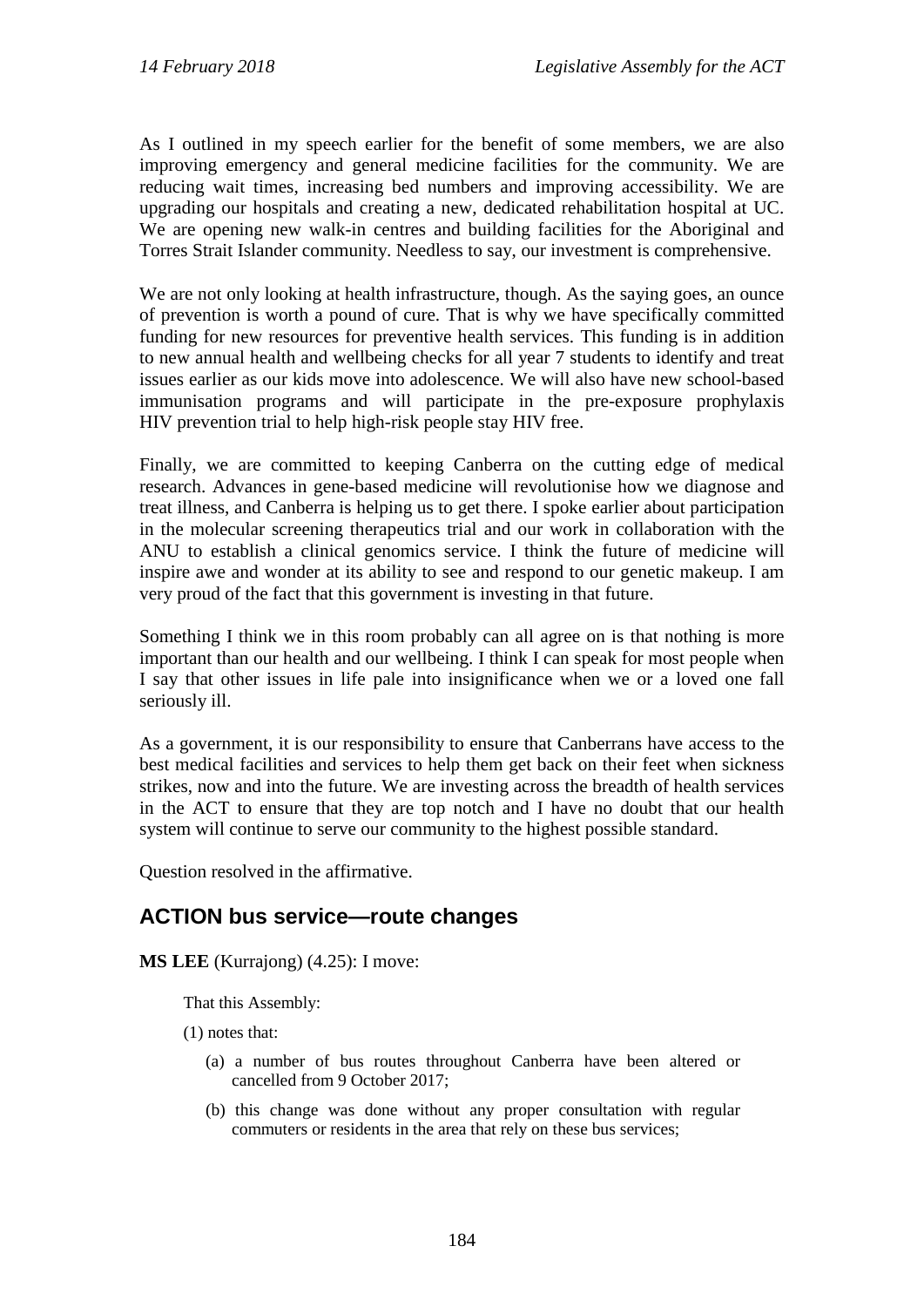- (c) a significant number of commuters who rely on these services are older and mobility impaired Canberrans who are no longer able to, or cannot, drive; and
- (d) the new routes service fewer areas and leave many commuters forced to:
	- (i) walk longer distances to a bus stop; or
	- (ii) travel on a service that is less frequent; or
	- (iii) travel on a service that is slower; or
	- (iv) change buses and take two or more bus routes to get to major town centres and hubs like Civic, Woden, Tuggeranong, Gungahlin and Barton; and
- (2) calls on the ACT Government to:
	- (a) apologise to Canberra residents for failing to consult with them about what changes should and were being made;
	- (b) review the effectiveness of the new timetable to assess its patronage and efficiency and report to the Assembly by the last sitting day in March 2018; and
	- (c) restore bus routes altered in the October 2017 changes subject to the findings of the review of the new routes.

Public transport is a key component of local government. It is, in many ways, the lifeblood which keeps the organs of a city functioning. And as a city grows and matures, a good transport network will also need to grow and mature to meet the needs of its people.

My newest colleague, fellow member for Kurrajong and shadow minister for transport, Miss Burch, will go into a bit more detail on our city's needs for transport more generally, while some of my other colleagues will address shortcomings in their own electorates. What I want to focus on, however, in this motion are the 2017 timetable changes to the ACTION bus network and the impacts these changes have made and are making to my constituents in Kurrajong. These changes have highlighted this government's attitude that it knows better than the people of Canberra who use public transport every day. This government has made a key failing in changing bus routes with no or poor consultation with the Canberrans who use the services and, by doing so, has left Canberrans stranded, isolated and baffled at how and why these changes were brought about.

In the inner south, two popular bus routes, the No 4 and the No 5, have been combined into one, monstrous, Frankensteinian route. Under several different route names, the No 5 route has serviced the residents of the inner south for decades. In particular, the residents of what is affectionately known as old Narrabundah have relied on this bus to take them to the city, Russell, Canberra Hospital or the Woden town centre. Similarly, the No 4 route, which connected residents of Red Hill, Narrabundah and Griffith with Woden and the city, was a popular route that many residents of the inner south had come to rely on.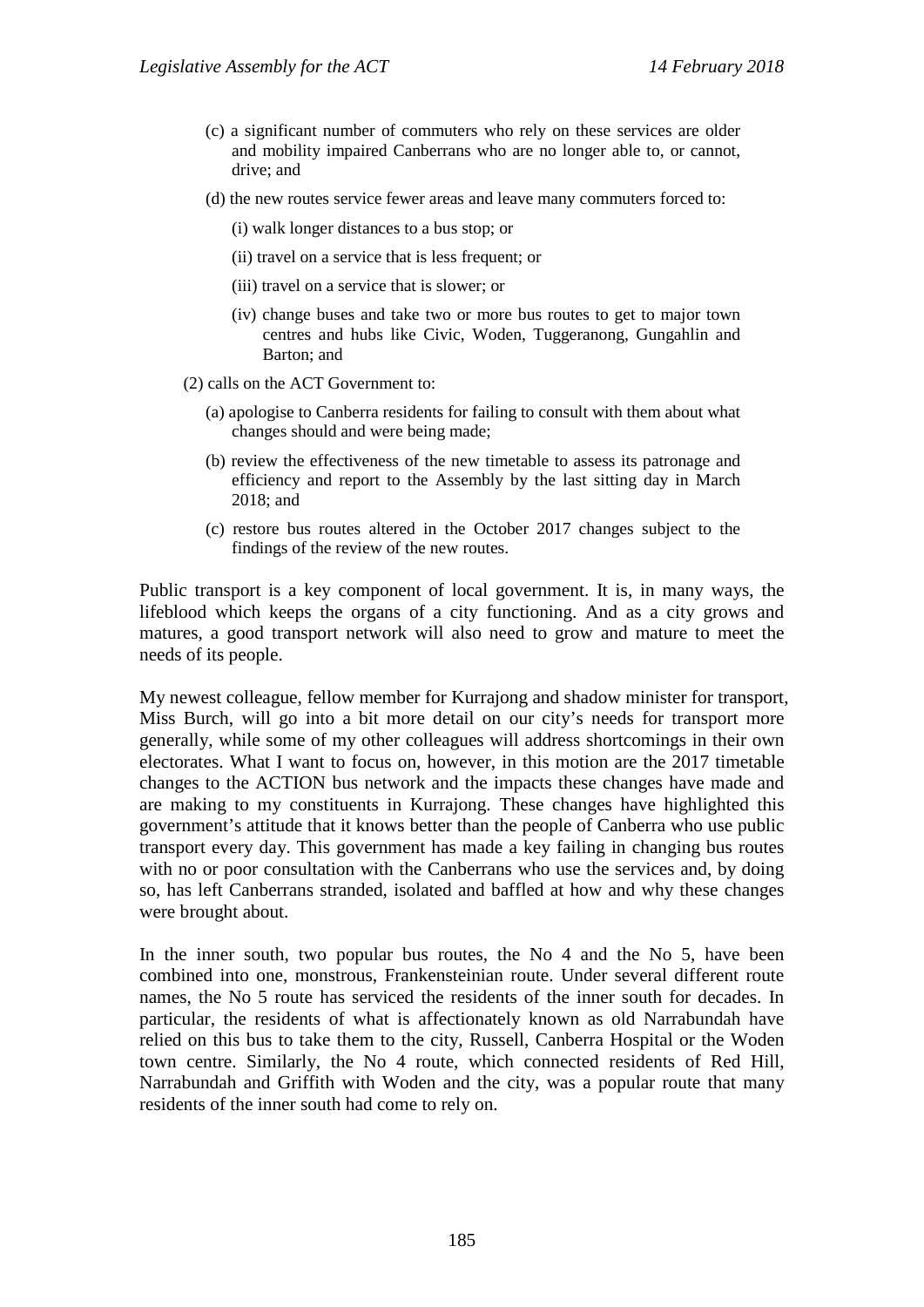In October last year, all of that changed. The No 5 route was cancelled altogether and the No 4 route was changed in a poor attempt to fill the void left by the cancellation of the No 5. Two bus routes were hastily stitched together to create a monster route by the poor judgement and short-term thinking of its creator. Let us call this the Franken-route.

The Franken-route has a number of issues. First, it is poorly synchronised with the No 6 route, and leaves patrons waiting for nearly 30 minutes for a connection. It no longer takes residents of Narrabundah to where they want and need to go. It travels a long, convoluted route which cuts out many stops. As an example, Dani of Narrabundah observed to me that for her journey home from Woden, she would have to get on the No 6 bus at Woden town centre, travel for 14 minutes, a total of 11 stops, get off at Goyder Street, near Narrabundah College, and either walk home from this stop, a journey of about 1.3 kilometres, or wait 29 minutes for the next No 4 bus and travel on that bus for four minutes, another five stops, to get home. That is a total of 47 minutes for a journey which previously took 10 to 20 minutes. This prolonged wait for a connection at Goyder Street is because the timetable has been so poorly coordinated that the No 6 is repeatedly missing the No 4 by one or two minutes, leaving patrons stranded for half an hour.

Public transport should be accessible to all. However, the Canberrans who rely on buses the most are our young Canberrans who do not have a car; our mobility-impaired Canberrans who can only rely on carers or friends to drive them and so are in need of effective bus options; and our elderly Canberrans who either no longer drive or do not feel confident driving on a daily basis. I note that in the amendment circulated by the minister she has at least acknowledged these vulnerable Canberrans, although I suspect that may be an effect of Ms Le Couteur. In a cold Canberra winter, is this government really asking these Canberrans to wait at a bus stop for half an hour for a connection?

Second, the Franken-route has almost doubled the journey time from old Narrabundah to the city. Frank of Narrabundah says that his commute to work has gone from 15 to 20 minutes on bus No 5 to a 35 to 40 minute journey, and involves either swapping buses or a very long walk. As many torch-wielding villagers have done, Frank has run away from and abandoned the Franken-route and now drives. Susan of Narrabundah is forced to pay expensive parking fees because the alternative, spending the hour each morning and hour each evening that it takes for her to get into town and home, is just not worth it.

The minister may claim, as she has done before, that consultations were conducted; that these changes are only for the better; and that she has received only glowing, positive feedback about the new services. We all know that that is just not true.

Between the hours of 8.15 am and 5.45 pm, every second No 6 bus which arrives at the Goyder Street stop leaves passengers with an almost 30-minute wait between buses. How can the minister look old Narrabundah residents in the eye and claim with any credibility that the new bus network offers more services and connectivity for them?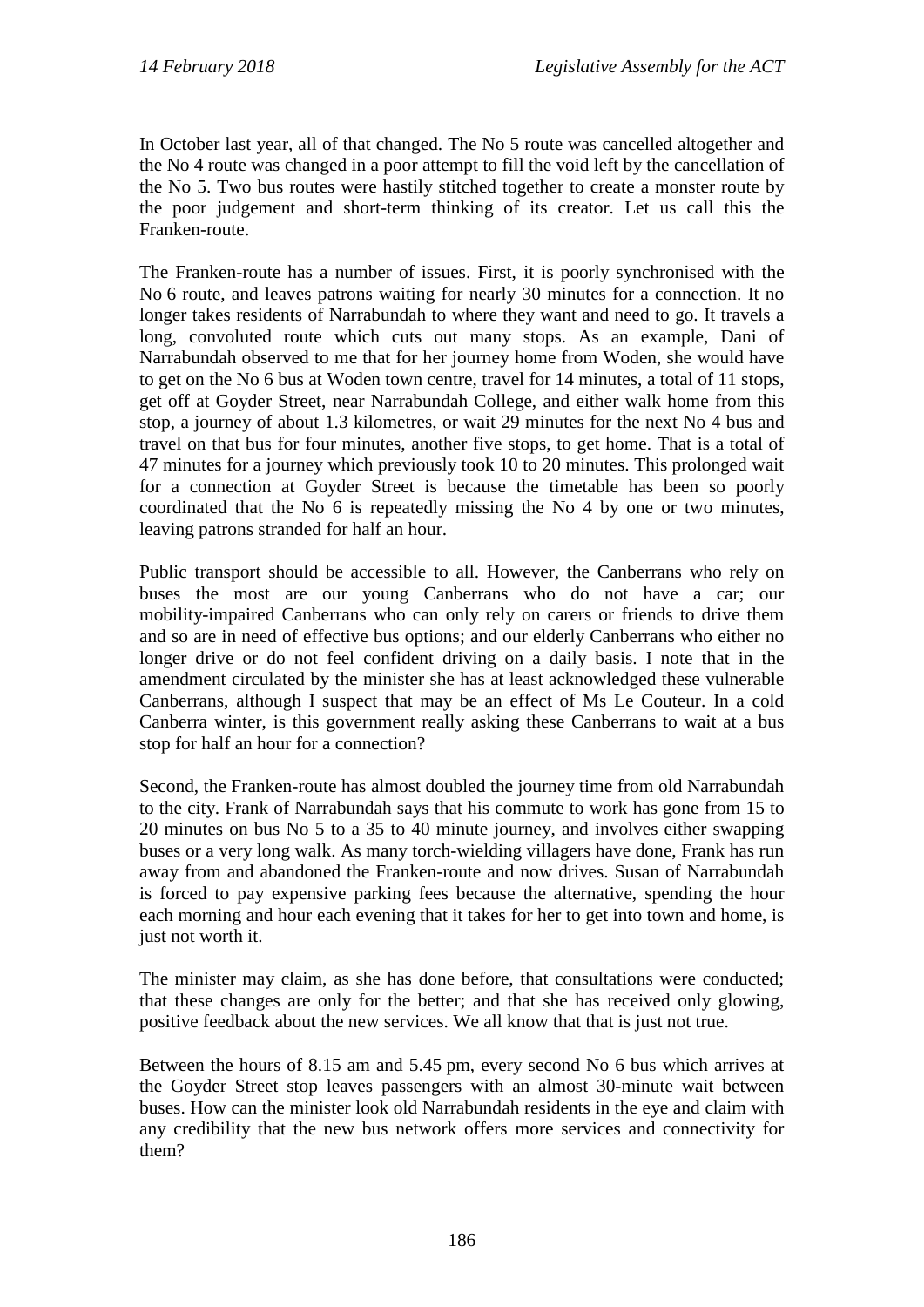Third, the decline in the number of stops serviced in the inner south is astonishing. There are many stops—some of them our beautiful, iconic bus shelters—which are now school-only stops. Since 2014, 28 bus stops, 14 pairs, in Red Hill and Narrabundah have had their regular services removed. This results in longer distances for patrons to walk to their nearest bus stop and more money spent by the government in building new bus stops. Why does this government insist on change for change's sake, even at the expense of cutting off essential services for Canberrans who need them most?

Fourth, let us talk about the Franken-route. Rather than providing a vital link for inner south residents to get to the Woden town centre or the Canberra Hospital, the altered No 4 route terminates at the Fyshwick outlet centre. It seems that to this government ensuring that people get to the outlet centre for shopping is more important than having a vital link to the Canberra Hospital. Prior to the election, the proposed green rapid route was just a vague green line on a blurry map of Canberra and failed to let voters know that the services would be at the expense of a vital route through old Narrabundah. How duplicitous and expedient is that?

Fifth, the lack of proper consultation and the dismal failure of the minister to communicate with bus users is just not good enough. In my capacity as their local member, I had my office do a letterbox drop to the residents of old Narrabundah to inform them about the introduction of the No 6 bus and the alteration to the No 4 route. What followed was a flood of correspondence from my constituents, by far the most contact with my office I have had since I was elected. Not only were the residents concerned, bewildered and outraged by the disadvantages from the changes, but the information that my office letterboxed was the first notice they had received of the route changes. Not only would this government rob the people of old Narrabundah of their bus route; it would do so with little or no information, let alone consultation, as to how this change would affect them.

In September, in response to a question I asked the minister about what consultation she and her directorate had conducted prior to the decision to cancel the No 5 route, she said:

Information is being made available to residents now.

That was in September, after the decision was already made. "Now," she said, back in September, after my office had had a flood of complaints from concerned residents. This government's communication leaves a great deal to be desired. Any suggestion that the announcement of the new No 6 route in the lead-up to the 2016 election as consultation ignores the fact that there was no indication that other routes would be altered or cancelled as a sacrifice to implement the new No 6 route.

The minister claims that there are now more buses in Narrabundah than there were prior to October 2017. This is true only as a technicality and ignores the fact that old Narrabundah, a section of the suburb where we know there is a good proportion of our elderly and mobility-impaired Canberrans, now must make do with a less frequent,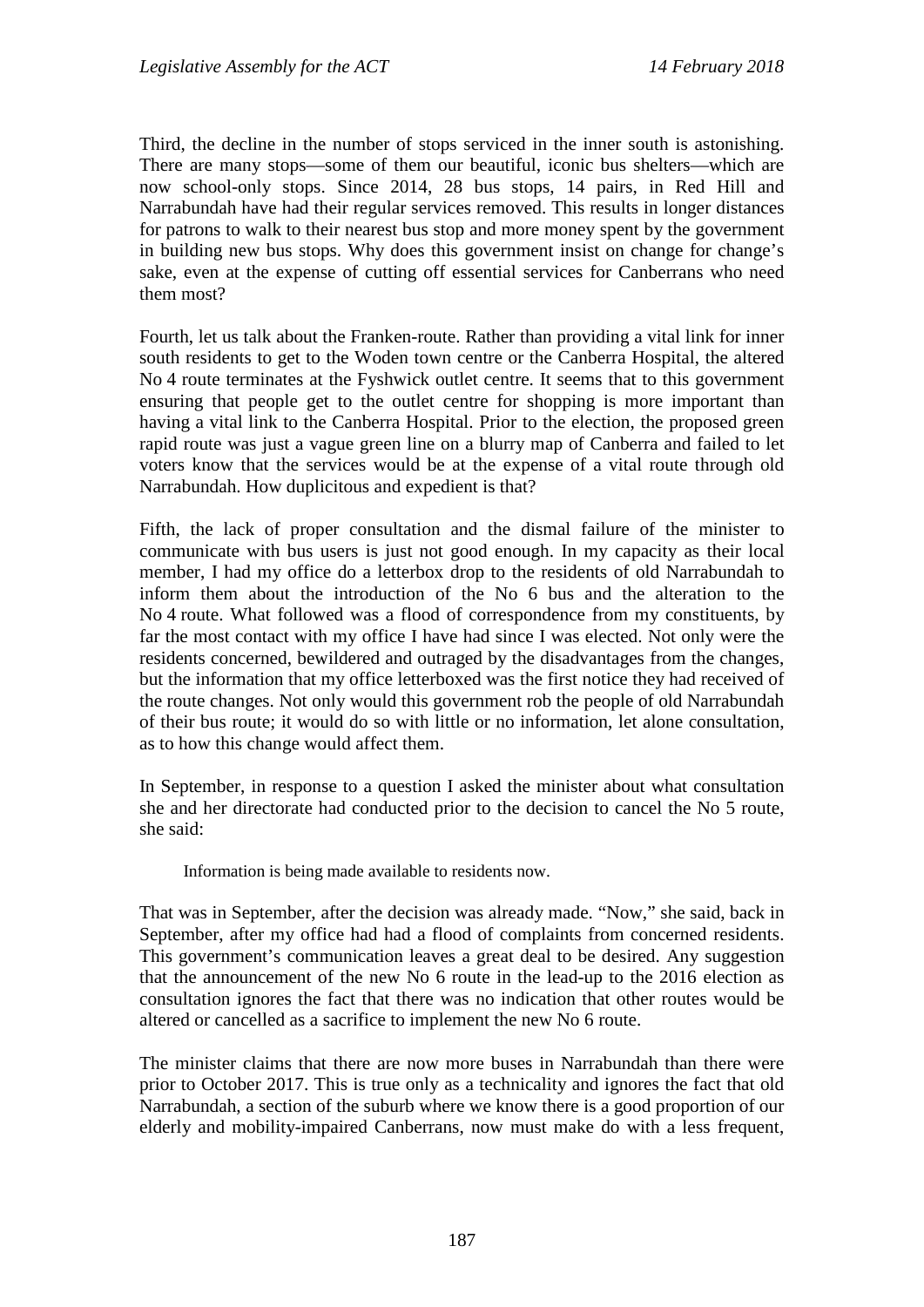convoluted route which terminates not at Canberra Hospital or the Woden town centre but in Fyshwick.

The minister is either not being briefed on the seriousness of the issues impacting inner south residents or she is choosing to ignore them. Or she does not care. I do not care what she believes; my concern is for the residents of inner south. She has a duty to them, a duty that she is clearly failing.

It is not just the residents of the inner south who are bearing the brunt of these changes, however. I have had a number of residents from the inner north express concern about the lack of certainty and communication about changes in bus routes. They are in the dark about what will happen to their existing bus routes when the tram is up and running. Given the sudden changes to bus routes in the inner south with no communication and no consultation, there is angst among inner north residents that their bus services are next for the chopping block. This does not even begin to touch on the areas across the territory that do not even have a proper public bus service, like Oaks Estate.

This is why I bring this motion today. I call upon this government to do three fairly simple things. First and foremost, I call upon the government to apologise to the Canberra residents who have been, and continue to be, severely impacted, for their lack of communication about the bus route changes, something this minister has admitted in this very chamber. Second, I call upon the government to review the changes and to report on these changes. I note that in her response, which was tabled yesterday in response to the petition I brought to the Assembly last year about better connectivity in the inner south, she said that a review is happening, so I cannot understand how she would be opposed to this. Third, subject to the review, I call upon the government to undertake and give assurances to affected Canberrans that their bus services will be restored. This is what a local government that is elected to serve its citizens should be doing, no less. I commend my motion to the Assembly.

**MS FITZHARRIS** (Yerrabi—Minister for Health and Wellbeing, Minister for Transport and City Services and Minister for Higher Education, Training and Research) (4.36): I welcome the opportunity today to speak with the Assembly and outline the work the government is undertaking in relation to our bus network as part of an integrated transport network. As we know, our city is changing. Canberra's population is growing quickly and is expected to reach a population of 421,000 by 2020 and half a million by 2033. To support this growth the government understands that our public transport system must also change to meet the needs of our growing city.

We took a clear policy to the 2016 election to expand the capacity of our public transport network, including the introduction of light rail stage 1 and additional rapid bus services. These initiatives will deliver a better public transport system for Canberra, one that is designed to keep Canberra moving and make public transport a genuine alternative to the car.

This year the government will introduce a new mode of public transport to Canberra with the delivery of Canberra's first integrated and connected public transport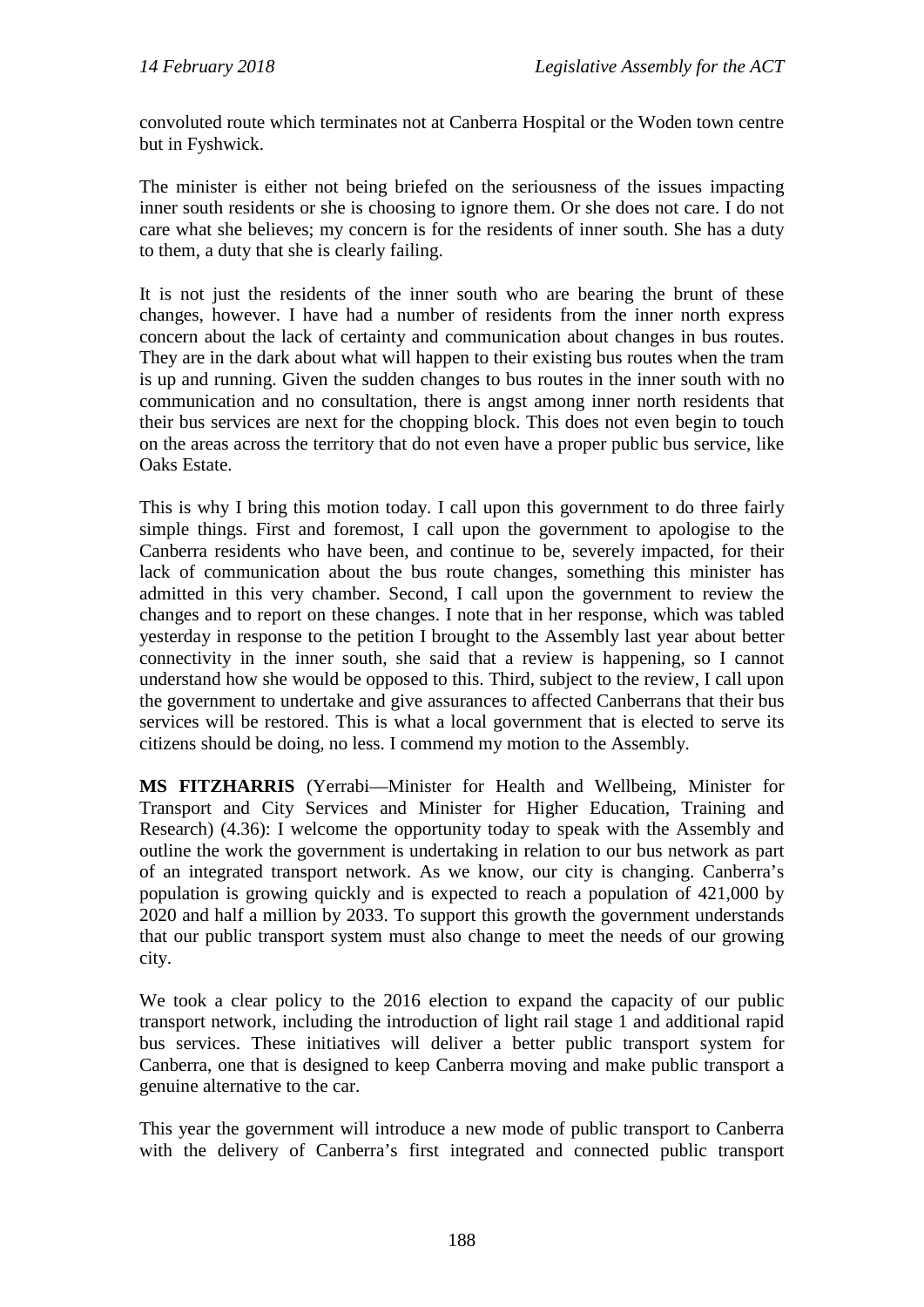network. Of course, this network is much broader than just light rail and buses. Our vision is for an integrated system, including better active travel links to high frequency services, frequent local bus services that connect people to the rapid network and a range of complementary or tailored services for those in our community who require further assistance with accessing our transport system, particularly vulnerable Canberrans.

The government made an election commitment to expand the rapid bus network, which we began in October last year with the extension of the blue rapid to Lanyon, the introduction of the green rapid from Woden to the city via Manuka and Barton, and the black rapid from Belconnen to Gungahlin. We are delivering what we promised: more services more often, seven days a week.

The government then delivered on another election promise, providing free travel on the new rapid services for the first two months. Over this period almost 28,000 passengers travelled on the black rapid and 100,000 on the green. As of 9 February, the black rapid has recorded over 50,000 boardings and the green rapid over 185,000 boardings. Following the introduction of the new services on 9 October, the black rapid recorded an average of 638 passenger boardings per day and in the first week of February this increased to 877 passengers per day. Upon introduction of the green rapid the service recorded an average of 2,231 passenger boardings per day, which has now increased to 2,712 boardings per day for the first week of February.

Passenger boardings on public transport are increasing year on year, with 17.6 million boardings recorded in 2014-15, rising to 18.2 million boardings in 2016-17. Transport Canberra is on track to meet the target of 18.4 million passenger boardings for the current financial year, with 10.9 million boardings recorded up to 10 February.

We know that when a new network or timetable is introduced it is often common to see an initial drop in patronage. However, in the long term, patronage starts to increase as the public get used to changes and start to take advantage of the benefits. Making reactive changes to our transport network can be detrimental to the overall efficiency and the benefit of our integrated services.

It is worth noting that this initial drop in patronage did not occur after the October timetable change. In fact, patronage across the network has increased by two per cent on each weekday and 10 per cent on each weekend day since its implementation compared to the same period last year. Public notification of changes to services occurred five weeks prior to the changes being introduced. As with previous timetable updates of this nature, there was not targeted public consultation. The last major redesign of the public transport network in Canberra was delivered in September 2014, following an intensive public consultation process. Several timetable updates have been delivered since then, including in May 2015, August 2016 and last year's October update.

Transport Canberra continually receives feedback through the customer experience area, and I would like to take the opportunity to reassure members that this feedback is used in the design of the new timetables where practicable and where it aligns with the objectives of the overall transport network. In addition, as noted in the amendment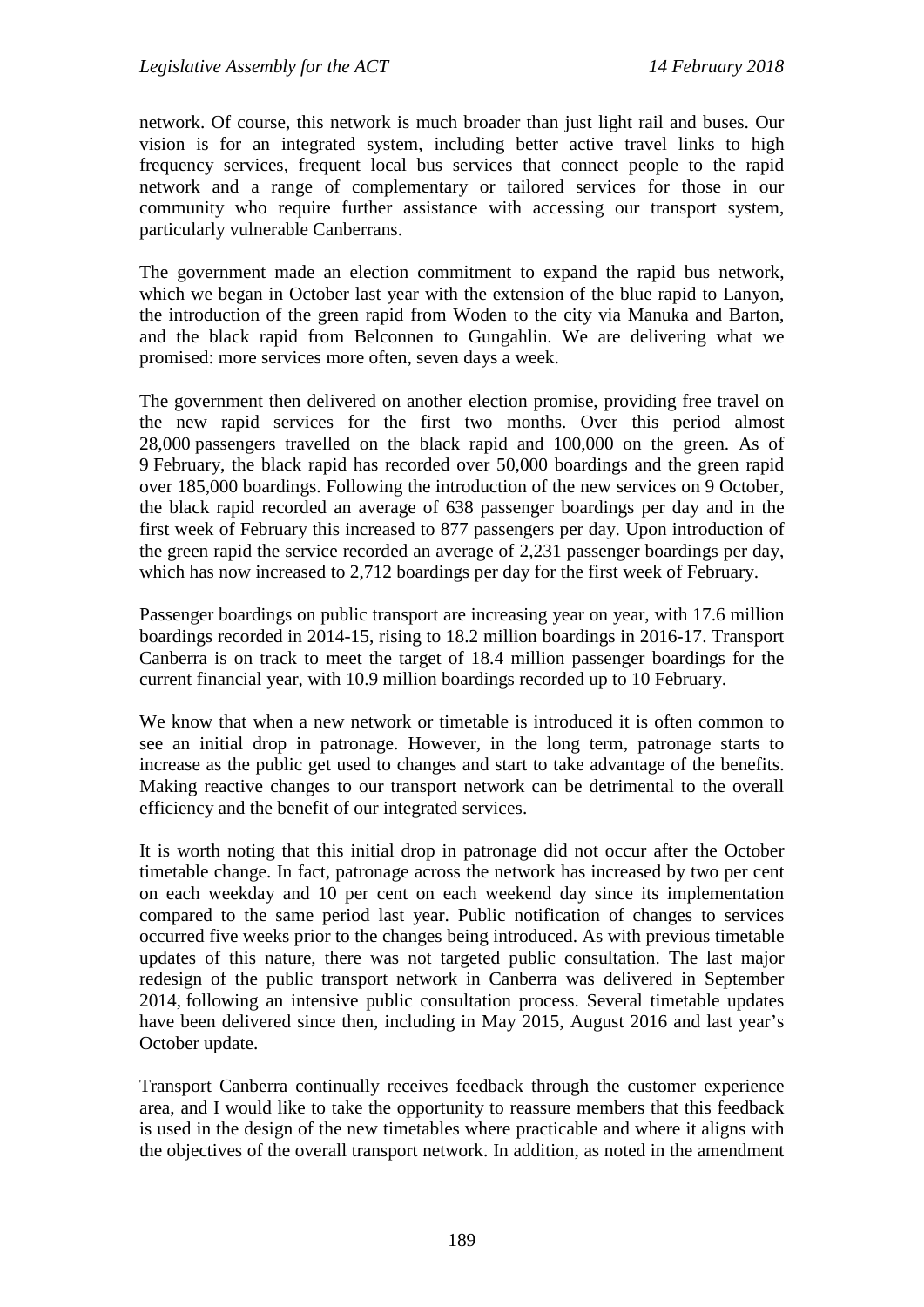that has been circulated in my name, there was also extensive consultation undertaken in 2016 with our community. Almost 5,500 people participated in this. The Canberra community told us they wanted three key things out of our transport system. They would like to see quicker and more direct trips, more frequent and reliable services, and increased peak and off-peak services.

We considered the findings of these consultations, significant access to data through the MyWay data, as well as ongoing customer feedback in the redesign of the October 2017 network. As all members do, I also receive feedback from the community regarding their experiences with bus travel, and considering all of this feedback together is an important part of our work to enhance and adapt the network.

It is critical that Transport Canberra, as our city's public transport agency, is able to manage the network and resources not only to meet the changing needs of our city but also to meet customer expectations. We are focused on enhancing the customer experience when using public transport, and this extends through to the design of the bus network.

Public consultation is undertaken for larger changes to the public transport network, as I have indicated many times in the chamber. This includes the 2018 rapid network. Significant consultation was undertaken late last year and further consultation will get underway next month. Minor changes are made to the network from time to time, and these do not usually include formal community consultation.

In late 2017 changes were made—the October network changes—in south Canberra, where the introduction of the green rapid required the redesign of local bus services to complement the new high frequency service and to provide additional connections. Data from the MyWay ticketing system showed that the stops removed from the region were consistently recording an average of only 92 passenger boardings per day, which is a very low record of patronage, and this data informed the decision to make network changes.

Figures from bus stops in Narrabundah in 2017 showed that, on average, there were only approximately 39 passengers per day from old Narrabundah who caught the bus to the Woden bus station, of a total of 32 route 5 services travelling from Narrabundah to Woden each day, which equates to one passenger per service. Transport Canberra officials have since had many direct conversations with a range of different individuals and organisations in Narrabundah, including the Narrabundah medical centre, and have also attended a meeting of the Old Narrabundah Community Council to discuss these changes. I also met with Old Narrabundah Community Council members earlier this year.

Feedback from the community to Transport Canberra service planners has included the review of connections at Goyder Street between the rapid 6 and route 4. Transport Canberra are reviewing performance data to improve connections and are looking into improved customer information to make it easier to connect.

Old Narrabundah continues to have some of the highest access to public transport services in the city. Under the proposed rapid network, the centre of the suburb, along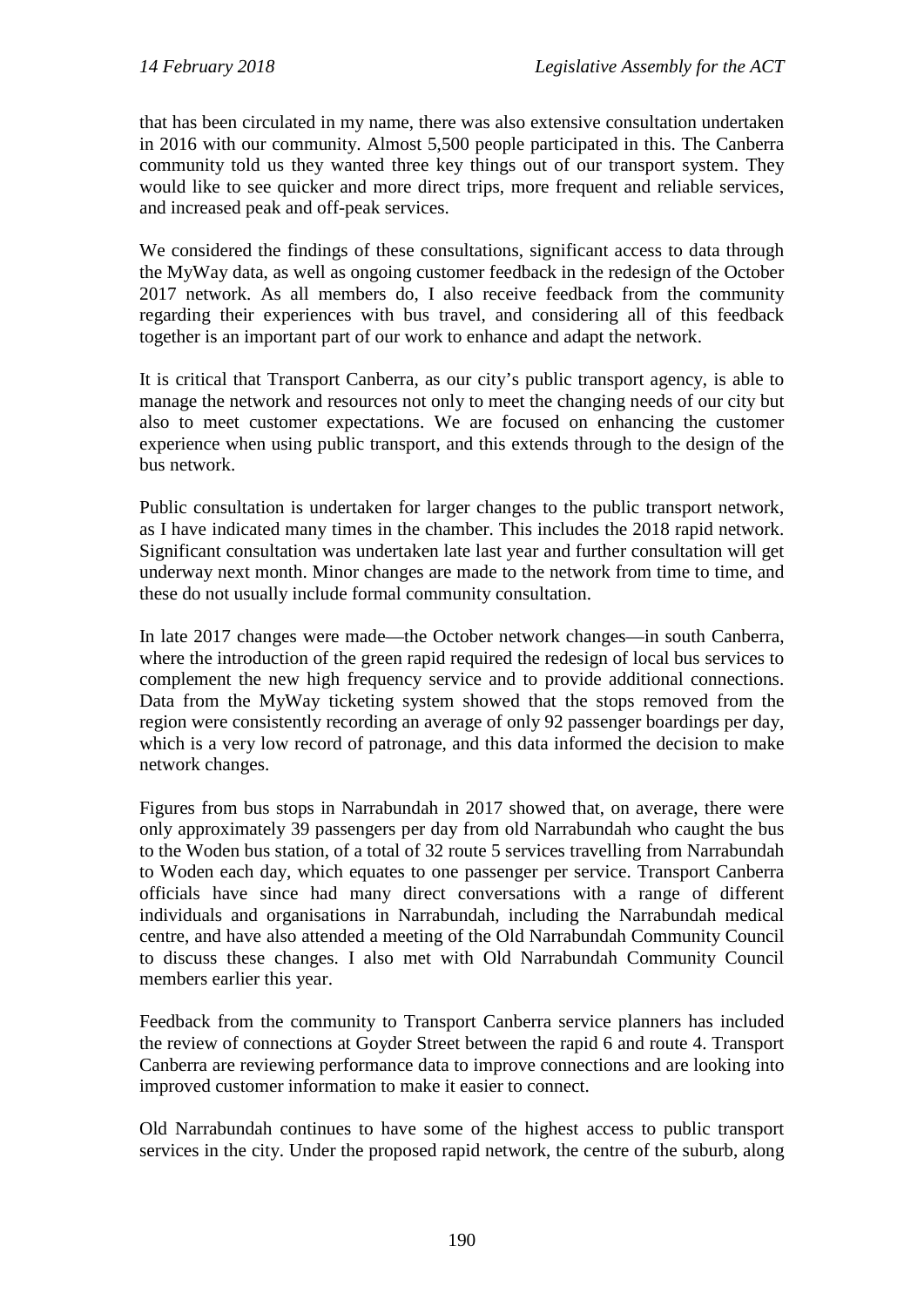Kootara Crescent, will continue to be serviced by an all-day service with 30-minute frequency, providing access to Manuka, Kingston and the city. The service also provides connections to the rapid routes that surround the suburb, which, under the new rapid network proposal, provide connections to Woden, Barton and the city through the green rapid, and soon to Barton, the city and Belconnen on the new pink rapid or rapid route 2. The area also has access to a community service bus located at the old Narrabundah shops.

I am pleased to bring to the attention of members that the new route 4 and green rapid have seen patronage increase by eight per cent in comparison to the old routes 4 and 5 in the same period in 2016. On the weekend the new route 4 and 6 equivalent has seen patronage increase by 31 per cent in comparison to the old routes for the same period in 2016. Last year, when we announced the October updates as part of a network redesign, we also announced that all rapid services would be delivered in 2018. Under this plan, the reach of fast, frequent and reliable public transport would expand to be within a seven to 10-minute walk of 53 per cent of the ACT population. This is an increase from 26 per cent in 2016 and 36 per cent in 2017 with the introduction of new rapid services. That is over half of our community.

Unfortunately, the public bus system may not work for everyone, and we understand that. For some members of our community, walking as far as 50 metres to a bus stop can be difficult. There are some areas that are isolated and with low populations, and it would be very difficult and inefficient to service these suburbs with a commuter bus. That is why the ACT government also provides complementary or tailored services to meet the wide range of needs in our community.

The government runs the flexible transport office, which manages a suite of specialised transport services, including the network design and operation of special needs school transport, the community transport coordination centre, the Aboriginal and Torres Strait Islander community bus, and the flexible bus service. The special needs transport network provides transport to and from ACT public schools for 386 students with a disability and 61 introductory English class students, using 44 buses and 13 taxis to each school. The service delivers to 47 specialised and mainstream schools Canberra wide.

The government has also delivered on another election commitment to provide free off-peak travel for senior concession card MyWay users on our public transport network. The commitment for this trial is also part of the parliamentary agreement which the ACT government delivered within the first 100 days of our new term. Through the first 12 months of the trial 1.46 million trips were taken by eligible passengers and the trial has been extended whilst transport Canberra evaluates the initial 12 months.

The ACT government has also been trialling innovative solutions to what transport planners call the "first and last mile problem". Connecting every household to the urban bus network simply does not make sense in a city as dispersed as Canberra. In 2016 and again in 2017 transport Canberra partnered with ride-share company Uber to deliver a first and last mile option for customers. Under this partnership customers were able to use a discounted trip to connect to and from rapid services to move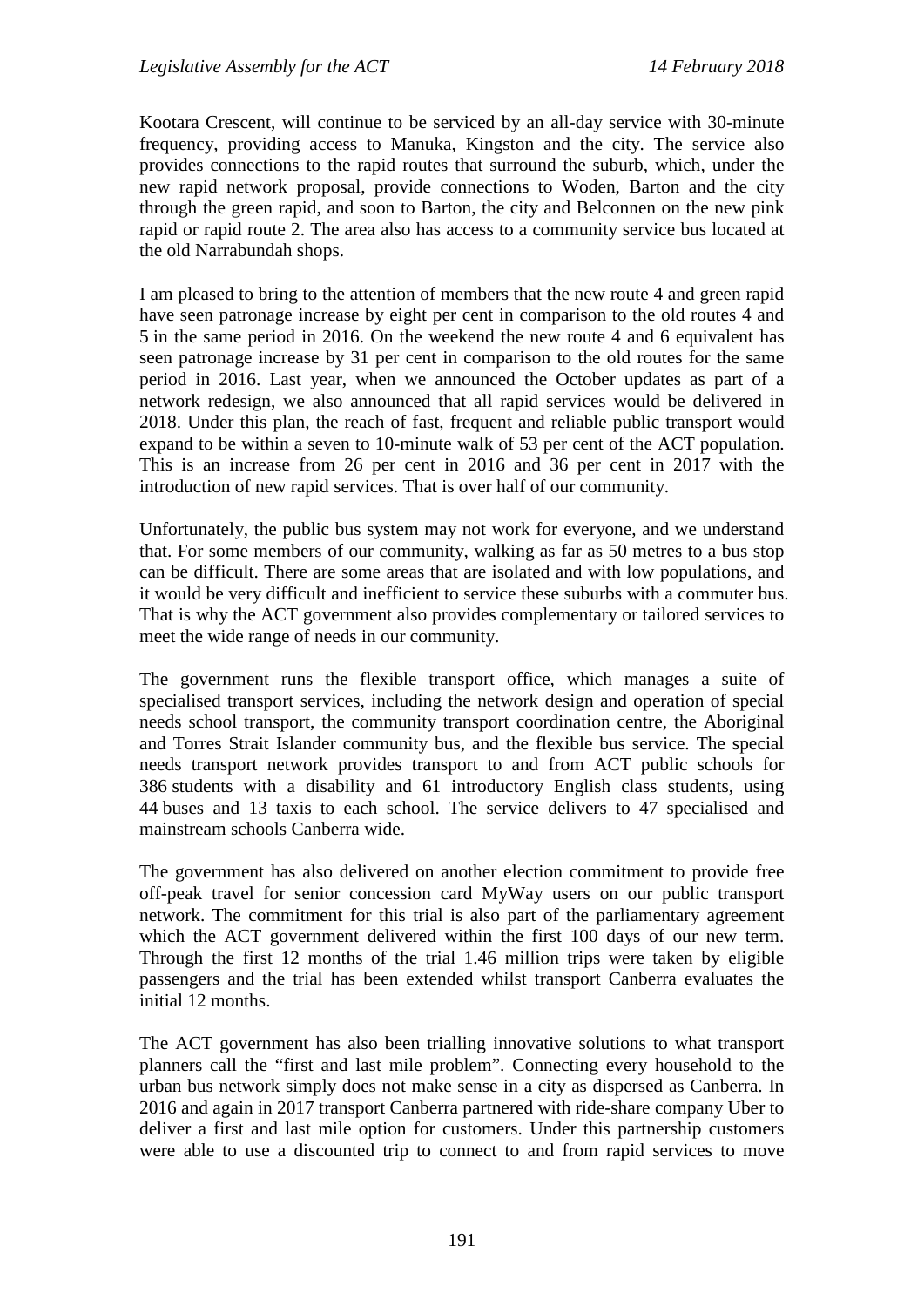across our city over the holiday period. Over 2017 late-night rapids saw a 46 per cent increase in passenger boardings in comparison to the 2016 nightrider services, with a total of 4,171 boardings recorded, which included moving 3,581 passengers across the rapid lines on New Year's Eve. Over this time 250 customers took advantage of the discounted trip available through the Uber app.

The late-night rapid service, including the partnership with Uber, will be running on the Friday and Saturday nights of the National Multicultural Festival, ensuring that more Canberrans can enjoy the festival and make their way home safely using public transport.

The future of public transport services in Canberra is through connections. This includes bus to bus, light rail to bus, car to bus, walking and cycling, and tailored services to the high frequency network. To ensure that connections are as convenient as possible across the network, Transport Canberra is committed to improving journey planning tools, providing better timetable information, featuring timed connections, and increasing the availability of customer service across the network.

In addition, we will continue to work on an update to our transport for Canberra plan, which will identify the government's priorities in an integrated public transport network, as well as seizing all the opportunities we see coming through transport innovations with electronic vehicles as well as autonomous vehicles.

I move the amendment that has been circulated in my name:

Omit all words after "That this Assembly", substitute:

"(1) notes that:

- (a) the ACT Government is building an integrated public transport network for our growing city, including introducing light rail and delivering more buses more often;
- (b) Transport Canberra continually monitors patronage data, efficiency and periodically updates timetables and routes to ensure improvements for passengers across the bus network, and provide higher frequency services and better connections;
- (c) in 2016, the ACT Government undertook extensive community consultation on what Canberrans wanted from their transport system; almost 5500 people participated. Canberrans said the top three improvements they would like to see were quicker and more direct trips, more frequent and reliable services, and increased peak and off-peak services;
- (d) Transport Canberra considers the findings of these consultations, patronage data and ongoing feedback from customers to undertake minor and major network changes;
- (e) on Saturday, 7 October 2017, Transport Canberra launched updates to the weekday and weekend bus timetables as well a number of service improvements, which includes the introduction of the Green and Black Rapid services and the extension of the Blue Rapid to Lanyon Market Place;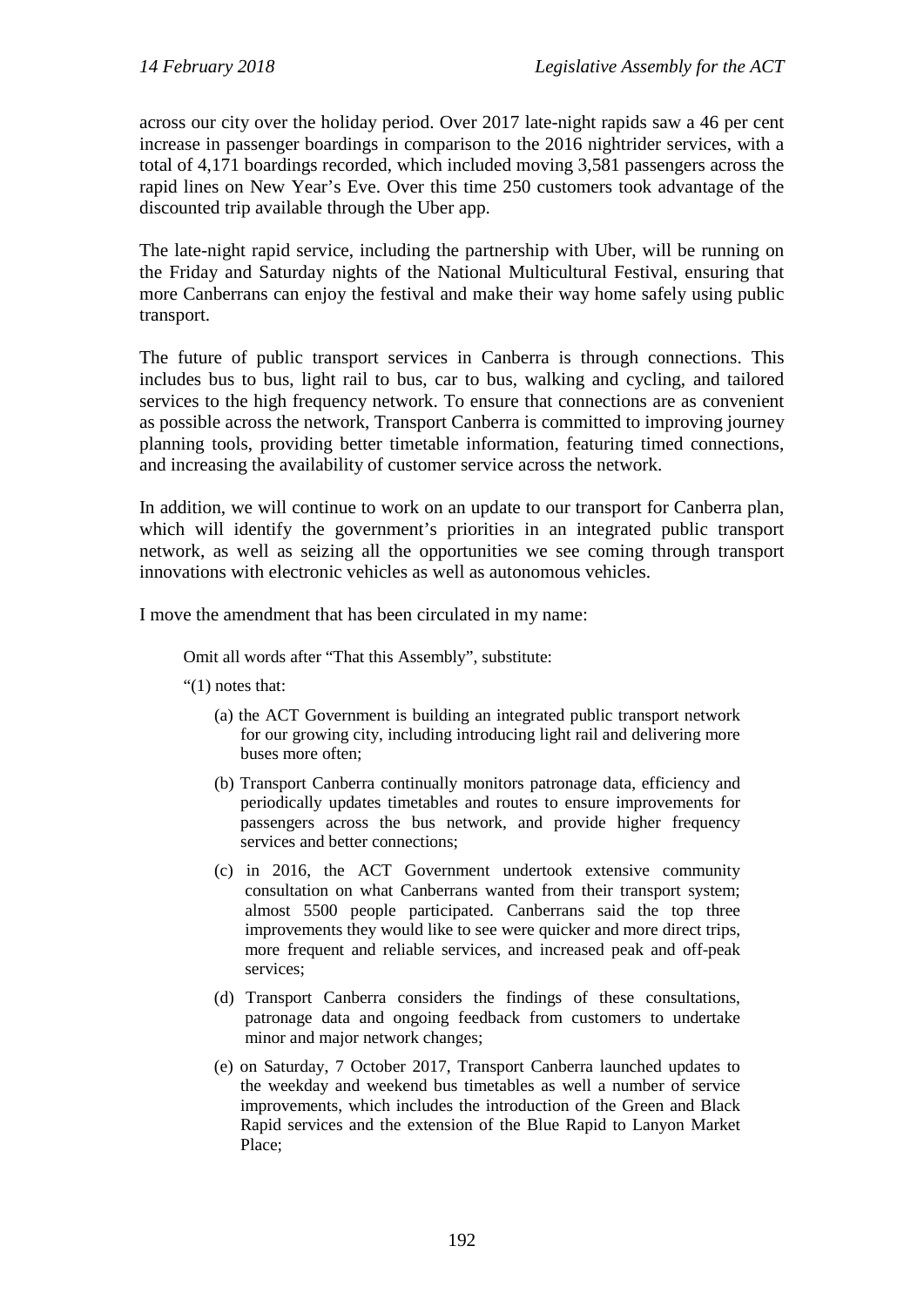## (2) further notes that:

- (a) the ACT Government undertook public consultation in 2017 on the next major update to the bus network and will soon commence phase two of this extensive public consultation into the new network;
- (b) the introduction of the new Green Rapid required some changes to local services to ensure that public transport service coverage is balanced with high frequency rapid services that drive public transport patronage;
- (c) these changes were made in response to data which demonstrated very limited patronage;
- (d) patronage across the network has increased by 2% on each weekday and 10% on each weekend day since its implementation compared to the same period last year (as at 13 February 2018);
- (e) the ACT Government provides the free Flexible Bus Service specifically for older Canberrans and people who have mobility impairments; and
- (f) the ACT Government also provides free off-peak travel for Senior concession card holders; and
- (3) calls on the ACT Government to:
	- (a) deliver on its election commitment to build an integrated transport network, including light rail, the introduction of five new rapid routes in 2018 and expanding the network to provide a better, seven day network;
	- (b) continue to consult with Canberrans on the design of the new bus network;
	- (c) ensure consideration is given to meeting the needs and inclusion of older Canberrans, people with limited mobility, and other transport vulnerable people; and
	- (d) ensure a mix of local bus services, rapid buses and continue the flexible transport options to provide an integrated transport network which is accessible for all.".

I commend the amendment to the Assembly.

**MS LE COUTEUR** (Murrumbidgee) (4.49): I rise today in support of Ms Fitzharris's amendments to Ms Lee's motion, but I very much want to thank Ms Lee for bringing this important matter to the Assembly. I, too, had a number of concerned Canberrans contact me about last year's minor network change, including the residents of Narrabundah in Ms Lee's electorate of Kurrajong. This motion is evidence of the value of community awareness, activism and engagement with your local members as a way of ensuring that your issues are listened to and dealt with. So I very much thank Ms Lee for this.

As Ms Lee so rightly points out, many people use the bus because they cannot drive. They might have mobility issues, be older people or for various economic or medical reasons be unable to get around any other way. And with every change, there are going to be winners and loser and there is unfortunately almost always a trade-off. We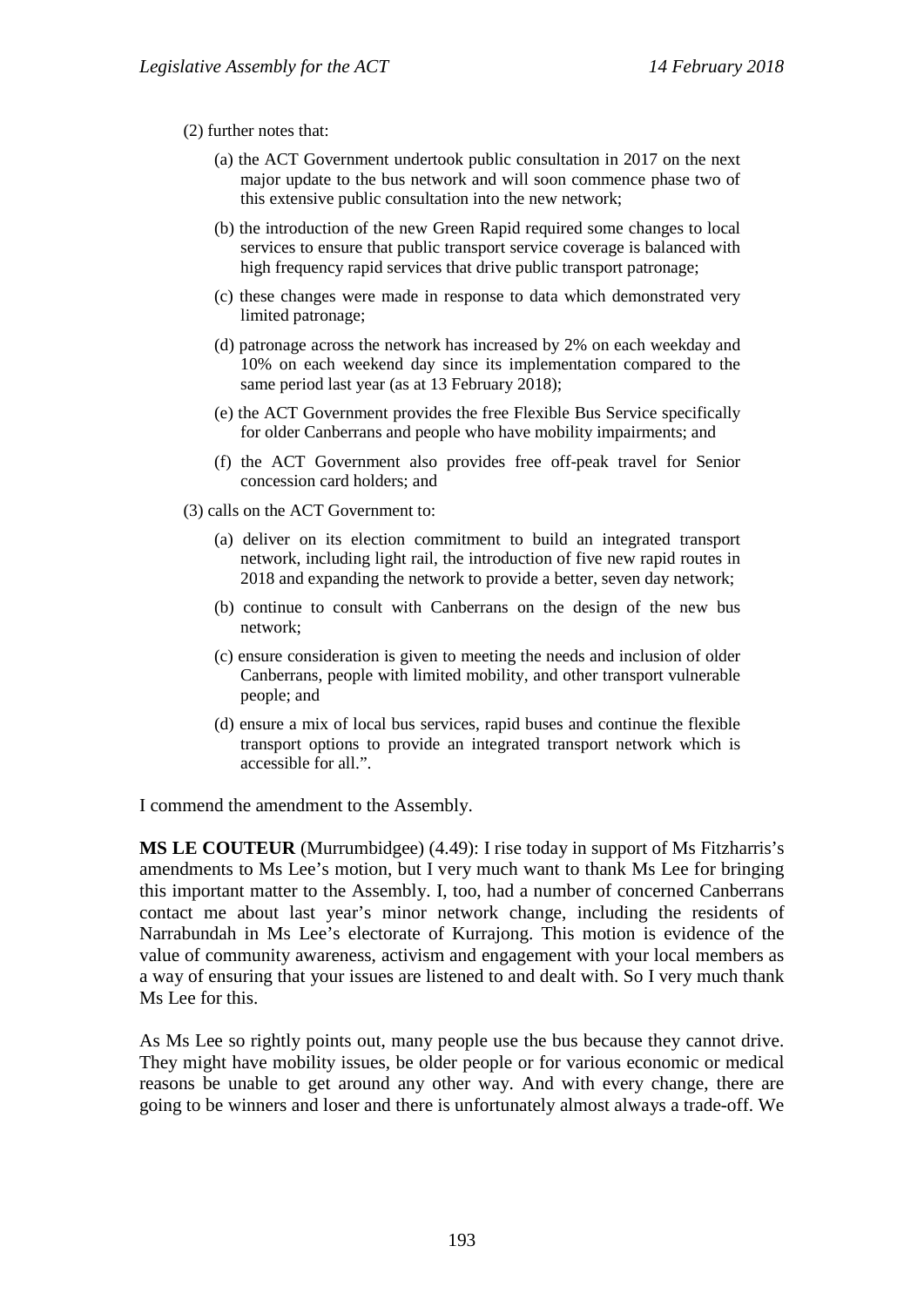need to balance the sprawling coverage that lets everyone access their bus routes very closely but not very frequently with more efficient and high-capacity routes.

In designing the public transport network the ACT government needs to balance a number of different needs within a limited budget. Some routes, such as the 300 I came to work on today, are fast and frequent and connect major points of interest such as town centres and the universities. These are rapid routes, and they work really well in terms of moving Canberrans around efficiently.

There are also the suburban routes which implement the commitment that was made years ago to ensure that 90 per cent of Canberrans are within 400 metres of a bus stop, and these tend to be slow and winding. In practice, they are not frequent and not that extensively used. Minister Fitzharris talked about some of the stops on the routes that have gone to Narrabundah as having only 92 boardings a day. That is not many, but the reality is that there are some people for whom that was pretty essential, and that is why they have been writing to Ms Lee and I am sure the other Kurrajong members, and some of them to me as well.

If we want to get a lot of people out of their cars and onto public transport then we clearly need rapid routes, and that has been one of the problems for Canberra's public transport for many years. The old routes were great if you wanted a scenic tour of half of Canberra, but if you actually wanted to get somewhere they were lacking. But if we want to ensure that everybody has reasonable access to public transport, as well as the rapid routes we need the coverage routes and we need better transport infrastructure so that people can walk or ride their bikes or their scooters to the bus stop. We need special transport provision for the less able members of our community, and I am glad that Minister Fitzharris talked about those. Canberra needs both of these. As Minister Fitzharris said, what we need is connectivity between the different things.

I am also very glad that she mentioned some of the non-physical part of the infrastructure. One of the things I personally find very helpful is the new smartphone app which enables you when you get to the bus stop, instead of standing there and thinking, "Where is it? Where is it," to look it up and find out that either you have just missed the bus or it is going to be there in two minutes or whatever. Those are the sorts of things which make our public transport system a lot more accessible. Canberra needs the coverage routes and the rapid routes we need both of them. The issue behind this motion is balancing both of those needs within a limited budget.

Of course everyone here knows the Greens are big fans of public transport and the active transport that goes with it. Of course we would be happy to increase the budget for them. In fact, one item of the parliamentary agreement is an extra \$30 million for active transport. Of course if we increase the budget then these trade-offs can be done differently.

I have recently read research that social inclusion is the most important positive factor for long and healthy lives. It is absolutely vital that we make it easy for everyone to get out into their local community and the wider community. From a public health point of view it is abundantly clear that we have to make sure that all of us have an opportunity to talk to other people often. It is tragic that poor public transport options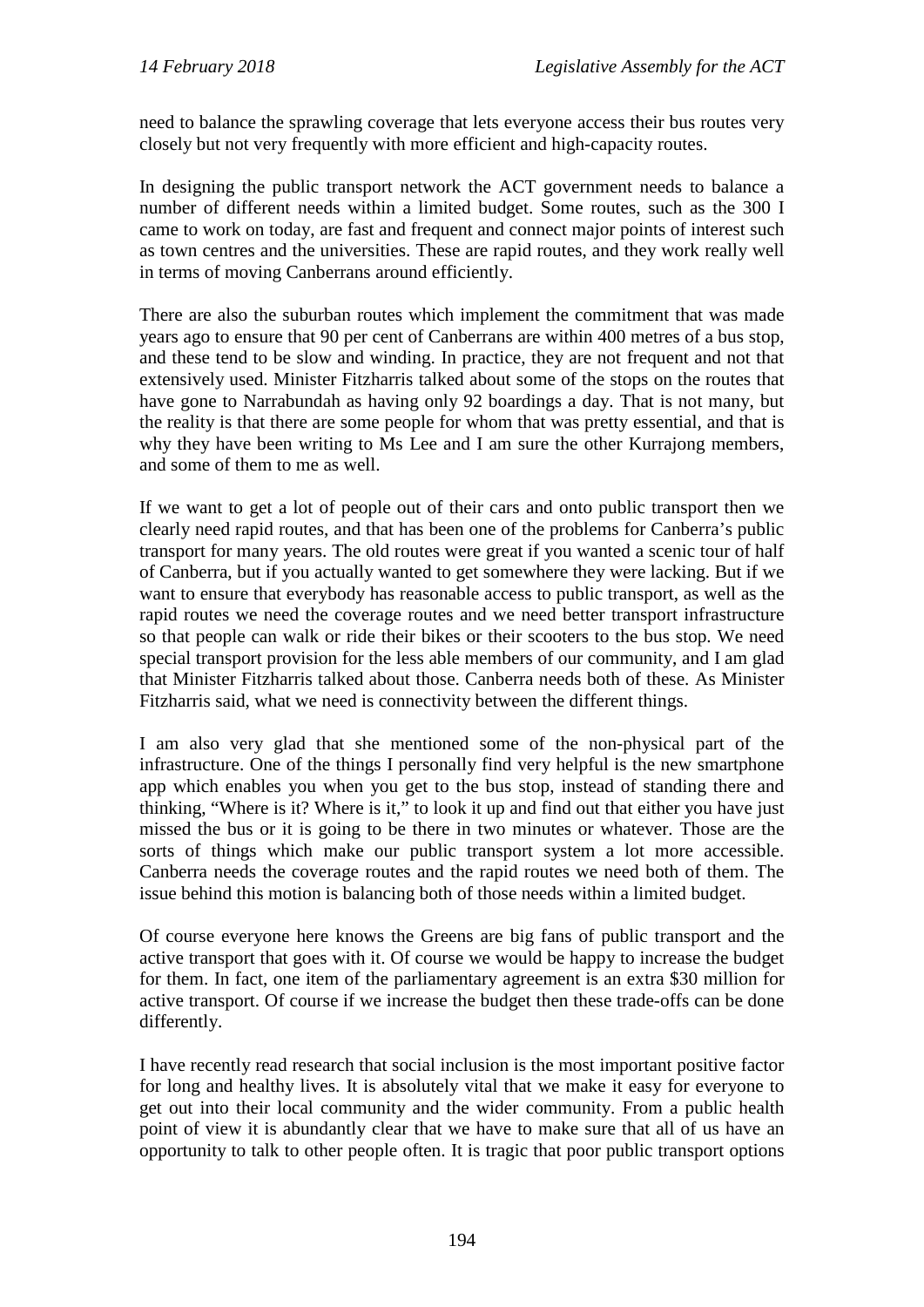mean that many older and disabled people become significantly socially isolated. One very positive thing of free off-peak travel for seniors is that I know a number of people for whom this has made a significant difference to what they do with their lives: they go out of the house and hop on the bus because it is free and they can now afford to do it.

Ultimately, as Ms Lee's motion points out, in trying to improve services across Canberra with a limited budget, somebody misses out. My office was also contacted by residents affected by the change in Narrabundah. While some of them have been able to make changes in their lifestyles and schedules to get to the new, now more frequent bus, some have not. One older Canberran told me that the bus changes made it very difficult for him to catch the bus. He knew about the flexibus, but he did not identify as someone who needs the service or could justify the cost of using it. He told me he thought he would be ripping off the ratepayer.

It is really disappointing that because of the scarcity of these public services people feel they are not entitled to use them. He was quite aware that the flexibus was not an abundant service. It is really disappointing to him and to us that it is not obvious to people that providing more flexibuses or the on-demand services would have to be a lot cheaper than operating a regular bus with very low patronage.

Ms Lee's motion also talked about consultation. As everyone here knows, the ACT Greens are big fans of consultation. The idea of grassroots democracy and community decision-making is so fundamental to our ideology that it is one of our four pillars as a party. So of course we are disappointed that consultation was poor on this network change. Although this was considered a minor change, it had a major impact on a number of people, and in an ideal world these people would have been better consulted.

That consultation would have included information for them about, "Okay, if this change happens which is not going to impact you positively, what are your alternatives? How can you connect to the things that you want to connect to as you used to be able to do in the past? How can you make this change work for you?" To the best of my knowledge that did not happen.

I sincerely hope that the next lot of consultation is better and that Transport Canberra goes out of their way to ensure that all those who are to be affected by the next major network change feel they have had their say in the upcoming consultation, which I believe is scheduled for early this year. While it may not make up for the experiences of these particular individuals, hopefully we have all learned from this and in the future it will be better.

I have received assurances from the minister, which have been included in her amendments, that explicit consideration will be given to meeting the needs of and promoting inclusion for older Canberrans, people with limited mobility, and other transport vulnerable people, in network changes moving forward. In this major network update I am looking forward to the government learning from our recent experiences with deliberative democracy and improvements with community consultation. I note that the government announced more changes today on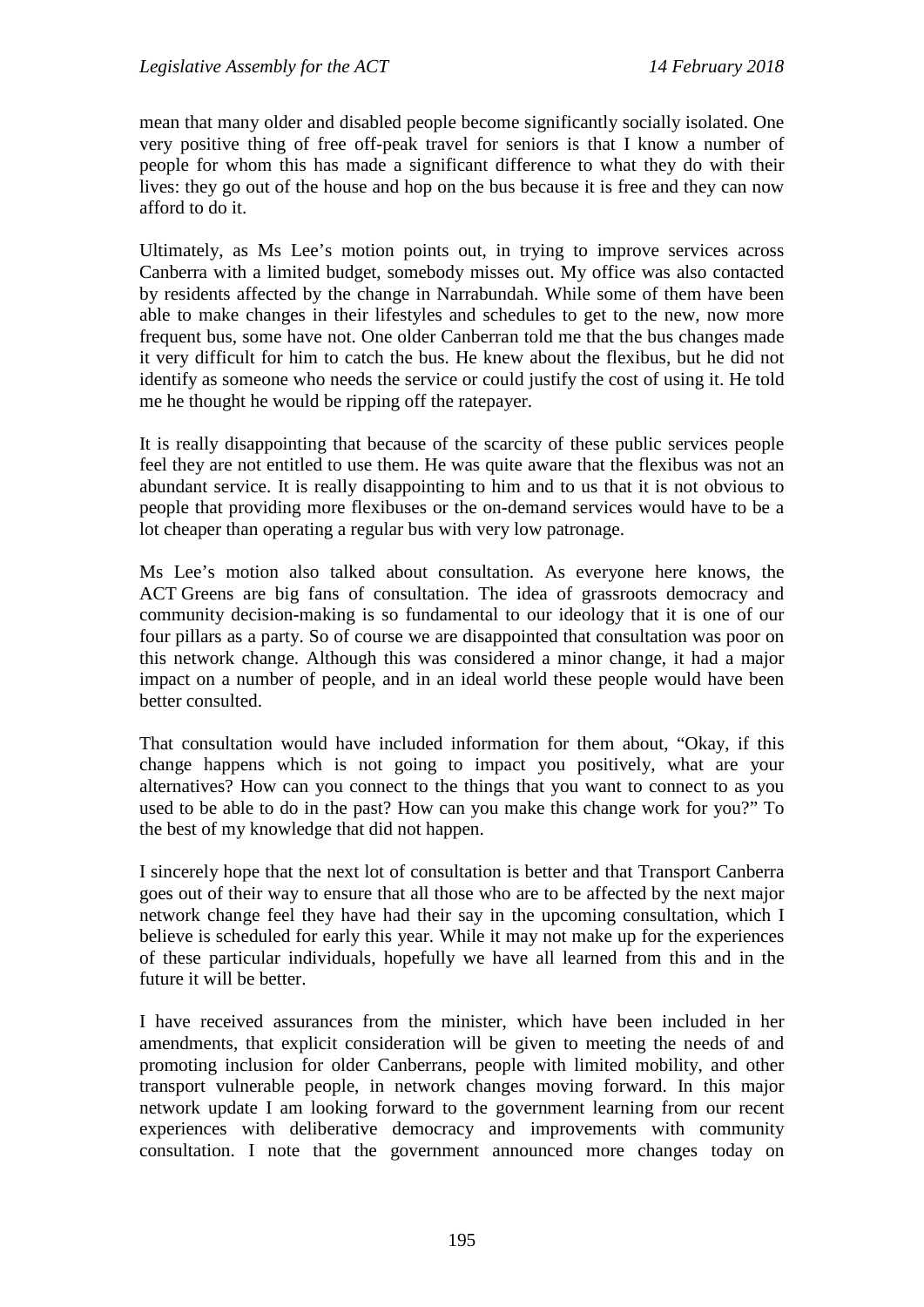community consultation, but I admit I have not yet had the time to read and absorb them.

In terms of network planning, I am looking forward to using new and innovative ways of collecting and presenting data for that consultation. For example, with nearly all bus users using a MyWay card, we have anonymised patronage data, including journey start and end points and possibly even more importantly any transfers that go on from that in real-time. Soon we might be able to map that data and weave in data from private transport suppliers like taxis and Uber, as well as active transport data on cycle routes and pinpoints with unprecedented accuracy, high traffic areas, and upcoming transport hot spots and unmet need.

That raises some big brother issues which are beyond the scope of my conversation today. But the positive side of all this data that is being kept on us is that we should be able to do much better planning for our transport networks. That makes it all the more important to ensure that vulnerable transport users are included in our transport plan. There is an excellent chance that these users will not be part of the electronic data because they are vulnerable. They are having to stay at home because they do not have any other alternative. They may have infrequent options when a relative or close friend picks them up, but I do not think that is going to be easily found in our data.

The ACT government has made great improvements in public transport access over the past few years. I note the figures that Minister Fitzharris provided regarding the incredible increase in patronage over the weekends. It shows that it really makes a difference if you provide more buses and number them a bit more understandably. I never used to catch buses at the weekend; I now do. It really has made a difference.

We have made a lot of headway in expanding on-demand transport services, community buses and flexible buses. As part of the Labor-Greens parliamentary agreement we expanded the flexibus service to cover the whole of Canberra.

In terms of last year's update, we might ask whether the change was worth it. I cannot speak for those Canberrans who missed out and who clearly do not think it was worth it, but in some ways the numbers speak for themselves. Minister Fitzharris talked about patronage being up two per cent on weekdays and 10 per cent on weekends. In Narrabundah patronage on the new routes 4 and 6 is up eight per cent weekdays and a whopping 31 per cent on weekends over the old routes 4 and 5. That is hopefully a net positive, even though I totally acknowledge Ms Lee's point that for some it is undoubtedly not a positive and that we need to look at everybody.

In our increasingly dense, congested city and in a world choked with pollution and facing climate catastrophe it is critically important that everyone who can change their lifestyle to reduce their use of fossil fuels by using public or active transport does so and that the government does everything in its power to make that transition not just inevitable but pleasant and a substantive improvement on our collective quality of life. But in a world where many people do not speak to another person every day, it is vital that our transport options are such that people can be part of the community. All of us can be part of our community. In both these worlds more bus passengers are almost certainly a good thing.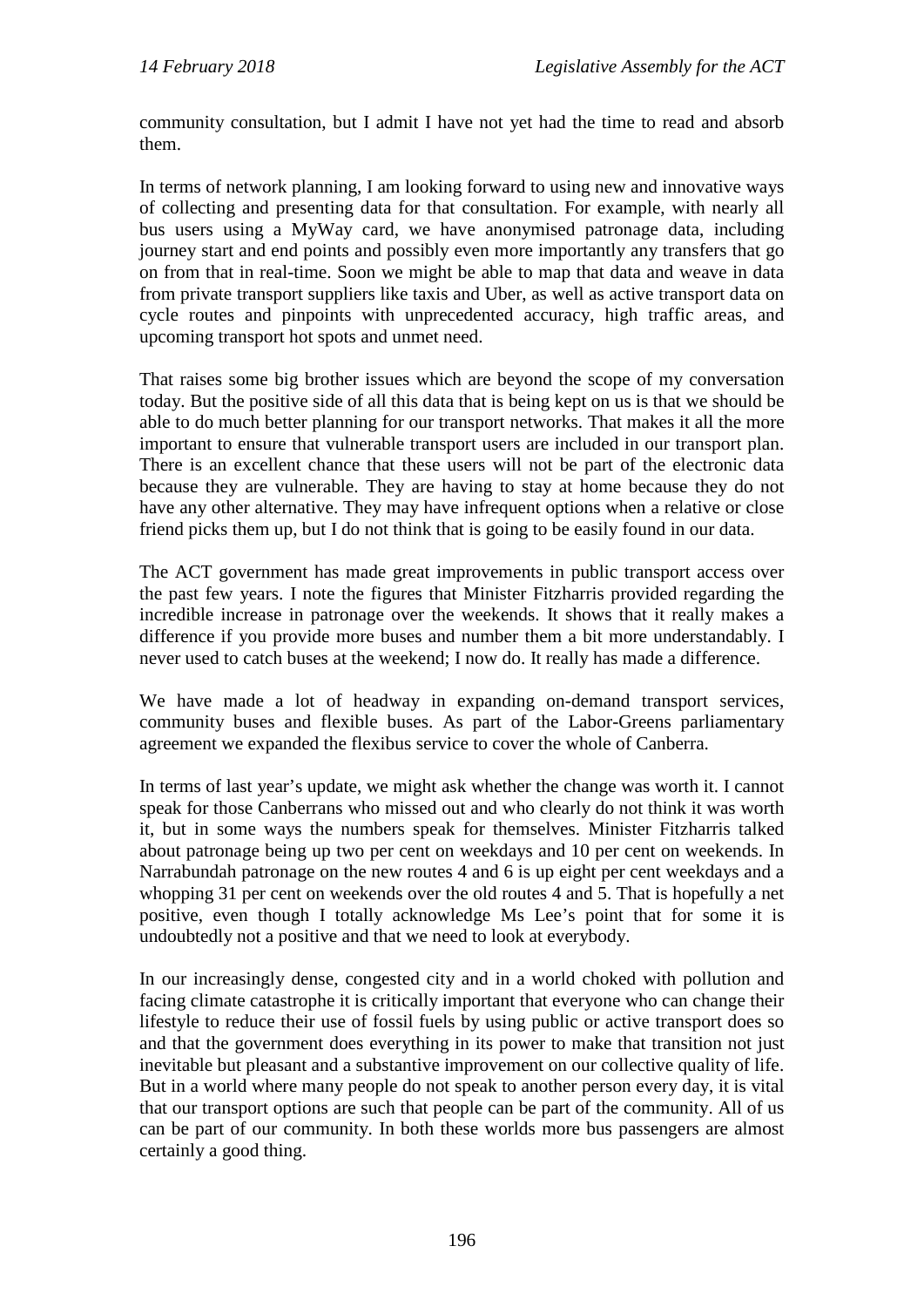**MISS C BURCH** (Kurrajong) (5.02): I support Ms Lee's motion and thank her for bringing this important motion here today and for all the work she has done with inner south residents on this issue. Public transport is an essential basic service of local government which should be accessible to all Canberrans. Many people in our community depend on public transport. In particular those who rely on our public transport network day after day tend to be some of the more vulnerable members of our society: young people, our elderly and those with impaired mobility.

The 2017 timetable changes to the ACTION network were largely sprung on the public with no consultation and little to no communication. The new timetable has resulted in longer, more convoluted routes and longer total travel time. People must now walk longer distances to bus stops taking multiple buses to get to where they want to go and wait for a longer time between connections. This has left many Canberrans confused, inconvenienced and frustrated.

The new timetable means elderly Canberrans are expected to walk further on a cold Canberra winter's morning, to get to their local bus stop. It means those with impaired mobility have fewer transport options and are left feeling more isolated. It means that Canberra mums and dads who utilise public transport to get to and from work now have less time to spend with their families in the evening.

Residents in the inner south and west Belconnen have been particularly adversely affected by these changes. The cancellation of route 5 means that many elderly residents in the inner south no longer have easy access to health services. Residents at St Aidan's retirement village in Narrabundah, for example, are expected to walk more than 1.6 kilometres, or more than 20 minutes, to get to and from bus stops if they wish to travel to Canberra Hospital. Other residents in old Narrabundah travelling to and from Woden now have to wait more than 30 minutes for connecting services. If they wish to travel to the city they are now faced with double the travel time and must swap buses or walk much further than under the previous timetable. I do not know about the minister, but I certainly would not expect my grandparents to walk 20 minutes to and from the bus stop on a cold Canberra morning or to wait 30 minutes in the cold for a connecting bus service.

It is not just our elderly who have been negatively affected by these changes; the Narrabundah early childhood centre, the aboriginal health service and the medical practice have all been affected as well. Residents working in Russell have also been affected as the green rapid route does not service Constitution Avenue or Russell, with passengers instead required to travel all the way into the city to change buses.

Our young people are also affected. Changes to the 455 route from Alfred Deakin high to Woden mean that buses now do not arrive until 20 minutes after school finishes and after teachers have already finished for the day. This has left the school with a difficult decision: on the one hand, if teachers leave students unsupervised it threatens student safety; on the other hand, if teachers stay this threatens school budgets.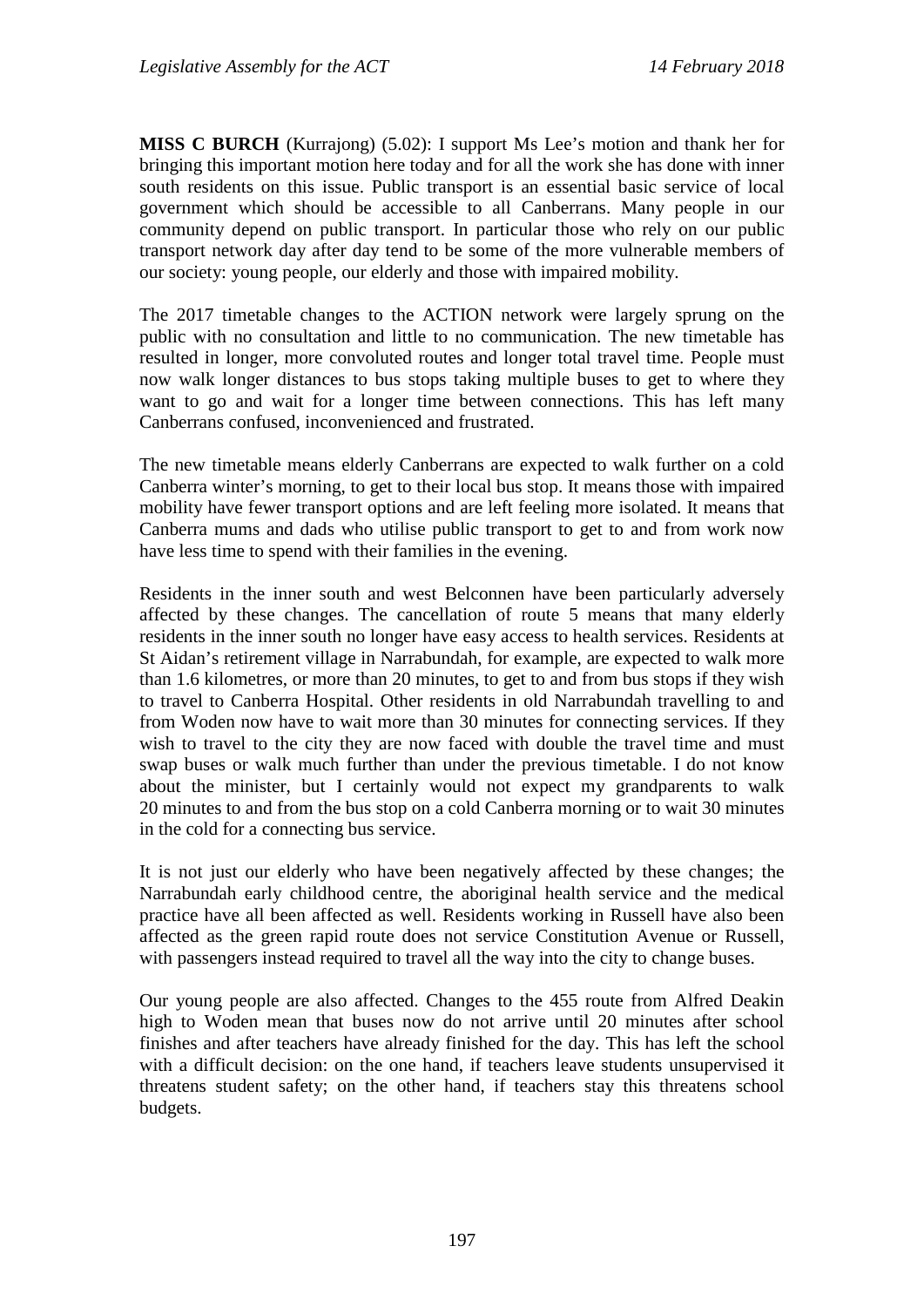In the north changes to the Xpresso services, which no longer travel to Barton but instead terminate in the city, mean that Belconnen residents who work in Russell or the parliamentary triangle now have to get two buses to get to work. And as if that is not enough of an inconvenience, they are expected to wait 15 minutes for a connection. This results in a 90-minute morning commute for some people. This is double the time it takes to drive from those same areas, even with morning traffic.

Meanwhile, Oaks Estate residents remain isolated despite decades of lobbying as they still do not have a direct ACTION bus route to the city or other town centres. In fact, it takes Oaks Estate residents more than 45 minutes to get to the city by public transport compared to 20 minutes in the car. This government continues to completely ignore Oaks Estate residents. Residents in Forde have also suffered: where previously a journey to the city took 45 minutes, it now takes over 70 minutes. Residents in Kaleen and Giralang also face similar issues as they have also lost access to the black rapid service.

The minister claims in the limited consultation they have conducted that Canberrans want quicker, more direct trips, and yet the replacement of previous services with the Franken-route, as Ms Lee calls it, means new routes do not allow residents to get to where they want and need to go. The minister acknowledges that Canberrans want more direct trips, and yet these changes mean that many Canberrans must catch multiple buses as their direct routes have been changed or cancelled. Even with the limited consultation the minister claims they have conducted, they are still clearly not listening to Canberrans.

The minister also says that this new timetable will drive patronage, but cancellation of local services has made it more difficult for residents to access these rapid routes. What is the point of more rapid bus routes if Canberrans are not able to get to them in the first place? The minister also claims that this an integrated public transport network. How are 30-minute wait times between connections an integrated system? The minister claims they have consulted 5,500 participants, and yet the numerous complaints we have received demonstrate that the people that these changes affect the most were not even informed, never mind consulted.

The lack of communication about the timetable and route changes has been astonishing. As mentioned by Ms Lee, many residents had not heard of the network changes until they received correspondence from her office. Is it now up to the opposition to communicate timetable changes to the people of Canberra? Is this an indication of what little regard the minister has for constituents, and for our more vulnerable constituents?

Longer travel times, convoluted routes, longer walks to bus stops and longer wait times for connections are all causing more Canberrans to get into their cars, leading to greater traffic congestion and adding to our parking woes. If the government were truly committed to reducing our reliance on cars they would be making it easier, faster and more convenient for us to catch buses. But instead of making it easier and more convenient to catch public transport, the government is making it more difficult and more time consuming. Instead of making it faster for Canberrans to get to where they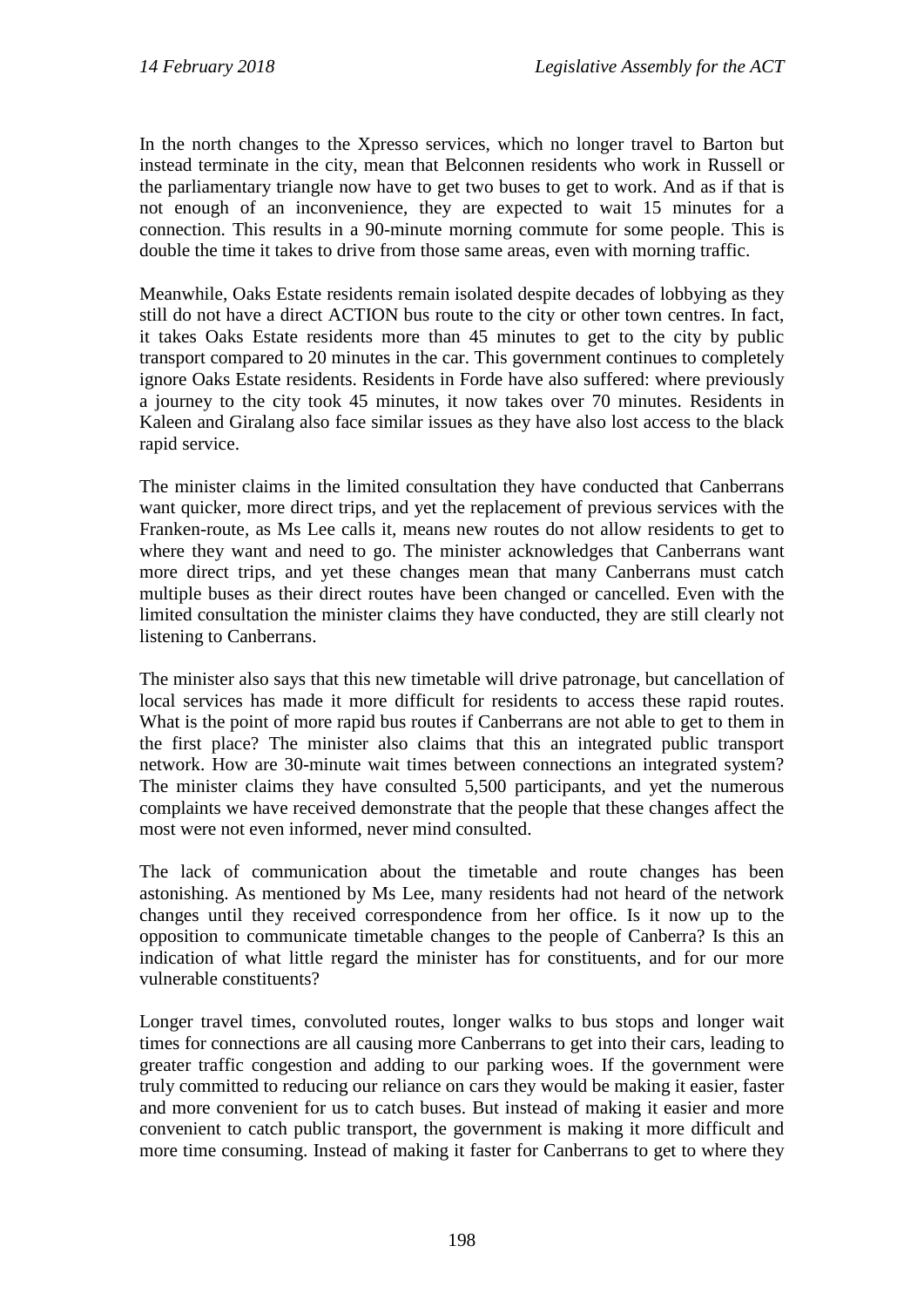want to go, the government is preoccupied with spending \$22,000 decorating our buses with rainbows.

How is that encouraging more Canberrans to use public transport? How is that helping elderly and mobility-impaired Canberrans to get around our city? How is that reducing commuting times and traffic congestion? Public transport is a lifeline for so many people. As an essential basic service of local government, public transport should be accessible to all Canberrans. The government's changes to the ACTION network, the lack of community consultation and the lack of communication on this issue have adversely impacted many Canberrans, and this government owes them an explanation.

**MR MILLIGAN** (Yerrabi) (5.09): I thank Ms Lee for bringing forward this important motion concerning public transport, specifically the lack of adequate bus services in Canberra. In yet another display of arrogance and total disregard for the needs of the Canberra community, the ACT government has dramatically changed the bus service available to numerous areas of our community without consultation or consideration of users. Not only has Moncrief been excluded from the current network, but there is a lack of planning to accommodate current residents in Casey and Jacka. This does not bode well for future residents in Taylor and Throsby. Add to this an inadequate network in neighbouring suburbs.

I have been contacted by numerous constituents who have raised concerns about the timetable changes and the real impact this has had on people's lives and on public transport. Simply put, the Labor-Greens government has made the system much worse through its latest round of changes. Rather than working on a single direct bus service, the new network forces more transfers and has an extended travel time for many Canberra residents. It seems unlikely that these issues will be addressed by the ACT government until changes surrounding light rail become operational. Even here, I have little confidence in their ability to deliver timely and convenient services.

I believe that residents of newly developed areas and suburbs in the ACT deserve adequate services and amenities with appropriate infrastructure provided at an early stage. Given the rates and taxes Canberrans pay, is it not reasonable to expect that adequate transport and urban planning mechanisms are put in place? It is our view on this side of the chamber that Canberran residents deserve better.

Gungahlin is the fastest growing district in Canberra and the second fastest growing region in Australia. It is clear that, based on current performance, the residents of Yerrabi will continue to receive substandard transport services and planning from this government. I have spoken with numerous residents of Gungahlin who live in suburbs without adequate bus networks. These residents have explained how difficult it is to do normal, everyday things. School-age children are being forced to walk unfair distances across major roads and through overgrown reserves. But once they arrive at the few bus stops available to them, the buses are packed and can make travel very uncomfortable.

I also feel the need to point out to the government, just in case they have overlooked it, that Gungahlin residents are some of the hardest working members of our community;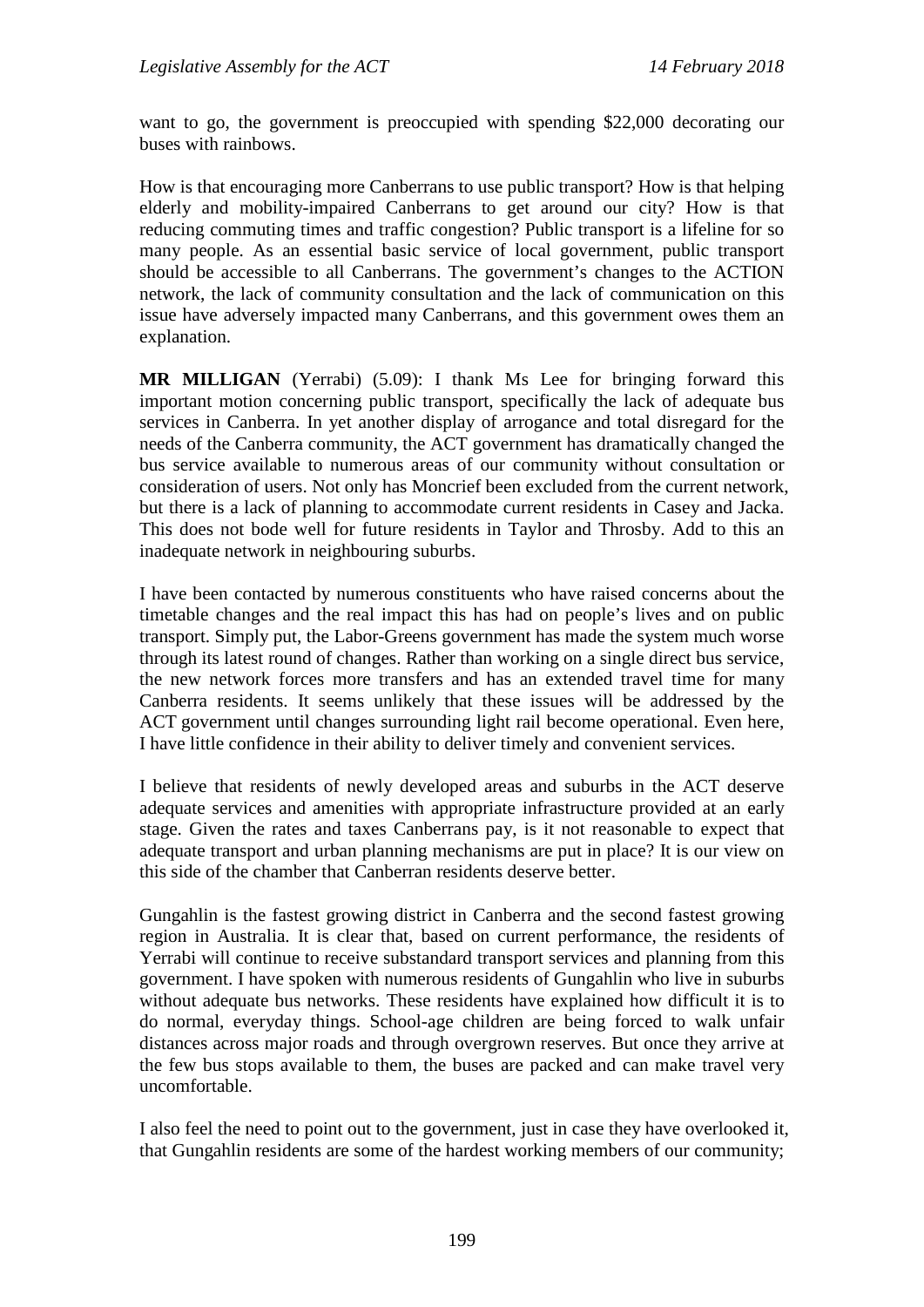66.4 per cent of residents work full time, 24.2 per cent currently work part time and in addition a further 18.9 per cent undertake voluntary work in our community. These residents deserve access to adequate public transport to partake in these activities and should have convenient and timely access to bus routes that support this endeavour.

One mother in Moncrief pointed out to me the difficulties she faces navigating the bus network to travel to work. This also is the case for her teenage son who attends school and works part time at a local pizzeria. Again, he finds the timetable and lack of adequate bus services challenging. Another resident of Forde highlighted that the new timetable had caused her commute to go from 45 minutes door to door to an hour and 10 minutes. This is an extra 50 minutes a day spent travelling because of the government's lack of consultation and poor urban planning.

How is it that the government can so blatantly disregard the needs of our community? I believe that if you want to attract people to use public transport you need to make it attractive by having direct travel routes that use one mode of transport whilst remaining cost effective. The government has already raised the cost of parking, one would think to force people on to public transport. The latest timetable has, in effect, increased the need for commuters to transfer bus services and to extend their daily commute, again, one would think, to force people on to a future system by training them now without providing any alternative.

However, if you want a successful public transport system, you need people to make that choice for themselves and of their own free will, not due to punitive measures such as raising parking costs. The new timetable does not encourage people to use public transport. Instead, it deters them. You need to deliver a truly integrated system approach to public transport that encourages commuters actually to get a better service. You should deliver adequate parking and properly planned routes and stops, as well as real community consultation and communication.

Sadly, these things the government just cannot do. It is clear that the government does not understand the needs of local families. Perhaps they should walk a mile in the shoes of everyday people who need to drop the kids off at school and then travel to work. What about the people who may want to stop at the shops on the way home or participate in community activities, such as sport and recreation? We believe it is vital that the government take on board the concerns of residents and the needs of our community when prioritising transport planning in the future.

**MRS KIKKERT** (Ginninderra) (5.15): I stand today to speak in support of the motion moved by Ms Lee. One of the most common complaints I hear from constituents in my electorate of Ginninderra is that basic services in Canberra just do not seem to work well, especially considering how small our city still is. Another complaint that ordinary Canberrans frequently share with me is that no-one seems to want to listen to them or seek their input. This motion addresses both of these issues, which all stem from a single mess.

First, the changes to the bus network that were introduced in November appear to have made it more difficult for many who wish to utilise public transport. One of my constituents who lives in west Belconnen has shared her frustrations with the new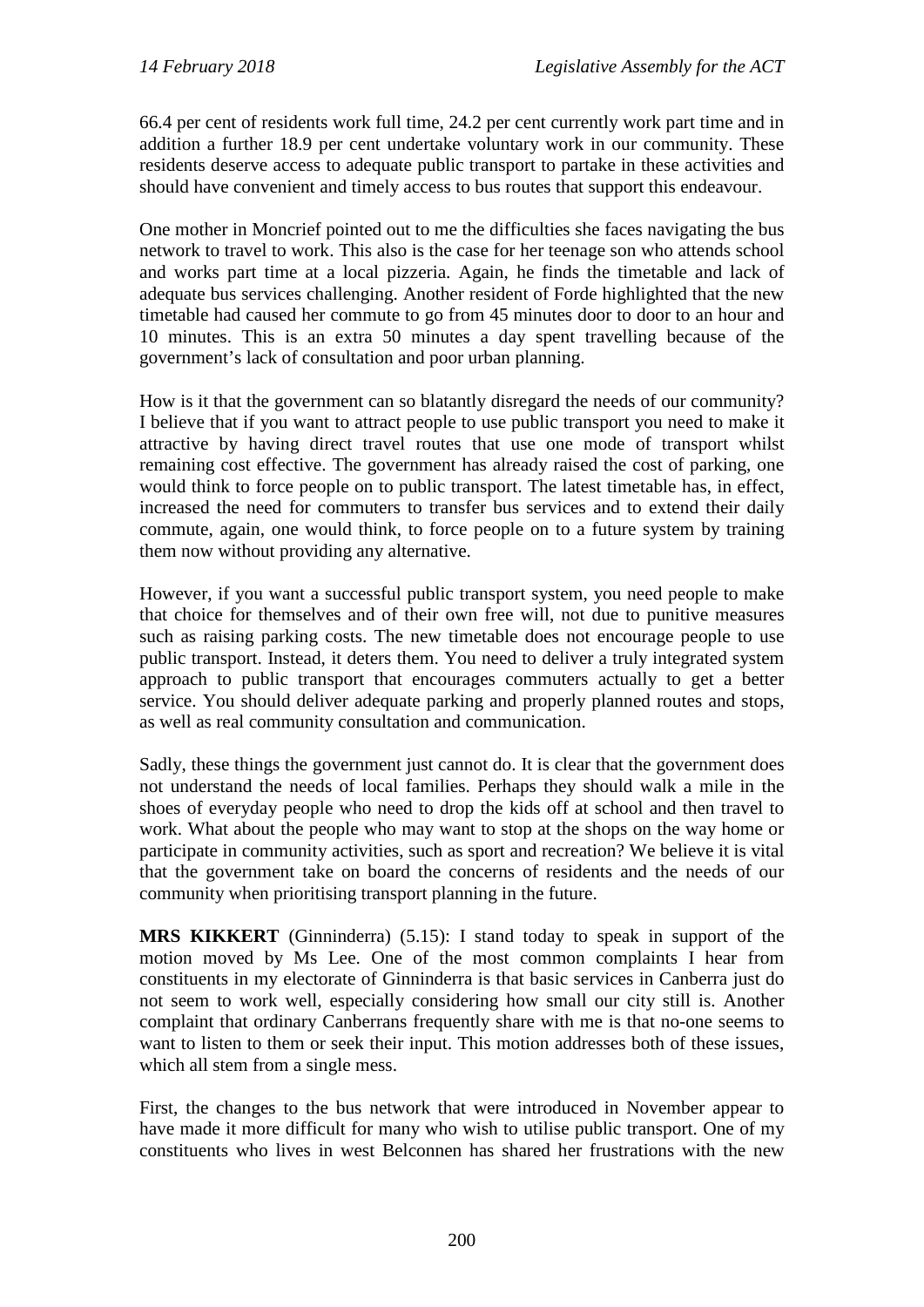Transport Canberra bus network. This Canberran works in the parliamentary triangle. Although she own as car, she would prefer to commute by bus in part because over the past few years the ACT government has made it so expensive for her and others like her to park near their workplaces. Before the recent changes to the bus network this constituent was able to get to work on a single bus and in what she considered a reasonable amount of time. Now she says she is required to take multiple buses that this is the worst part—can result in commutes of over 90 minutes in some cases.

This is not how a competent government encourages workers to use public transportation. Thankfully, this Canberran still has the very expensive option of taking her private vehicle to work, but at least she has a choice. Pity our less affluent neighbours and those who are older and/or have mobility issues who are dependent on public transport to get anywhere and now find themselves facing even greater inconvenience: having to walk longer distances, use less frequent and/or slower services and take multiple buses just to complete a simple trip.

It is these residents who have become a special worry for a number of the ACT's community councils since the introduction of the bus network changes. Older Canberrans who face a choice of longer trips on two buses or a longer walk to access a new rapid route often feel like they are stuck between the proverbial rock and a hard place. Unfortunately, the outcome for many of them will be increased social isolation.

I raised the same concern in this chamber last year in relation to older residents in Latham who need to walk more than a kilometre to get to the nearest bus stop on weekends. Nothing has changed. This is not an age-friendly city when the ACT government expects the elderly to walk unrealistic distances to catch a bus.

For example, according to the Transport Canberra online trip planner, an older resident living in the eastern half of Macrossan Crescent in Latham needs to take a footpath that descends to Ginninderra Creek, go under the westbound lanes of Ginninderra Drive, cross Ginninderra Creek, go under the eastbound lanes of Ginninderra Drive, climb a footpath up into the suburb of Flynn and then, while you are almost there, just keep walking to Companion Crescent. Now you are finally ready to catch a Transport Canberra bus.

Google Maps says that this walk of more than 1,000 metres should take 15 minutes to complete. But the length is not the only challenge. Madam Deputy Speaker, can you honestly imagine that an elderly resident in Macrossan Crescent is going to be able to make such a trip with ease? Even those able bodied enough to make a one kilometre trek to a bus stop still struggle with the recent changes to Canberra's bus network.

A Canberra high school has complained that the latest changes to the bus network mean that buses are now arriving too late for their students. A high school student who prior to November was able to take a single bus to school now walks because changes to the timetable mean that the bus arrives too late in the morning for her to arrive on time. She has been left to walk a long distance to school each morning.

I have gone into some detail here because I worry that those in this chamber who make the decisions sometimes forget what it is like for those who are completely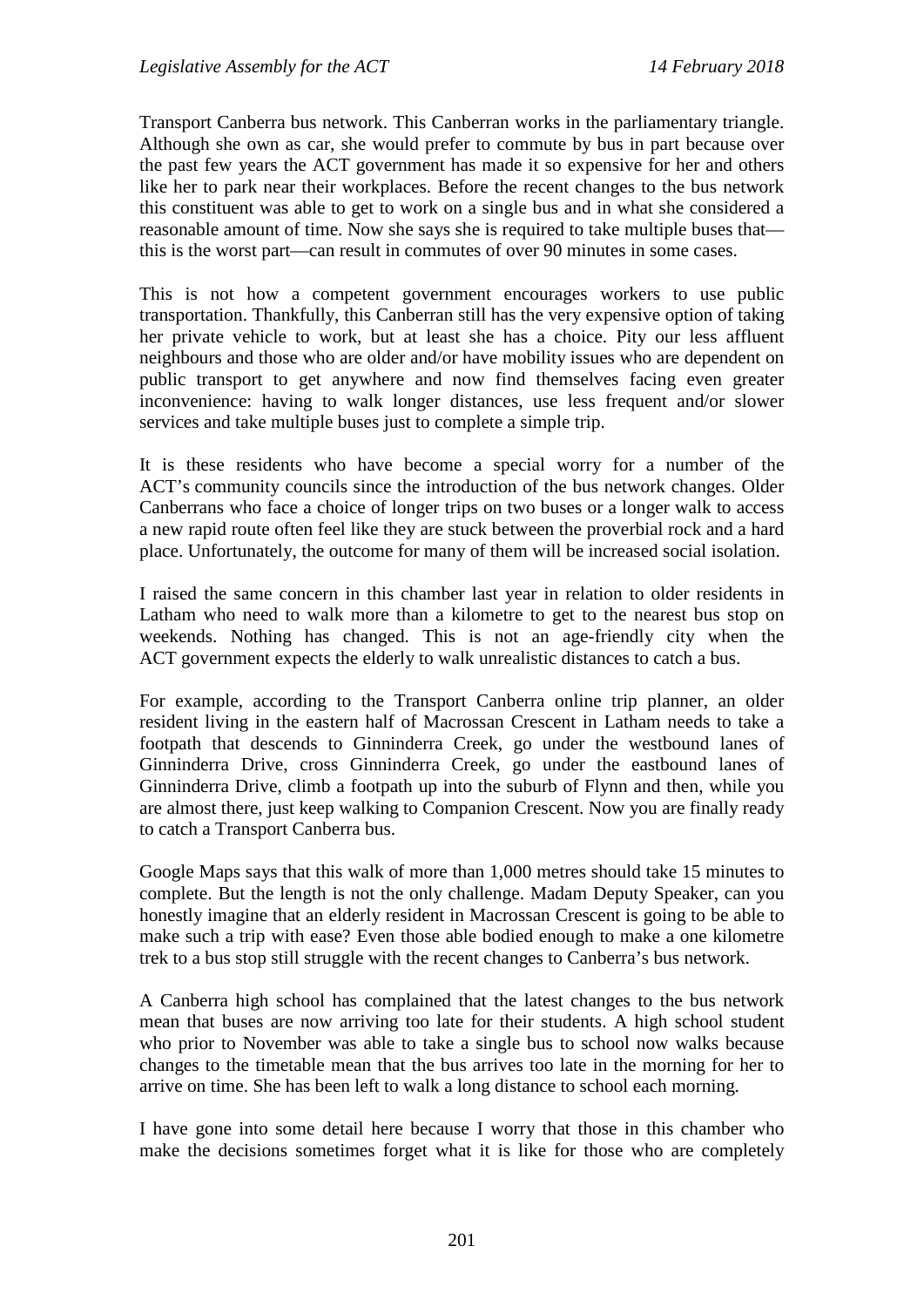reliant on a public transportation system that does not meet their needs and keeps changing for the worse.

That brings me to my second point: in order to have a bus network that actually meets people's needs, the ACT government needs to talk to those people. In describing the recent bus route changes, the chairman of the Public Transport Association of Canberra publicly stated the following:

Network 17 was prepared fairly quietly and community consultation was lacking.

I suggest that that is a pretty accurate, if gentle, summary of the problem. Once again, Canberrans have found themselves on the receiving end of the ACT government's dictates, having not been consulted in any meaningful way and being completely caught off guard by changes they neither asked for nor wanted. Yet they continue to pay increased rates and taxes and they certainly deserve better services.

There seems to be a pattern with this government. As I noted in yesterday's adjournment debate, changes to this year's Multicultural Festival were also handed down without proper consultation, catching many community organisations completely unaware. Feedback without knowledge of potential changes is not consultation. Damage control after the fact is not consultation either. Literally every single person or organisation that I mentioned in speaking on this topic has pointed out the lack of proper consultation before the latest bus network changes.

When individual constituents, community councils, government schools and the chairman of the public transport advocacy group all publicly comment on a lack of community consultation, then we have a problem. I therefore support Ms Lee's motion, including its request that the ACT government apologise to Canberra residents for failing to consult with them about changes to the public transportation network. This has resulted in a bus system with flaws that exclude the elderly, workers and students. The government needs to fix this mess and provide Canberrans with the transport options they need from the bus services.

**MS LEE** (Kurrajong) (5.23): I thank all my colleagues for their support on this motion. I am still at a loss as to how Ms Le Couteur is actually not supporting my motion, given that her speech was full of "Ms Lee this" and "I agree with Ms Lee on that." It baffles me that I am not receiving her support on this motion.

I know that Ms Le Couteur is an advocate for public transport. I know that she is aware of the issues facing inner south residents. Only yesterday Ms Le Couteur notified the Public Transport Association of Canberra that this motion was coming, because, presumably, she thought it was a worthwhile motion to be debating in the Assembly. So thank you for the sympathy, Ms Le Couteur, but I would much rather have your vote—just to put that on the record.

It was extremely disappointing to hear that the minister once again is not taking this issue seriously. I listened very carefully to the minister's speech. What I heard was very little on the key issues that I brought up in my motion. What I heard was the same old, same old: "Aren't we great? We got elected and we're going to do this and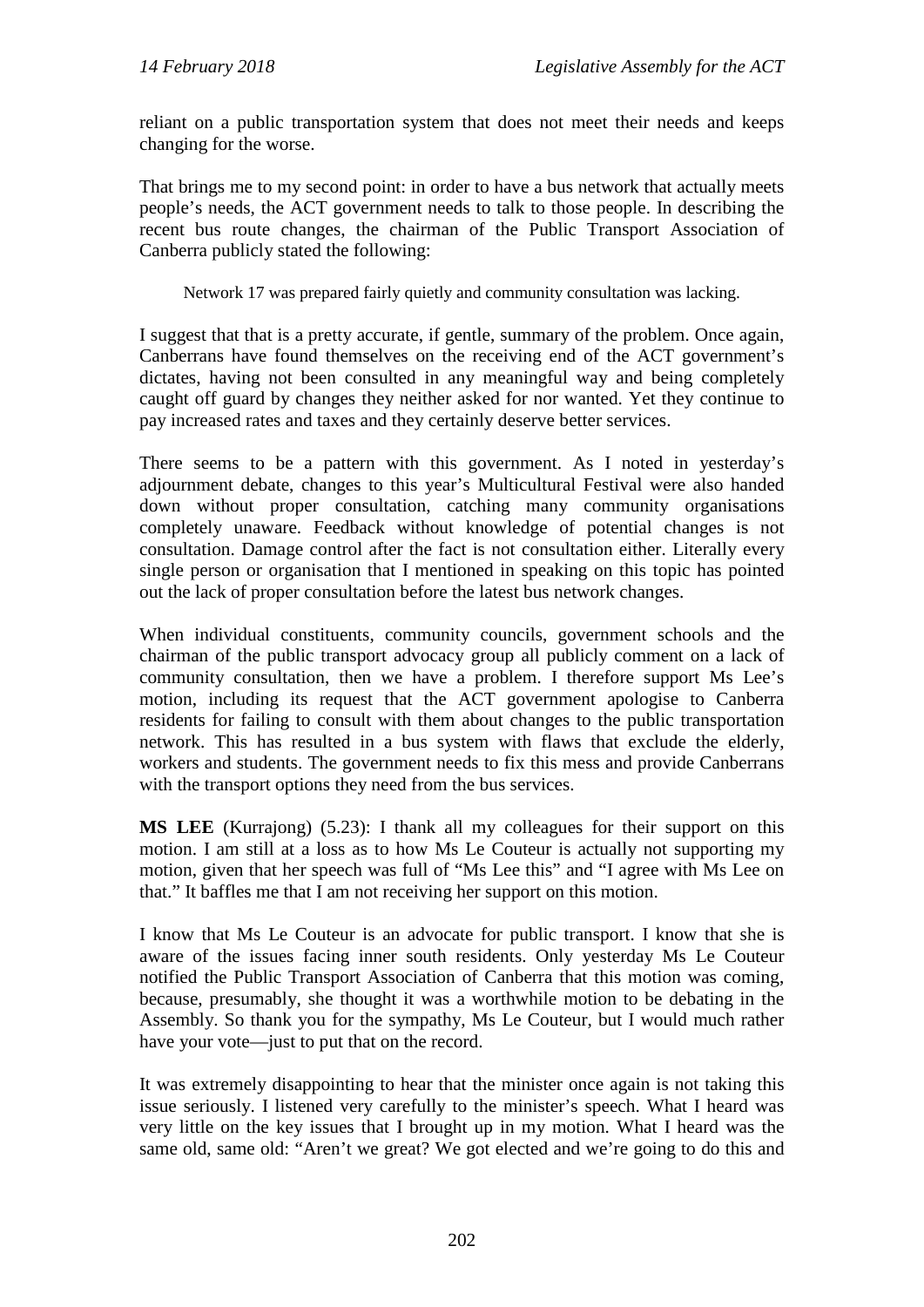that. Aren't we great because we're going to deliver this and that?" There was very little on the particular issues that I raised in my motion, and I do wonder whether she was listening to my speech at all.

When she was addressing the motion and boasting of the patronage numbers having gone up, first, she completely ignored the key fact that the Chief Minister is at great pains to spruik, which is of course that Canberra has grown in population and has increased its tourist numbers. Second, the patronage may have gone up on the particular No 4 and No 6 buses, but I do wonder whether those numbers are double-counted, given that a lot of people who were required to travel on only one bus are now required to travel on both to get to where they are, because of the poor connectivity. Further, what assurance is this? Can the minister really look Dani, Susan and Frank of Narrabundah in the eye and say, "You know what? The patronage on those buses has gone up." What reassurance is that for those people who are still missing a bus service?

The minister can quote whatever figures she likes, but it is the people who catch the bus, and it is her job as the minister for transport to provide effective public transport for all Canberrans. The fact that she has absolutely ignored the hundreds of people who have contacted my office, I am sure Miss Burch's office and I am sure the late Mr Doszpot's office—even Ms Le Couteur has confirmed that she has been contacted by a number of people—just demonstrates that, yet again, this government is using the fluffy words of access for all and social justice and equality but that, when faced with the cold, hard reality of the people who are directly impacted, numbers are above the people. She likes to talk about figures so much but she fails completely to mention the \$130 million loss that ACTION makes each year. Why? Because public transport is an essential service that serves people.

On the lack of consultation, the minister went to great lengths to say that she undertook these consultations. Is she saying that the residents of the inner south refused to engage in the consultation process or somehow missed this consultation process? Or is she saying that the entire cancellation of the No 5 bus is a "minor change" to the route that does not require a formal consultation process? It is one or the other.

Off-peak travel for seniors is all very well but if the bus does not take you where you need to go or departs from a bus stop that you cannot reasonably walk to, the concessional price is meaningless. A flexible bus service that is free for all is all very well, but if you need to attend a medical appointment urgently then it is of no use, given that you need to book 48 hours in advance. If you need to get to a shopping centre to buy groceries and the closest bus stop is nearly a kilometre away, whatever the frequency, whatever the timetable, whatever the concessional fare—or even free—it becomes pointless.

For the minister to claim that she has consulted with the community when all that happened was, at best, information-sharing after the changes were made is just not good enough.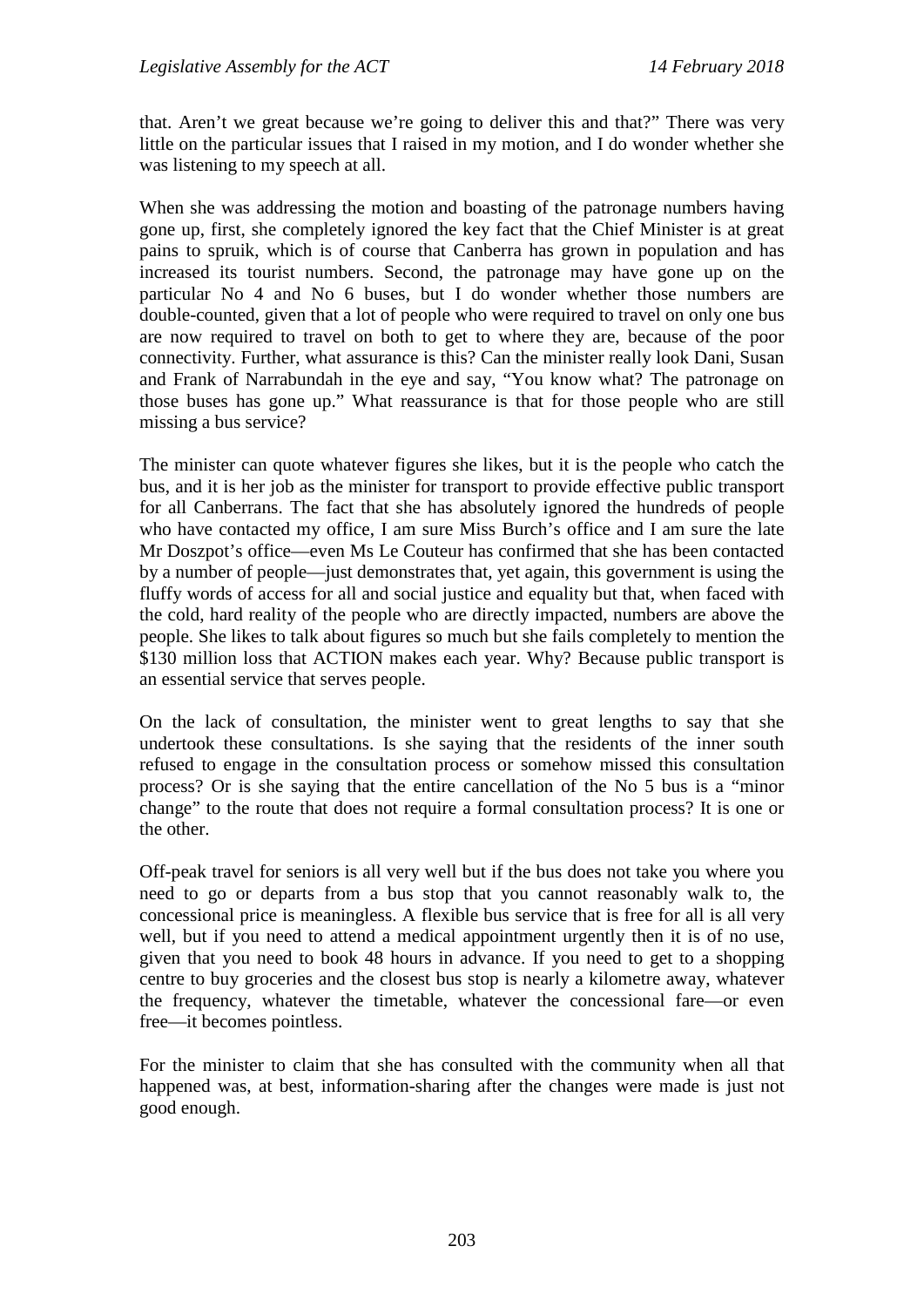What does the minister say to the residents of old Narrabundah who are being kicked off the bus? Preaching to them that overall figures of patronage have gone up is of little comfort to them when they still do not have an effective bus service. The minister seems to have thrown to the wind her predecessor's grand vision for the future of transport in Canberra: Minister Corbell's claim that it would be a transport system that puts people first.

If the minister is not willing to listen to the members of the opposition who are voicing the concerns of their constituents, then perhaps she was moved by a member of her own party, Ms Cheyne, who earlier this morning talked about the one kilometre of carrying groceries from the Belconnen Fresh Food Markets to the Belconnen bus stop being quite a long way. Or does the minister think that perhaps one kilometre in Belconnen is too far but 1.4 or 1.6 in old Narrabundah is quite okay?

As she is so focused on the figures and not the people, I will enlighten her with what the people have to say, in their own words. One says:

The Government encourages people to use buses instead of their own cars (for those who have one) and then makes ridiculous decisions which make it more difficult for people to get from A to B, Canberra already has a terrible transport system, so why make it worse. There does not appear to have been any consultation between the Minister and the Narrabundah community and quite frankly I am furious about it. My land rates have gone up extensively over the past couple of years and I know this is partly to fund the light rail which only benefits the residents of Gungahlin in it's first stage, then to have our bus discontinued is unbelievable.

Another says:

It's like they've gone back to a 1956 route … which was fine for Canberra 60 years ago when there wasn't much past Griffith shops. But Canberra isn't what it was like back then and buses should keep up!

Another, actually a direct response to the minister when she was spruiking the new routes, says:

You are indeed correct in saying that these changes are disruptive, asserting that disruption is justified for "an overall improvement for passengers across the bus network". However you didn't explain how this will occur, which passengers and what parts of the network? Aren't all passengers equal or are some more equal than others?

Another says:

I found the response from the minister to be disingenuous. It is clear she is cognisant of the lack of community consultation and quite ignorant of future need. More services? How do you expect a 103 year old to walk 1.5 kilometres from Karringal court to the Rapid Green stop at Griffith in order to get to Woden? My blind neighbour walks 50 meters to the bus stop for a trip to Woden. How is he supposed to get to the Green Rapid? The extra service is meaningless if not accessible.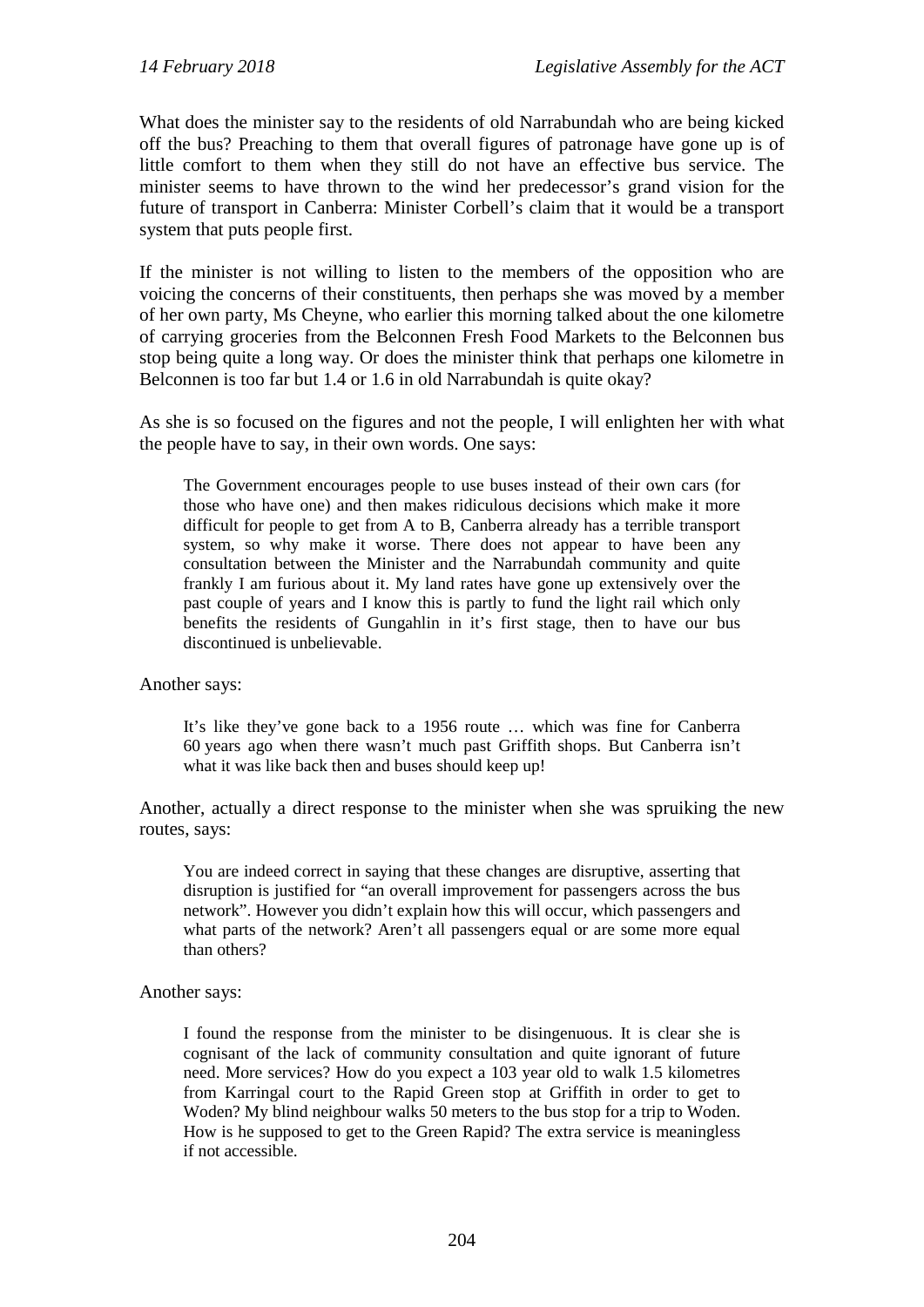The community is rallying and I can assure you, social equity issues are at stake here. Do you really want this matter to become a political thorn in your side? We can put a face to the vulnerable, we can tell the human story. All Minister Fitzharris can do is cite anecdotal indicators.

Old Narrabundah is not resistant to change, we want to be included in those changes.

Where is the genuine engagement, so far all that has been forthcoming is political duck-speak and a lot of ducking and weaving.

I could go on and on. However, in the interests of time, what I will say is this. I have read the minister's amendment to my motion. The Canberra Liberals will not be supporting that amendment because, once again, it is another attempt at rewriting the entire motion, absolutely ignoring the key issues that I have brought to this Assembly because they are of great concern to the people in the inner south, and it is another self-congratulatory amendment that completely hijacks the issues. It is disappointing but not surprising that the Greens are in the front row giving them a standing ovation for what they are doing.

On that basis, I commend my original motion. The Canberra Liberals will not be supporting the amendment.

Question put:

That the amendment be agreed to.

The Assembly voted—

Ayes 10 Noes 7

Ms J Burch Ms Le Couteur Miss C Burch Ms Lee Ms Cheyne Ms Orr Mr Coe Mr Milligan<br>
Ms Cody Mr Pettersson Mrs Dunne Mrs Mr Milligan Ms Fitzharris Mr Rattenbury Mrs Kikkert Mr Gentleman Mr Steel Ms Lawder

Mr Pettersson

Amendment agreed to.

Original question, as amended, resolved in the affirmative.

## **Office for mental health**

**MRS DUNNE** (Ginninderra) (5.35): I move:

That this Assembly:

(1) notes:

(a) the Labor/Greens Parliamentary Agreement for the  $9<sup>th</sup>$  Assembly provides for the establishment of an Office for Mental Health;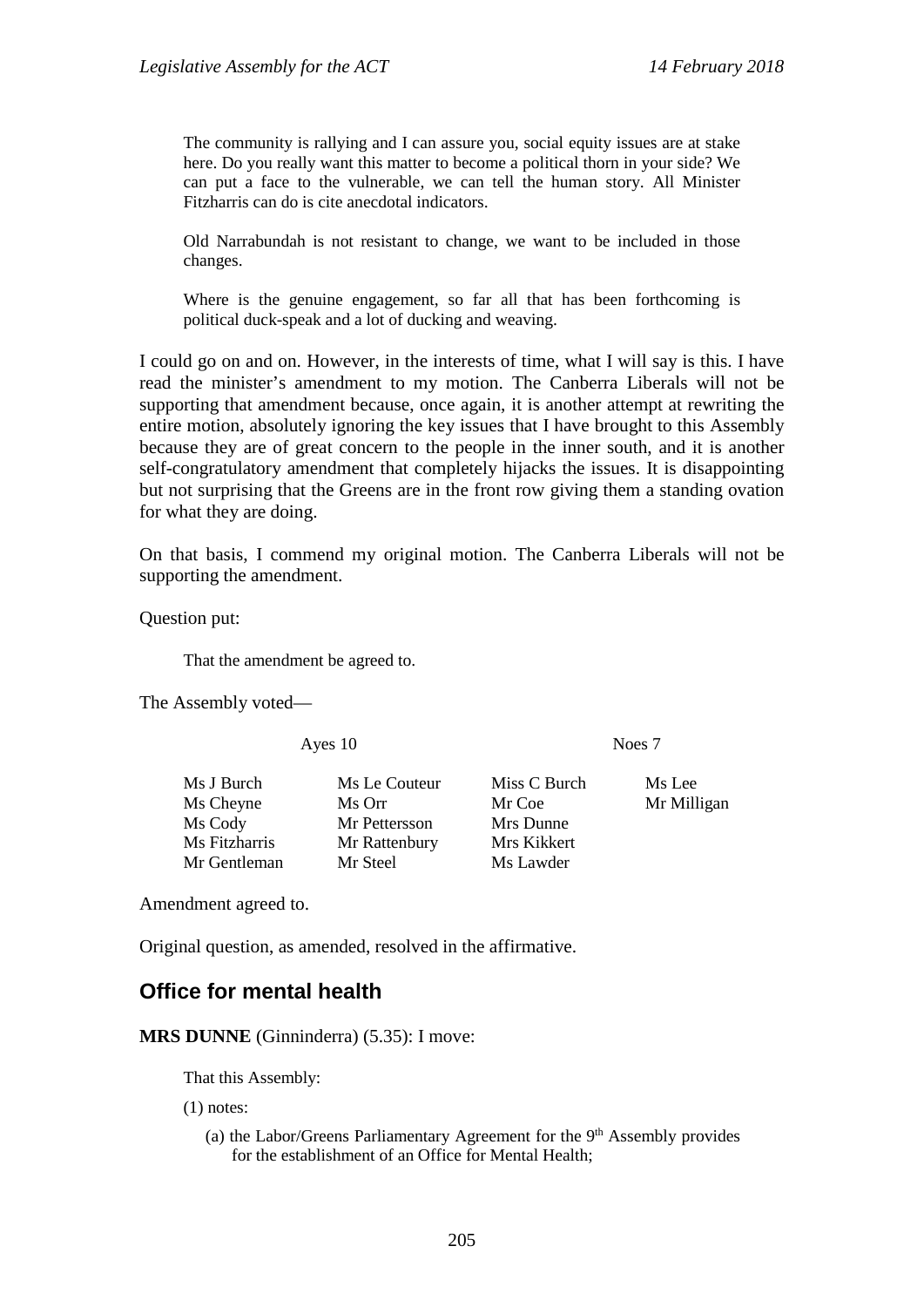- (b) delivery on this initiative has been delayed;
- (c) the shortage of mental health professionals, particularly in the field of child and adolescent mental health; and
- (d) the difficulties ACT residents experience in navigating the current system; and
- (2) calls on the Minister for Mental Health to:
	- (a) explain to the people of Canberra:
		- (i) the delay in the establishment of the Office for Mental Health; and
		- (ii) what the Government is doing in practical terms to provide the services that patients need now, in advance of the establishment of the Office for Mental Health; and
	- (b) report to the Assembly by the first sitting day in March 2018 as to the:
		- (i) construct and terms of reference for the Office for Mental Health;
		- (ii) Government's strategies to simplify navigation of the mental health services system; and
		- (iii) Government's strategies to attract and retain more mental health professionals in Canberra, particularly in the field of child and adolescent mental health.

This is a very important issue for the people of the ACT and continues the work that the Canberra Liberals have been doing over a considerable time now. I acknowledge my predecessor as the shadow minister for mental health, Mrs Jones, for the work that has been done to highlight the concerns that we have in relation to issues relating to mental health.

My particular concern at the moment is the almost stasis in the health department in this area because we do not have an office for mental health. It seems that everyone is waiting for the office for mental health to be bestowed upon the people of Canberra and then everything will be fine. During annual reports hearings late last year, I asked the Minister for Mental Health on notice:

What were the unavoidable delays in progressing formal consultation on the office for mental health?

This was a matter that the minister had referred to on a number of occasions, including in ministerial statements in this place. The summary of the minister's answer is that he could not do anything until funding for the office for mental health had been appropriated, and that did not happen until 24 August 2017. The ACT Greens announced their plan for an office for mental health on 13 September 2016, and it made its way into the Labor-Greens parliamentary agreement for the Ninth Assembly. It was almost a year later that the Greens actually got the government to put the whole proposal on the streets, and this was only in the form of a conversation starter.

When I first became the shadow minister for health, and therefore for mental health, I eventually received a briefing, I think in about February last year, on the office for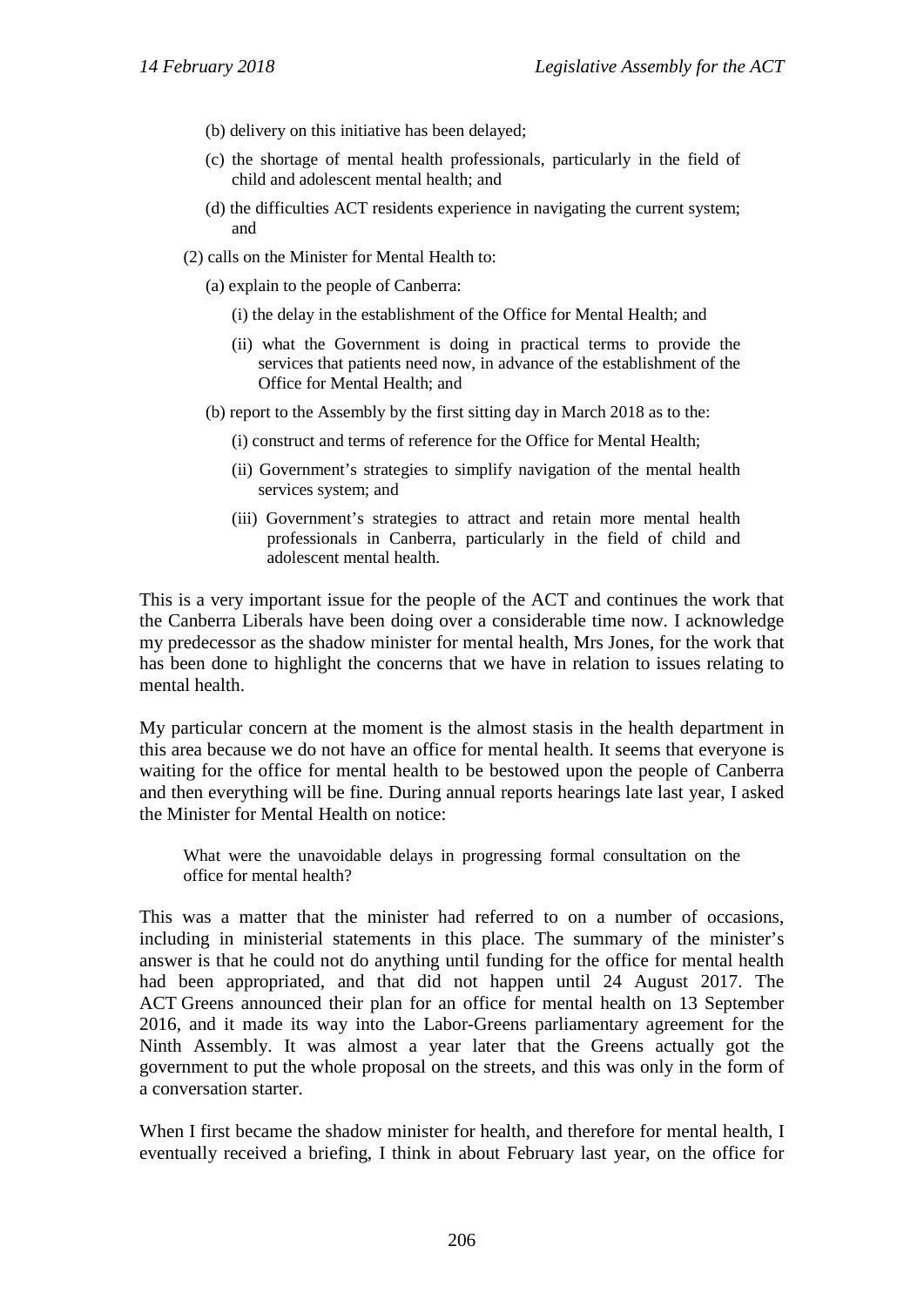mental health. I was told at that briefing that the consultation on the form of the office for mental health would begin in April 2017. I was surprised that nothing happened during April—or May, June or July. During the truncated health estimates last year truncated because of the illness of the minister for health and the absence of the minister for mental health—an official told the committee that the consultation on the form of the office for mental health would be the minister's first priority when he returned from leave.

Eventually, after all of that, late in the year we had this conversation starter. Even now, we are not at the starting blocks. It has taken 12 months to write a 10-page document to start a conversation. That is a one-year dance around so that we can get to the starting blocks. The minister said he took action after the Assembly passed the appropriation for the office for mental health. However, that seems to be an ex post facto justification. I was told in a briefing, which was attended by ministerial staff—I think, if my memory serves me correctly, that I was told by the ministerial staffer present—that the consultation on the office for mental health would begin in April 2017. There was no indication at that stage to say, "Oh, Mrs Dunne, we can't do anything until there is appropriation."

There was appropriation of \$2.9 million over four years to establish a new office for mental health for the ACT. The budget papers say:

The Office will enhance coordination of mental health services and work towards closing gaps in care for people with mental health conditions …

The budget paper does not say that the money is about having a conversation.

In his answer to my question on notice, Mr Rattenbury also said that the appropriation allowed him to undertake a procurement process to engage a consultant to tell him how the office should be structured and what it should do. Although we have had a policy position since at least September 2016 from the Greens, and at least October-November 2016 from the government, by November last year we were still having a consultation and hiring a consultant to tell us what we thought should be in this office.

It is perhaps a slightly over-used term, but it sounds pretty much as though the whole policy idea was little more than a thought bubble. The appropriation in the last budget does not say that there is money to engage a consultant to tell you how to do what you should already know how to do. The appropriation is for the office for mental health to "enhance coordination of mental health services and work towards closing gaps in care for people with mental health conditions". This appropriation assumes that all the research and the consultation had been done so that the office for mental health could hit the ground running as soon as the Assembly pressed the go button. Pressing the go button occurred through the appropriation of August last year. Mr Rattenbury has been sitting around, surfing the net and having conversations, and not very many conversations at that. And even after all of that, he still needs to pay a consultant to tell him what to do when he should already know what to do.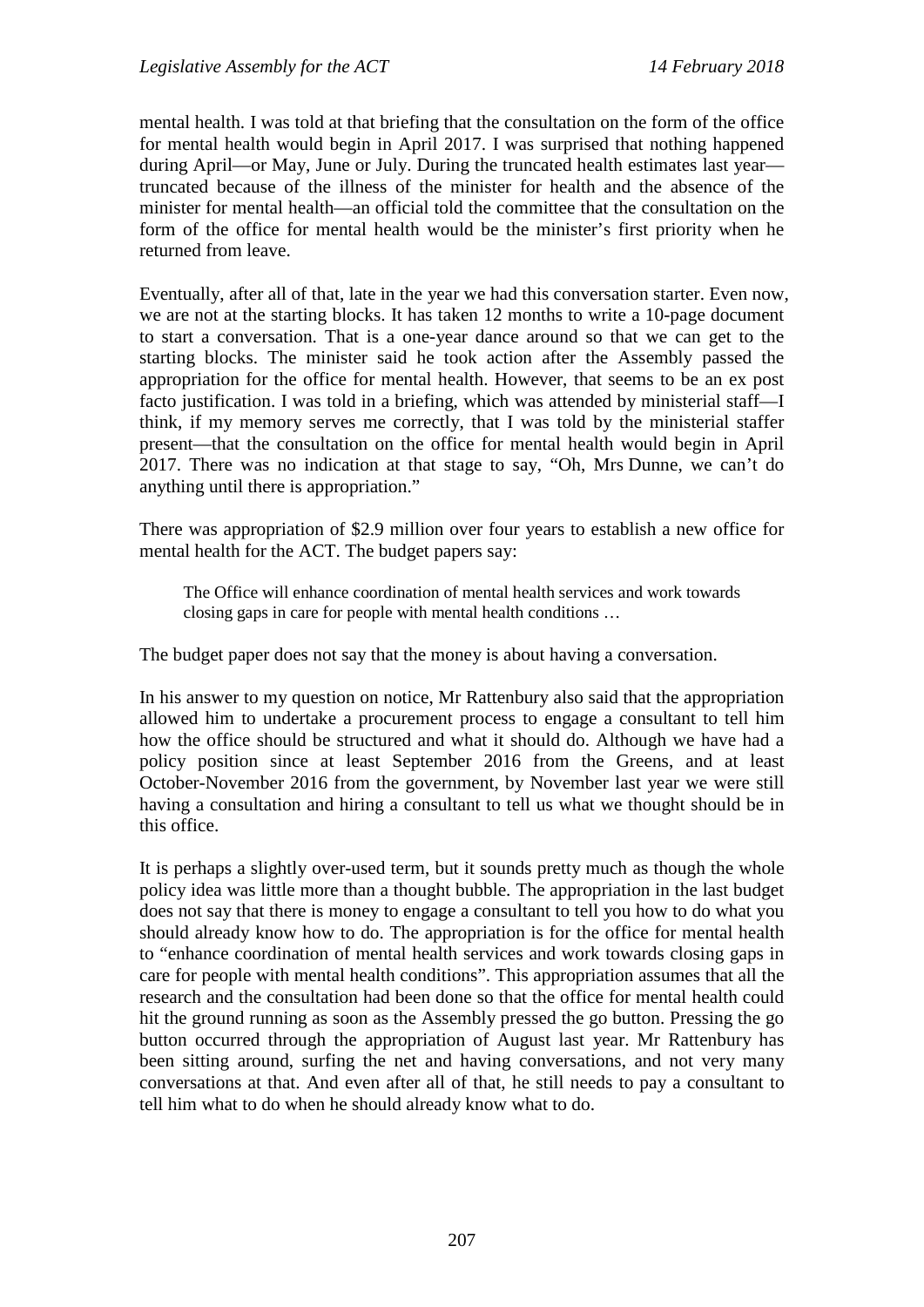We have Canberrans with mental health problems unable to navigate an impossibly complex, impersonal, one-size-fits-all, bureaucratic system. Instead of having an office for mental health, we continue to suffer inadequate facilities that cannot meet demand. There are staff shortages across the board. There is a chronic lack of mental health specialists, such as psychologists, psychiatrists and mental health nurses, and we cannot meet that demand. There is a particularly chronic shortage of specialists in paediatric and adolescent mental health, an issue which my colleague Mrs Kikkert will address.

Mr Rattenbury is sitting over there; he has been sniggering and rolling his eyes, as is his wont, at everything I say. I refer the Assembly to the 2018 report on government services. Here are some of the things that the ROGS for 2018 has to say about the state of mental health services in the ACT. In 2015-16, the ACT had the highest proportion of people in Australia using specialised public mental health services. For 2015-16, the ACT was the only jurisdiction that did not publish data on the proportion of people discharged from a public hospital psychiatric inpatient unit who had a significant improvement in their clinical mental health outcomes.

So one of the first things we know from ROGS is that we do not know. We do not know, because of the failings in the health system. But some things we do know. Over the past 10 years, the number of patient days per 1,000 people for admitted acute care mental health patients has been increasing, from 48.5 to 64.9. Yet the number of beds per 100,000 people has actually fallen, from 20.7 to 18.6.

This is underpinned not by ROGS data but by answers to questions on notice provided during the annual report hearings that show that for 2016-17, the average bed occupancy rate at the adult mental health unit was 105 per cent. At the adult mental health unit, according to the answer submitted by Mr Rattenbury to question on notice No 56, the average bed occupancy was 105 per cent. And the unit was at capacity, or near or above capacity, for most of the year. This is a problem of addressing the needs of the people of the ACT. Other ROGS data showed that the full-time-equivalent direct care staff per 100,000 people had risen only marginally, from 28 per 100,000 people to 32. This was well below the national average of 50.

Members who were present during the annual report hearings last year might recall the story of Jack, not his real name, whose study I took to the annual reports hearings with the agreement of Jack's family and Jack himself. Jack descended into a state of crisis, having to go interstate to receive acute treatment and care. My colleague Mrs Kikkert, I understand, will speak on this matter as well. There was another patient recorded on ABC Online in October last year who had to travel to Victoria to receive help.

Recent media reports have assessed the minister's assurances about the office for mental health as something worth waiting for. The thing is that the people of Canberra have been waiting and waiting. And all the time they are waiting for the consultation paper, for the conversation to be concluded, they are also waiting for services to be joined up, for there to be enough practitioners here to meet their needs so that they do not have to travel interstate at a time when they are most vulnerable.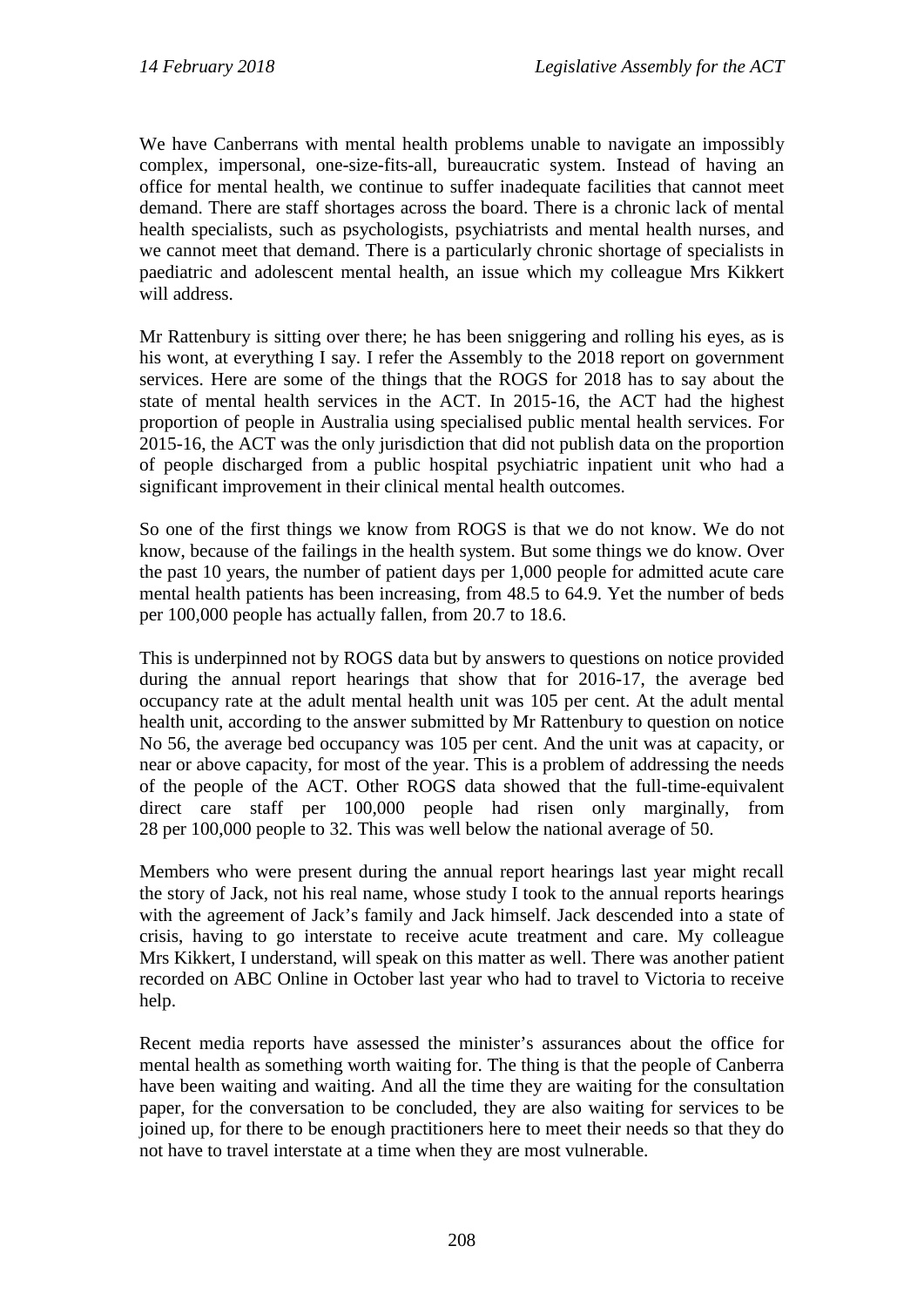We on this side are hoping that the office for mental health will be worth waiting for. I would have thought that a budget appropriation should be based on something more than a nebulous concept taking nigh on a year to evolve into a 10-page conversation starter.

The funding for the first year of the \$2.9 million budget allocation for the office for mental health is \$507,000. I am not sure whether any of it has been spent on mental health rather than on talking about mental health. My calendar head tells me that we are more than halfway through 2017-18, and still Mr Rattenbury has not unlocked the door of the office for mental health. Only now have we just finished the conversation.

No doubt Mr Rattenbury will now spend some time sitting around waiting for his consultant to tell him what he should already know and having a bit more of a contemplate about what should happen and what and how elements of the office for mental health should be put together. We on this side will be very surprised, very pleasantly surprised, if he unlocks the doors of the office for mental health before the end of this financial year. In the meantime, not one dollar of the half a million dollars allocated in the 2017-18 budget has been spent on its purpose, which, I remind you again, Madam Speaker, is to "enhance coordination of mental health services and work towards closing gaps in care for people with mental health conditions".

The ACT's mental health services continue to be so uncoordinated as to be impossible for patients to navigate. They continue to create gaps—gaping chasms, some would say—through which some of the most vulnerable in our community plunge to states of despair and hopelessness.

I call on Mr Rattenbury to put aside the cogitation and explain to this community, through this Assembly, what the office for mental health will look like and how he will bring it to fruition as soon as possible. The people of Canberra with mental health conditions and their families are sick of waiting.

**MRS KIKKERT** (Ginninderra) (5.48): I stand today to speak in support of the motion brought by Mrs Dunne. I specifically wish to address clause 1(c) "the shortage of mental health professionals, particularly in the field of child and adolescent mental health". This point should not be open to debate. It is rather an established fact. The Minister for Minister Health just last month identified a lack of adequate psychologists and psychiatrists in the territory as a pressure point in the ACT's mental health system. He also noted that to date attempts to aggressively recruit new mental health professionals had been insufficient to fill all the service gaps.

Mr Rattenbury's assessment of the situation is backed up by data from ACT Health. These figures show that shortages of mental health workers are affecting both the public and the private sectors, with fewer than nine psychiatrists for every 100,000 Canberra residents.

Only seven months ago, the ACT secretary of the Australian Salaried Medical Officers Federation called this shortage "crippling." At that point nine psychiatrists had left ACT Health in the previous 12 months and the adult mental health unit at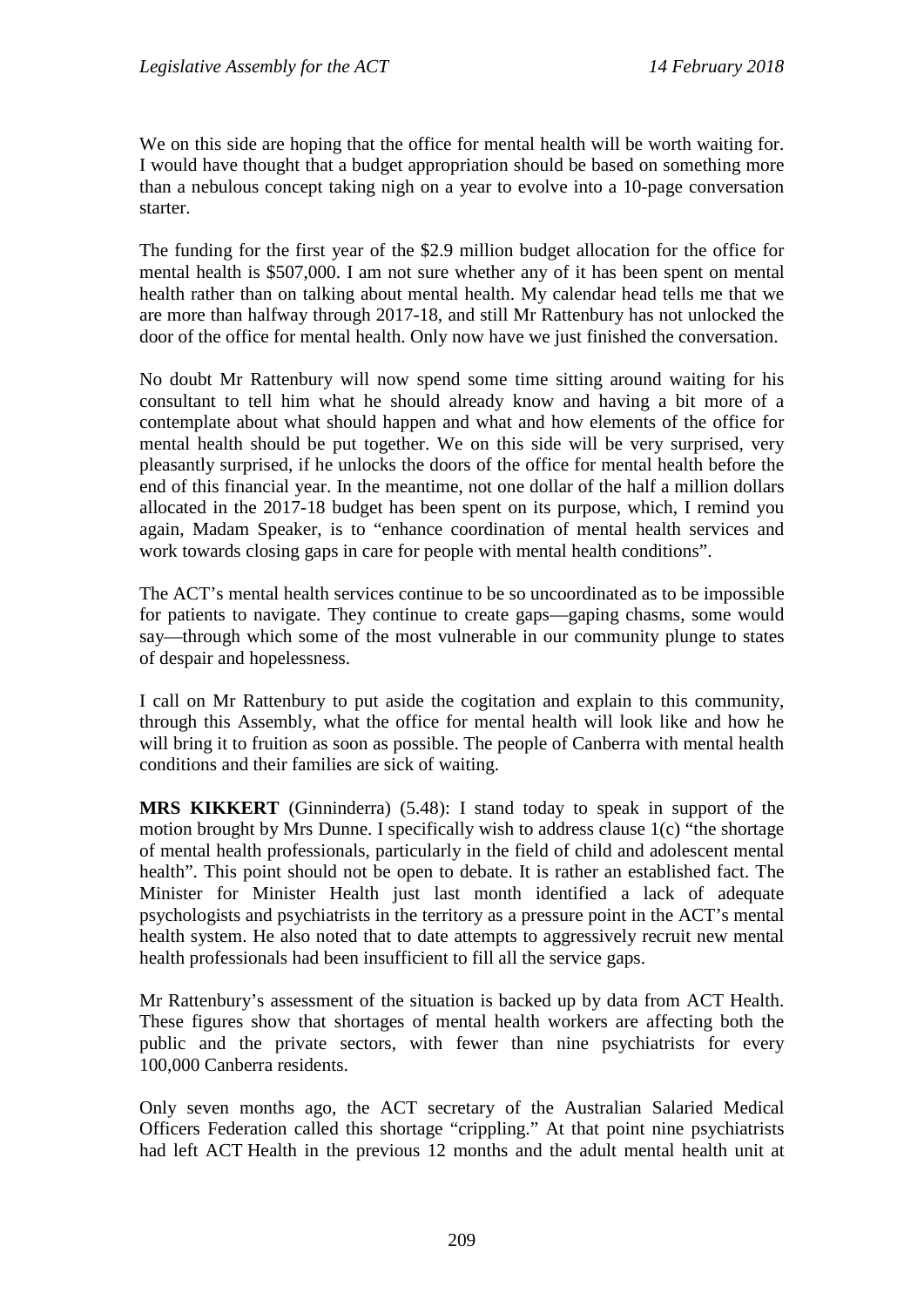Canberra Hospital was at times operating with a single psychiatrist on duty, raising concerns for patient safety. As noted in Mrs Dunne's motion, the shortage of mental health professionals in the territory has had real impacts on the provision of child and adolescent mental health services.

Canberra's Huxtable family bravely went public last October with the story of their experiences in order to highlight this crisis and the impact it has had on their family. When the Huxtables' daughter was diagnosed as needing mental health treatment, the GP told them frankly that there was no psychiatrist in Canberra who could treat her. Instead, the family found themselves forced to access an inpatient treatment program in faraway Melbourne with treatment and travel costs running to more than \$1,000 per week.

Last year and with permission I brought up the situation of another Canberra family in a speech that I gave in this chamber, and then Mrs Dunne shared their story with the minister in annual reports hearings. Like the Huxtables, this family has found it necessary to travel interstate to secure mental health treatment for their child as a consequence of the shortage of professionals here, this time finding the needed services in Sydney.

Shortly after I brought up this family's situation in my speech another Canberra resident contacted me to tell me that what I had said had struck a chord. You see, this man has a co-worker who has been forced to take a child interstate to seek mental health treatment as a consequence of the appalling lack of mental health professionals in the ACT, particularly in the field of child and adolescent mental health. I respectfully suggest that in a jurisdiction as prosperous as the Chief Minister continually claims the ACT is, with a Minister for Mental Health and a promised long-delayed office for mental health, this situation is inexcusable.

The union representing doctors at Canberra Hospital has claimed that the safety of patients in the adult mental health unit is at risk because there are not enough psychiatrists and psychologists. Families who wish to see their children well again are forced to travel hundreds of kilometres to seek help because it is simply not available here. Seriously, how can this be? We are the nation's capital.

Meanwhile, the number of children and young people who are in need of mental health services is increasing. As we learned just last month, Menslink has now opened its services to primary school-age boys with those aged 10 to 12 years old now making up 12 per cent of the support group's client case. I am grateful for the counselling and other services that an organisation like Menslink can provide but where do these boys go? Where will other young Canberrans go if they need professional services in this territory?

Clearly, this Assembly should note the crippling shortage of mental health professionals that is leaving some of our most vulnerable without support or hope. The residents of Canberra deserve an explanation about what this government is doing in practical terms to provide the services that patients need now.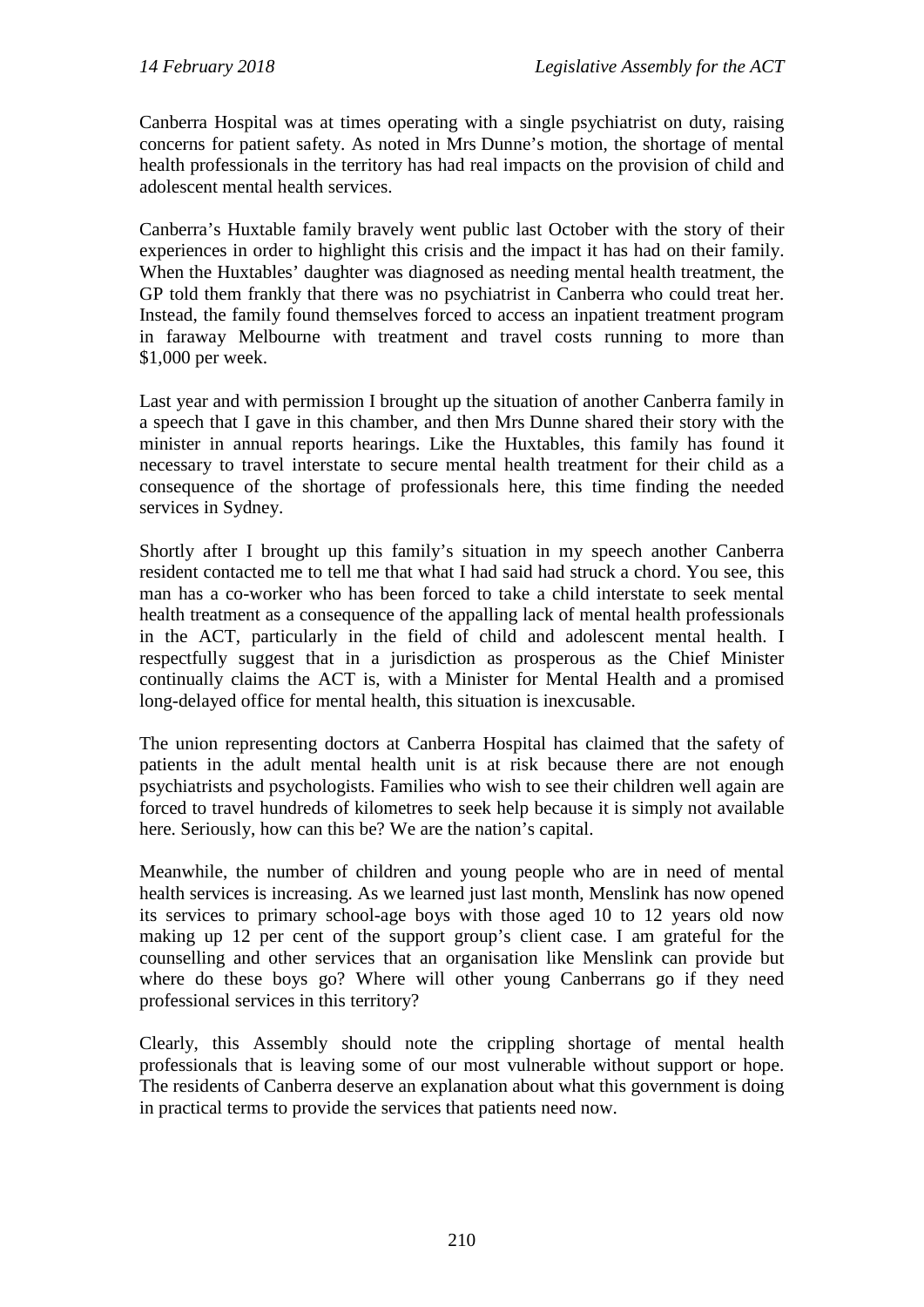**MR RATTENBURY** (Kurrajong—Minister for Climate Change and Sustainability, Minister for Justice, Consumer Affairs and Road Safety, Minister for Corrections and Minister for Mental Health) (5.53): I welcome the opportunity to address some of the mischaracterisation that has been put forward in this debate this afternoon and to discuss the very important issues of mental health in this city because the government is committed to addressing this area. It has probably been an interesting lesson this afternoon. I have been frank about some of the challenges that we face, and they have now become points of political attack. I guess it raises the challenging question of how one speaks about things in the reality without turning it into a point of political opportunity for the opposition.

I do not accept Mrs Dunne's characterisation of the ACT mental health services or the process the government has undertaken to establish the office for mental health. I move the amendment circulated in my name:

Omit all words after paragraph (1), substitute:

- "(a) the Labor/Greens Parliamentary Agreement for the 9th Legislative Assembly provides for the establishment of an Office for Mental Health;
- (b) that work is well underway to establish the Office by July 2018, and has included significant community consultation and engagement over recent months to inform the proposed model;
- (c) the national shortage of mental health professionals, particularly in the field of child and adolescent mental health; and
- (d) the difficulties ACT residents can sometimes experience when navigating the current system;
- (2) further notes the Government's ongoing commitment, through an additional \$23.8 million in the 2017-18 ACT Budget, to improve access to mental health services in advance of the opening of the Office for Mental Health. The Government commitment includes:
	- (a) \$5.3 million to fund a range of targeted mental health programs and services in the community, including headspace and the Detention Exit Community Outreach Program;
	- (b) \$13.8 million to deliver new rehabilitation beds at the Dhulwa Mental Health Unit;
	- (c) \$1.8 million to reduce incidences of suicide in the community by funding the Black Dog Institute's Lifespan Suicide Prevention Program;
	- (d) \$100 000 to Menslink to fund additional counsellors and expand free community counselling services to boys aged 10-12;
	- (e) expanding the Child and Adolescent Mental Health Consultation and Liaison Service at the Canberra Hospital to provide services 7 days per week;
	- (f) expanding the Perinatal Mental Health Consultation Service to provide greater access to specialist psychiatric services for new Canberra mothers; and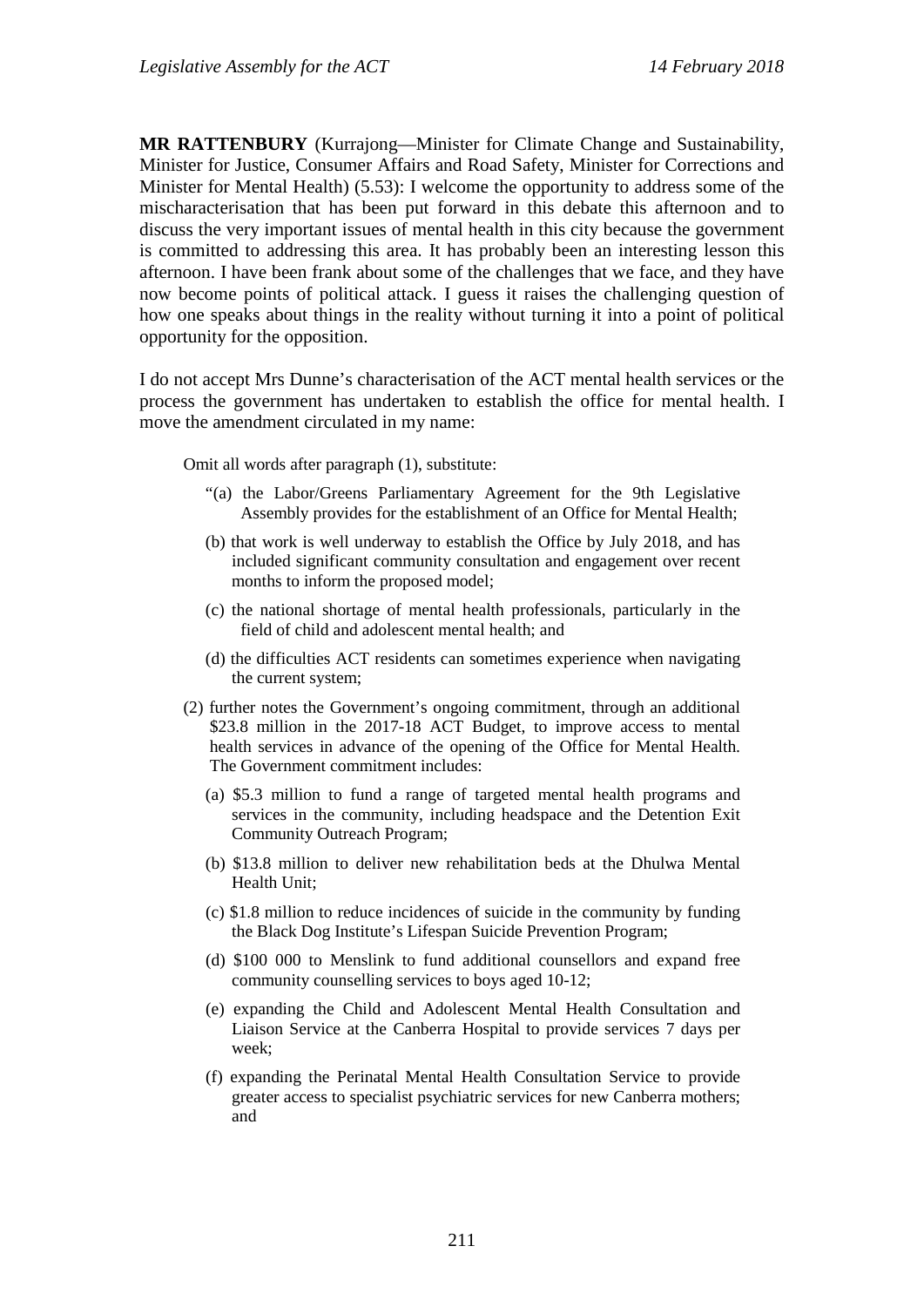- (g) developing the Mental Health Specialty Service Plan within the Territorywide Health Services Framework and the associated mental health model of care, which will improve the coordination of mental health services in a holistic and patient-centred way; and
- (3) calls on the Minister for Mental Health to provide an update to the Assembly by the first sitting day in May 2018 on:
	- (a) the establishment of the Office for Mental Health, including its proposed model and functions;
	- (b) the Government's efforts to simplify navigation of the mental health services system for people in the ACT; and
	- (c) the Government's strategies to attract and retain more medical professionals, including mental health professionals in Canberra and with a focus on the field of child and adolescent mental health.".

I will speak to that in detail.

In my time as minister I have been impressed with the skill and dedication of those who work in mental health services. We have a dedicated and professional workforce who are doing what can be at times a very difficult job. However, I do think it is fair to say that what I often see is a number of high quality services as opposed to a wellintegrated system, and that is something that we want to try to address.

There are issues around integration between primary, secondary and tertiary mental health services, between government and non-government, public and private. I consider that the system remains largely focused on responding to acute care and crisis. It has not shifted towards promotion, prevention and early intervention enough, even though the evidence to support this is stronger than ever.

I would hasten to add that this is a challenge for all advanced healthcare systems to ensure that they work in an integrated fashion and are systems that people can move around relatively easily in, accessing the right care at the right time. It is important that we recognise, whilst there is absolutely work to do in this respect in the ACT, that this is not uniquely a Canberra problem.

What I can say, however, is that this government has taken decisive steps in seeking to improve coordination and integration for the people of the ACT, and that is why we committed to establish an office for mental health at the last election and that is why it is a key item in the parliamentary agreement and one that I am moving forward. I am focused on developing an accountable, transparent and community-focused approach to both chronic and acute mental health care that puts the people who need the service at the centre of it.

The office for mental health is a central part of our reform agenda and will have a key role in addressing some of the issues of connectivity and coordination that I am keen to address. I have said on numerous occasions that my four goals for the office are to provide comprehensive oversight and increased understanding of the mental health system and how it can be improved in the ACT, to ensure person-centred and needs-based approaches across government initiatives, to improve the coordination,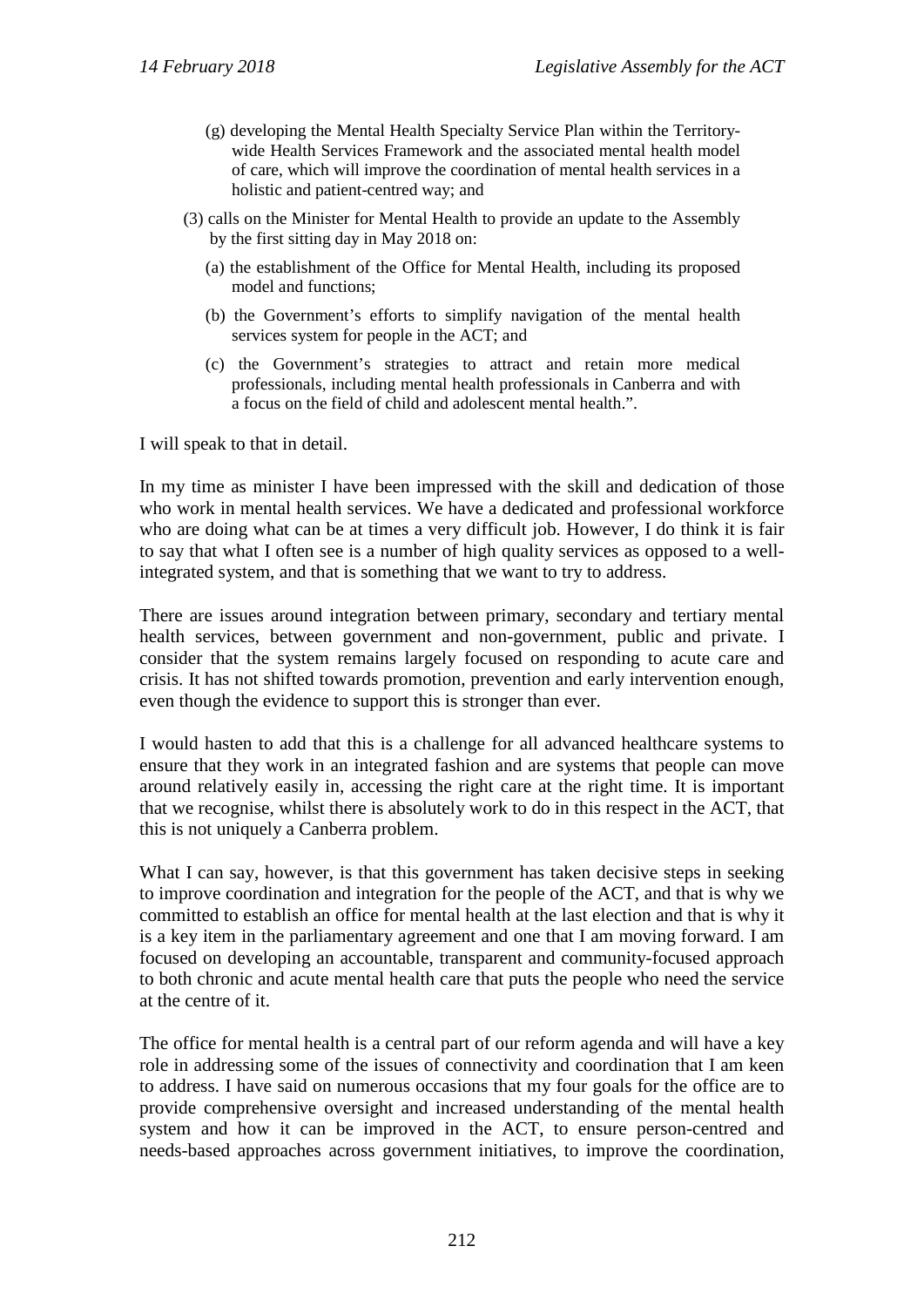integration and targeting of services and facilities, and to drive a reduction in mental illness incidents, frequency and impacts through the development and oversight of a comprehensive mental health and wellbeing framework.

I would also like to respond to Mrs Dunne's assertion that the establishment of the office has been delayed. This has not been the case. In fact, I do not believe Mrs Dunne has any basis for this claim since I have consistently said the office would be established by 1 July 2018, and we are on track to meet that goal. It is true that we have taken a very deliberate approach to establishing the office, with significant community consultation and engagement feeding into the proposed model. The consultant engaged by ACT Health has spent the past three months speaking to people locally.

Mrs Dunne was heavily focused on this conversation starter. She completely did not address the fact that there has been a very substantial conversation with key community stakeholders over recent months to develop a model that will work for the ACT.

I was pleased to be able to participate in some of these consultation sessions and I look forward to receiving the final report by the end of this month. I will then work with ACT Health and across government to implement the proposed model and I am confident that we will meet our commitment to establish the office by 1 July this year, as we have always said.

I was very interested in the criticism of talking to the community too much. I can almost guarantee that if I had gone ahead and just established it exactly how I thought it should be we would be in here with a motion—

**Mrs Dunne**: You were going to do it in April last year.

**MR RATTENBURY**: Mrs Dunne is starting to interject. She stood here before and had a go at me for having the audacity to roll my eyes at something she said. She stood there slinging all sorts of insults at me, and she was offended. I did not even interject. As soon as I say something that contradicts one of the points she so pompously made, she starts interjecting. Let us examine our relative standards of behaviour in this place, and I will stick with mine any day of the week.

The point I was making was: if I had simply gone ahead and established an office for mental health in the vision that I saw, exactly how I wanted it, I can guarantee I would be facing a motion in this place for failing to consult. You cannot have it both ways. We are out there driving a conversation with people who matter on this issue—people with expertise, people with lived experience, people who work in the sector—and we have gone and said, "This is the vision we have in mind. We want to test this with you and make sure we get it right." It is worth taking the time to get this done properly. We will still meet the deadline we have, which is to have it up and running by 1 July this year.

I make no apology for taking the necessary time to ensure that all key stakeholders have had an opportunity to contribute to the development of the model. There is a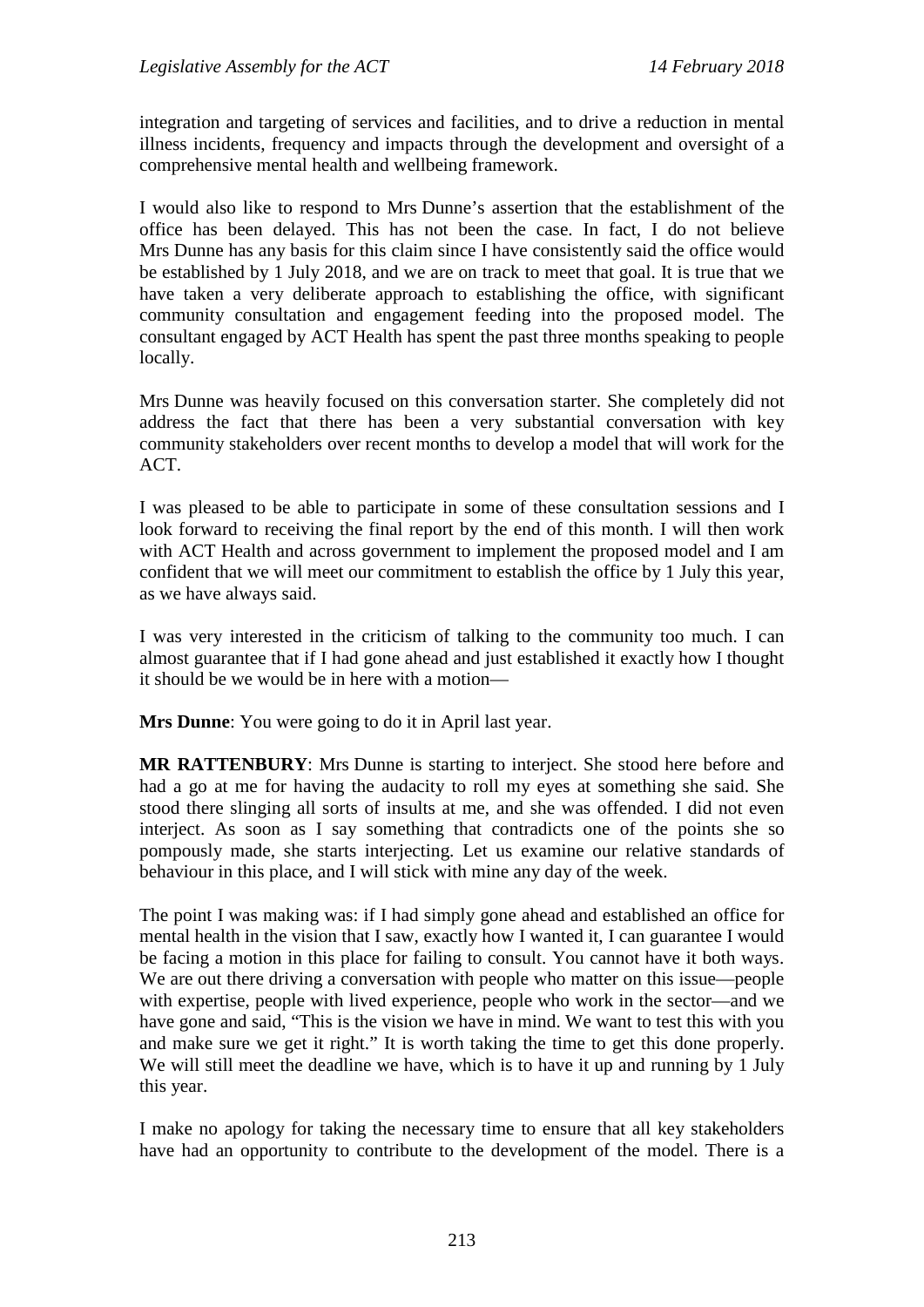debate. Some people have said we should discuss it for longer. Let us bear in mind that in relation to the Mental Health Act—Mrs Dunne will remember this, I think, and she might correct me—I think there was six years development or thereabouts, five, six, something like that. People know this is a really difficult space. There are challenging stakeholder questions to work through, and I think the time frame we are working to is appropriate, trying to find the balance between allowing enough time for the conversation and getting on with the job.

*At 6 pm, in accordance with standing order 34, the debate was interrupted. The motion for the adjournment of the Assembly having been put and negatived, the debate was resumed.*

**MR RATTENBURY**: I believe the office will be most successful if it has the right relationships and buy-in from people across the mental health sector. It is a significant opportunity for us to re-evaluate how we do things in mental health services in the territory, and it is not an opportunity we can waste. It is also not an opportunity that we are prepared to rush, leading to the delivery of something not quite right, even if it could be delivered a little faster.

From the preliminary results of the consultations, it is clear that the community wants the office to provide some key things: leadership and the capacity to articulate a vision for mental health in the ACT in the 21st century. They want stewardship, the capacity to take responsibility for the process of systemic quality improvement in mental health. They want change management, based on an intimate understanding of the process of clinical service and policy decision-making in relation to mental health in the ACT. They want collaboration, the capacity to build effective teams and deliver outcomes. They want analytics, the skills to understand what is going on and what is changing. And they want reporting and feedback, the capacity to develop useful reports and feedback mechanisms for services for government and for the community.

That is a challenging list. It is a big job to work on some of those things, but we are determined to take that on. We are not shy of getting stuck into some of those challenging areas. I have been pleased to see such active engagement in the consultation process from across the mental health sector. I am grateful for the commitment of time, energy and expertise that people have contributed to the discussion. It is clear that the office will have a lot to do. I look forward to having it in place soon so that we can get down to the task at hand.

Whilst the office is a key priority for me this year, the government is not standing still when it comes to mental health. We are continuing to invest in improving mental health services on the ground. There is plenty of other work going on. I can assure members of the opposition that we are not standing still. These services will make an immediate difference to people across Canberra in the short term while allowing the office to undertake the longer-term strategic assessment of a mental health system.

As is outlined in my amendment to Mrs Dunne's motion, the 2017-18 budget included \$23.8 million to improve mental health services in the ACT. This included \$1.8 million towards suicide prevention support services; \$13.8 million to deliver new rehabilitation beds at the Dhulwa mental health unit; \$5.3 million for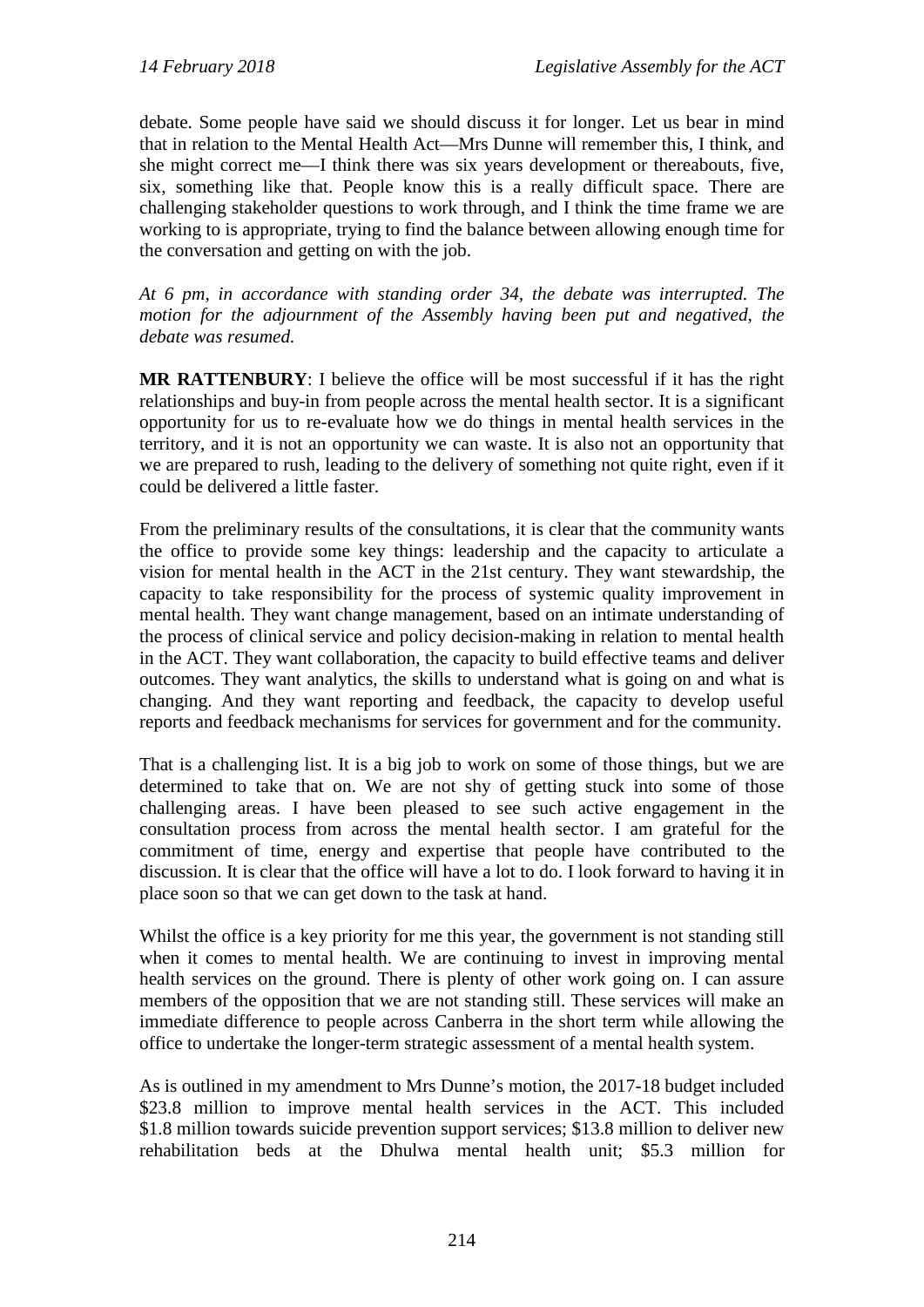community-based mental health supports for vulnerable people, including \$3 million to support children and young people's mental health; and \$2.9 million towards the development and rollout of the office for mental health.

Mrs Dunne makes an important point: there is a particular need for supports for children and young people. Mrs Kikkert has followed through in making that same point. The government is responding to that need. We know that half of all lifetime cases of mental illness begin by age 14, which is why early intervention and access to mental health support services for children and young people are vital. That is why the government continues to provide support for these important services.

One example is the recent allocation of \$100,000 to Menslink. I was pleased that Mrs Kikkert is supportive of that, because I think it is a really good program. This will provide two additional counsellors, allowing them to expand their services to boys in the 10 to 12-year age group. I was very pleased that the ACT government was able to step in to provide this money to Menslink in a partnership. To be fair, they are putting money on the table as well. This is a co-funded model. They came to the government and said, "We have identified a new need. We think we have got a solution." We have been able to jump in and respond to that with an innovative new program that I think will make a real difference.

In terms of Mrs Kikkert's question of where they will go, the very purpose of the Menslink program is to intervene early to avoid escalation. That is the whole point here. Some will need escalation. There is no doubt about that. The child and adolescent mental health service is a key referral point for Menslink. That is how this has been set up. I am pleased with that model and I am pleased that Mrs Kikkert noticed. I welcome her support for that program. I think Menslink are doing a good job, because this is a challenging space. We know that parents, schools and service providers are seeing people come forward younger and younger. This is a response to that.

We have also expanded access to our child and adolescent public mental health services with the CAMS consultation and liaison service at the Canberra Hospital now providing services seven days a week. Previously it was five. That has taken effect in the past two months. The service can now provide specialist mental health assessments on weekends for young people aged five to 18 years who are already admitted to the paediatric ward or who present to the emergency department. This means that young people no longer have to be seen by the adult mental health service on the weekends.

Because we know that people need mental health services at all stages in life, we have just expanded the perinatal mental health consultation service with specialised psychiatric clinics that have been increased from one day to three days a week, as well as providing an outreach service with the West Belconnen Child and Family Centre.

The government is committed to continuing to invest in and improve our mental health system. It is also worth pointing out the extent to which mental health is a whole community issue. We know that we need to work with other parts of government. That is what we will continue to do.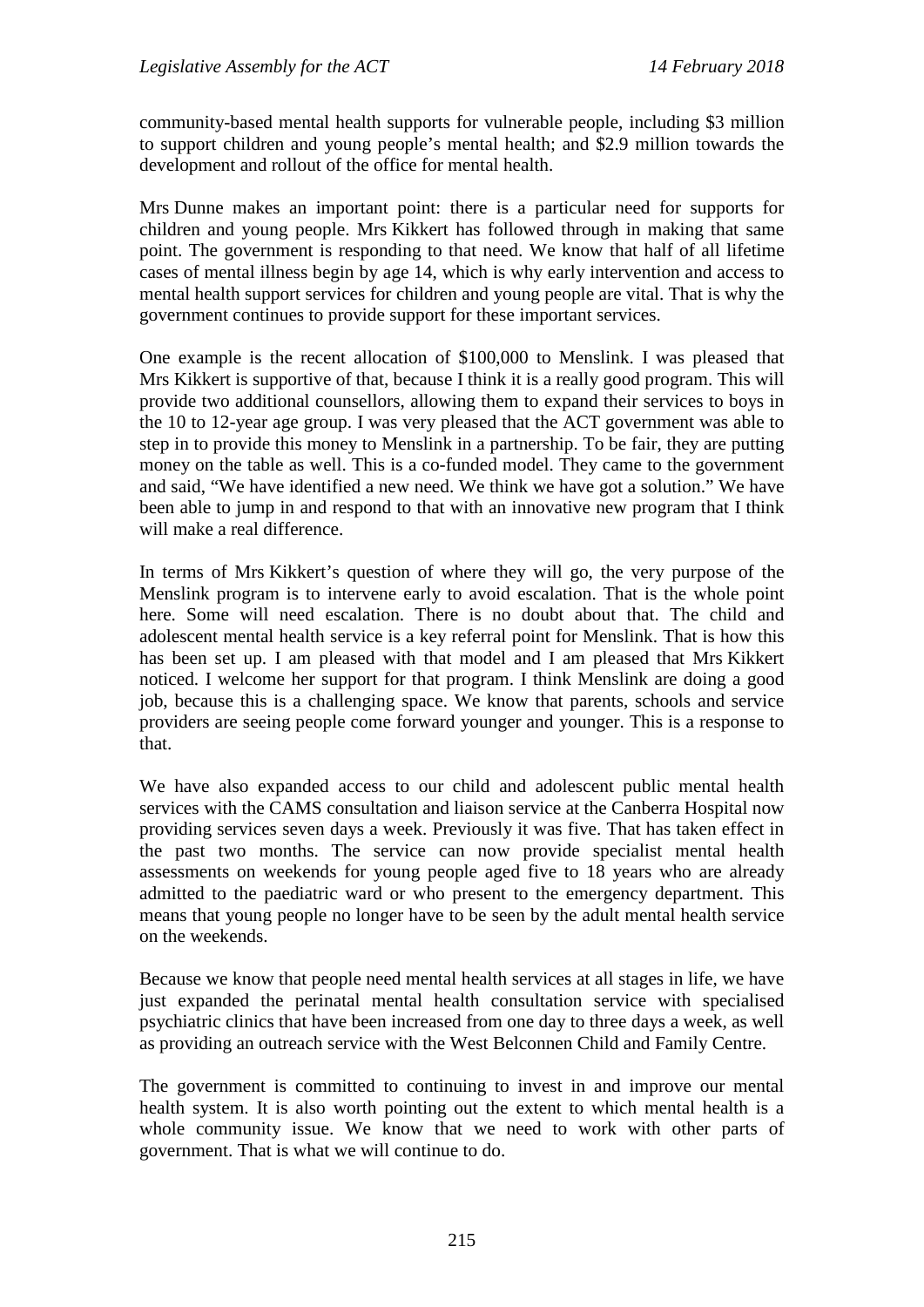These are the sorts of issues that I see the office having a key role in understanding and in bringing parties together to address from both the health and social determinant perspectives. The development of the territory-wide health services framework seeks to embed those principles as well.

On the question of the workforce, access to mental health professionals is a challenge that is being felt nationally. Here in the ACT we are not immune from this problem. One of my responses has been to raise this issue at the COAG health minister level. At the meeting in August last year I asked for work to be done on developing a national response to current mental health workforce issues. That work is currently being undertaken by the Australian Health Ministers' Advisory Council. ACT Health are also actively working to address this problem in both the short and longer term.

Senior medical staff shortages within the directorate are being addressed by ongoing recruitment efforts led by the Office of the Chief Psychiatrist and the establishment of the medical workforce working group in August 2017. We are working with the staff to help us think about how we can attract more people to Canberra. When there is a national shortage, we are competing. We have to sell this city. We have to sell our passion for tackling mental health to make us an employer of choice and also overcome some of the reasons people sometimes do not want to come to Canberra. For all the reputational issues, people who live here know it is a great city to live in, but not everyone outside thinks that.

The working group's remit is to develop a strategic plan which encompasses recruitment and retention strategies, projected population needs, workforce numbers, subspecialty skill mix requirements and local factors that are having an impact upon recruitment and retention of psychiatrists in the ACT public mental health system.

We also need to accept, though, that some people will need to go interstate. There are some specialties that we simply cannot provide here in the ACT. There will be times that it is appropriate for people to go interstate. That should not be the default position, but I think for some people it will be an unfortunate necessity because of the very specialised nature of their needs.

I will conclude. There is a lot more I could say. I would like to talk about this a lot more. But what I can say is that we are getting on with the job of establishing the office for mental health. We are having a great conversation with the community. There is detailed work being done at the moment.

I look forward to reporting back to the Assembly on that, as my amendment notes. But we are not standing still while we are doing that. There are service improvements going on right across the sector. There are new bits of work being funded. I am happy to report to the Assembly that we will continue to drive improvement in this sector as a way of making it better for Canberrans to tackle their mental health concerns.

**MS FITZHARRIS** (Yerrabi—Minister for Health and Wellbeing, Minister for Transport and City Services and Minister for Higher Education, Training and Research) (6.09): I am very pleased to speak to this motion today and, in particular, to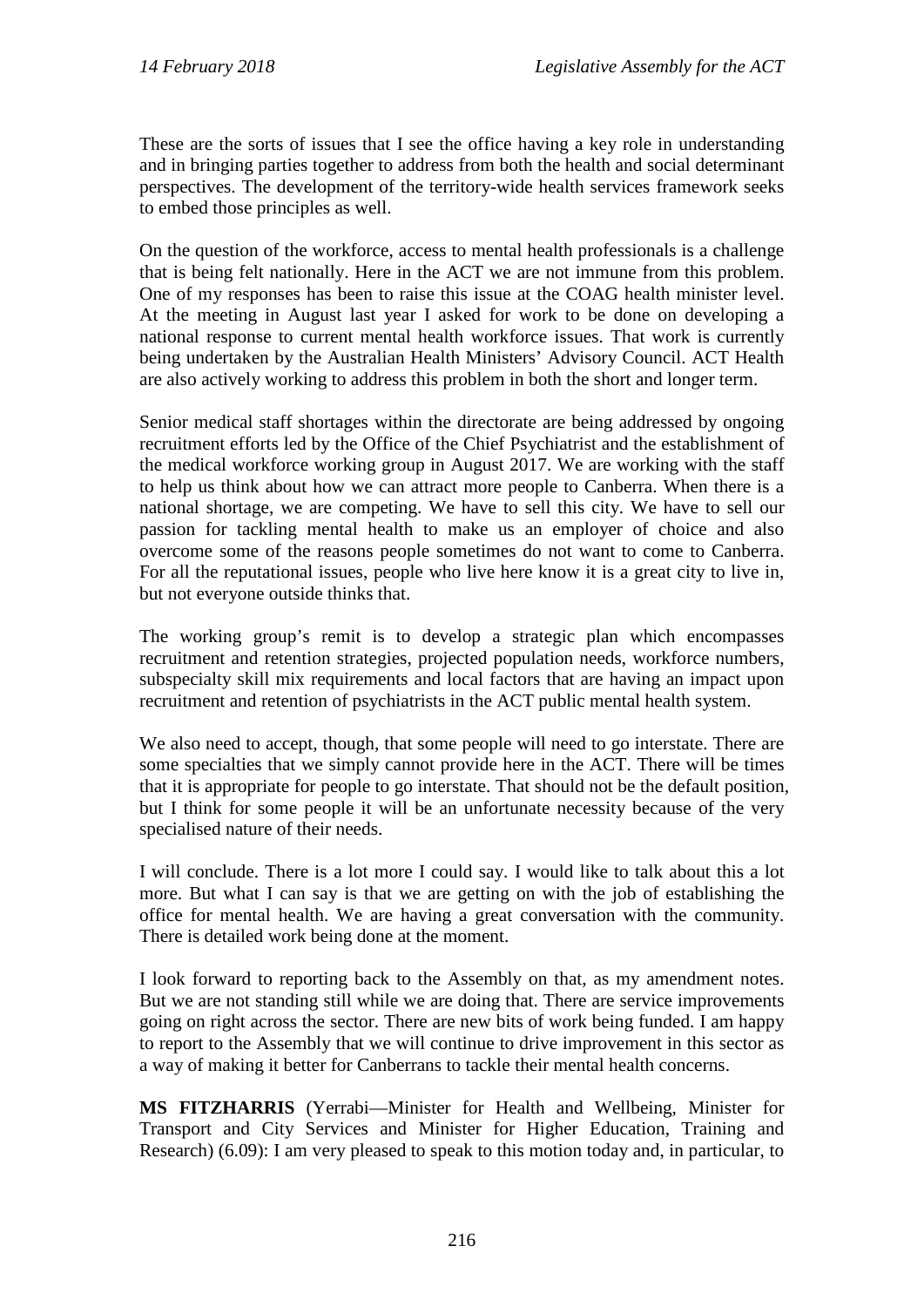acknowledge Minister Rattenbury's amendment, which we will be supporting. We are very much looking forward to the establishment of the office for mental health.

Minister Rattenbury has outlined the extensive work underway to improve access and better coordinate mental health services. Far from standing still, Minister Rattenbury has outlined not just the process and the extensive consultation but also the increase in services, in particular, the services with Menslink, the perinatal mental health services and the extension of CAMHS to weekend services for children and adolescents. Some of these were important commitments by Labor in the lead-up to the last election. We are very pleased to have seen these implemented so quickly in this term of government.

The territory-wide health services framework that Minister Rattenbury referred to also establishes the overarching principles to guide development and redesign of all healthcare services across the territory over the next decade, and of course this includes mental health.

The framework is focused on integrating services across three areas of health care: preventive health, community-based care and care in hospitals. A number of key pieces of work in ACT Health are currently underway as a result of this framework, all of which contribute to the provision of a holistic, integrated healthcare system that is patient-centred for people in our community.

I can confirm that the establishment of the territory-wide health services group has now occurred. As I mentioned in a previous debate, I was very pleased to meet with that advisory group for the first time late last month. The advisory group includes representation of people who will bring important and powerful insights into mental health, and their expertise will inform the final framework as well as the important work being undertaken for the office for mental health.

One of the most tangible benefits of this approach to service planning will be making it easier for patients to navigate the services they need. I am also pleased to let members of the Assembly know that the development and implementation of specialty service plans is already occurring, with significant stakeholder consultation internal to ACT Health underway, and external stakeholder consultation anticipated to start later this year.

We are very proud of this framework, which also highlights the strategic priorities for ACT Health, one of which is mental health. Development of the specialty service plan for mental health, justice health and alcohol and drug services is underway. In planning for the future role and capacity of these services across the territory, there is an opportunity to develop services that support contemporary models of care, including a greater emphasis on primary, community and ambulatory services, with a multidisciplinary orientation.

The specialty service plan will highlight the provision of recovery-focused care and services that are better integrated with non-government and commonwealth-funded services for the benefit of the individual and their carers and family.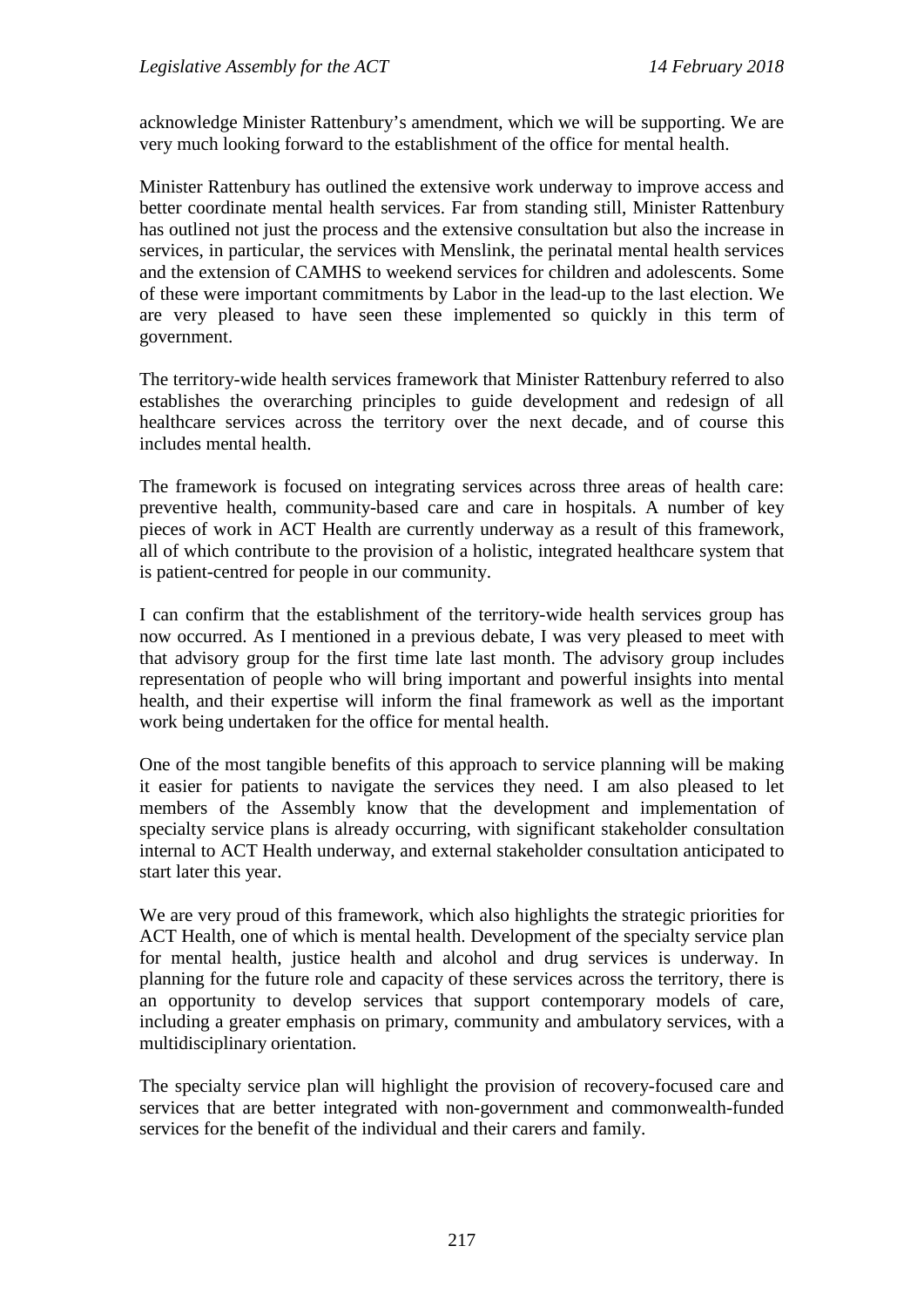As has been mentioned, some areas of the ACT Health workforce are experiencing some challenges, and we are facing this head-on. Work on a workforce attraction strategy is well underway. This piece of work will address workforce issues with both the attraction and retention of specialists, as well as health staff more broadly, and, as Minister Rattenbury noted, including mental health professionals with a focus on the field of child and adolescent mental health.

Through this work we will seek to attract specialists and other health staff to what is one of the world's most livable cities, and to highlight the significant investments in health services and health infrastructure that are on this government's agenda, many of which are already funded, as well as the incredible health workforce we have here, and the move to a high performing, innovative and patient-centred system. It is a health system which is undergoing a process of reform and growth, with, accordingly, investments in infrastructure, services and people.

This work will also celebrate our proximity to opportunities for research and training collaboration, with strong relationships with renowned local universities. This combined work will drive the future of the healthcare workforce, attracting health professionals to make this great city their home.

I was pleased, while attending the health ministers meeting last year, that there was a special session on mental health, in which Minister Rattenbury raised the issue of the mental health workforce. All ministers across the country agreed with his recommendations that further work needed to be undertaken in this space, acknowledging the ACT's leadership in this area.

Minister Rattenbury and I look forward to continuing to work on the territory-wide health services plan, with mental health as one of our key priorities, so that we can ensure improved integration of mental health and health services for all Canberrans.

**MRS DUNNE** (Ginninderra) (6.14): I acknowledge the amendment that was circulated. Unfortunately, it was circulated after I began speaking. It was a bit of a shame—considering that this notice has been on the notice paper since Monday—that the minister would not share that with the mover of the motion until the mover was on her feet and speaking. If we are talking about the right way to do things, we all have lessons to learn.

The amendment is broadly acceptable in that paragraphs (1) and (3) are broadly in the same tone as my paragraphs (1) and (2). I should acknowledge that the minister has been candid about workforce and other issues. My principal complaint today is with the delay in the establishment of the office for mental health. When I was first briefed about this, there was not a starting date, but it was to be as soon as possible, and they wanted to do it last year. It became obvious, because there was no preparation, that it was not going to happen last year. Yes, the minister has consistently said that it will begin in July 2018, but essentially that is as a result of not doing anything very much for the first six or nine months of having the job of Minister for Mental Health.

Let us go to the chronology. Last February I was told that the discussion paper about this would be out in April. In July I asked where it was and I was told that when the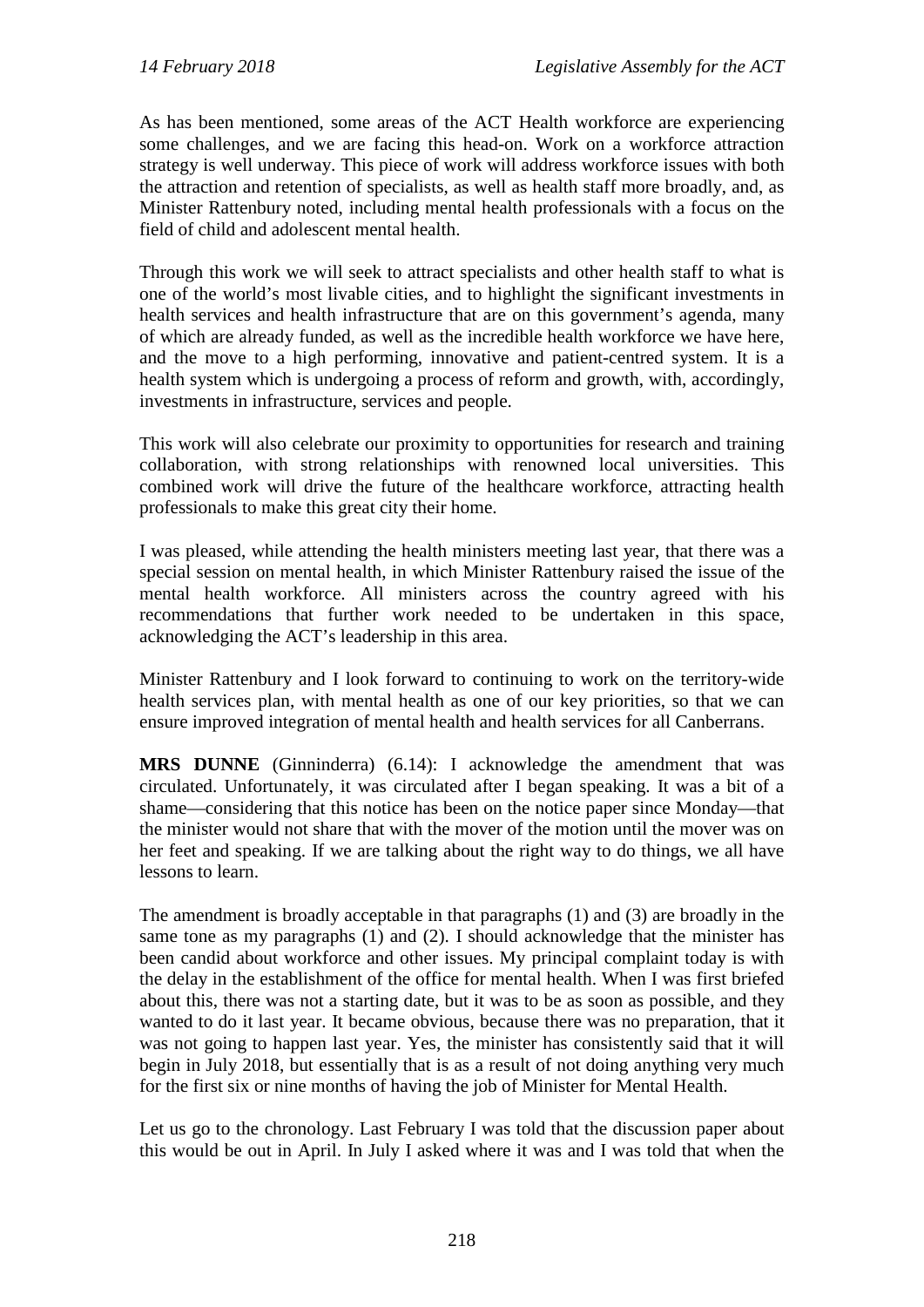minister got back from leave that would be his highest priority. The discussion paper went out in October, I think. I stand to be corrected but it was at about that time. So the officials thought this was the minister's highest priority in July, but the minister did not get around to concluding this matter until at least October.

I have not criticised the minister for consulting. I have criticised the minister for his slowness in consulting, and the glacial pace at which this has moved. The minister himself in ministerial statements has admitted that this is a problem. We have had discussions at length about the unavoidable circumstances that led to this. I have never had a satisfactory explanation about what those unavoidable circumstances are, except that, when really pressed, the minister said, "I didn't have appropriation for it." We had policy agreement. There was broad policy agreement, it was part of the Labor-Greens agreement and this minister could not get his act together. After the event he then used the excuse that there was no appropriation. It is a poor excuse.

As I said, paragraphs (1) and (3) of Mr Rattenbury's amendment, which was produced quite late, are broadly acceptable. I would like a reporting date that is earlier than the one proposed by Mr Rattenbury. It is quite clear that Mr Rattenbury does not know what he is going to be reporting on, which is why he has kicked it back. We need to put on the record that this is a minister who does not yet have a fully formed idea about what the office for mental health will look like.

I do take the point that it should not be about what Shane Rattenbury thinks the office for mental health should look like. It is about what is best for the community. The Shane Rattenbury model may be the one that is best for the community but that needs to be tested. It should have been tested in the first half of last year, not in the last half and in the early part of this year, as has been the case, and we should have progressed on this much more than we have.

Paragraph (2) further notes some issues which are important but which do not reflect directly on the office for mental health, and this motion is essentially about the office for mental health. If I were to quibble, I could move that they be deleted because they do not relate to the motion in its original form, but I do not think, at this stage of the day, at 20 past 6, that we want to go down that path.

I am pleased that this motion today has produced some activity from the Minister for Mental Health, and I am pleased that we will get a report, albeit a little later than we first envisaged and that we first hoped for. But there will be a report. This report is about what the office for mental health will look like; it will come down in May and the minister proposes that it will be available and ready to go on 1 July. I hope he is right. As they say in the classics, I would really like to see that.

I thank members for their contributions to the debate today. Although I have quibbles about some of the content of the amendment and the late notice with which it was provided, the Canberra Liberals will generally accept the amendment, noting that in doing so we are pushing back the reporting date by which the Minister for Mental Health will have to report to the Assembly. With that I thank members for their contributions to the debate.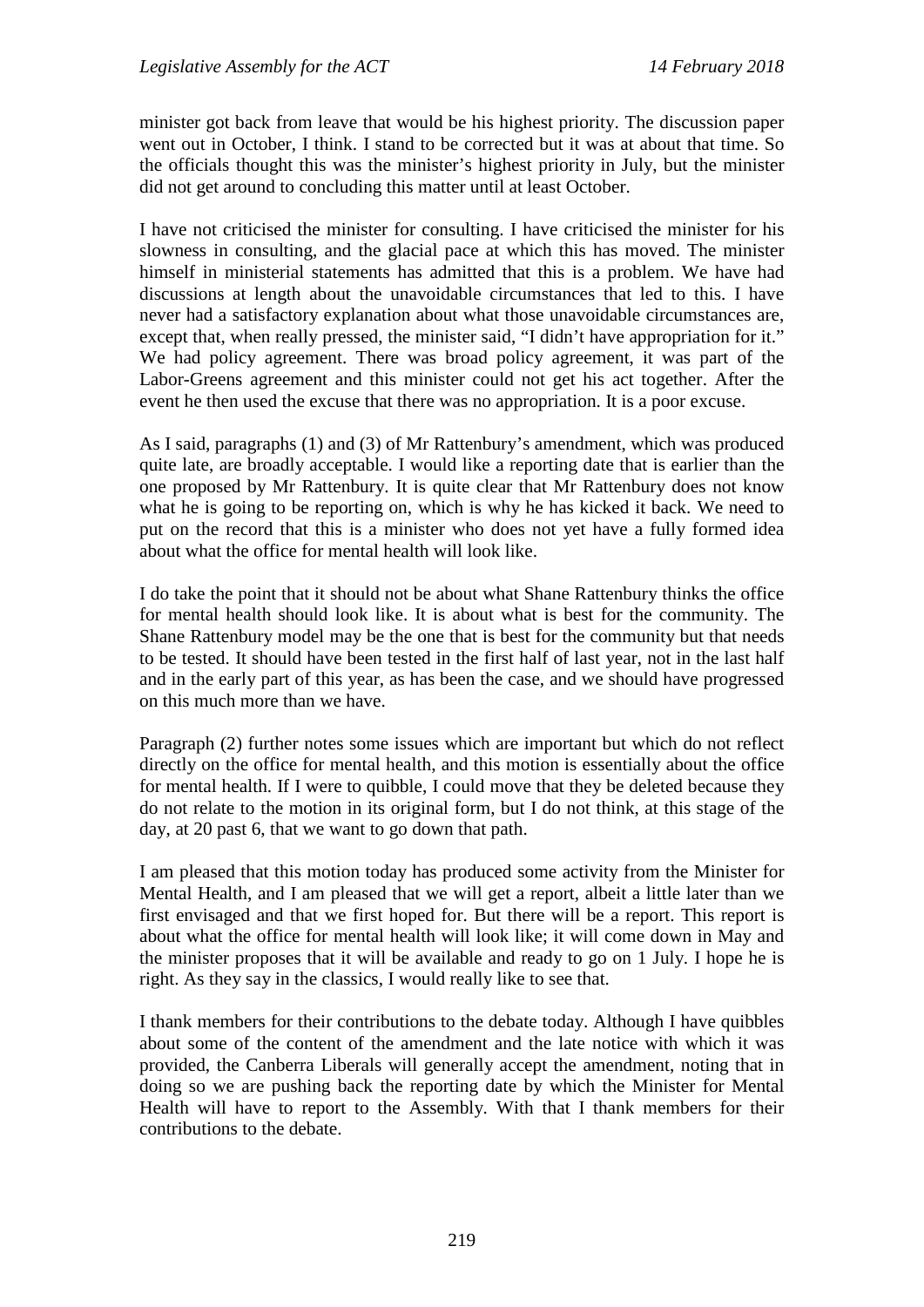Amendment agreed to.

Original question, as amended, resolved in the affirmative.

# **Adjournment**

Motion (by **Mr Gentleman**) proposed:

That the Assembly do now adjourn.

#### **Tuggeranong—government services**

**MS J BURCH** (Brindabella) (6.21): I want to talk briefly today, in the first sitting week in the year of 2018, about the government delivering on initiatives for Tuggeranong Valley. Tuggeranong is going through a period of expansion, and that is why we are planning and delivering the services that our local community needs.

Canberra is recognised as the most liveable city in the world in which to live, and I have said here before and will say at any opportunity that in Tuggeranong the sun shines brighter and the grass is greener. My co-member for Brindabella, Mr Gentleman, recognises that as well.

Speaking of the grass growing greener, it was a great pleasure to join Mr Gentleman a number of weeks ago to see the rollout of green bins. This is a very popular initiative, a welcome initiative. From Gordon and Banks in the south to Wanniassa in the north, in excess of 8,000 people from the Brindabella electorate have chosen to opt in to this system. We know why: because down south we have large gardens, magnificent gardens. I see that when we are out and about walking in the community. Opting in to the green bin services recognises that that will make the time and certainly the cost of maintaining gardens easier. It is not too late. Even though the green bins are popping up through the suburbs of Tuggeranong, it is not too late for community members who have not put their names down to get this service to register.

We are also delivering on infrastructure. I will talk about the duplication of Ashley Drive, which is very close to being completed. Ashley Drive is a very major street. It carries over 20,000 cars each and every day through our suburbs. It is a busy street indeed, so the duplication will be welcomed by many. There are underpasses and improved cycle lanes attached to that duplication. It will reduce travel time. In particular the areas of the intersections around Statton Street and Clift Crescent are well known to have a bit of a traffic jam. Certainly the duplication and the improvements for that area will improve our travel times. All of us on our way home want to get home quickly, want to get home to our families and enjoy our family time and, often, forget about the time at work that day.

In the town centre, I know that those who have visited Tuggeranong recently will see the improvement on Anketell Street, where we have invested \$3 million in stage 1 of the Anketell Street redevelopment. I look forward to phase 2. While Minister Fitzharris has left the room, she can be assured that I will keep on asking about when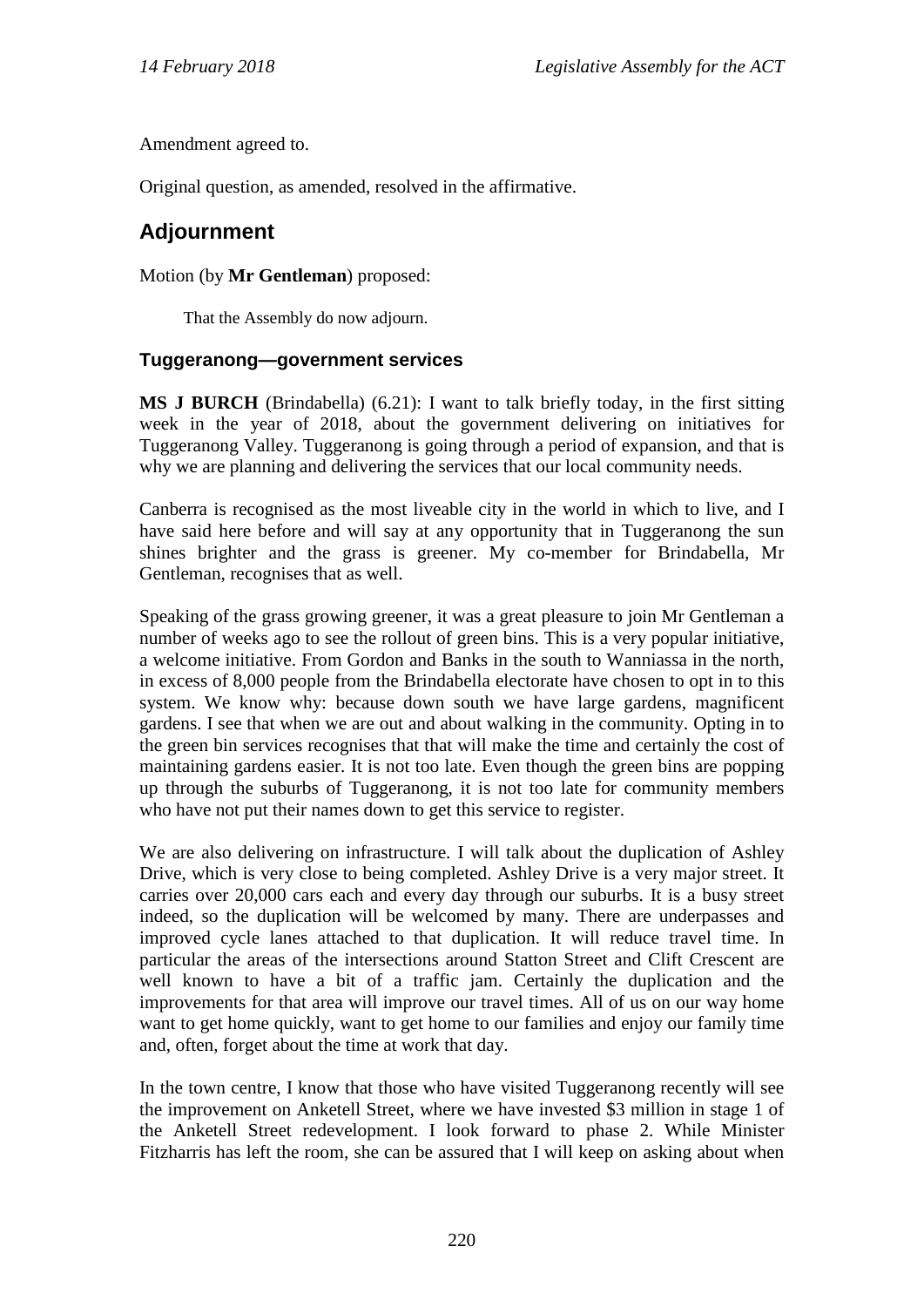those improvements will come on board, because stage 1 has certainly opened that area up, made a great improvement, and stage 2 will as well.

Another great investment down south has been at Caroline Chisholm School. This year, from term 1, the students of Caroline Chisholm and the students from the broader Tuggeranong network will have access to our science, technology, engineering and maths centre, the STEM centre. That was a \$5.9 million investment. I was there in April of last year turning the sod, and it is great to see that the construction fences are down and that the STEM centre is open for the students. It is great to see that investment in Tuggeranong schools, making sure that our students get access to great training that sets them up for the future and the jobs of the future.

There are other commitments that will come on line. I have talked about Ashley Drive. The next conversation is focusing on the duplication of Tharwa Drive. There is also the commitment to the Lake Tuggeranong Rowing Club, and of course we are all looking to see the further planning and development phase of the ice sport centre. We who live in Canberra may not appreciate the interest of a broad community from Canberra and the region in ice sports in the area. As we are coming almost to the end of summer, we will very soon be watching our ice hockey teams and how they go through the years to come.

It is good to see these developments go on in Tuggeranong as I am out and about. I have already started the year with my regular monthly mobile offices. Many folk come up with little matters; it does not matter how large a concern is for our community members. As local members we are there to do what we can to provide an ear to listen and to work with them and work with members across the government to make sure that we continue to have the best city in the world to live in.

#### **Women's march**

**MS CHEYNE** (Ginninderra) (6.26): "Women's rights are human rights." "Fight like a girl." "Girls just want to have fun-damental rights." "Stand up, fight back." These were the words floating through the city on Sunday, 4 February at the women's march, held high by women who were determined, proud and strong. Their message was clear: we are here and we are not going away.

The Canberra event was part of a coordinated worldwide women's march which happened throughout January and February. I was honoured to be one of the millions of women—and men—around the world who took to the streets in 96 cities to demand respect and equality for women. The international message was "Look back, march forward", marking the one-year anniversary of both President Trump's inauguration and last year's international women's march, the US's largest protest in history.

We have a lot to look back on, not only to our foremothers who fought so hard for basic recognition and rights, not only to the efforts of more recent decades when the internet revolutionised efforts to spread information and women en masse fought their way up corporate ladders for the first time, but also just to the last year.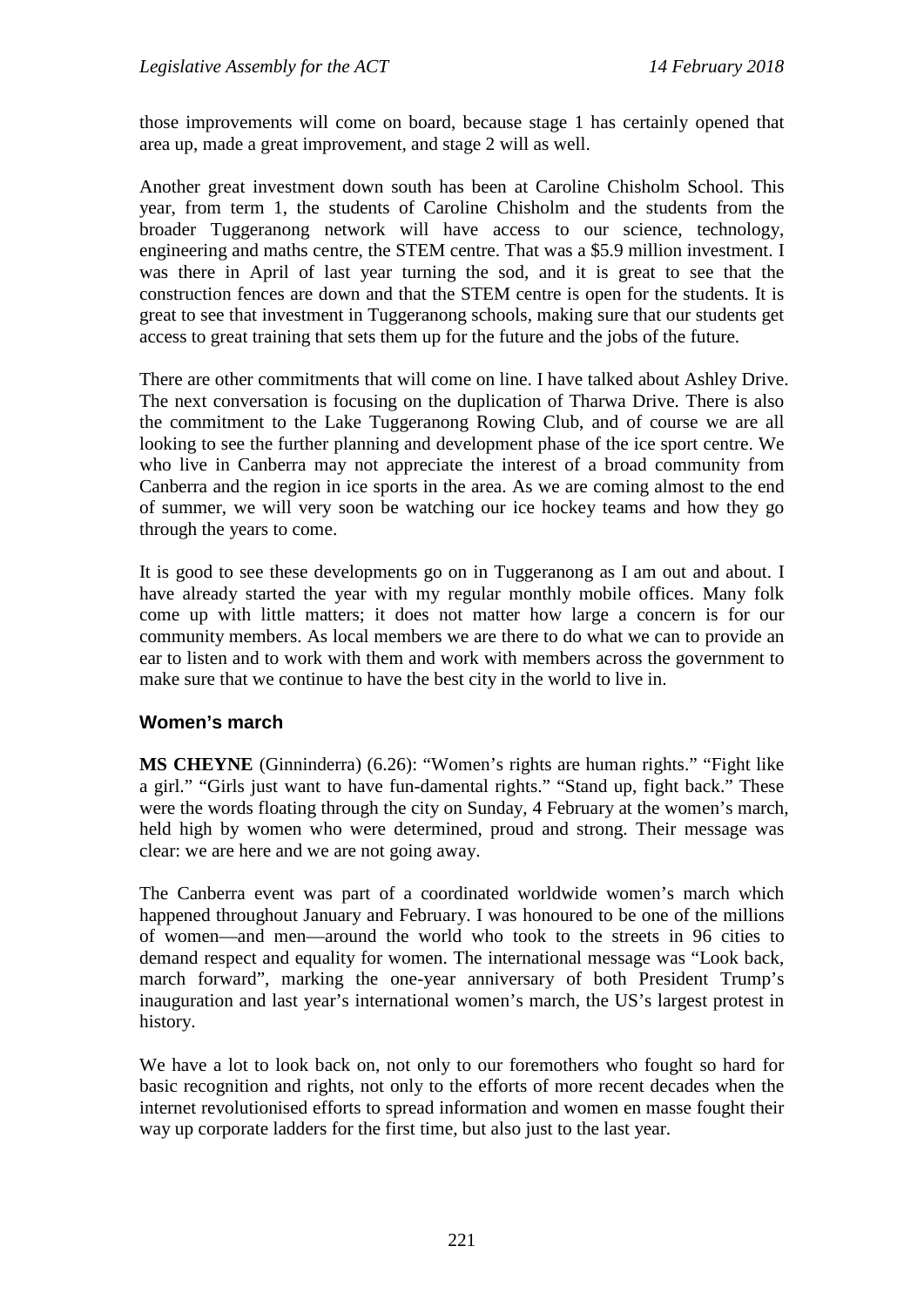Last year, 2017, was marked by women standing up on a global scale, brandishing the new power that social media gives us to unite our voices and quieten the doubters. There truly is power in numbers. The #metoo campaign swept across the world, giving women the confidence to say, "I have been sexually assaulted too. It wasn't okay, but I was too shocked or scared to speak up. This is my story." I cannot do justice in this speech to the power of those stories, and there are too many to repeat; it would take us years. But for the women who have had to deal with their traumas and also for the public who have been forced to look at how we respond to the stories of sexual assault and men's abuse of power, there is power in those stories.

The year 2017 was also the year when international politics shocked us into realising that the road towards equality really is not that straightforward. While equality may seem irrefutably fair and reasonable, we will no doubt face blockades established by those who benefit the most from our subjugation. There will be some steps backwards but we will not be deterred. We will look backwards but we will march forwards.

The theme of the Canberra march was "Unbroken" and looked at local and global issues affecting women. We made a human chain, standing together against the continued harassment and violence women face as we strive for a more inclusive future. The atmosphere surrounding the show of solidarity was electric. It was an empowering moment to be part of. Speakers on the day represented strong Canberra women from a wide range of backgrounds. Stories were shared that reflect the experience of young, gender diverse, disabled, Indigenous and ethnically diverse women in our community. Their words shed light on some of the specific challenges these groups face. I will quickly share some of them with you today.

Nip and Gayana of GG's Flowers, which I have spoken about many times, spoke about the experiences of women with disabilities. They highlighted how important it is to include young women with disabilities in formal work opportunities. They spoke from firsthand experience, having founded GG's Flowers when they realised that Gayana had limited employment opportunities. Despite being eager to work and boasting a very friendly personality, Gayana was overlooked for work because of her Down syndrome. So they took matters into their own hands and established GG's Flowers. I understand they have had a very successful day today.

Jenni Atkinson, a renowned advocate for gender diverse and trans people, also shared her insights on the day. Jenny is the founder of TranzAustralia and is an active member of Canberra's LGBTIQ-focused organisations, including Quire and SpringOUT Pride Festival. Jenny transitioned 27 years ago and has since dedicated a lot of her resources to educating people about gender diversity and helping the LGBTIQ community. She let us know how critical it is to include the community in the movement for gender equality.

It was incredible to hear these and other women speak. In the words of Diana Abdel-Rahman, who represented Canberra's multicultural community at the march:

We are not interested in a feminism which disregards the voices and experiences and struggles of the unrepresented minority.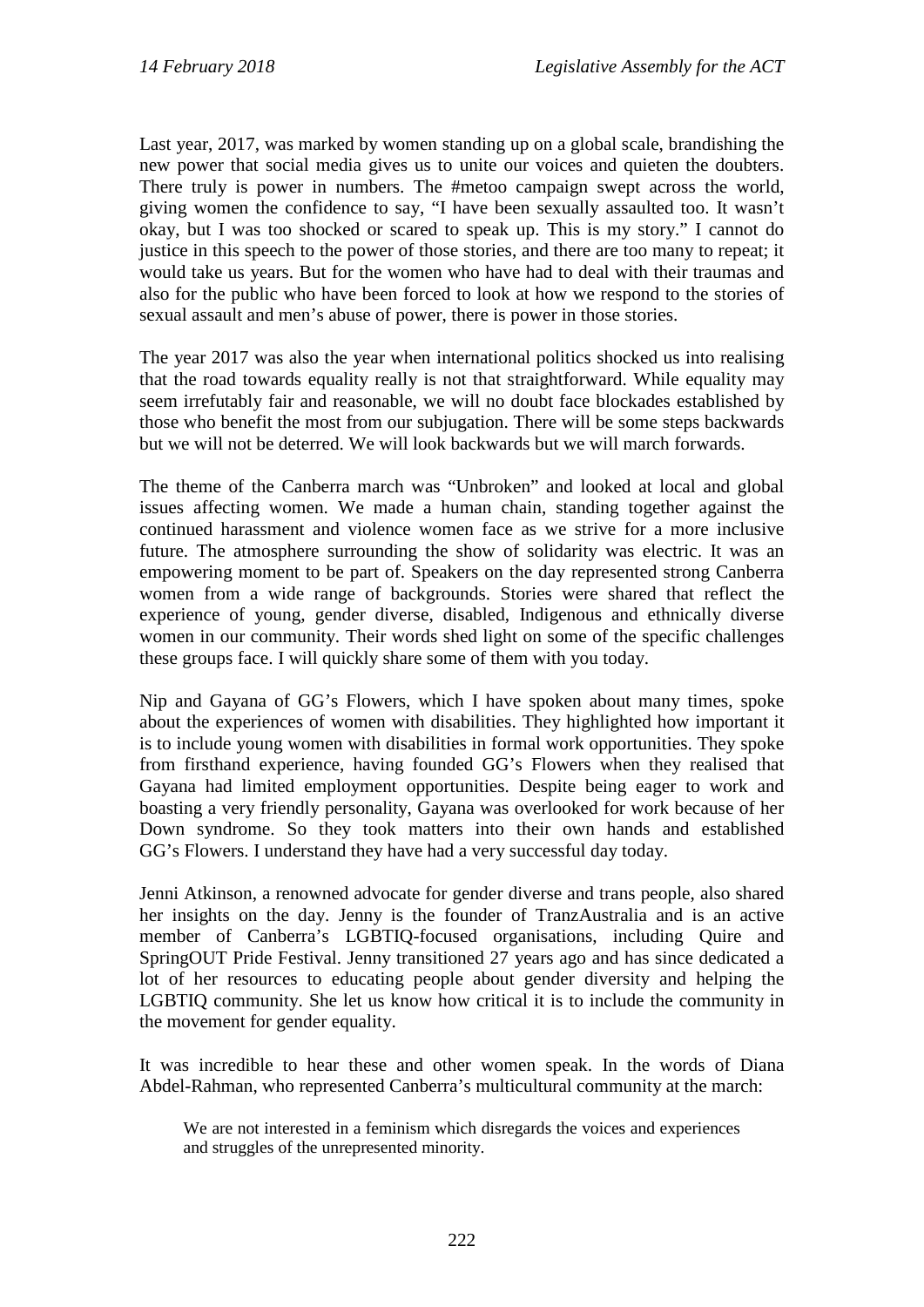As we look forward to 2018 and beyond, it is not going to be an easy road. We and our sisters around the world have a long way to go before true equality is reached but, luckily, we are not going anywhere.

### **Women's sport**

**MS CODY** (Murrumbidgee) (6.31): Well, it is that time of the year again. The women's AFL season has begun. With the season's opening matches, fans continue to be impressed by the skills of women who play professional AFL. What a spectacle. The crowds have not thinned. The enthusiasm has not waned. The hope has not faded. I congratulate all the players who are giving hope to a new generation of young fans and building on the success of last year's season. There were some very fiery matches and a real contest of wills on display. The women's AFL continues to set the benchmark for professional sport in Australia. The players continue to fill their young fans with the hope that one day they can play professionally and be the next Daisy Pearce or Erin Phillips.

Of course, there is just no satisfying everyone, and haters are going to continue to hate. Keyboard warriors are taking to social media to complain about the crowds or the perceived shortcomings. Well, they are living in denial. Women's sport is here to stay. It must hurt these types, but to them I say: bring it on. We are strong, we are proud, and we will continue to fight. Get in on the ride and enjoy the winter of sport that lies ahead.

Let us not forget that prior to the women's AFL we witnessed some superb games of cricket in the women's Ashes and the WBBL series. It was a ground-breaking season for Ellyse Perry, scoring a double century during the first ashes day-night test at North Sydney Oval in November last year. She finished off the season by winning her second Belinda Clarke award. Congratulations, Ellyse. Canberrans set the record in getting out to women's cricket, with Manuka Oval recording the highest crowd numbers for the women's ashes series. That is why I am excited to see Manuka Oval host five games in the women's T20 world cup in 2020.

While the women's AFL season has started, the W-League season is hitting the final rounds. Sadly, we will not be seeing another Canberra United premiership this year. But the players put on some brilliant performances, and have earned praise from supporters, peers and coaching staff. So keep an eye out for opportunities to support women's sport.

I look forward to the raucous atmosphere at Manuka Oval on 10 March when the GWS Giants women's team take on the Western Bulldogs women's team. I will be there in my full regalia as a foundation member of the GWS Giants women's team, and I hope to see many other people in Canberra get their tickets soon. It was a sellout last year, and I can guarantee it will be a sellout this year.

Good luck to all the women playing sport this weekend. Continue to believe. Young girls have opportunities these days. With the ACT government investing more and more money, there are opportunities for young girls and women to play the sport they love for as long as they can play.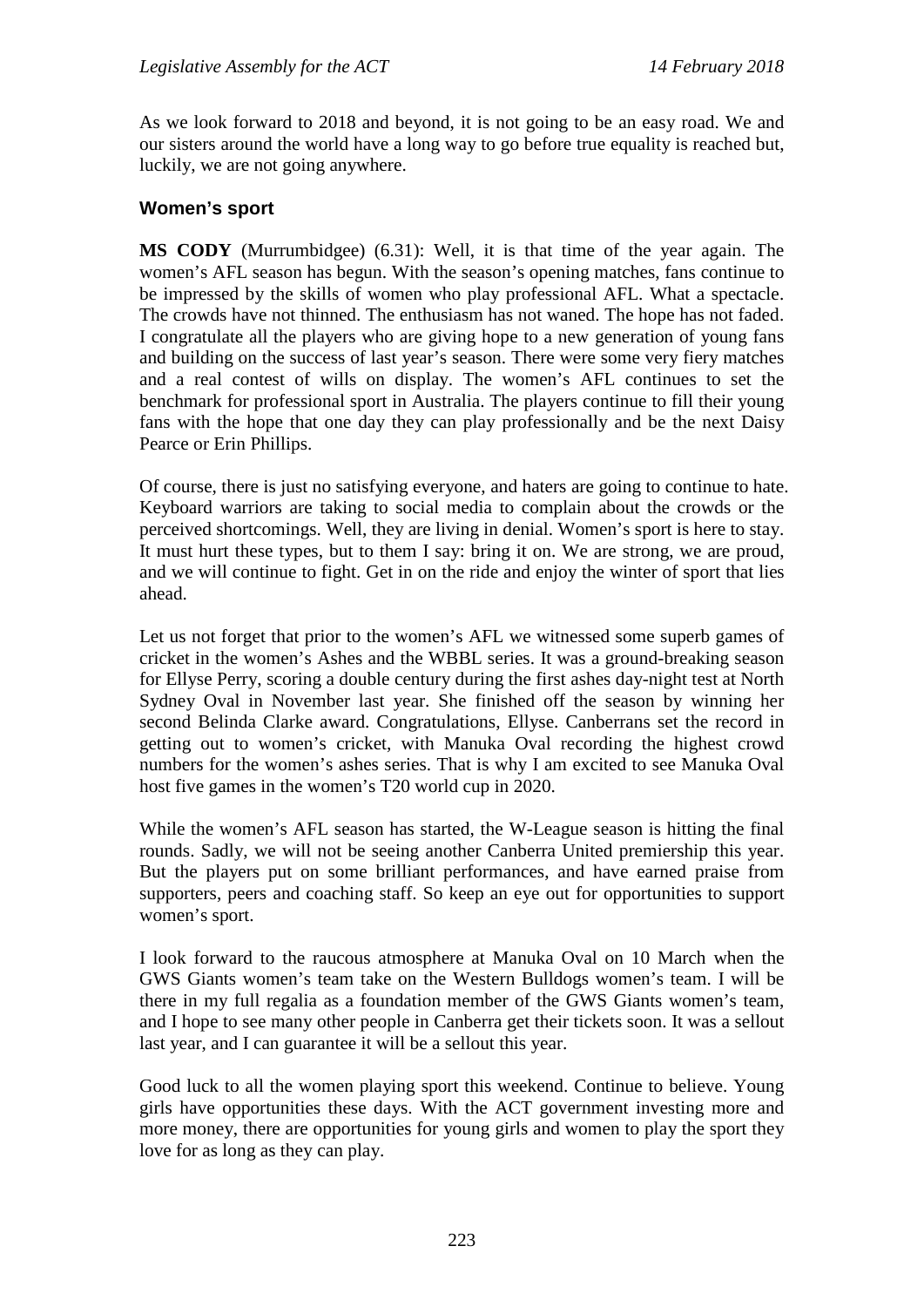# **National Trust heritage walks—Mt Stromlo**

**MR STEEL** (Murrumbidgee) (6.35): On 21 January I had the great privilege of attending the Mount Stromlo heritage walk. The heritage walks are a new initiative by the ACT National Trust. The walks are held on the fourth Sunday of each month and attract many attendees. The National Trust is a leading organisation for conservation in Australia and raises awareness for the conservation of built and natural sites across Australia.

This particular walk was around Mount Stromlo Observatory, one of Canberra's most significant cultural and scientific institutions. It also happens to reside in my electorate of Murrumbidgee. Mount Stromlo Observatory has a fascinating and varied history, ranging from being the site of a World War II munitions factory to being the current workplace of the Nobel laureate Brian Schmidt. Mount Stromlo also boasts spectacular views of Canberra, the Murrumbidgee and the Brindabellas. The Mount Stromlo Observatory dome, which housed the Oddie telescope, was the first commonwealth building in the ACT and represented a massive piece of national infrastructure for the Commonwealth of Australia as well as being an important part of Canberra's history.

The heritage walk was led by Dr Bradley Tucker, an astrophysicist and cosmologist who is a research fellow at the Research School of Astronomy & Astrophysics at the Australian National University. Dr Tucker led a group of around 30 of us through the Mount Stromlo heritage trail. We stopped at sites of historical significance as he explained the rich and varied history of Mount Stromlo, as well as future innovations and research happening right now at the Mount Stromlo Observatory and other institutions.

The walk included a tour of the historic Mount Stromlo director's residence, which was ravaged by the Canberra bushfires 15 years ago. Since then, the property's facade has been restored and the residence is now open for public visitors. But perhaps the most notable attraction of the heritage walk was the burnt shell of the Mount Stromlo Observatory telescope. The telescope remains melted in place at the site, a reminder of the fires that ravaged the area.

Soon after the fires, the ANU released plans to rebuild Mount Stromlo Observatory in stages. It has since been announced that the final stages of rebuilding are over, and we are now looking forward to the future. In 2016 Mount Stromlo's visitor centre was opened, signalling the completion of the restoration at Mount Stromlo, featuring a new cafe and interactive exhibits. The ANU facility there is now much more diverse and features Wombat XL, the only space simulation facility in the Southern Hemisphere. The facility is also the only Australian facility that has the capability to engage in pre-launch satellite testing from initial design to launch. Mount Stromlo is also now the home of MSATT, a teaching telescope which is used by our local high schools and our famous local high school teacher, Geoff McNamara from Melrose High School.